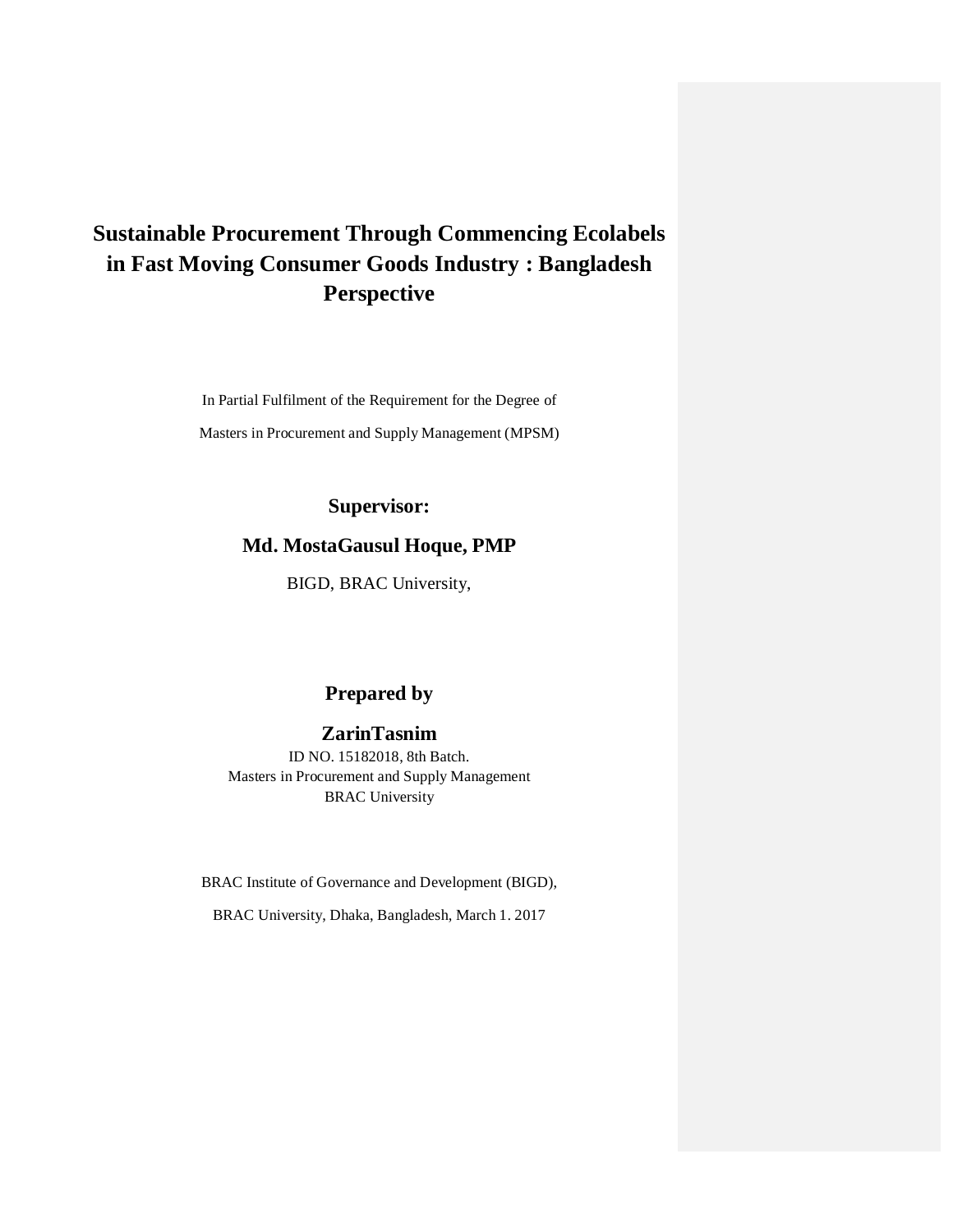# **Table of Contents**

| 1.1. |                                                                |  |  |  |
|------|----------------------------------------------------------------|--|--|--|
| 1.2. |                                                                |  |  |  |
| 1.3. |                                                                |  |  |  |
| 1.4. |                                                                |  |  |  |
| 1.5. |                                                                |  |  |  |
| 1.6. |                                                                |  |  |  |
| 1.7. |                                                                |  |  |  |
| 1.8. |                                                                |  |  |  |
| 1.9. |                                                                |  |  |  |
|      | Chapter Two: Theoretical Framework - Procurement & Eco-label 8 |  |  |  |
|      |                                                                |  |  |  |
| 2.2. |                                                                |  |  |  |
|      |                                                                |  |  |  |
|      |                                                                |  |  |  |
| 2.3. |                                                                |  |  |  |
|      |                                                                |  |  |  |
|      |                                                                |  |  |  |
|      |                                                                |  |  |  |
|      |                                                                |  |  |  |
|      |                                                                |  |  |  |
|      |                                                                |  |  |  |
|      |                                                                |  |  |  |
|      |                                                                |  |  |  |

-<br>Sustainable Procurement Through Commencing Eco-labels in FMCG industry: Bangladesh Perspective

 $\overline{Page ii}$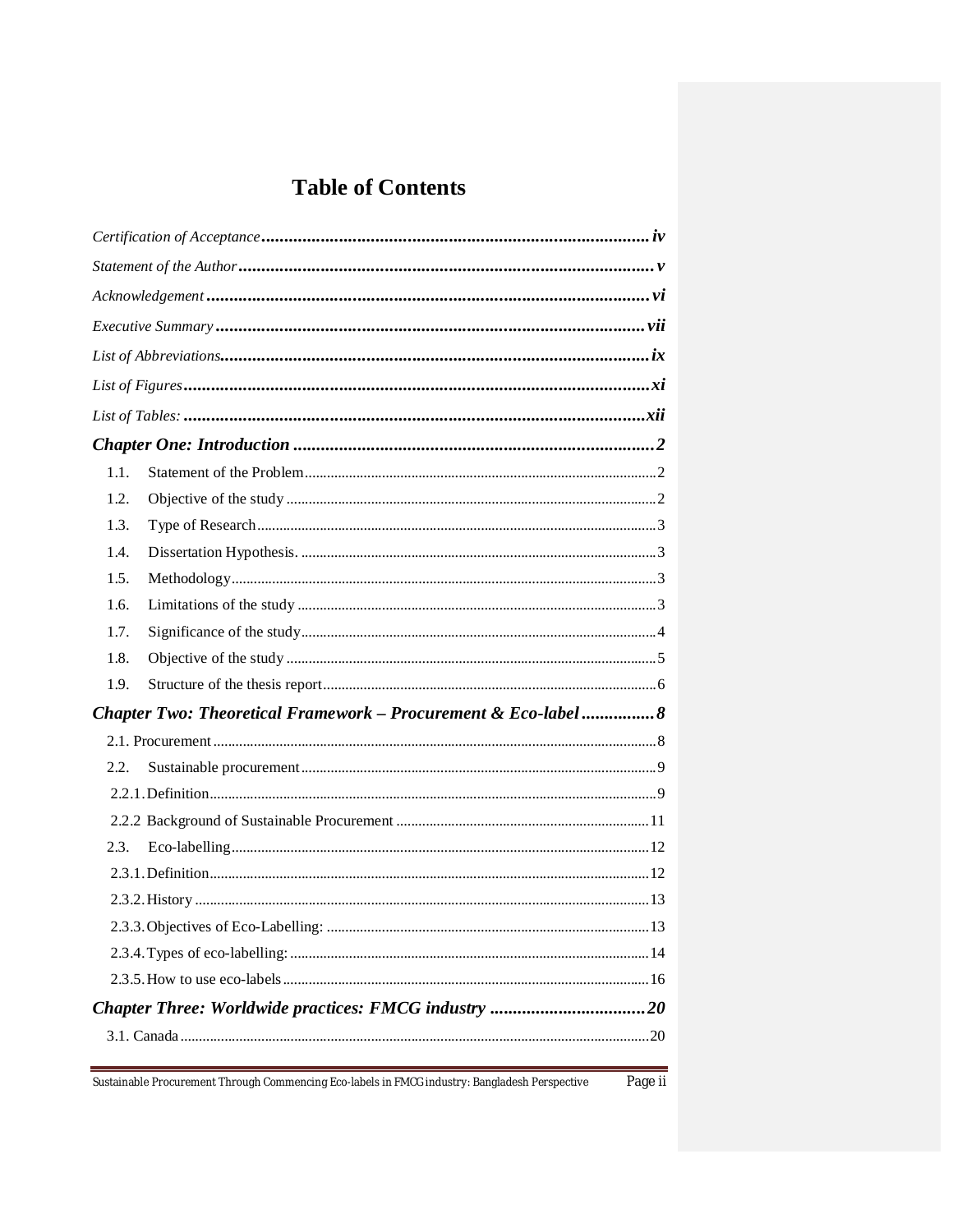| Chapter Five: Brief analysis of results of survey on "Eco-labels"36 |  |
|---------------------------------------------------------------------|--|
|                                                                     |  |
|                                                                     |  |
|                                                                     |  |
|                                                                     |  |
| Chapter Six: Findings on the basis of primary data analysis50       |  |
|                                                                     |  |
|                                                                     |  |
|                                                                     |  |
| Chapter Eight: Findings, Recommendations and Conclusion57           |  |
|                                                                     |  |
|                                                                     |  |
|                                                                     |  |
|                                                                     |  |
|                                                                     |  |
|                                                                     |  |
|                                                                     |  |
|                                                                     |  |
|                                                                     |  |
|                                                                     |  |
|                                                                     |  |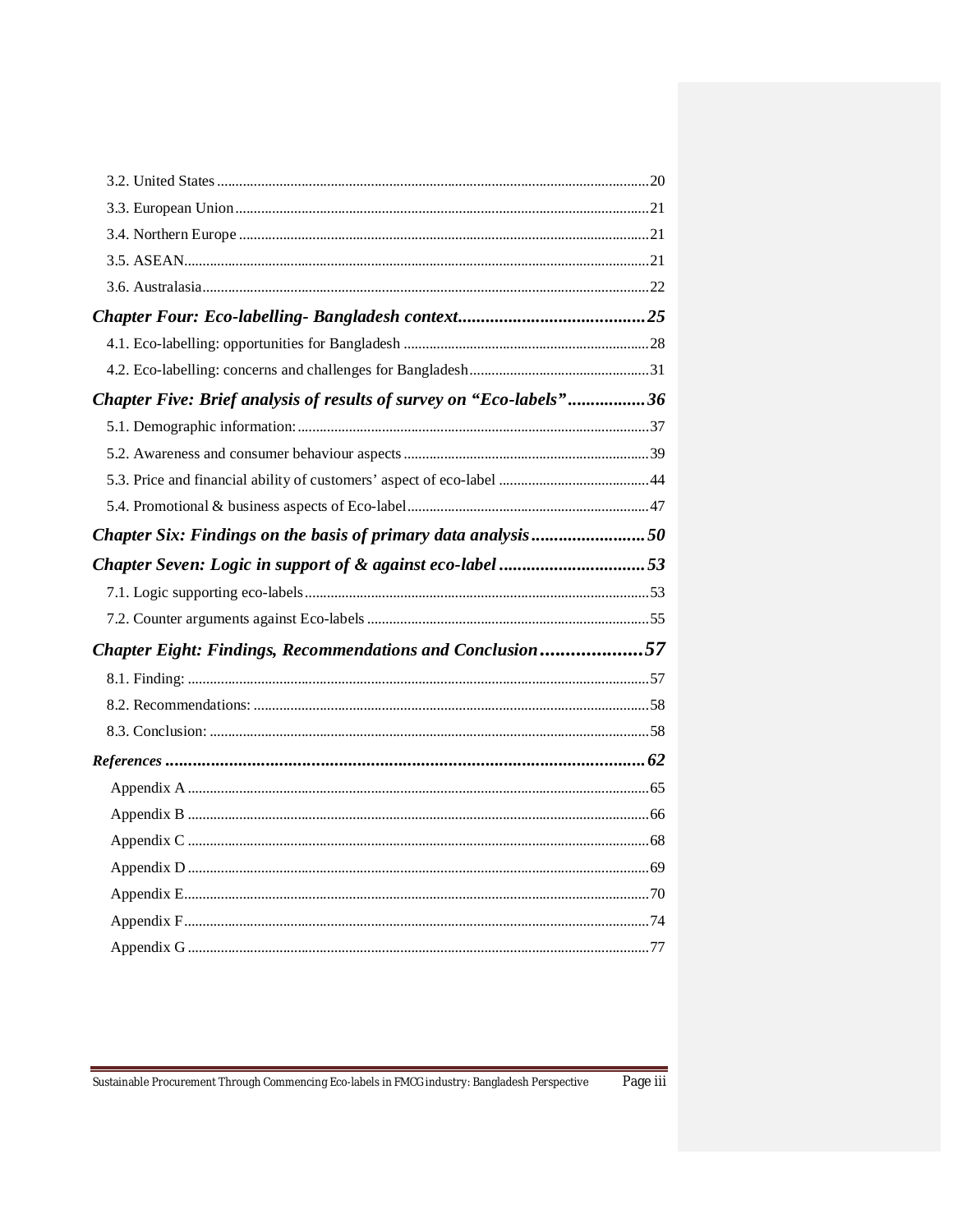## **Certification of Acceptance**

This is to certify that Zarin Tasnim, MPSM ID # 15182018, has accomplished her Dissertation Paper entitled 'Sustainable Procurement Through Commencing Eco-labels in FMCG industry: Bangladesh Perspective' under my guidance and supervision. She has concluded the report as a partial fulfilment of the requirement for the degree of Masters in Procurement and Supply Management (MPSM) in BIGD, BRAC University.

The report has been formulated under my recommendation and is a record of her legitimate work carried out successfully.

Signature:………………………….. Date: ……………………………..

Md. MostaGausulHoque, PMP Director (Planning and Development) Bangladesh Parliament Secretariat (Deputy Secretary to the Government)

BIGD, BRAC University.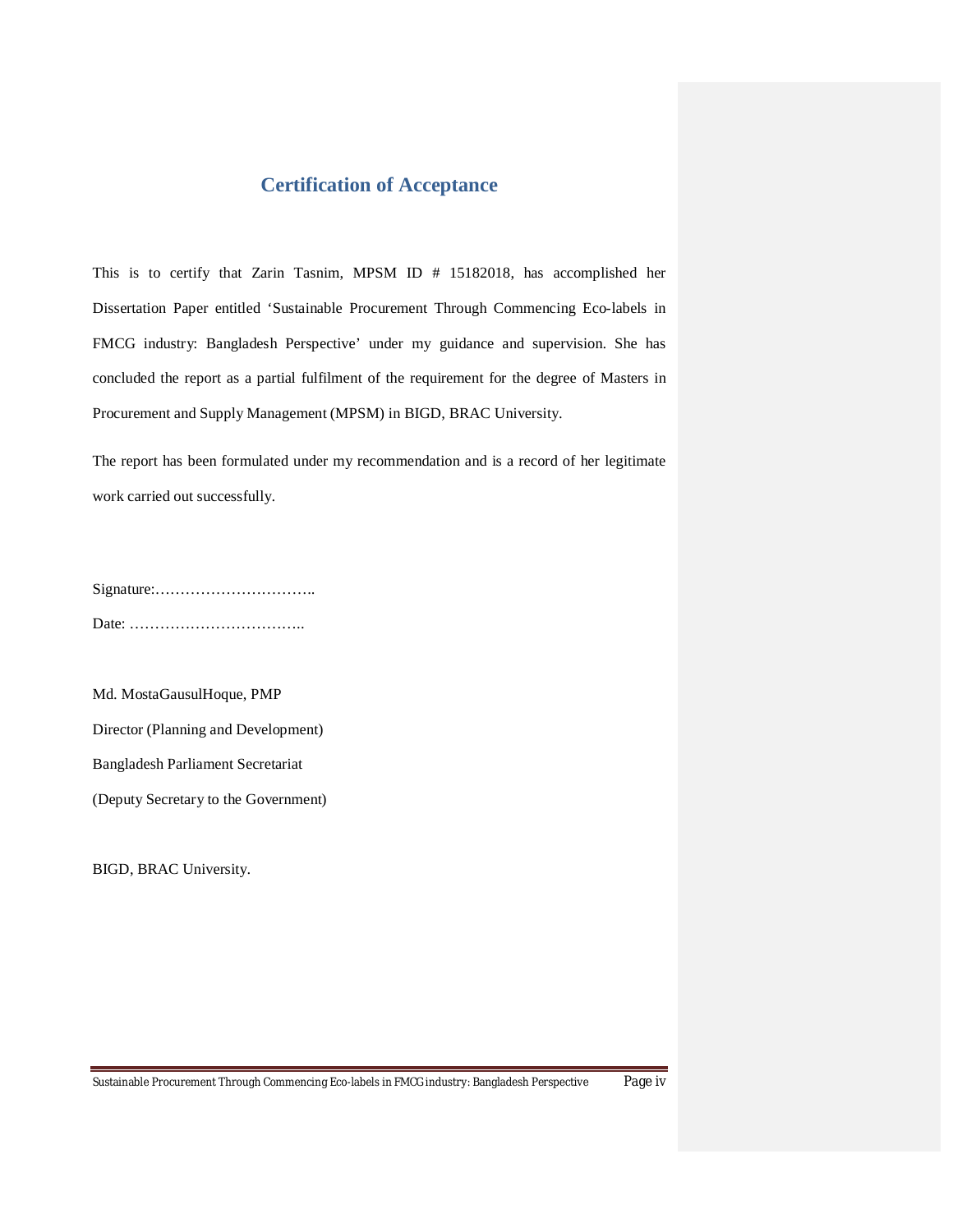## **Statement of the Author**

I hereby state that I am the sole author of this thesis. Additionally I declare that this paper has not been submitted anywhere.

I do authorize BRAC Institute of Governance & Development and the BRAC University to lend this thesis to other institutions/ individuals for the purpose of scholarly knowledge creation..

I do give consent to BRAC Institute of Governance & Development and the BRAC University to replicate this thesis by photocopying or by other means, in total or in part, at the request of other institutions for the purpose of scholarly research.

Moreover, I have read the University' Plagiarism Policy and I understand the consequences of a breach of this policy. I verify that other person's work contained herein is fully referenced and properly attributed.

A condition of using this dissertation is – anyone referring to this intellectual property must recognize the author's copyright and properly acknowledge all information/quotation derived from it.

…………………………………………………

ZarinTasnim. Student ID. 15182018 Masters in Procurement and Supply Management

BIGD, BRAC University.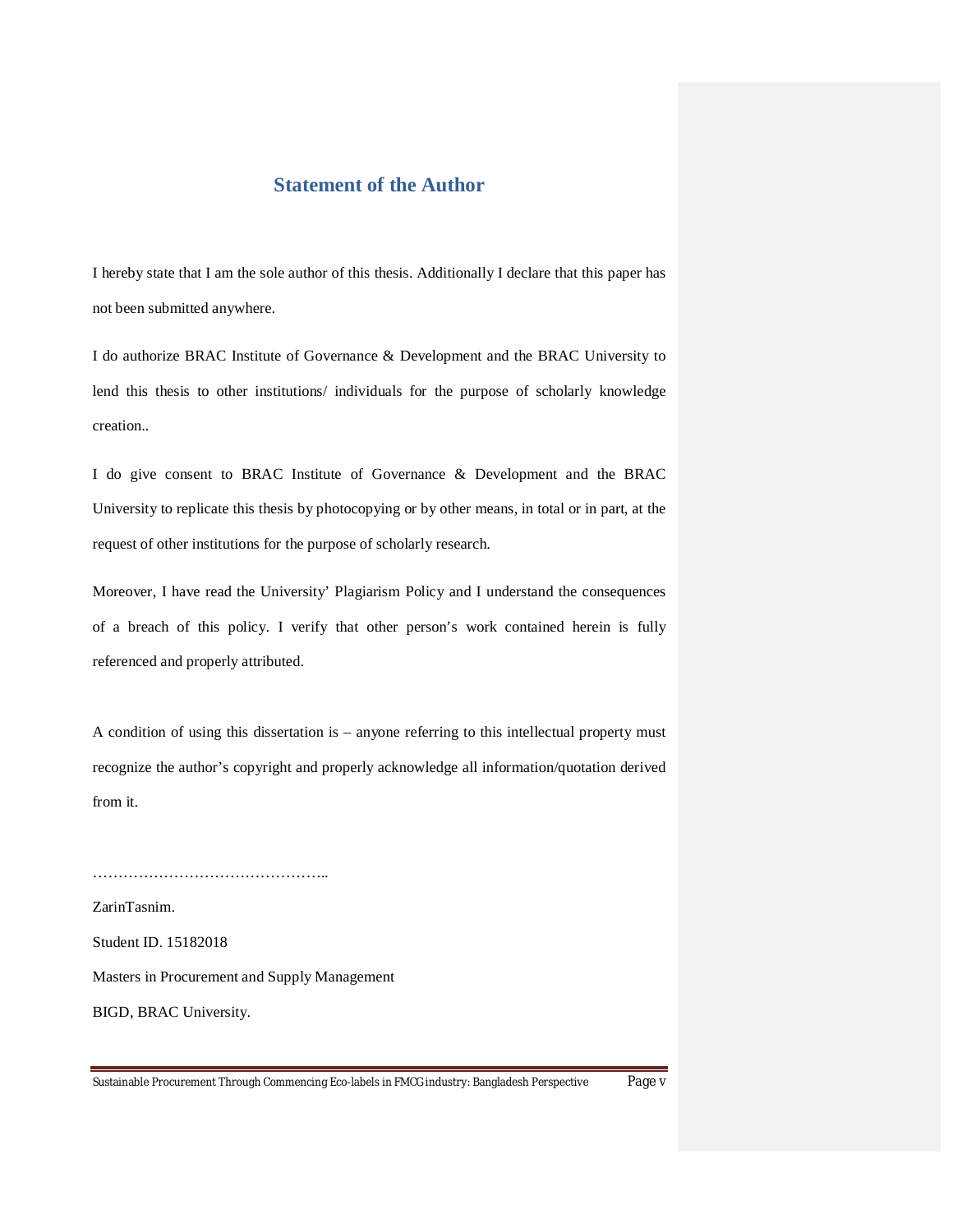## **Acknowledgement**

I would first like to express my sincere gratitude to my advisor Md. MOSTA GAUSUL HOQUE, PMP at BRAC University. He consistently allowed this paper to be my own work, but steered me in the right the direction whenever he thought I needed it. I would like to thank him for his patience, motivation, enthusiasm, and immense knowledge. His guidance helped me in writing of this dissertation. I could not have imagined having a better advisor and mentor for my Masters Dissertation.

Besides my advisor, I would like to thank Ms. TANZINA MIZAN, Program Associate, BIGD, BRAC University, for her continuous support during the office hours.

I thank my fellow classmates during MPSM program: AHMED NUR ALAM, MD. MAZEDUL ISLAM, SAYEDA NIGER SULTANA, MOHAMMAD YASIR NAUSHAD, MOHAMMAD ATIQUL ISLAM, ISTIAQUE UDDIN AHMED, T.M. SHAMS ARIF, MD. ABU SAYED, MD. ARIFUR RAHMAN, MUHAMMAD TASLIM RAHMAN, MD. ASHRAFUZZAMAN, MD. ZAHIRUL ISLAM, MD. FATEMUL ISLAM for the stimulating discussions, for the sleepless nights we were working together before deadlines, and for all the fun we have had in the last more than one and a half year. Also I thank my friend HISHAM UDDIN KHAN, IBA, Dhaka University who helped me to develop my academic writing skills.

Finally, I must express my very profound gratitude to my parents MAHMUDUL HAQUE KHAN and ANISA BEGUM as well as to my spouse, KAZI TARIKUL ISLAM for providing me with unfailing support and continuous encouragement throughout my years of study and through the process of writing this dissertation. My heartfelt acknowledgement goes to my only sibling ZAHIN TABASSUM who was always there to support me and is the true inspirer of my life. She is the reason behind all my academic achievements.

This accomplishment would not have been possible without any of them. Thank you.

…………………………………

## ZarinTasnim.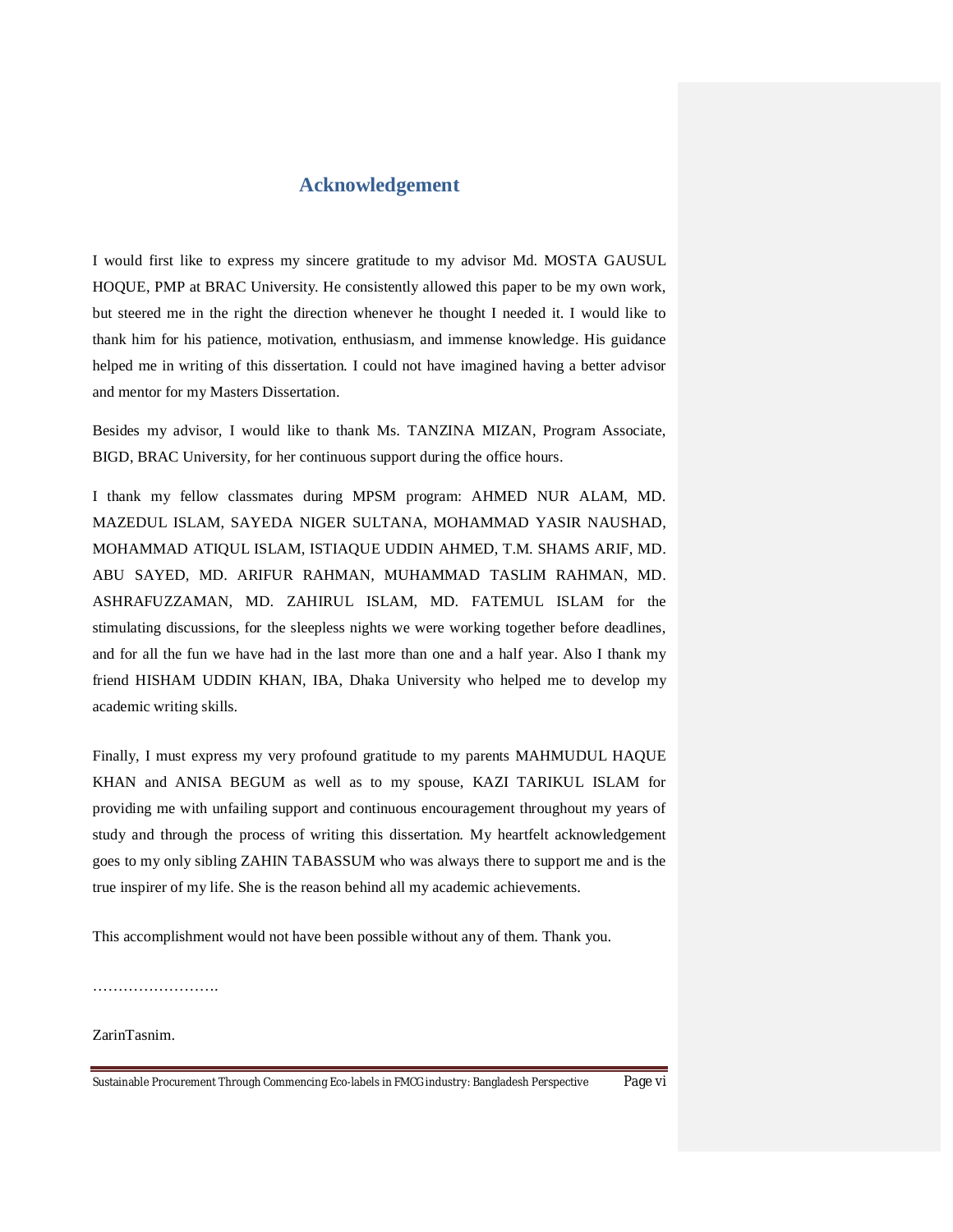## **Executive Summary**

This dissertation was prepared to find weather implementing eco-labels in FMCG industry will be an appropriate step in the context of present consumer market in Bangladesh or not and to recommend ways of increasing the practice of eco-label implementation.

It provides an analysis and evaluation of the current trend of consumer behaviour, level of awareness among the consumers, their level of income and pricing concerns related to ecolabelling issues of the top three superstores of Bangladesh- Shwapno, Agora and meenaBazar. All calculations can be found in the data analysis and appendices. Results of data analysed show that the response from the consumers are not up to the expectations . In particular, the level of awareness regarding eco-labelling prospects among the consumers was poor.

This dissertation draws attention to the facts that

- 19%, a very significant portion of the total respondents admitted, they know nothing at all about this phenomenon! And another major portion of the total number of respondents.
- 25.9% of them said they have 'poor' knowledge on this issue.
- 36.2% of them 'Never' checks for eco-labels
- 32.8% selected 'not so frequently' when they were asked how often they check for Ecolabels.
- 44.8% of the respondents do not bother to be influenced while buying products even if it bears eco-label.
- Eco-labels do not leave any impact on 44.8% of the end users!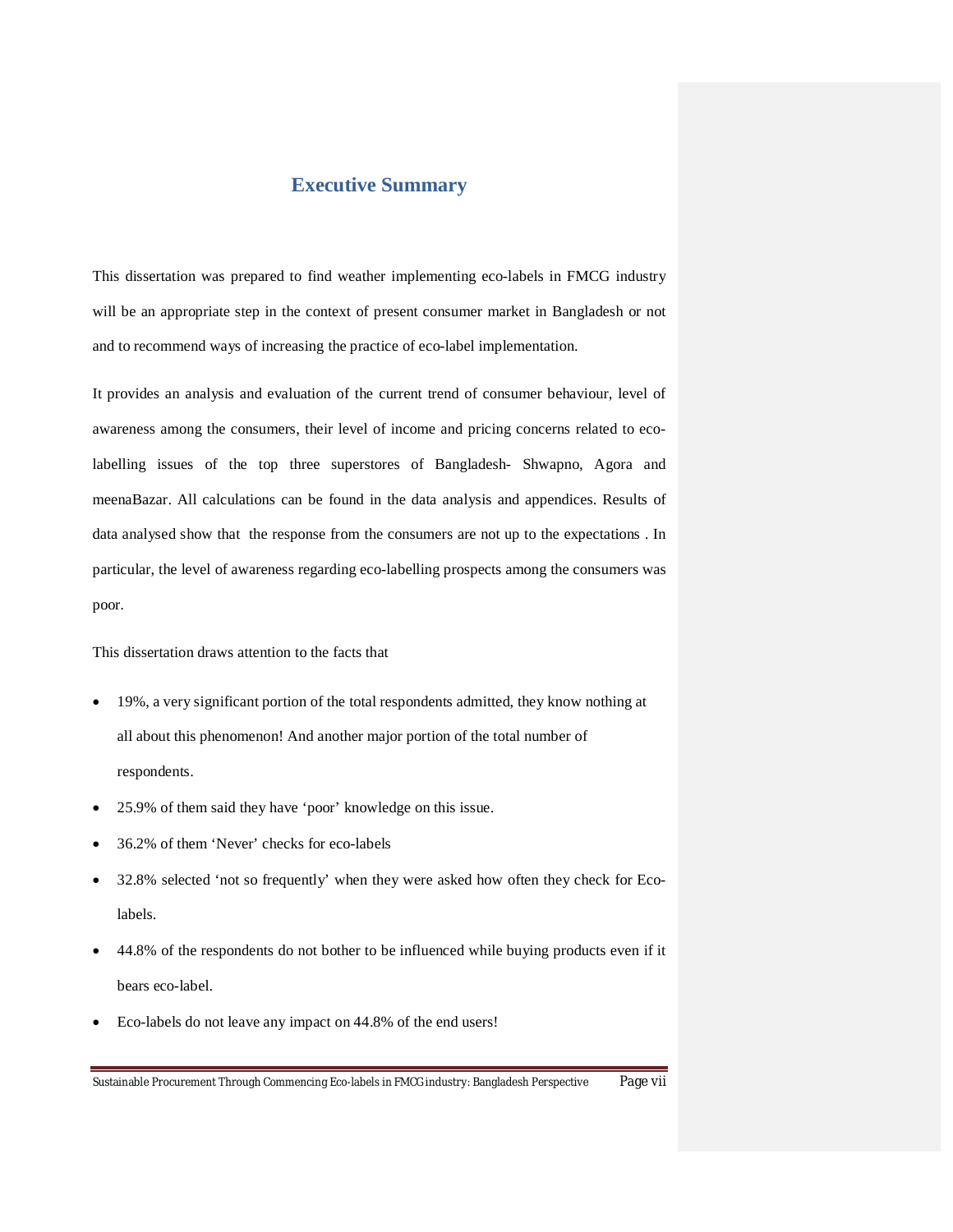- Only 18% of the total respondents said eco-label influences their buying decision.
- When they were asked about implementation of eco-labels in retail industry 56.9% of the respondents answered –they think it will be an appropriate step.
- 74.14% of the respondents have a monthly income of BDT 50000-80000
- 22.41% of them are not ready to pay any higher price and 8.62% of them are not even sure whether they are willing or not.
- Discounts/offers on products bearing eco-labels, **50%** of the total respondents (29 respondents) opted for it.
- Advertisement on print media, **34.5%** (20 respondents) of the total number said so.
- According to **15.5%** of the total respondents presumed, arranging road show can be another effective way.
- And most importantly, unlike the dissertation hypothesis, there is a **negative correlation between the level of income and willingness of the customers to buy eco-labelled products.**

Considering our surroundings in Bangladesh, major recommendation is:

Increasing awareness raising activities under public and private patronization.

This dissertation also declares the fact that the analysis conducted has limitations. Some of the limitations include:

- Sample size could not include all the superstores functioning within Bangladesh.
- The author is not an expert in statistical data analysis and consequently there might be lack of accuracy in data analysis.

Sustainable Procurement Through Commencing Eco-labels in FMCG industry: Bangladesh Perspective Page viii

**Comment [Z1]:**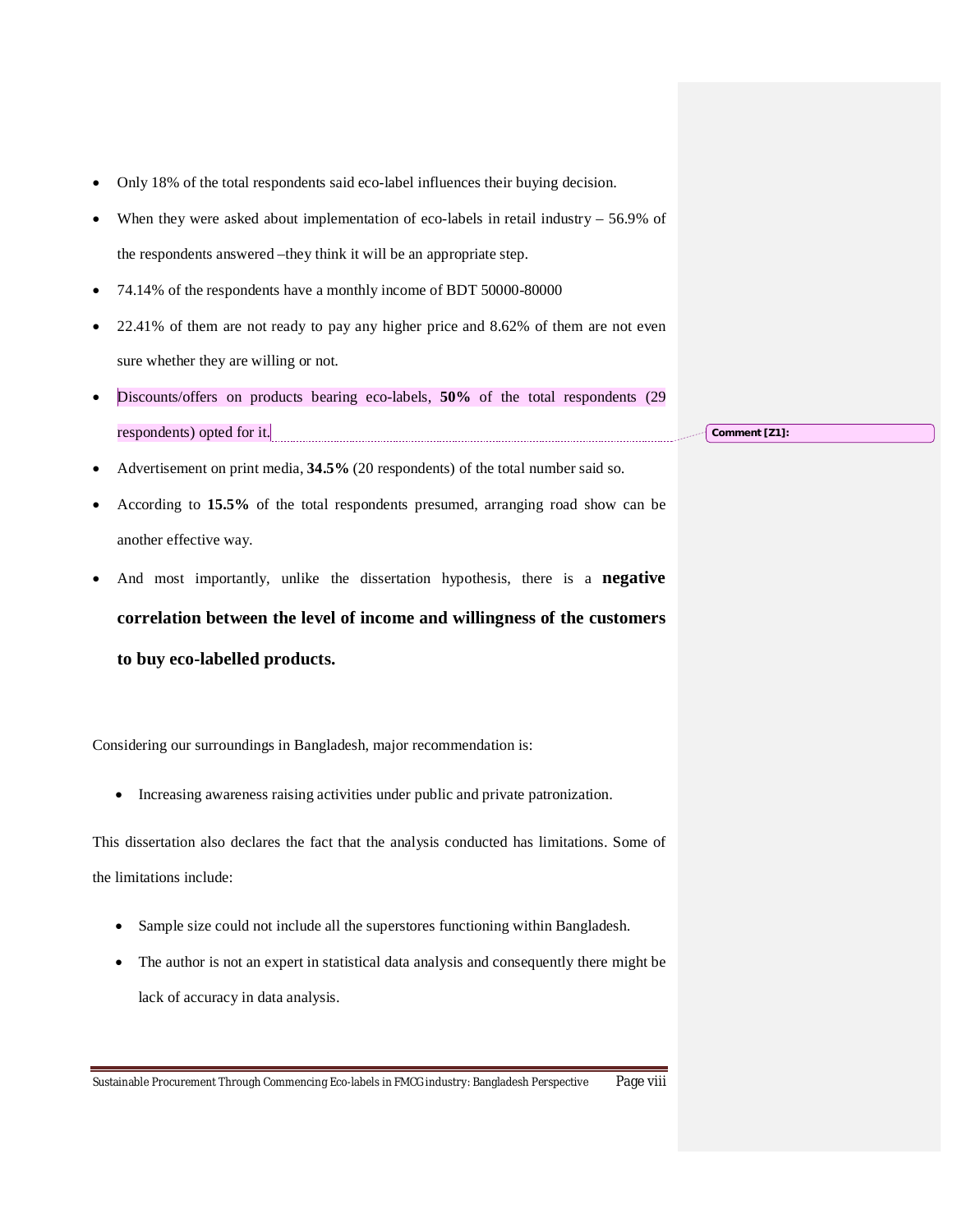## **List of Abbreviations**

| Australian Competition and Consumer Commission                   |
|------------------------------------------------------------------|
| <b>Association of Southeast Asian Nations</b>                    |
| Chartered Institute of Procurement and Supply                    |
| Department for Environment, Food and Rural Affairs               |
| Department of Energy                                             |
| <b>Environmental Protection Agency</b>                           |
| <b>Environmental Product Declarations</b>                        |
| European Union                                                   |
| <b>Fast Moving Consumer Goods</b>                                |
| General Agreement on Tariffs and Trade                           |
| Good Environmental Choice Australia                              |
| Good Environmental Choice New Zealand                            |
| Global Eco-labelling Network                                     |
| GreenHouse Gas                                                   |
| Genetically Modified Organism                                    |
| International Journal on Business and Economic Research          |
| <b>International Journal of Management and Business Research</b> |
| International Journal of Supply Chain Management                 |
| <b>Institute of Supply Management</b>                            |
| International Organization for Standardization                   |
| Life Cycle Assessment                                            |
| Non-Governmental Organisation                                    |
|                                                                  |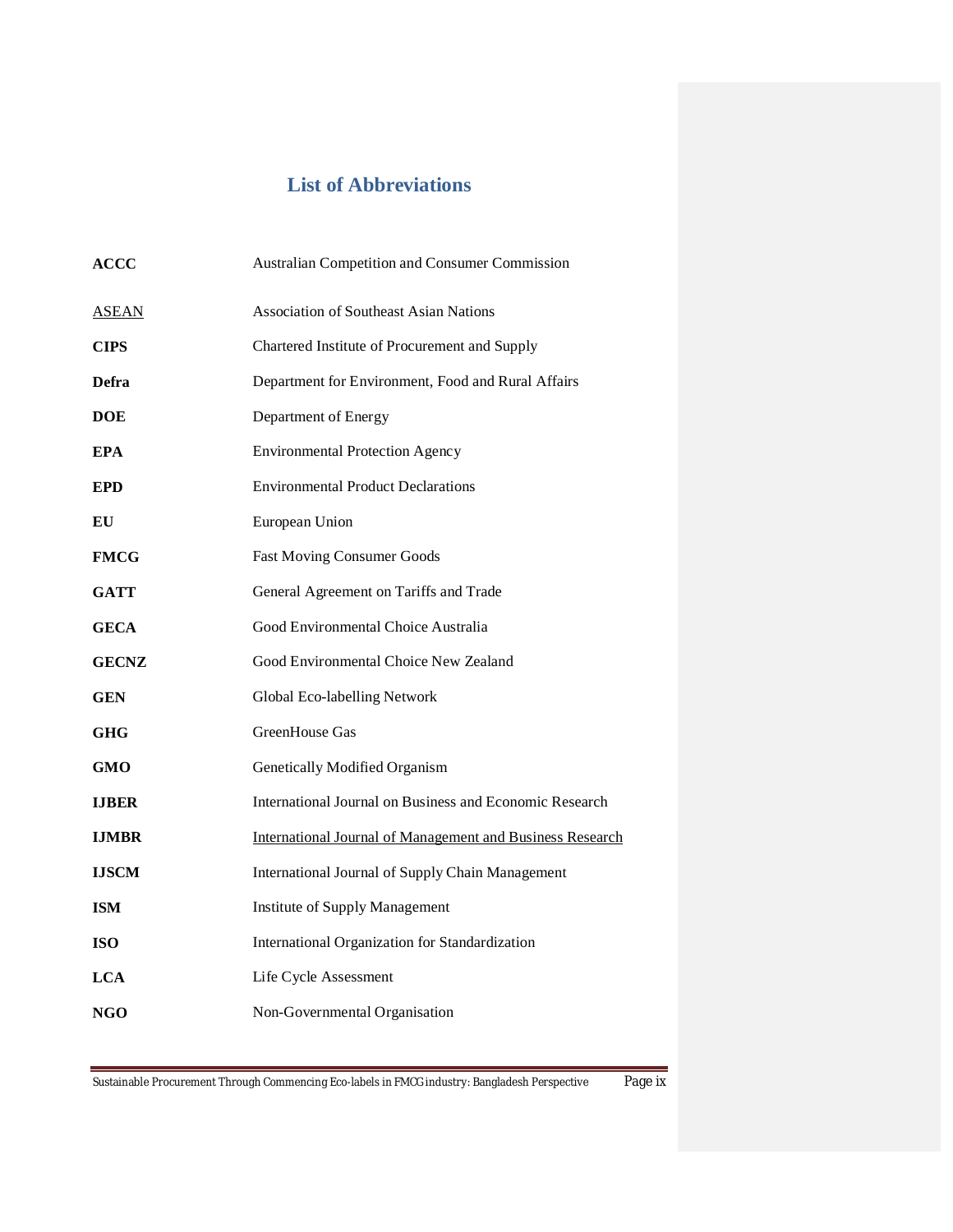| <b>OECD</b> | Organisation for Economic Co-operation and Development |  |
|-------------|--------------------------------------------------------|--|
| OEE         | Office of Energy Efficiency                            |  |
| <b>OHV</b>  | Off Highway Vehicle                                    |  |
| <b>POS</b>  | Point of Sale                                          |  |
| <b>PPM</b>  | Production and Process Methods                         |  |
| <b>ROI</b>  | Return On Investment                                   |  |
| <b>SME</b>  | Small and Medium Enterprises                           |  |
| <b>SPTF</b> | <b>Sustainable Procurement Task Force</b>              |  |
| TBL         | Triple Bottom-Line                                     |  |
| <b>WTO</b>  | World Trade organization                               |  |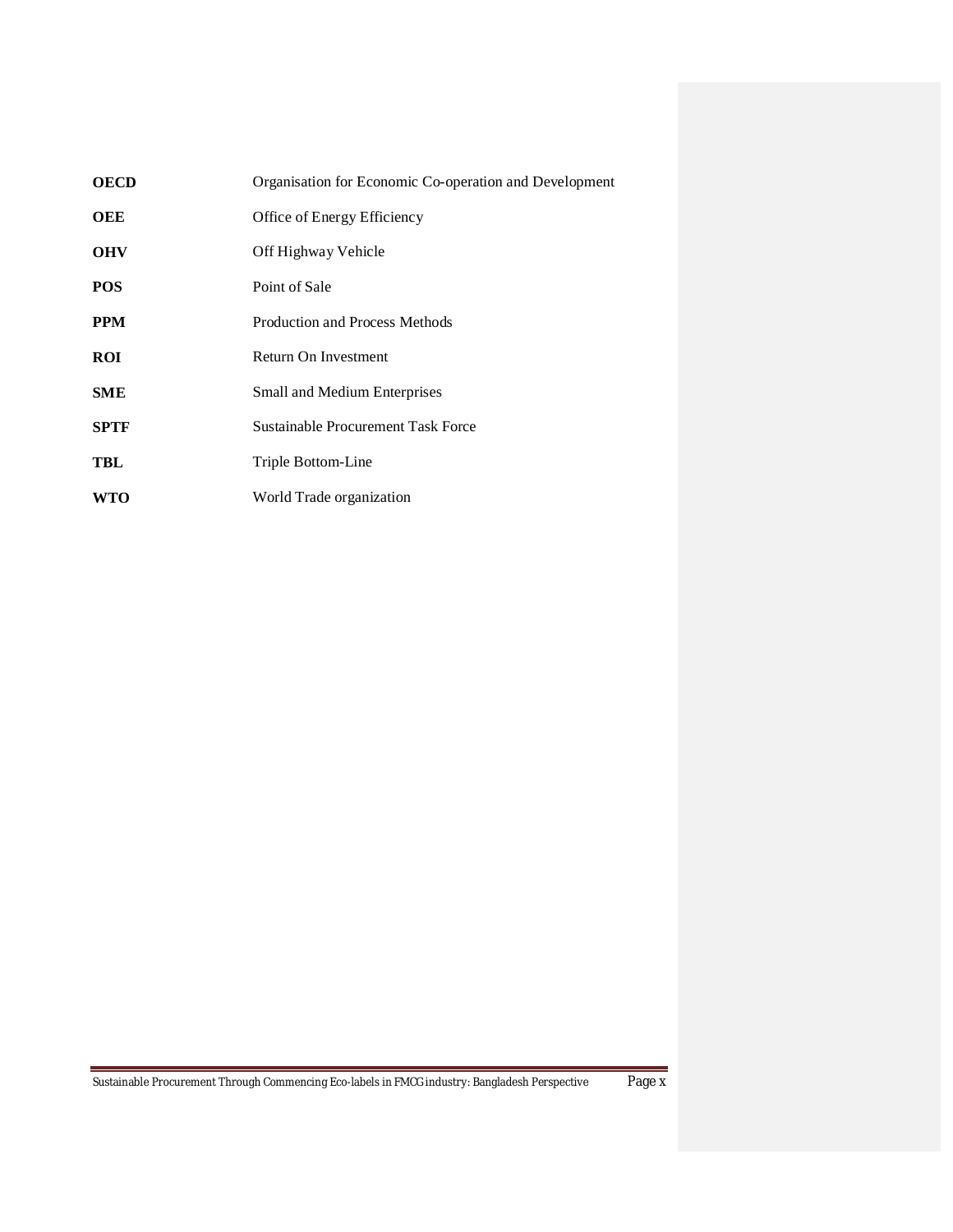# **List of Figures**

| Figure 3: Percentage of the male and female respondents (derived from table ii)38      |
|----------------------------------------------------------------------------------------|
|                                                                                        |
|                                                                                        |
|                                                                                        |
|                                                                                        |
|                                                                                        |
| Figure 9: Derived from table viii, major percentage of the respondents (please see the |
|                                                                                        |
|                                                                                        |
| Figure 11: Most appropriate way to promote eco-labels according to customers 49        |
|                                                                                        |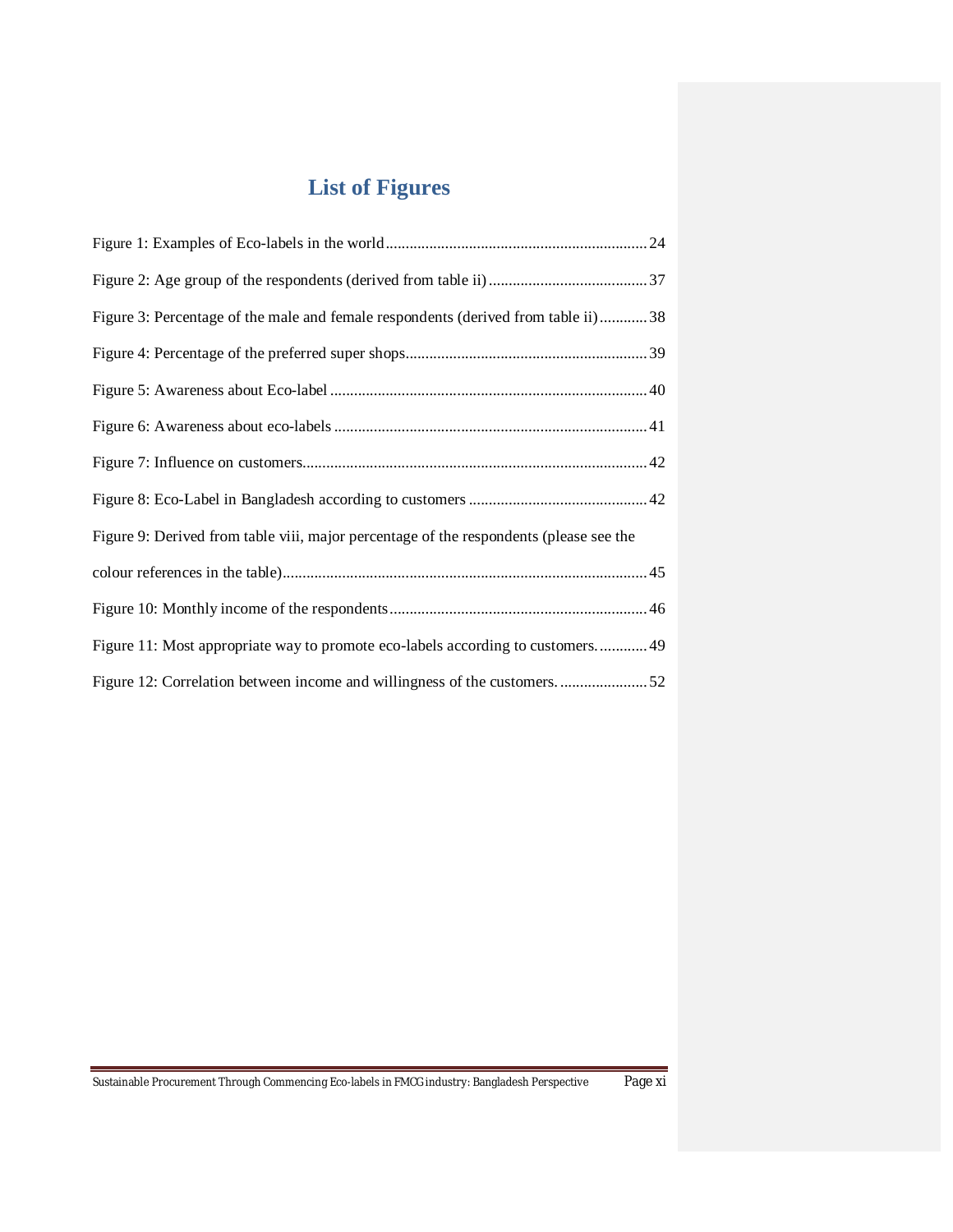## **List of Tables:**

| Table v: Segments of customers according to their approach to environment. (Newell,     |  |
|-----------------------------------------------------------------------------------------|--|
|                                                                                         |  |
|                                                                                         |  |
|                                                                                         |  |
|                                                                                         |  |
|                                                                                         |  |
| Table x: Detailed calculation of Mean of X and Y values, Deviation scores and Deviation |  |
|                                                                                         |  |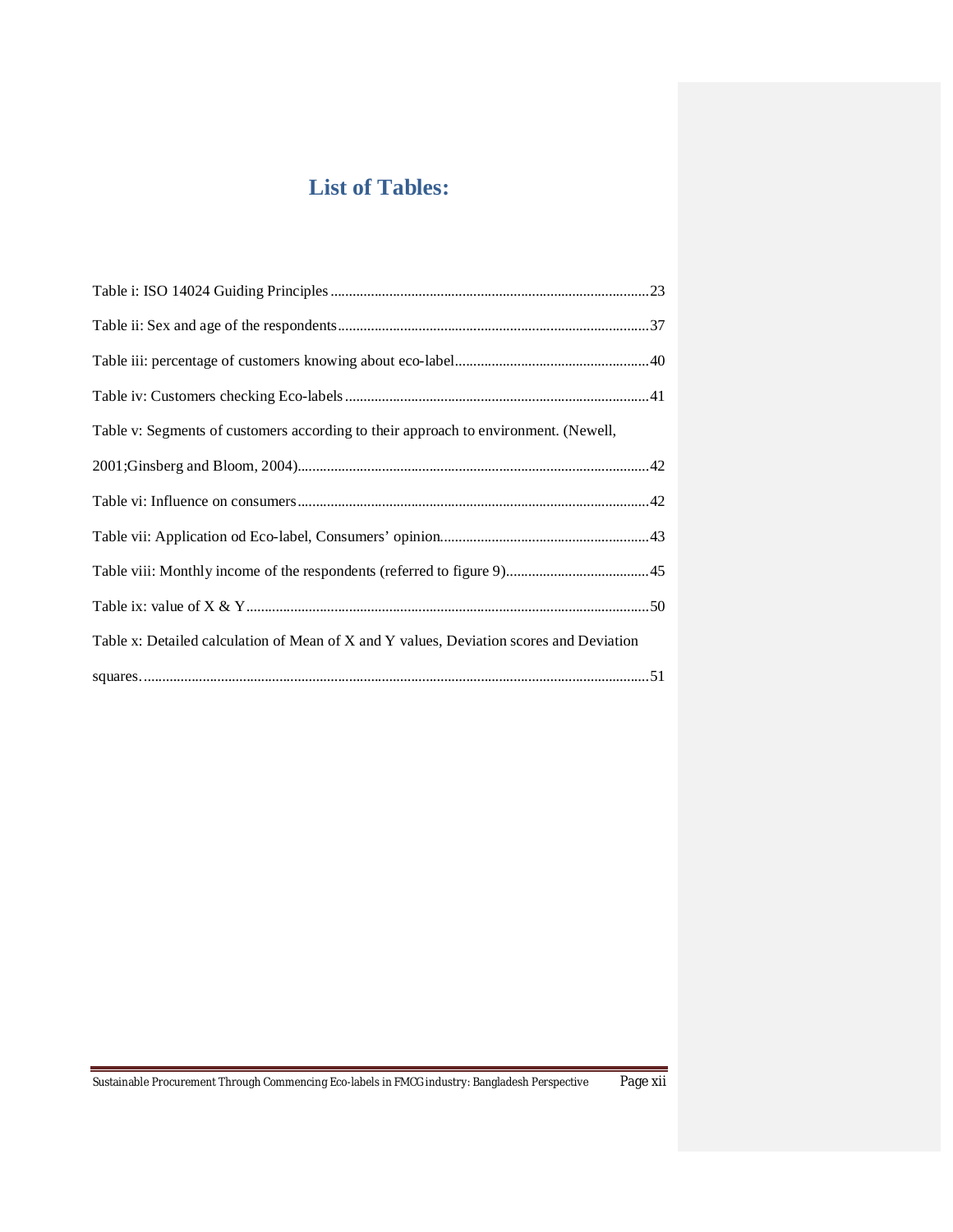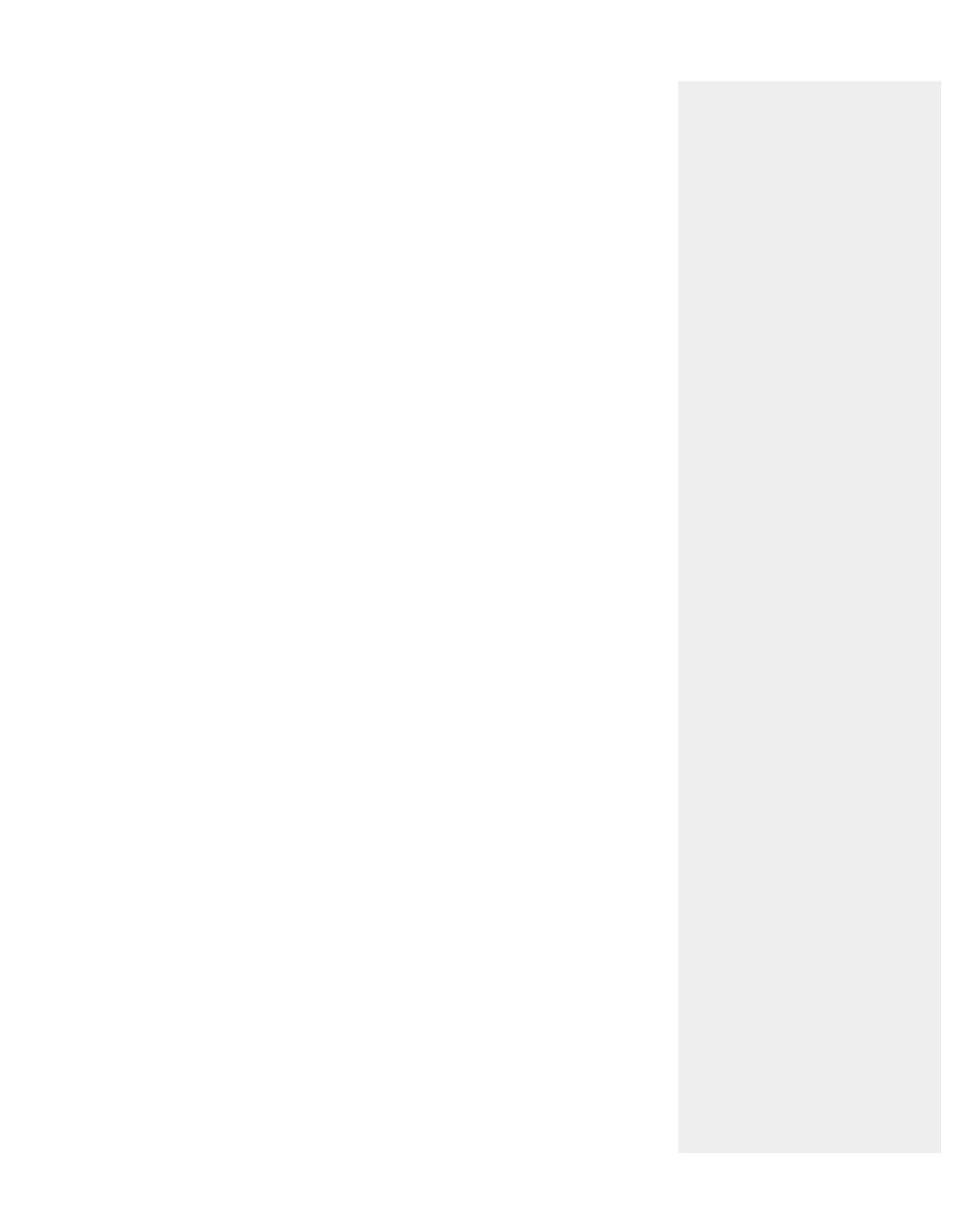## *Chapter One: Introduction*

## **1.1.** *Statement of the Problem*

Problem to be investigated along with the growing environmental awareness the need for incentives to publicize the eco-labels. Taking environmental preferences into consideration in sustainable procurement is regarded to have a considerable potential as one of these incentives. Green procurement preferences may be stated as environmental requirements that the product need to fulfil or that need to be fulfilled during the works or service. However, environmental procurement preferences may also be formulated as criteria for eco-labelling on the products.

## **1.2. Objective of the study**

The aim of this proposal is to study how eco-labelling requirements and criteria can be applied in the procurement of FMCG industry (supershops), in order to enhance environmental performance. More specifically, the objectives were to:

1. Increase the knowledge about current practice of applying environmental requirements and evaluation criteria in the procurement of fast moving consumer goods;

2. Analysis the effectiveness of the eco-labelling;

3. Analysis of consumer behaviour regarding willingness to buy eco-labelled products.;

4. Analysis the methods for the publicizing eco-labels in supershops.;

5. And finally, based on the findings of the analyses, present suggestions for promoting use of eco-labels in FMCG industry.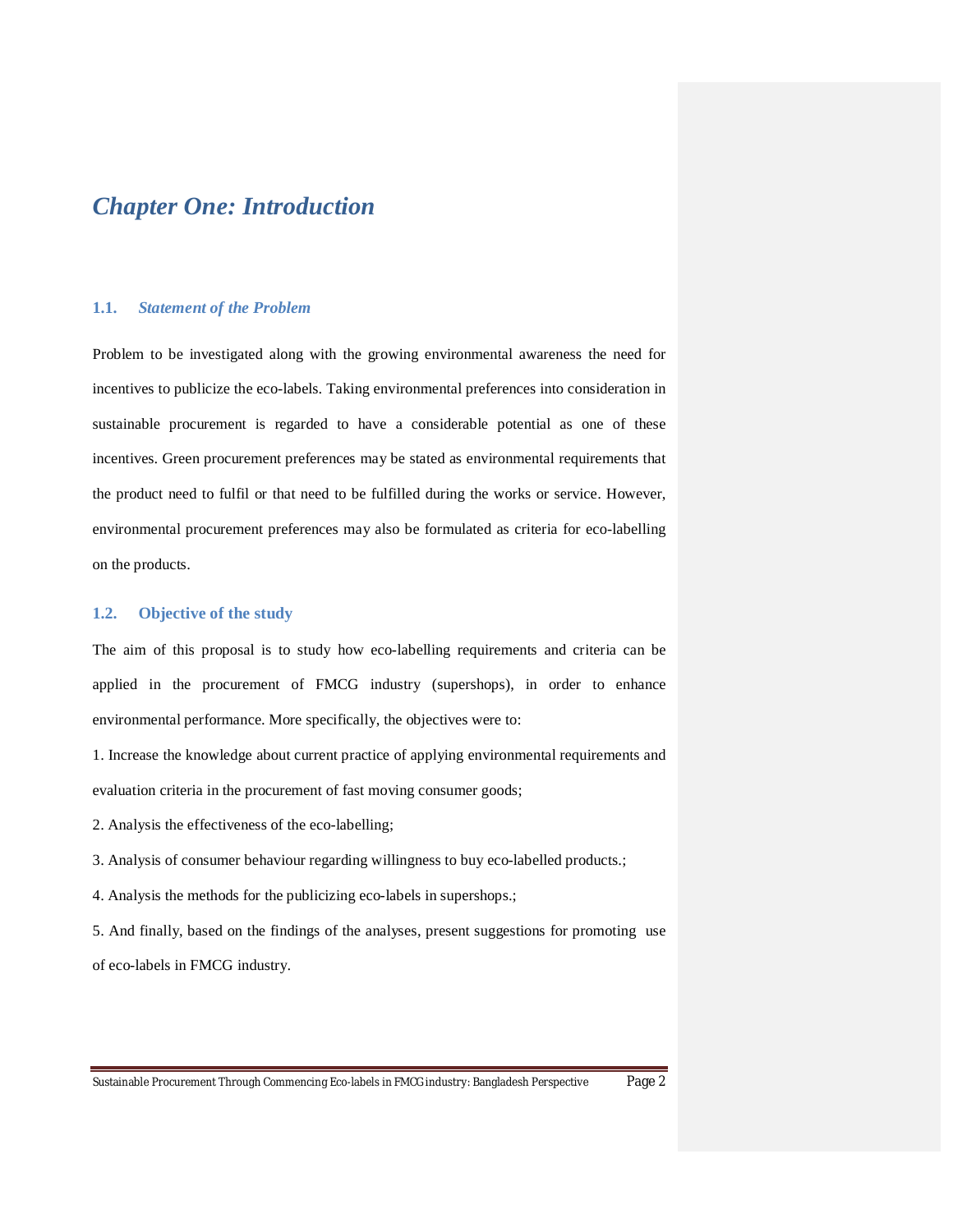## **1.3.** *Type of Research*

The proposed study is an exploratory one, covering review of comprehensive literatures/reports to identify the significant factors associated with eco-labelling. The study will use both qualitative and quantitative data, yet mainly depending on quantitative data collected from primary sources to find out real scenario in the context of Bangladesh.

#### **1.4.** *Dissertation Hypothesis.*

# *'The income of the customers in Bangladesh has a very strong positive correlation with willingness tobuy eco-labelled products'*

Which actually indicates customer with higher income tends to be more willing to buy ecolabelled products and vice-versa.

## **1.5.** *Methodology*

The proposed study is an exploratory one, covering review of comprehensive literatures/reports to identify the significant factors associated with eco-labelling. The study will use both qualitative and quantitative data. It would depend mainly on secondary sources for necessary data. Sources of secondary data would include Emerald insights, EBSCO, JSTOR, Questia. *Directory of Open Access Journals*, International Journal on Business and Economic Research (IJBER) by science publishing group, International Journal of Supply Chain Management (IJSCM) and International Journal of Management and Business Research (IJMBR). Primary data as well as face to face interviews has also been conducted and analysed.

### **1.6.** *Limitations of the study*

Although the study has reached its aim, there are some unavoidable limitations.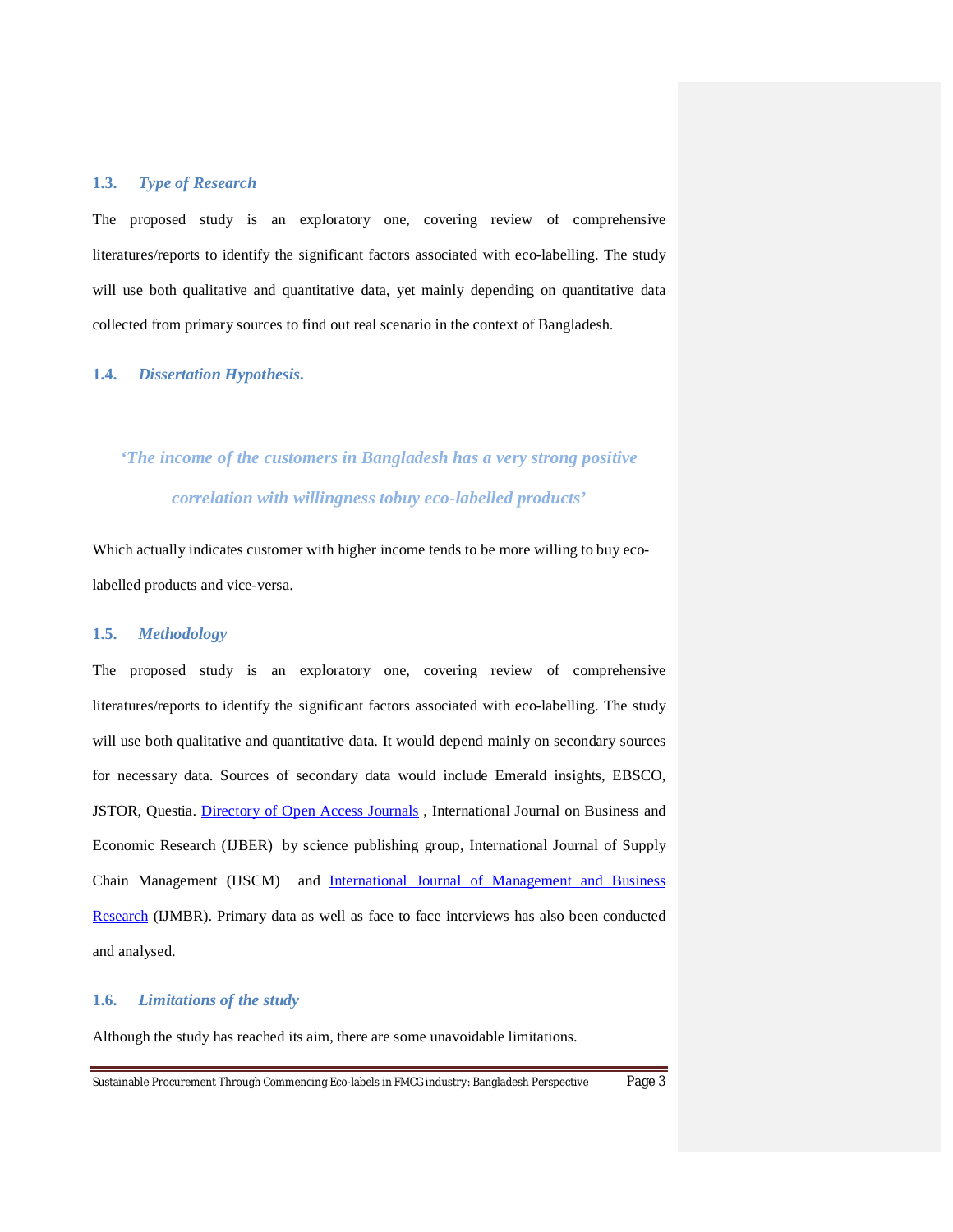**Firstly,** the study was conducted in a single semester which has lasted for 16 weeks. 16 weeks is not enough for the student to observe all of the eco-labeling practices across the world. It would be better if it was done in a longer time.

**Secondly,**this research study will contain information about few countries across the world including Bangladesh .Here, eco-labeling practices in UK, USA, Bangladesh & few more countries will be tried to be presented and might not represent all the latest scenario of the eco-labeling practices of the business world.

**Thirdly**, the research methodology itself is a limitation of the study, as only the scholarly articles & journals were investigated to collect information and no primary data was collected which may result into inadequate information presentation in this study.

**Lastly,**The writing style of the study might not be accurate due to lack of proper writing skills full of jargons & technical terminologies used in academic writing as the student is not a professional academic writer and new at academic writing.

#### **1.7.** *Significance of the study*

The dissertation is going to be considered as a noteworthy effort in studying Eco-labelling in the context of Bangladesh-FMCG industry. This study will also be advantageous to the students and instructors in supply chain management, Procurement and sustainability issues in retail management, corporate strategies when they employ effectual learning in field of practical learning particularly in different concepts related to the use ofsustainable procurement and supply system. Furthermore, this research will provide recommendations on how to launch and promote sustainable procurement through eco-labelling in FMCG industry in compliance withlegal & corporate issues.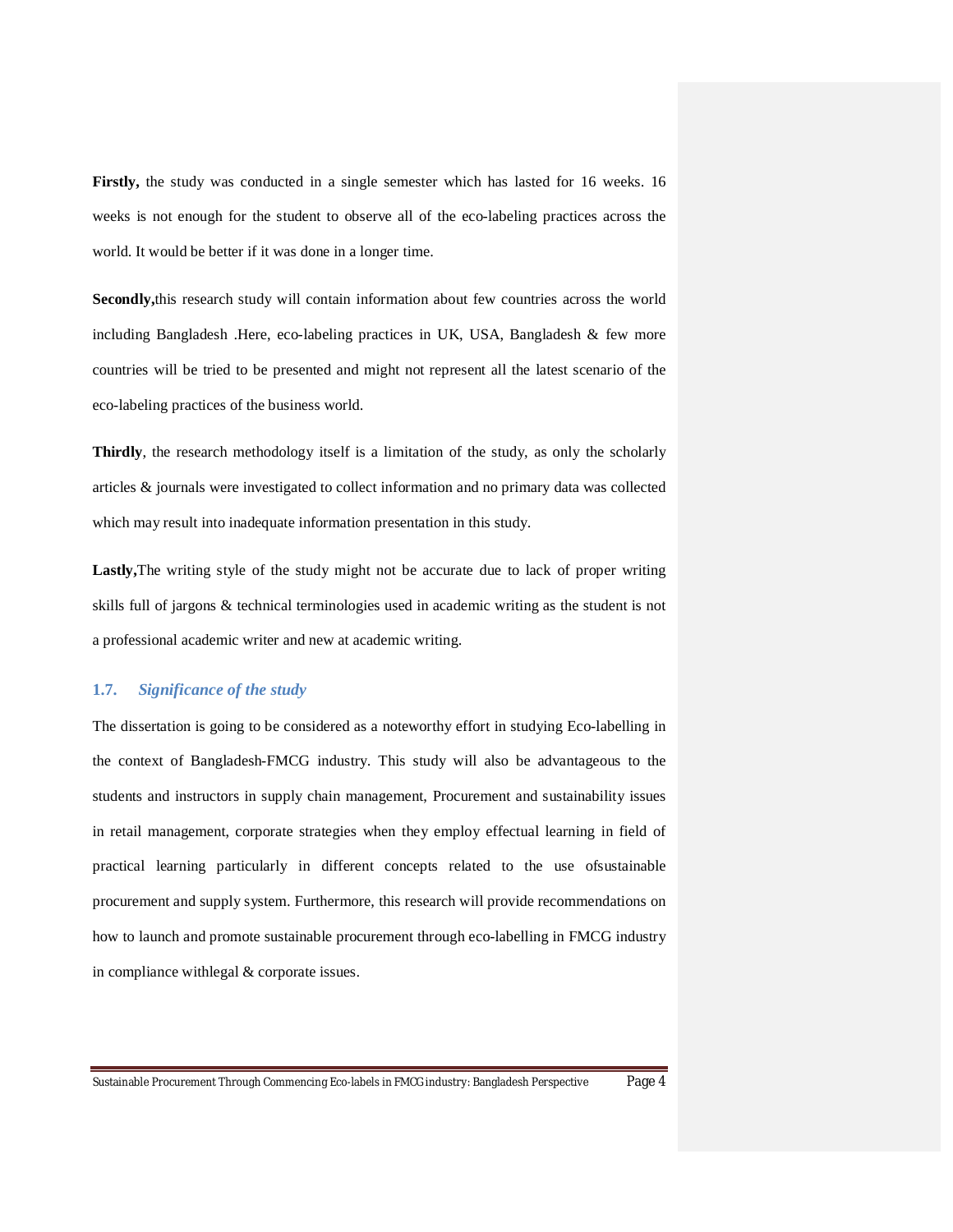In addition to the above mentioned points, this study will be worthwhile to the retail industry in training and informing their human resource as well as consumers in the area of supply chain management, procurement & supply management, objectives, and strategies. It will also assist as a future reference for researchers on the subject of eco-labelling and sustainable procurement. And importantly, this research will enlightenconsumersto make up their mind whether choosing eco-label can leave an impact to change current situation of climate change or not.

## **1.8. Objective of the study**

The aim of this proposal is to study how eco-labelling requirements and criteria can be applied in the procurement of food products and fast moving consumer goods, in order to enhance environmental performance. More specifically, the objectives were to:

1. Increase the knowledge about current practice of applying environmental requirements and evaluation criteria in the procurement of food products and fast moving consumer goods;

2. Analysis the effectiveness of the eco-labelling;

3. Analysis how the environmental requirements and eco-labelling can be combined to support sustainable procurement;

4. Analysis the methods for the publicizing eco-labels and evaluating its outcome;

5. And finally, based on the findings of the analyses, present suggestions for the role and possible use of eco-labels in FMCG & Food sector.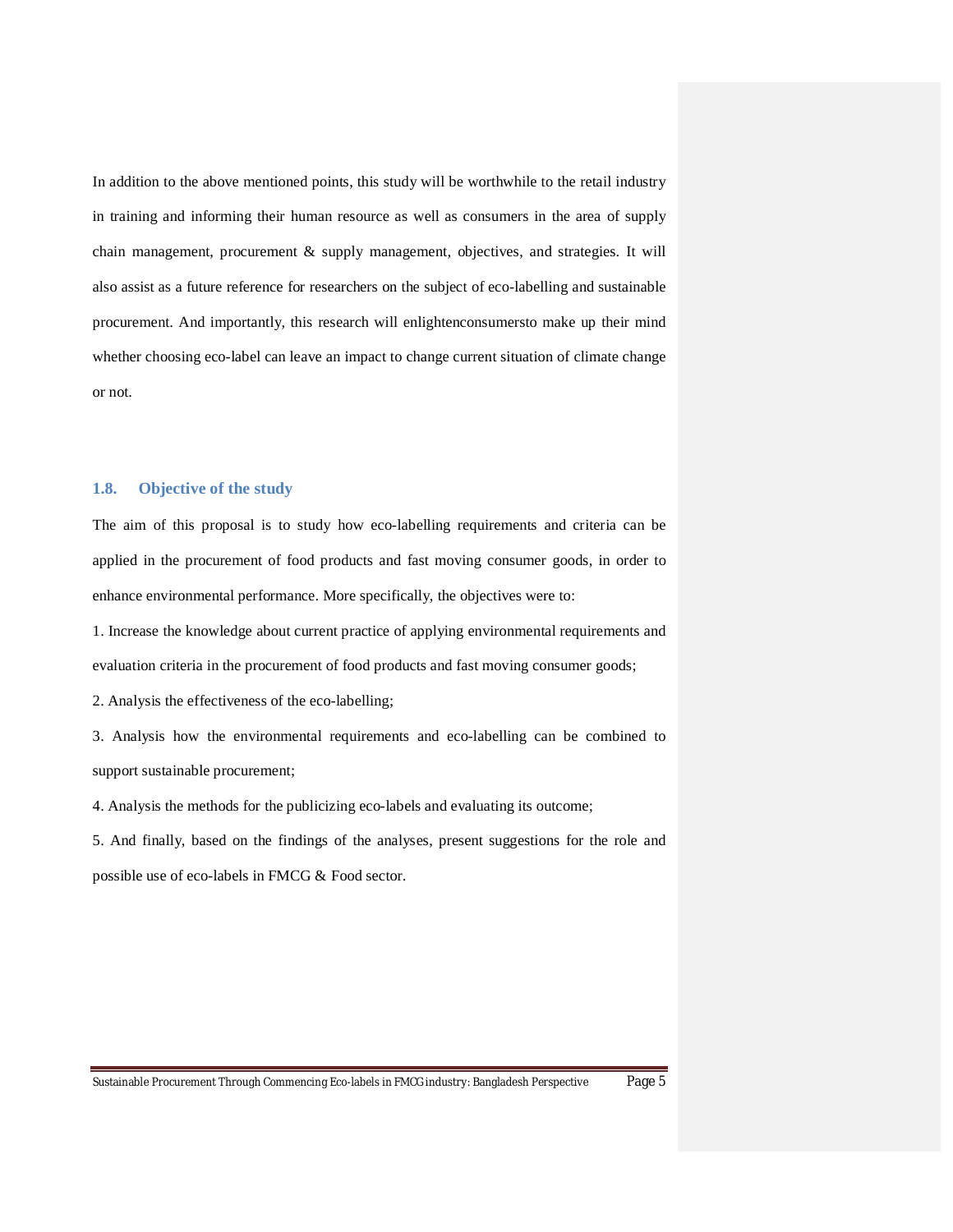## **1.9. Structure of the thesis report**

## *Chapter One: Introduction*

- 1.1. Statement of the Problem
- 1.2. Objective of the study
- 1.3. Type of Research
- 1.4. Dissertation Hypothesis
- 1.5. Methodology
- 1.6. Limitations of the study
- 1.7. Significance of the study
- 1.8. Objective of the study
- 1.9. Structure of the thesis report

## *Chapter Two: Theoretical Framework – Procurement & Eco-label*

- 2.1. Procurement
- 2.2. Sustainable procurement
- 2.2.1.Definition
- 2.2.2 Background of Sustainable Procurement
- 2.3. Eco-labelling
- 2.3.1.Definition
- 2.3.2.History
- 2.3.3.Objectives of Eco-Labelling
- 2.3.4.Types of eco-labelling
- 2.3.5.How to use eco-labels—ten top tips

## *Chapter Three: Worldwide practices: FMCG d industry*

- 3.1. Canada
- 3.2. United States
- 3.3. European Union
- 3.4. Northern Europe
- 3.5. ASEAN
- 3.6. Australasia

## *Chapter Four: Eco-labelling- Bangladesh context*

- 4.1. Eco-labelling: opportunities for Bangladesh
- 4.2. Eco-labelling: concerns and challenges for Bangladesh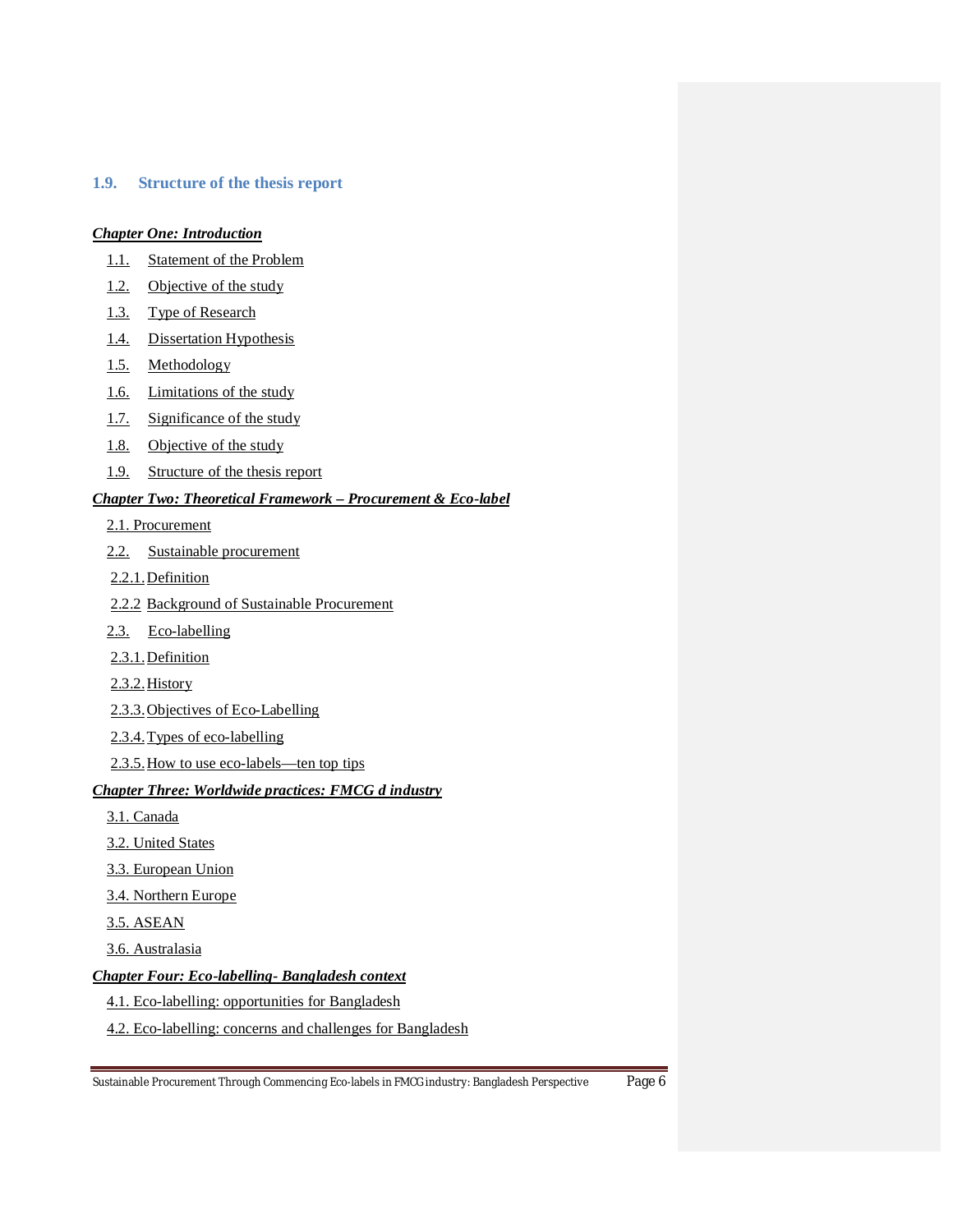## *Chapter Five: Brief analysis of results of survey on "Eco-labels"*

- 5.1. Demographic information
- 5.2. Awareness and consumer behaviour aspects
- 5.3. Price and financial ability of customers' aspect of eco-label
- 5.4. Promotional & business aspects of Eco-label
- *Chapter Six: Findings on the basis of primary data analysis*
- *Chapter Seven: Logic in support of & against eco-label*
- *7.1. Logic supporting eco-labels*
- *7.2. Counter arguments against Eco-labels*
- *Chapter Eight: Findings, Recommendations and Conclusion* 
	- 8.1. Finding:
	- 8.2. Recommendations:
- *8.3. Conclusion:*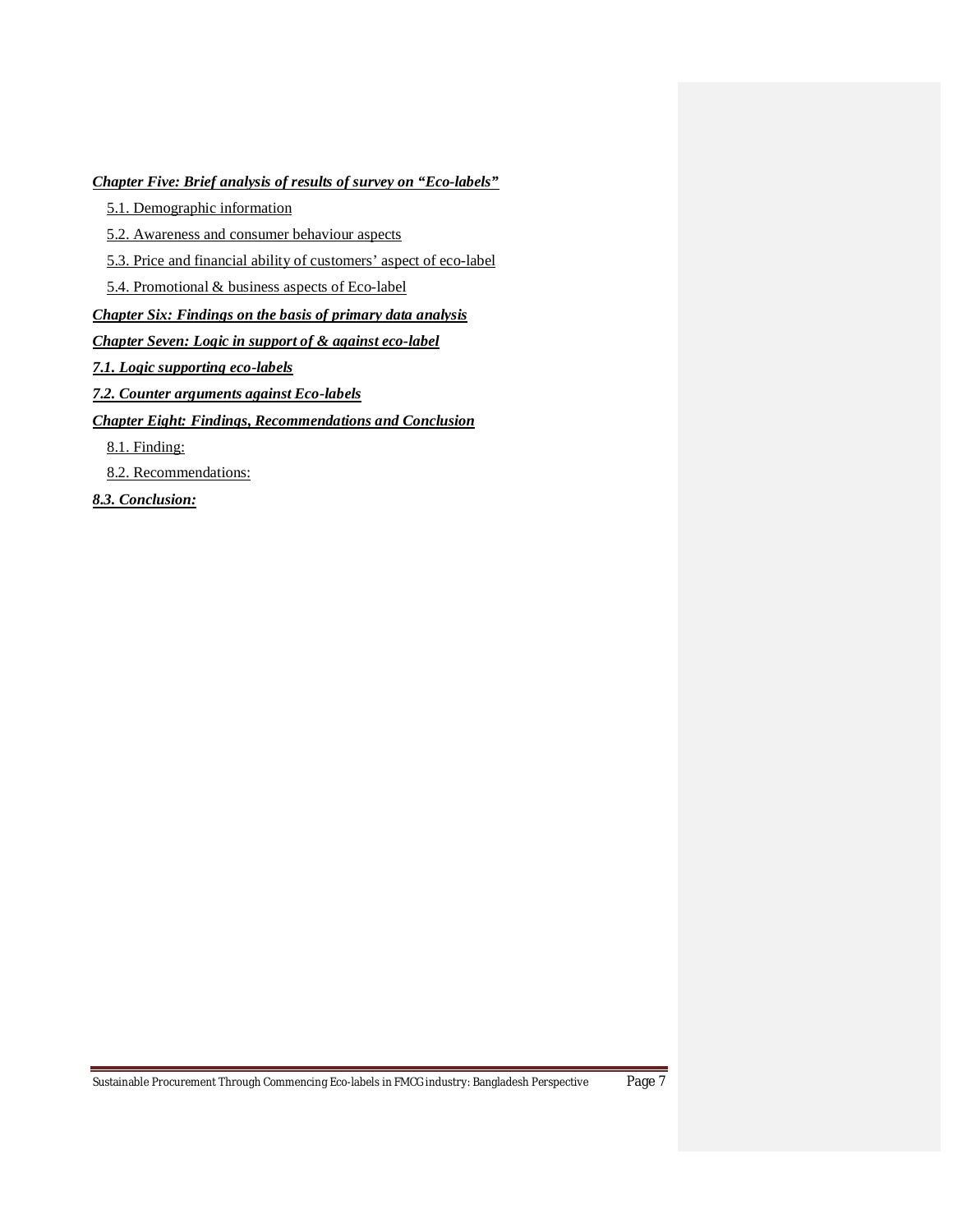## *Chapter Two: Theoretical Framework – Procurement & Eco-label*

## *2.1. Procurement*

**Procurement** is the procedure of prevailing, acquiring, buying goods, services or works from an outermostorigin, commonly by means of tendering or competitive bidding process. "Procurement" is the overarching function that illustrates the activities and processes to acquire goods and services. Significantly, and distinct from "purchasing", procurement engages the activities involved in establishing fundamental requirements, sourcing activities such as market research, vendor evaluation  $\&$  negotiation of contracts. It can also include the purchasing activities required to order and receive goods.

Following the discussion with CIPS Australia<sup>1</sup> members, the following statements were publicized:

- "Procurement is the business management function that ensures identification, sourcing, access and management of the external resources that an organisation needs or may need to fulfil its strategic objectives".
- Procurement is the business management function that ensures identification, sourcing, access and management of the external resources that an organisation needs or may need to fulfil its strategic objectives.
- Procurement exists to explore supply market opportunities and to implement resourcing strategies that deliver the best possible supply outcome to the organisation, its stakeholders and customers.

 *1 Further details at https://www.cips.org/Documents/Knowledge/Procurement-Topics-and-Skills/13-SRM-and-SC-Management/Supplier-Relationship-Management/definitions\_of\_procurement\_and\_scm.pdf*

Sustainable Procurement Through Commencing Eco-labels in FMCG industry: Bangladesh Perspective Page 8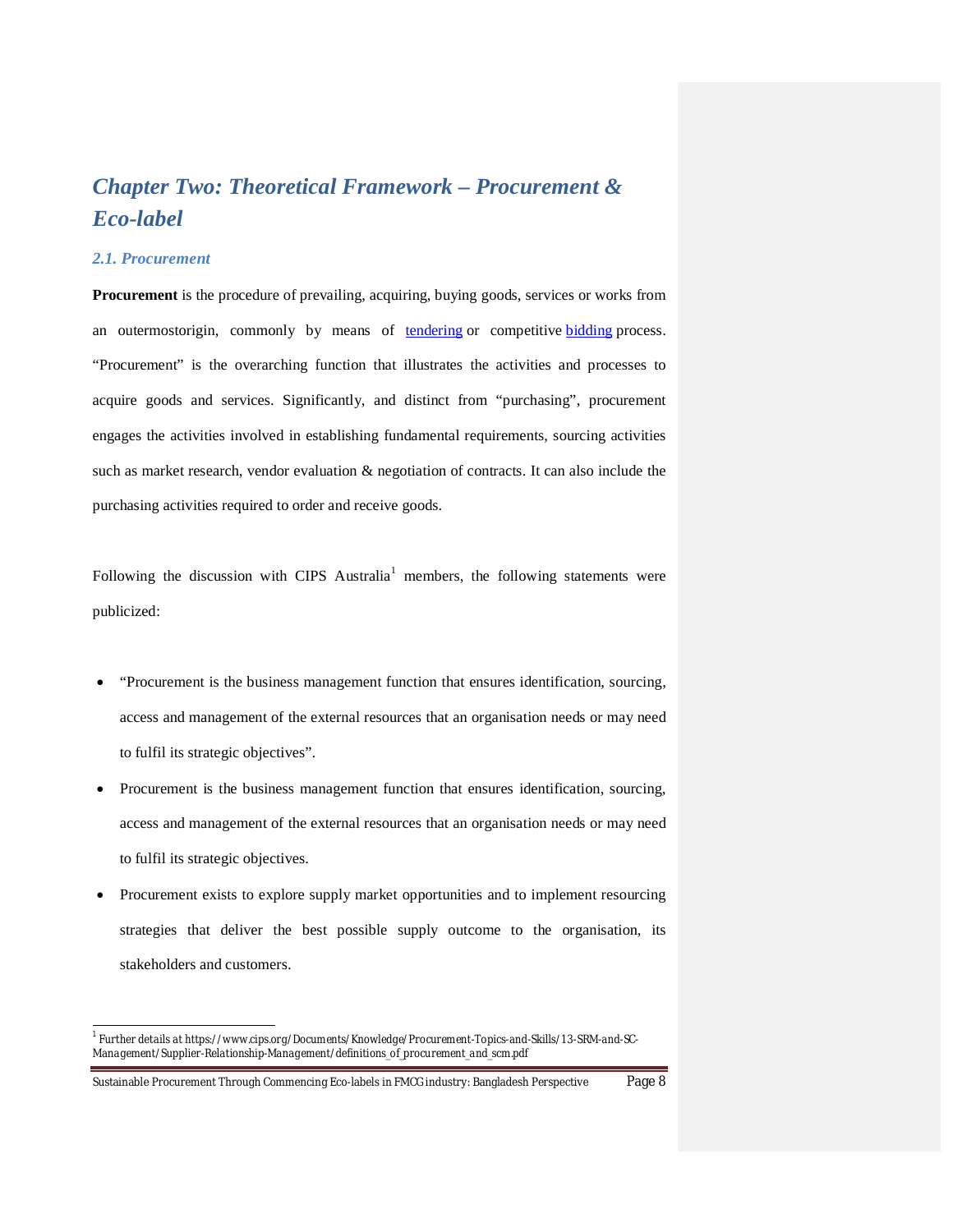• Procurement applies the science and art of external resource and supply management through a body of knowledge interpreted by competent practitioners and professionals.

Source: CIPS Australia

## *2.2. Sustainable procurement*

#### *2.2.1. Definition*

**Sustainable procurement** is a purchasing and investment procedure taking into account the economic, environmental and social repercussions of the entity's spending. It permits organizations to satisfy their needs for goods, services, construction works and utilities. Organizations exeuting sustainable procurement satisfy their needs for goods, services, utilities and works not only on a private cost-benefit analysis, but also with a view to maximising net benefits for themselves and a wider community.

In doing so they must incorporate external cost concerns into decisions in addition to the conventional procurement criteria of price and quality, when in practice the sustainable consequences of a potential supplier's approach are often assessed as a form of quality consideration. These considerations are frequently divided into- environmental, economic and social consideration, often identified as "triple bottom line".

Sustainable procurement entails an intensified degree of alliance and involvement between all parties in entire supply chain. A business which desires to maintain profitability as well as the responsibility for the environment should go beyond strategies of buying and utilizing recycled materials & act in accordance with the government regulations of respective country.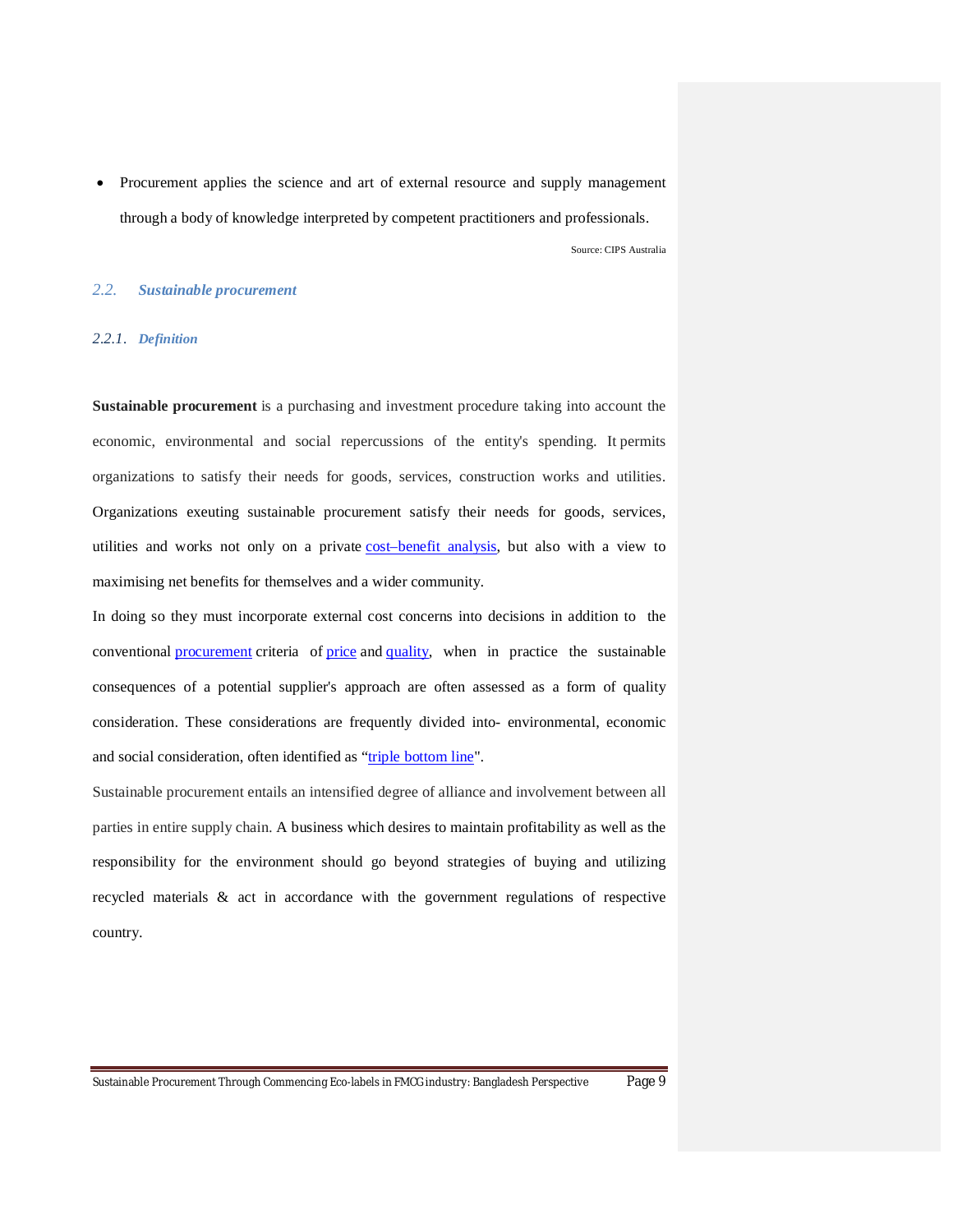According to Sustainable Public Procurement Implementation Guidelines<sup>2</sup>- it is a "process whereby public organizations meet their needs for goods, services, works and utilities in a way that achieves value for money on a whole life-cycle basis in terms of generating benefits not only to the organization, but also to society and the economy, whilst significantly reducing negative impacts on the environment."

The Institute of Supply Management  $(ISM)^3$  elucidates sustainability as "the ability to meet current needs without hindering the ability to meet the needs of future generations in terms of economic, environmental, and social challenges."

Both ISM and Aberdeen Group, an independent research publisher, reports on a 'triple bottom-line (TBL)' approach to sustainability, which points at 3 fundamental considerations: economic, social, and environmental. Under this approach, the framework of sustainability is based on economic profitability, social responsibilities, and environmental awareness. When contrasting the TBL approach with sustainable 'green' procurement, the distinguishing factor is that sustainable 'green' procurement also emphasizes a holistic approach.

CIPS have acceded to Sustainable Procurement Task Force (SPTF)'s definition of sustainable procurement. The SPTF was inaugurated as a business-led task force by the UK Secretary of State for the Environment and the Chief Secretary to the Treasury with a view to develop a National Action Plan and make the UK a forefront in the European Union in sustainable procurement by 2009.

In Procuring the Future<sup>4</sup>, the output from the SPTF's Sustainable Procurement National Action Plan, sustainable procurement is elucidated as: 'a process whereby organisations meet their needs for goods, services, works and utilities in a way that achieves value for money on

*2 Available at* 

*3 https://www.missouristate.edu/procurement/89233.htm*

*http://www.unep.org/resourceefficiency/Consumption/SustainableProcurement/tabid/55550/Default.aspx*

*<sup>4</sup> Procuring the Future is available at http://www.sustainabledevelopment.gov.uk/publications/procurement-actionplan/index.htm*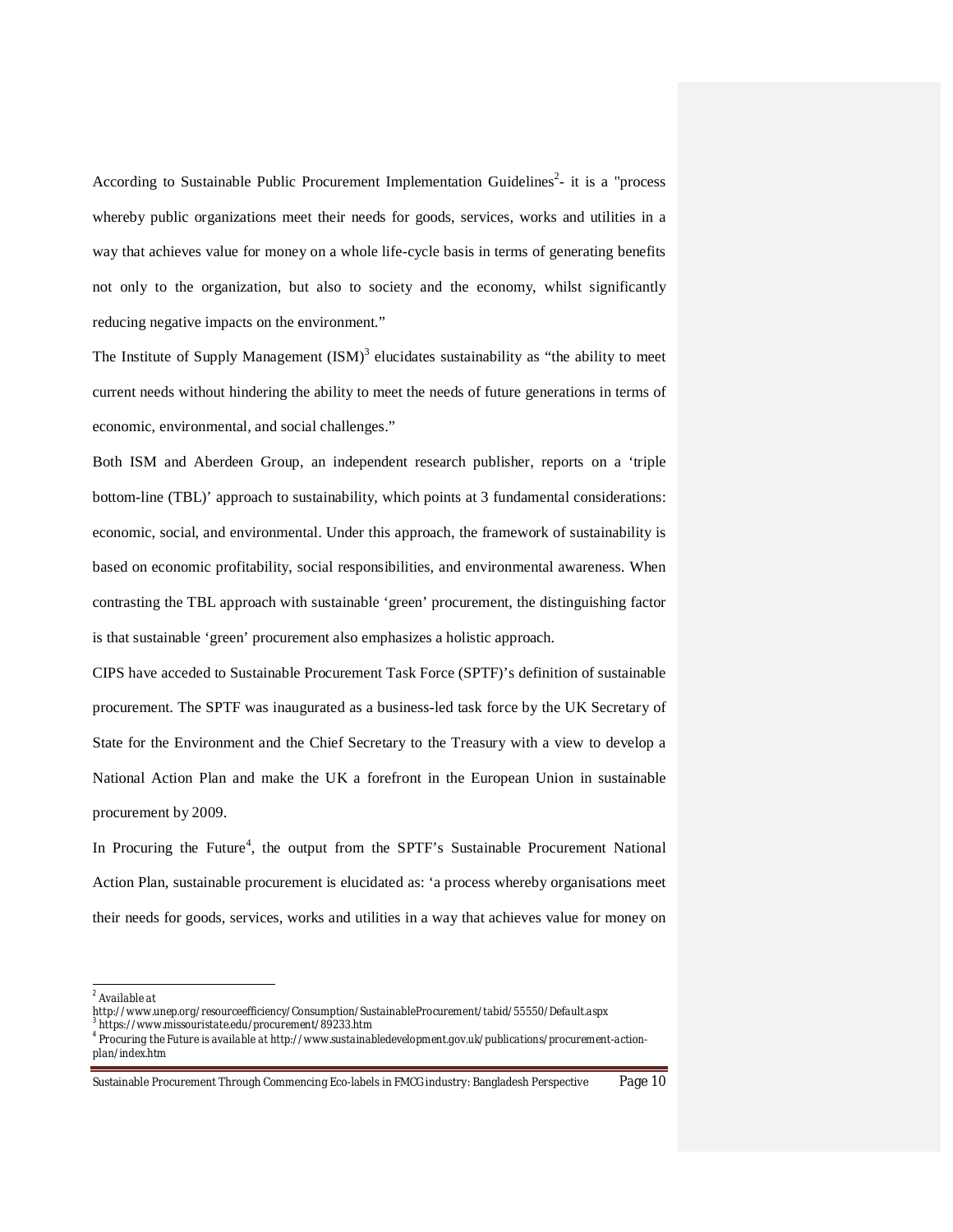a whole life basis in terms of generating benefits not only to the organisation, but also to society and the economy, whilst minimising damage to the environment.'

#### **2.2.2** *Background of Sustainable Procurement*

Sustainable procurement is not a new phenomenon .Rather the corporate world comprehended a long ago - efficiency in energy usage, waste generation, and water consumption at the same time as using recycled materials, guarantees cost reduction. Sustainable procurement is grounded on the point of view that companies can simultaneously benefit from the' triple bottom line'.

In the opinion of United States Environmental Protection Agency  $(EPA)^5$ , "since 1976, requirements for green purchasing have been incorporated into Federal regulations and Executive Order requirements, with a goal of integrating environmental considerations in all stages of the Federal purchasing process."

The United Kingdom Department for Environment, Food and Rural Affairs (Defra)<sup>6</sup> acknowledges that "sustainable procurement is a process whereby organisations meet their needs for goods, services, works and utilities in a way that achieves value for money on a whole life basis in terms of generating benefits not only to the organisation, but also to society and the economy, whilst minimising damage to the environment."

Anpreeminent example of sustainability's long term history in the private sector is Herman Miller, a global provider of furniture systems and products, initiating with the company's founding in the 1920s. Drew Schramm, Herman Miller's Vice President of Global Supply Chain and Logistics, in an interview with Purchasing Magazine, illustrates his company's

 *5 < http://nepis.epa.gov/Exe/ZyPDF.cgi/P1008XQP.PDF?Dockey=P1008XQP.PDF>*

*<sup>6</sup> <http://www.unep.org/resourceefficiency/Consumption/SustainableProcurement/WhatisSustainablePublicProcureme nt/tabid/101245/Default.aspx>*

Sustainable Procurement Through Commencing Eco-labels in FMCG industry: Bangladesh Perspective Page 11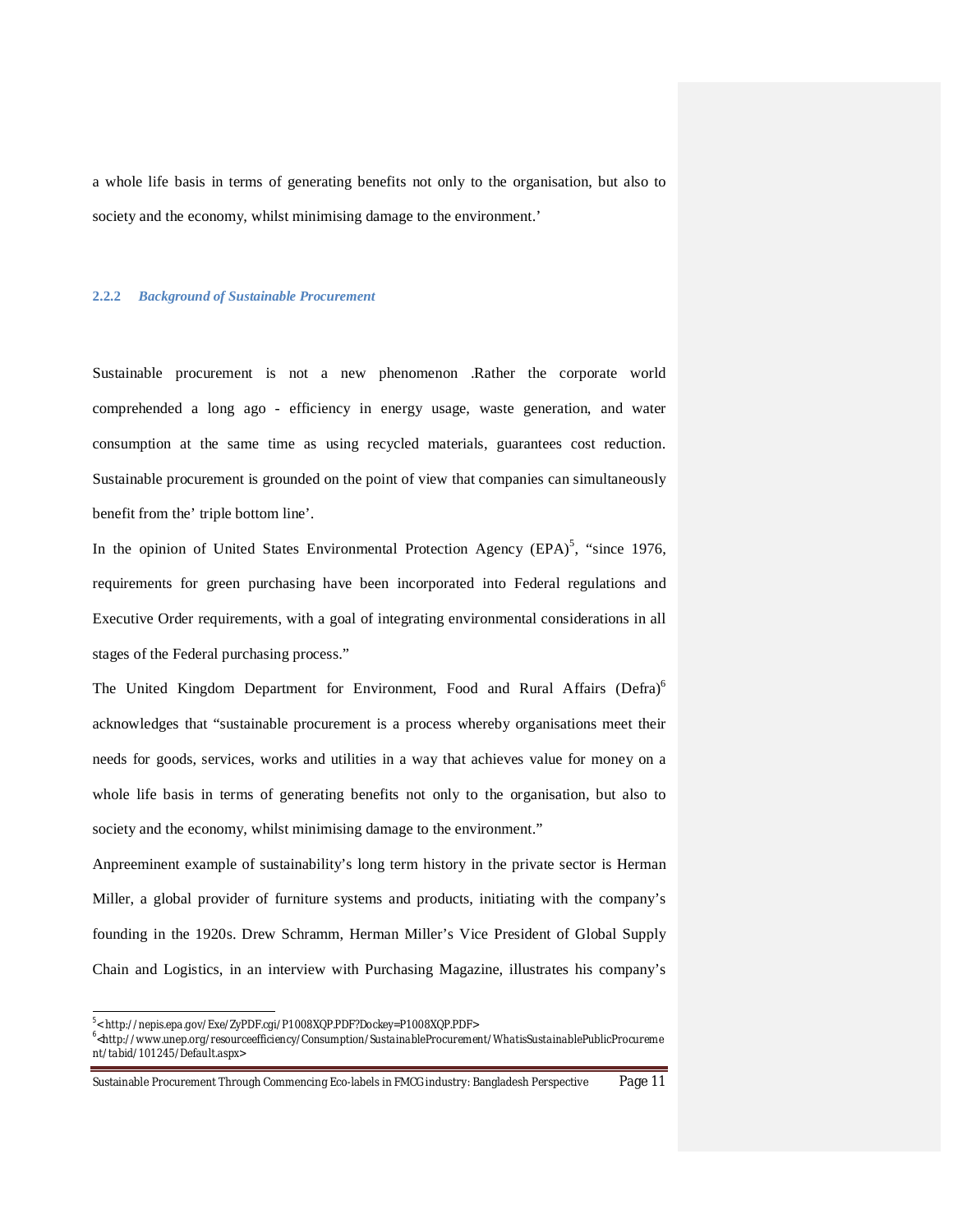sustainability hereunder: "We basically ask what are we doing today that will affect tomorrow… we can't be good for the earth if we're not able to stay in business. So the other side of that sustainability coin is that we have to be financially solvent."<sup>7</sup>

### *2.3. Eco-labelling*

## *2.3.1. Definition*

Apermissive method of environmental accomplishment certification and labelling carried out around the world is called "Eco-labelling". Products or services proven environmentally preferable overall, within a specific product or service category are recognized by ecolabels recognizes. GEN members manoeuvre some of the world's strongest ecolabels.

In contrast to "green" symbols, or claim statements generated by manufacturers and service providers, the most credible labels are awarded by an impartial third party for specific products or services that have been independently determined to meet transparent environmental leadership criteria, grounded on life-cycle considerations.

Ecolabels are symbols of approval given to products that are deemed to have fewer impacts on the environment than functionally or competitively similar products.

Toadvocate sustainably managed fast moving consumer goods to consumers is the target of ecolabelling initiatives. Product claims associated with ecolabellingtarget at tapping the increasing public demand for environmentally preferable products. Ecolabels generally rely on life-cycle assessment to determine the environmental repercussion of a product 'from cradle to grave'. Usually claims appearing on a product must be preceded by a chain of

 *7 Visit* http://www.scmr.com/article/CA6578688.html *for further queries.*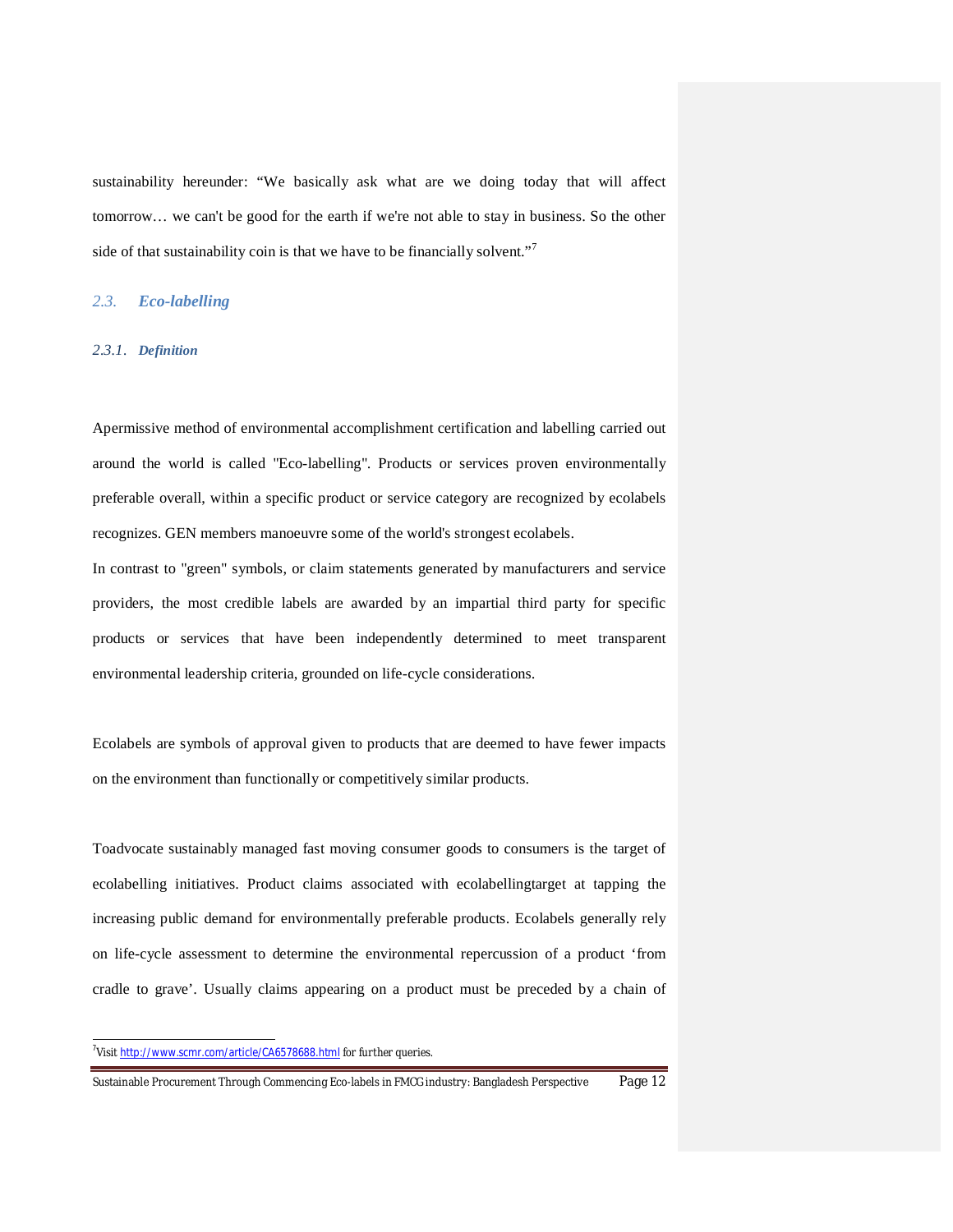custody exercise that documents that the product was derived from, for example, a fishery certified as being 'sustainably managed'.

Prior to certification, a set of 'sustainability' standards or criteria against which a fishery is to be evaluated must be developed. Achieving and identifying 'sustainability' in fisheries is a complex process. The acceptance and credibility of standards is closely related to how the standards were developed, the standards themselves, and the accrediting or certifying process by which organizations are evaluated against the standard.

#### *2.3.2. History*

The origin of ecolabelling is found in the developing global concern for environmental protection on the part of governments, businesses and the public. As businesses have come to identify that environmental concerns may be converted into a market supremacy for certain products and services, various environmental declarations, claims and labels have emerged, such as natural, recyclable, eco-friendly, low energy, recycled content, etc. These have allured consumers looking for ways to decrease environmental impacts through their purchasing choices, but they have also led to some confusion and scepticism. Unproven or irrelevant claims have been branded "greenwash".

GEN member ecolabels provide lucidity for consumers and prove authenticity. From its beginnings in 1994, GEN has grown, in two decades, to embrace more than 27 organisations circling the globe, and stretching from Norway to New Zealand.

#### *2.3.3.* **Objectives of Eco-Labelling:**

The following are the objectives of eco-labelling

**Safeguarding the Environment:**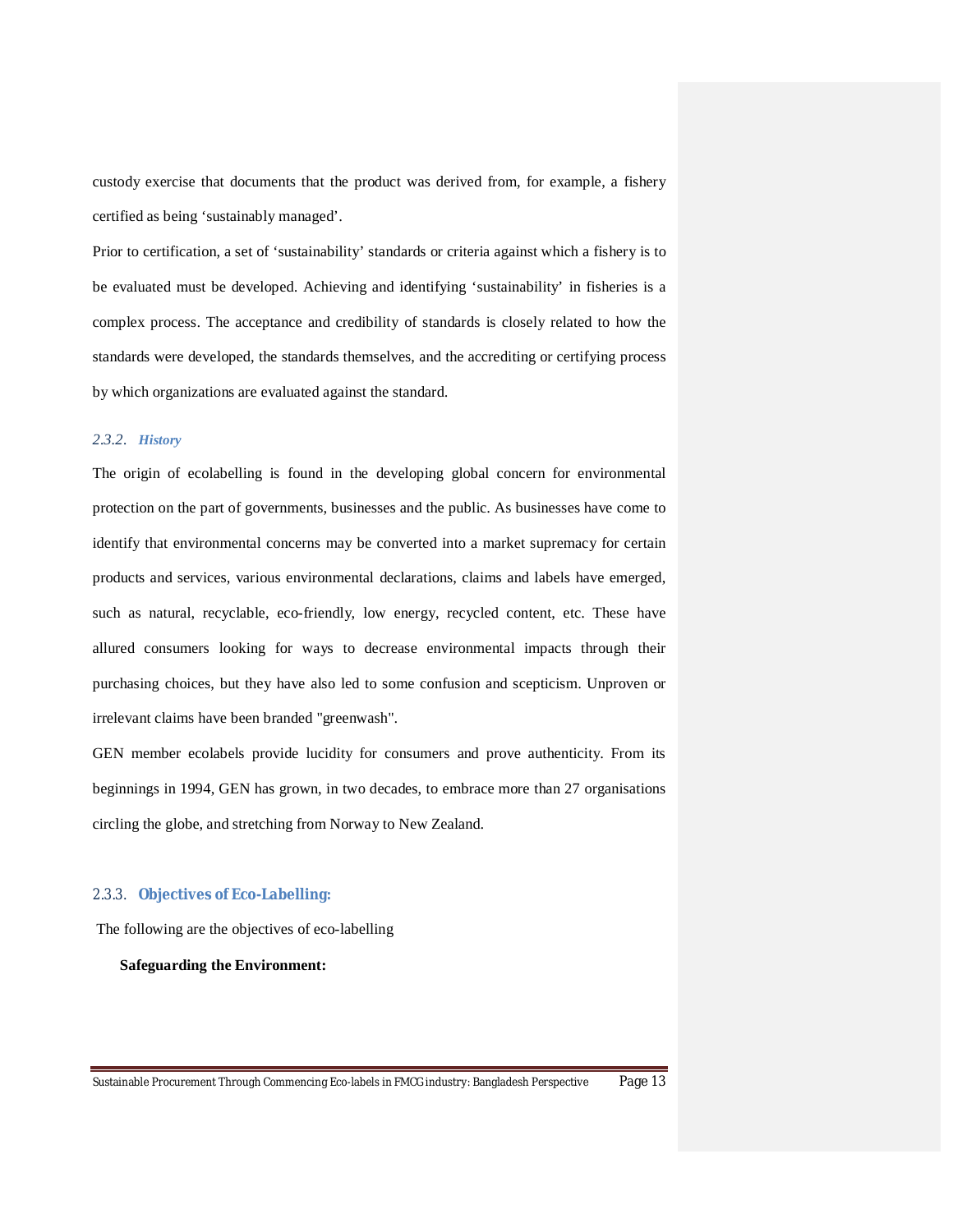With increasing incidences of detriment to the ecology, and phenomena such as global warming and depletion of the ozone layer, it is high time that mankind made a mindful effort towards safe-guarding the environment

#### **Encouraging Environment Friendly Innovation:**

A few significant ideas are the product of an intelligent idle mind, but most successful innovations have been generated from the drive to fulfil a need. Promoting environment friendly products as a policy may help foster an innovative culture which results in such products. A very common and highly successful example is the entire gamut of electrical appliances which are ENERGYSTAR  $<sup>8</sup>$  compliant, not only do they consume lesser energy;</sup> they also result in lesser emission of greenhouse gases and result in cost-savings in the longrun.

#### **Consumer AwarenessRising:**

Eco-labelling may assistdevelop awareness among the consumers about the environmental consequences of their choices and may in turn facilitate better well-informed buying decisions. Such decisions will accumulate and the cumulative effort will be a better-informed "aware" environment-friendly society which exercises more caution and care towards the environment.

#### *2.3.4.* **Types of eco-labelling:**

There are many different eco-labelingschemes and logo in operation around the world, each covering a different range of environmental criteria such as pollution or energy consumption during production. The International Organization for Standardization (ISO) has identified three broad types of voluntary environmental labels: TypeI, TypeII, and TypeIII.

 8 Visit https://www.energystar.gov/ *for more info.* 

Sustainable Procurement Through Commencing Eco-labels in FMCG industry: Bangladesh Perspective Page 14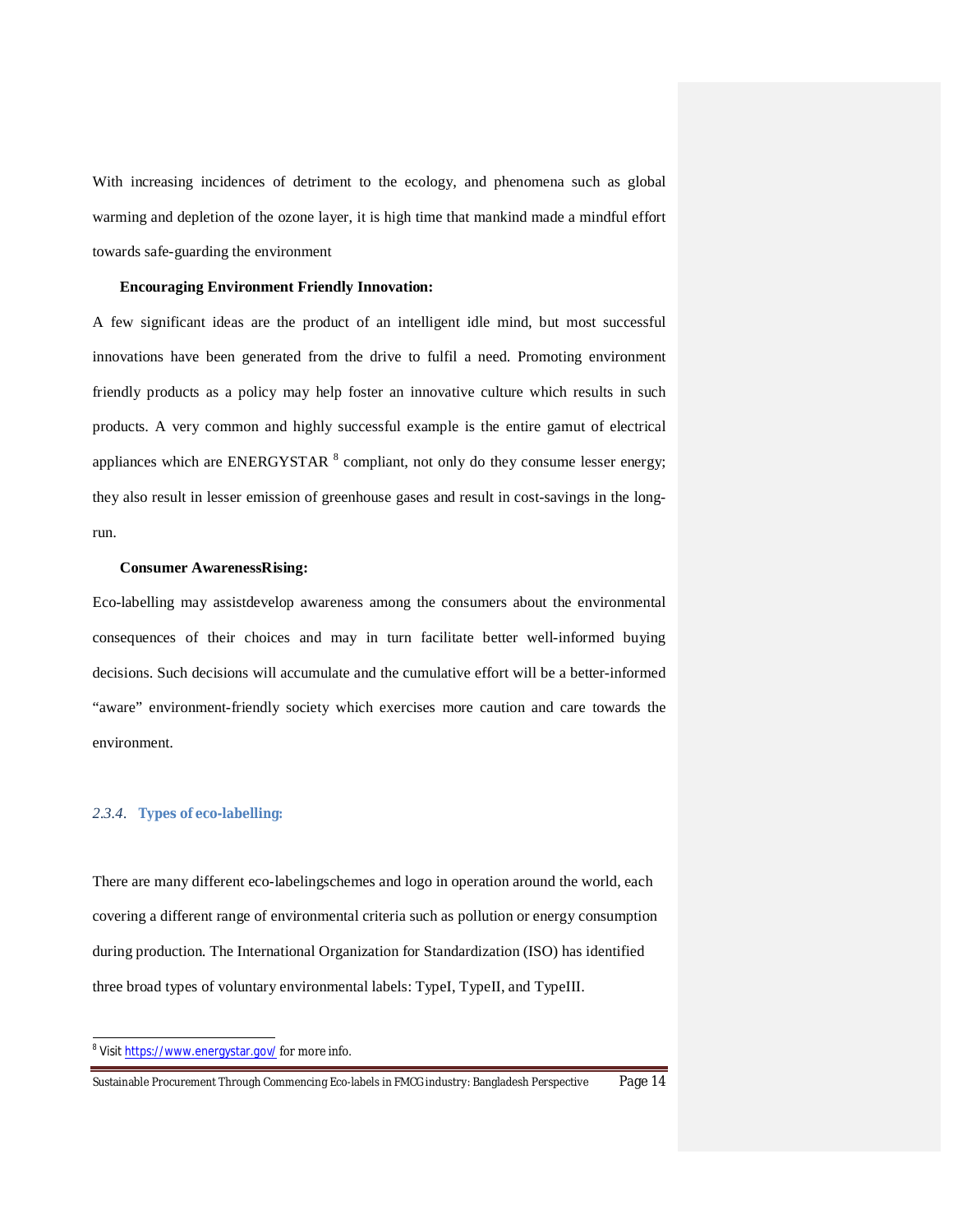I. **Type I – Ecolabels** (ISO 14024:1999) only independent and reliable labels that consider the life-cycle impact of products and services are called "ecolabels", even if this term is commonly used in a broad and not always correct way.

This group is the most useful from the point of view of a procurement practitioner. Ecolabels are based on ambitious criteria of environmental quality, and they guarantee that the awarded products respect the highest environmental standard in that market segment.

The criteria are usually developed through the involvement of a large number of stakeholders and awarded after an independent process of verification. Ecolabels labels take into account all adverse environmental impacts of a product throughout its life cycle, for example energy and water consumption, emissions, disposal, etc.

II. **Type II –** Self-declared environmental claims (ISO 14021:1999)the labels belonging to this group do not share some of the usual characteristics of environmental labels, the main difference being that they are not awarded by an independent authority. These labels are developed internally by companies, and they can take the form of a declaration, a logo, a commercial, etc. referring to one of the company products.

For what reason do companies develop their own environmental label or claim? Consumers and procurement practitioners are increasingly attentive to the environmental impact of what they purchase. For this reason, providing information on the environmental performance of products and services is becoming a commercially interesting option for many firms. When a company voluntarily makes a self-declaration that:

- refers to an environmental aspect of a product, to a component of the product or to its packaging;

- is made on the product, on product packaging, in product literature or in advertisement<sup>9</sup>

1

<sup>9</sup> *UK Department for Environment Food and Rural Affairs (Defra), "Green Claims - Practical Guidance", 2003, p. 5*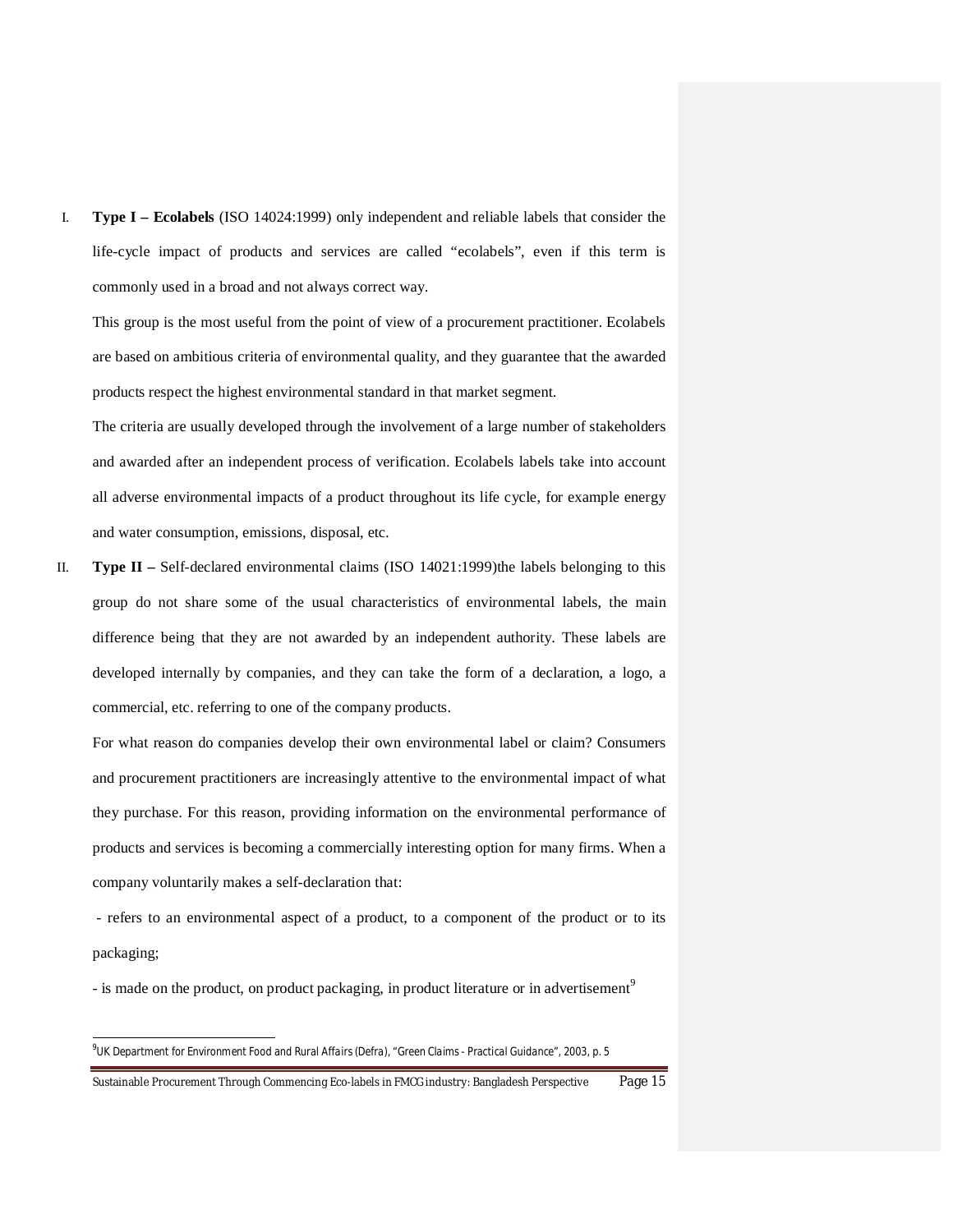this is called an environmental claim or green claim.

This kind of producer declaration can provide useful information for procurers and requisitioners, but not always are green claims as accurate and true as they should be. If the information conveyed in claims is vague, misleading or inaccurate, the consequence can be loss of trust in claims and labels in general

III. **Type III** – Environmental impact labels (ISO 14025:2006) Type III labels consist in qualified product information based on life cycle impacts. Environmental parameters are fixed by a qualified third party, then companies compile environmental information into the reporting format and these data are independently verified. The environmental impacts are expressed in a way that makes it very easy to compare different products and sets of parameters, for example for public procurement purposes.

Type III labels do not assess or weight the environmental performance of the products they describe. This type of environmental labels only shows the objective data, and their evaluation is left to the buyer6. Type III labels are found in nine countries only7 and require exhaustive life-cycle data sheets called "environmental product declarations"  $(EPD)$ <sup>10</sup>

## *2.3.5.* **How to use eco-labels**

1

- **1. Doing own research:**Find out a bit about the main, trusted eco-labelling schemes used in your country (some are listed below) and learn which ones apply to the products you buy regularly. Look out for those labels when you shop and you won't go too far wrong.
- **2. Specifics are good:** Concrete claims made by trusted manufacturers ("100% recycled") are usually trustworthy, though they may not tell the whole story (see also point 7).

<sup>10</sup>*For more information on EPD, see http://www.environdec.com/pageId.asp.*

Sustainable Procurement Through Commencing Eco-labels in FMCG industry: Bangladesh Perspective Page 16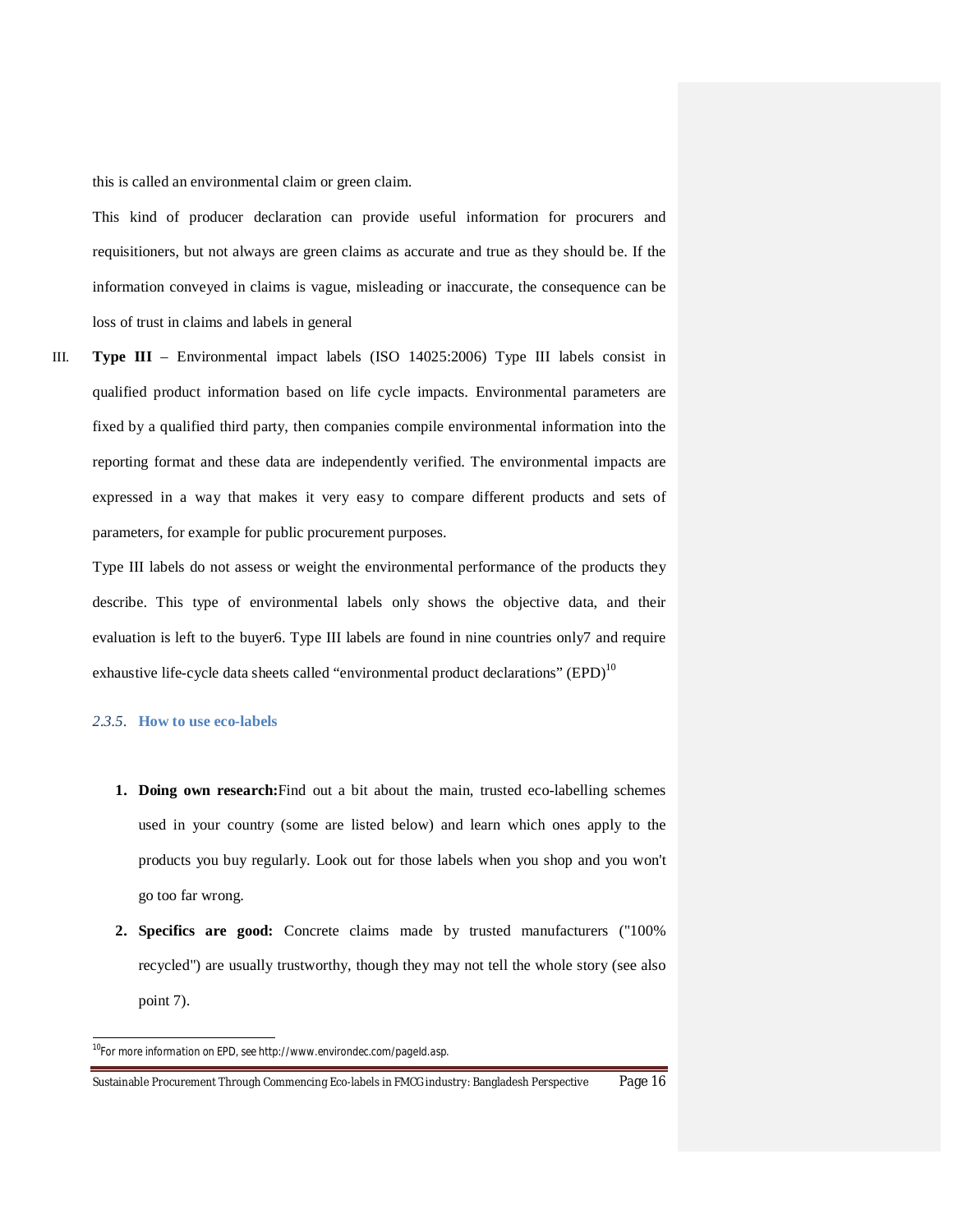- **3. Vagueness is bad:** Vague or unverified claims ("natural," "eco-friendly," "good for the planet," "kind to your skin") are worthless. Buzzwords like "organic" are also meaningless if they're not properly substantiated: unless a product is certified as organic by an independent authority, don't assume that it is.
- **4. Photo: Right:** Vagueness is bad: This "ecoclean" detergent claims to be "biodegradable", but doesn't define what biodegradable actually means. Most things are biodegradable eventually, even plastics that take 500 years to disappear: the important thing is how quickly something breaks down in the natural environment. Fortunately, this product comes from a very reputable manufacturer, so my inclination would be to telephone them and ask for more details. I'd also suggest to them that they include specific details on the packaging: if the product is as good as they seem to be suggesting, why not simply substantiate the claim?
- **5. Beware of greenwash:** Is a manufacturer making a real commitment to the environment or just making loud claims about a product that represents a relatively small part of their sales? Oil companies have been regularly accused of this. They run huge advertisements for their tiny solar energy research efforts, implying a huge commitment to the environment, when the vast majority of their business still comes from unsustainable, fossil fuels.
- **6. Misleading claims:** If a manufacturer can't honestly represent their product as ecofriendly ("We use 100% recycled packaging"), they may try to misrepresent it instead ("Our packaging is 100% recyclable"), purely to jump on the green bandwagon.
- **7. Photo: Top: Meaningful:** You can tell that the manufacturer of this red cardboard box is making an effort to reuse waste materials: the cardboard is "85% recycled"—a clear and specific claim.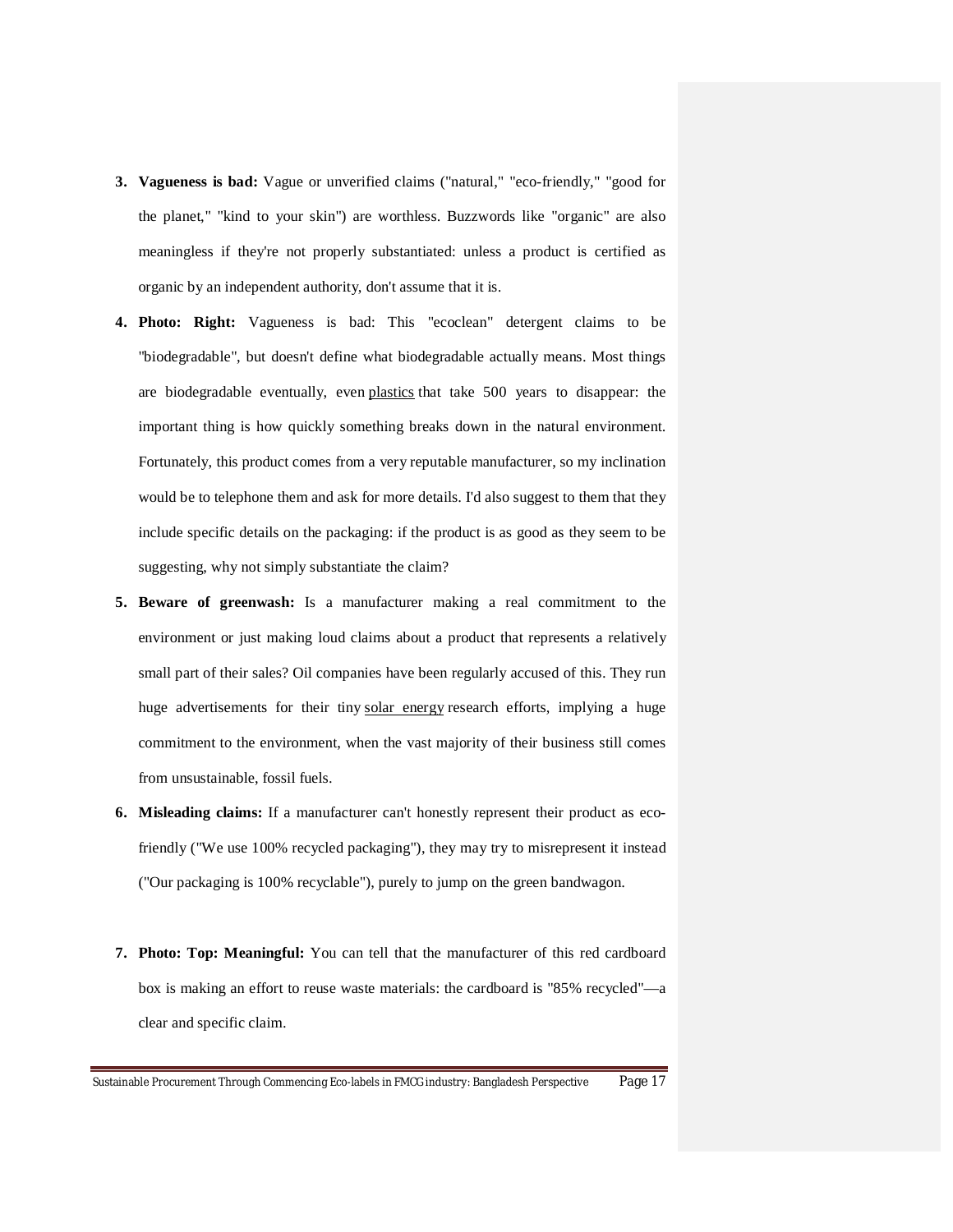- **8. Bottom: Meaningless:** This green label gives a misleading impression that the product is environmentally friendly—when it most likely isn't. "100% recyclable" doesn't mean the same thing as "100% recycled": the first simply means you, the consumer, can choose to recycle the product if you wish (or trash it if you don't), whereas the second is a specific statement that the manufacturers have made a genuine effort to reduce waste. If the makers were using recycled board, you can be sure they'd say "100% recycled" instead. "Made from renewable resources" is another meaningless statement. What exactly does "renewable" mean in this context? Have the manufacturers made a special effort to plant as many trees as they cut down? Or do they simply mean cardboard is renewable because it comes from trees?
- **9. Irrelevant claims:** No food manufacturer would get away with packaging that said "We don't put poison in our products," but manufacturers often say things like "Not tested on animals" even in countries where animal testing is prohibited by law.
- **10. What else is wrong?:** Just because a manufacturer gets one thing right, doesn't mean they deserve your custom. When you buy something advertised as "100% recycled," thinking you're doing good, are you actually buying cheap trash made in a sweatshop that's flown halfway around the world in an environmentally damaging way? If a manufacturer is really committed to the environment, they'll try to minimize all their environmental impacts, not just one of them. Eco-labels like the EU Eco Label are a good sign that a product manufacturer is taking much more than a token interest in the environment.

**11. Less is more?:** Lots of eco-products are sold on the basis that they do less harm than conventional alternatives, but "less bad" doesn't necessarily make them "more good." You could opt to use "less bad" eco-friendly detergents, but you could cut out some detergents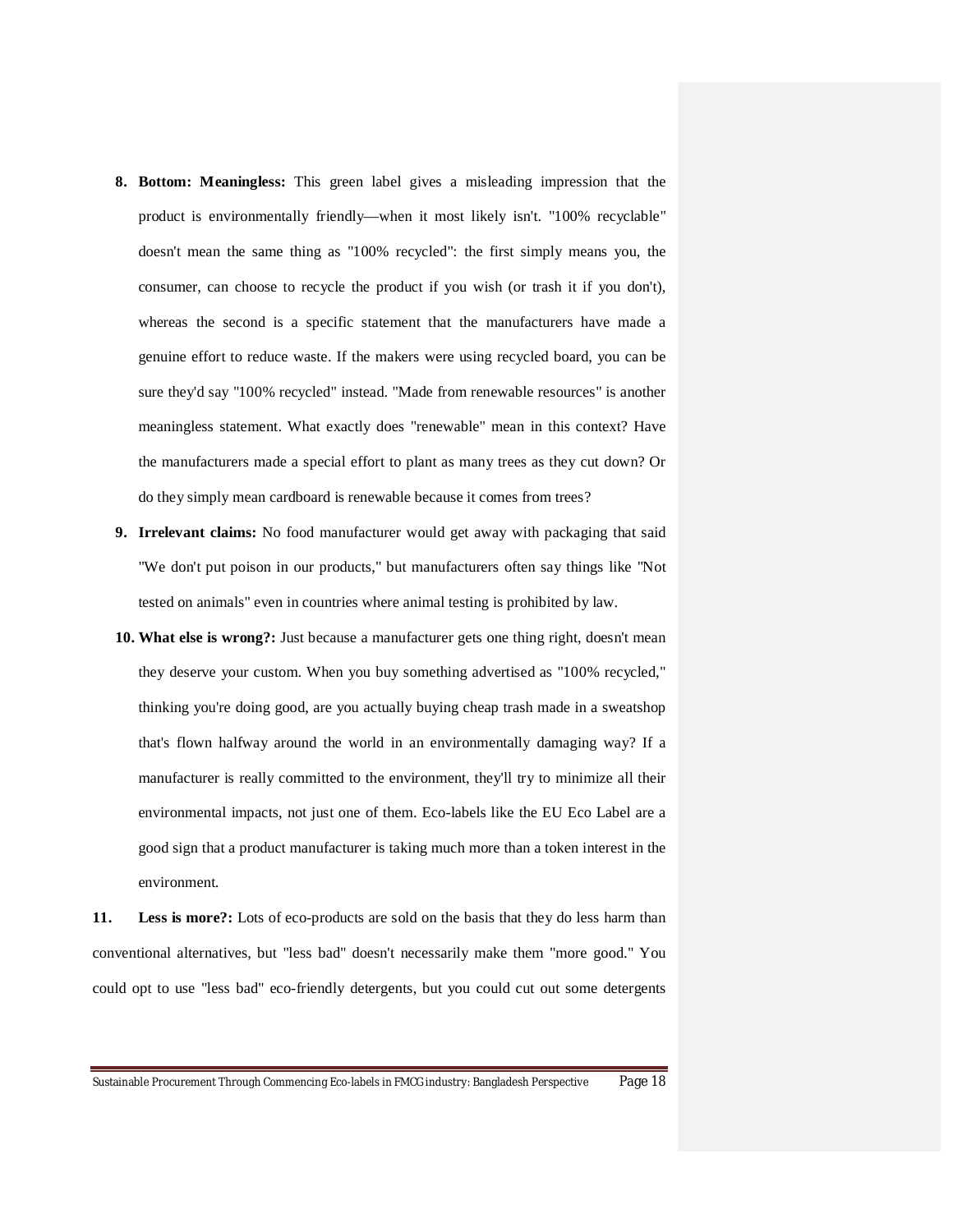altogether by using microfiber cloths, which would save money and keep chemicals out of the environment.

**12. Keep things in perspective:** It's great to be an ethical consumer, but bear in mind the bigger picture. Suppose you agonize for an hour over whether buying recycled envelopes is better than buying non-recycled ones—you're making relatively little difference to anything. Instead, target your efforts where they'll have more of an effect: why not spend an hour writing a letter to a local newspaper or starting a campaign to change something for the better?

**13. Put them on the spot:** Don't be afraid to ask manufacturers for more information about their products: you'll find that many products have customer inquiry email addresses and telephone numbers on them for precisely this reason.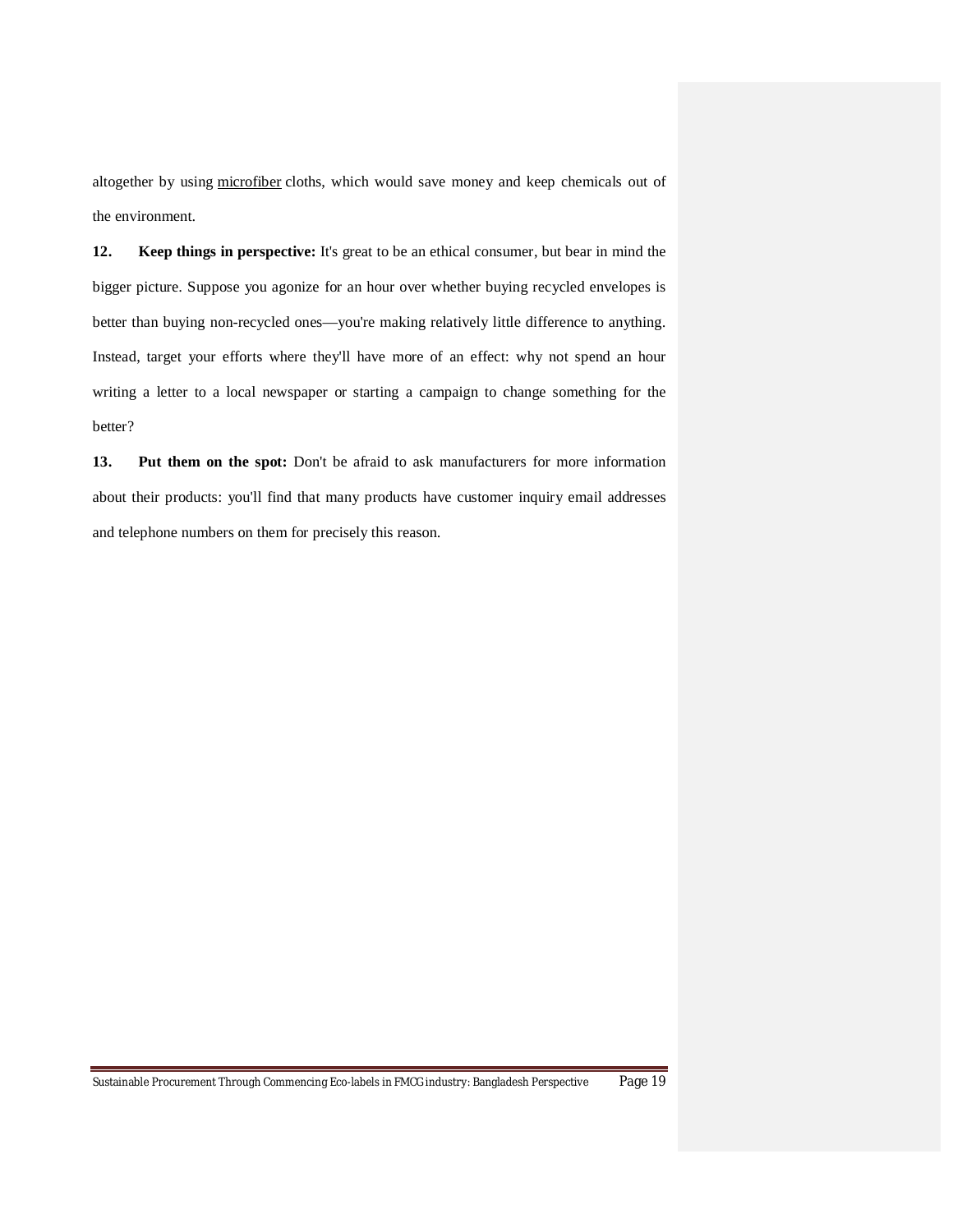## *Chapter Three: Worldwide practices: FMCG industry*

## **3.1. Canada**

The Office of Energy Efficiency (OEE) run by the Department of Natural Resources Canada regulates both the automobile and appliance manufacturers. EnerGuide label for vehicles found on all new passenger cars, light-duty vans, pickup trucks and special purpose vehicles not exceeding a gross vehicle weight of 3855 kg (8500 lb). The label shows the city and highway fuel consumption ratings and an estimated annual fuel cost for that particular vehicle. Federal law in Canada, under Canada's Energy Efficiency Regulations, requires that the EnerGuide label be placed on all new electrical appliances manufactured in or imported into Canada and that the label indicate the amount of electricity used by that appliance. This information is determined by standardized test procedures. A third-party agency verifies that an appliance meets Canada's minimum energy performance levels.

### **3.2. United States**

Sustainable Procurement Through Commencing Eco-labels in FMCG industry: Bangladesh Perspective Page 20 All major home appliances must meet the Appliance Standards Program set by the US Department of Energy (DOE) on cooperation with the US Federal Trade Commission. Manufacturers must use standard test procedures developed by DOE to prove the energy use and efficiency of their products. Test results are printed on yellow EnergyGuide label, which manufacturers are required to display on many appliances. This label estimates how much energy the appliance uses, compares energy use of similar products, and lists approximate annual operating costs. Appliances that meet strict energy efficiency criteria set by the U.S. Environmental Protection Agency are eligible for the blue **Energy Star** label. The Energy Star label is also available on energy-efficient televisions, computers, audio visual equipment and electronics, office equipment, heating and cooling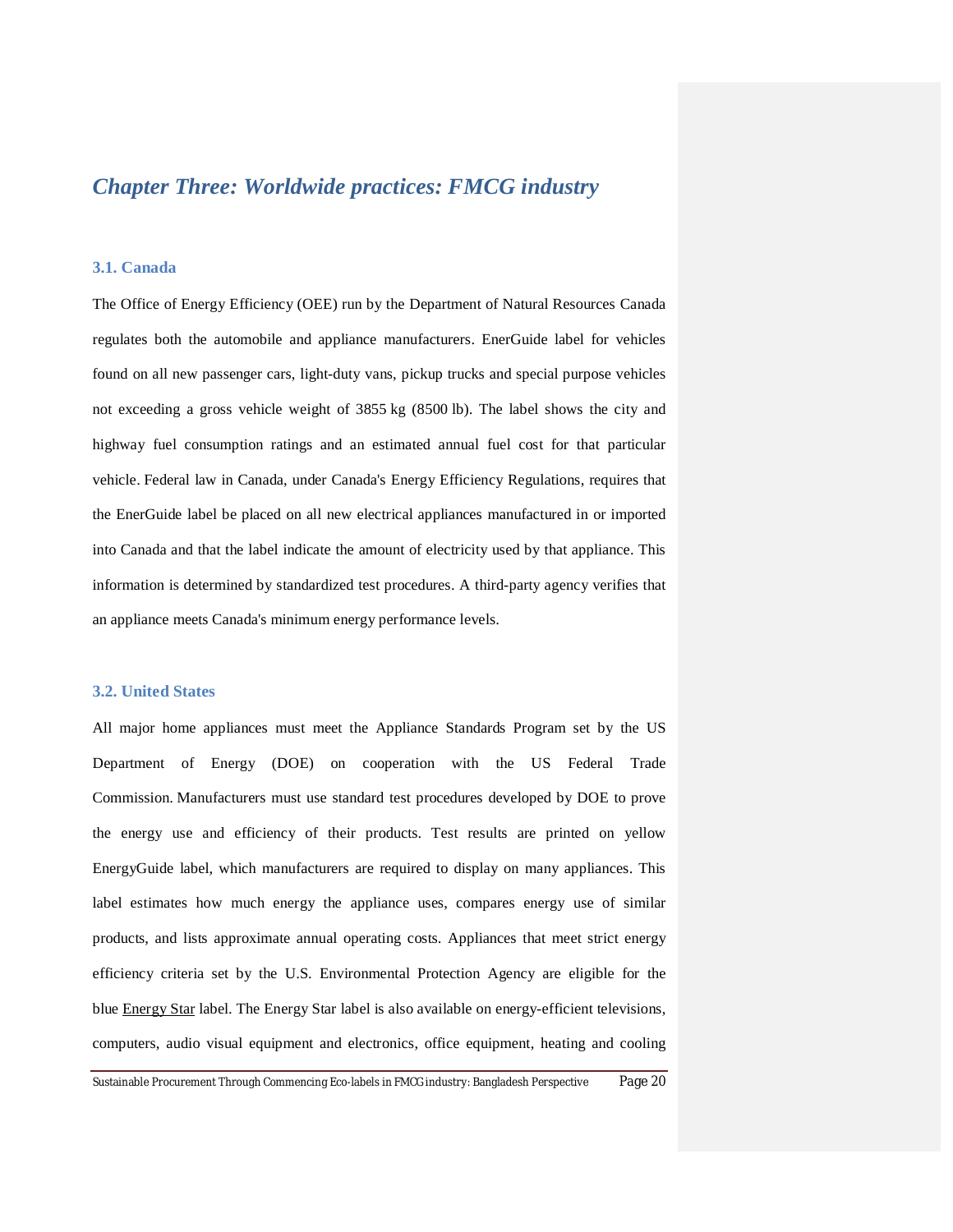equipment, and many more products. Energy Star is also available on energy efficient homes and buildings in the United States. American automobile manufacturers are required to use certified U.S. Environmental Protection Agency fuel economy test results and cannot use any other fuel mileage results to advertise vehicle fuel efficiency. The state of California has green sticker license plates issued to OHVs is introducing green stickersfor all new automobiles in 2009.

### **3.3. European Union**

The EU Ecolabel was established in 1992 by the European Commission. The EU Ecolabel helps to identify products and services that have a reduced environmental impact throughout their life cycle. Recognised throughout Europe, EU Ecolabel is a voluntary label promoting environmental excellence which can be trusted. It is the only pan-European Type I official ecolabel. The EU Ecolabel is awarded according to ecological criteria agreed on by experts, industry, consumer organisations and NGOs and verified by independent third parties. The implementation of the EU Ecolabel is set through the Regulation (EC) No 66/2010 of the European Parliament and of the Council.

## **3.4. Northern Europe**

The Nordic swan is the official ecolabel in Nordic countries. It uses a system of standards, applications for licenses, and independent verification.

## **3.5. ASEAN**

In Asia **ASEAN** is moving towards adopting the ISO's TC 207 environmental management system. Anyone can contribute verifiable sources substantiating it's adoption and implementation by member countries as this information is not easily accessible.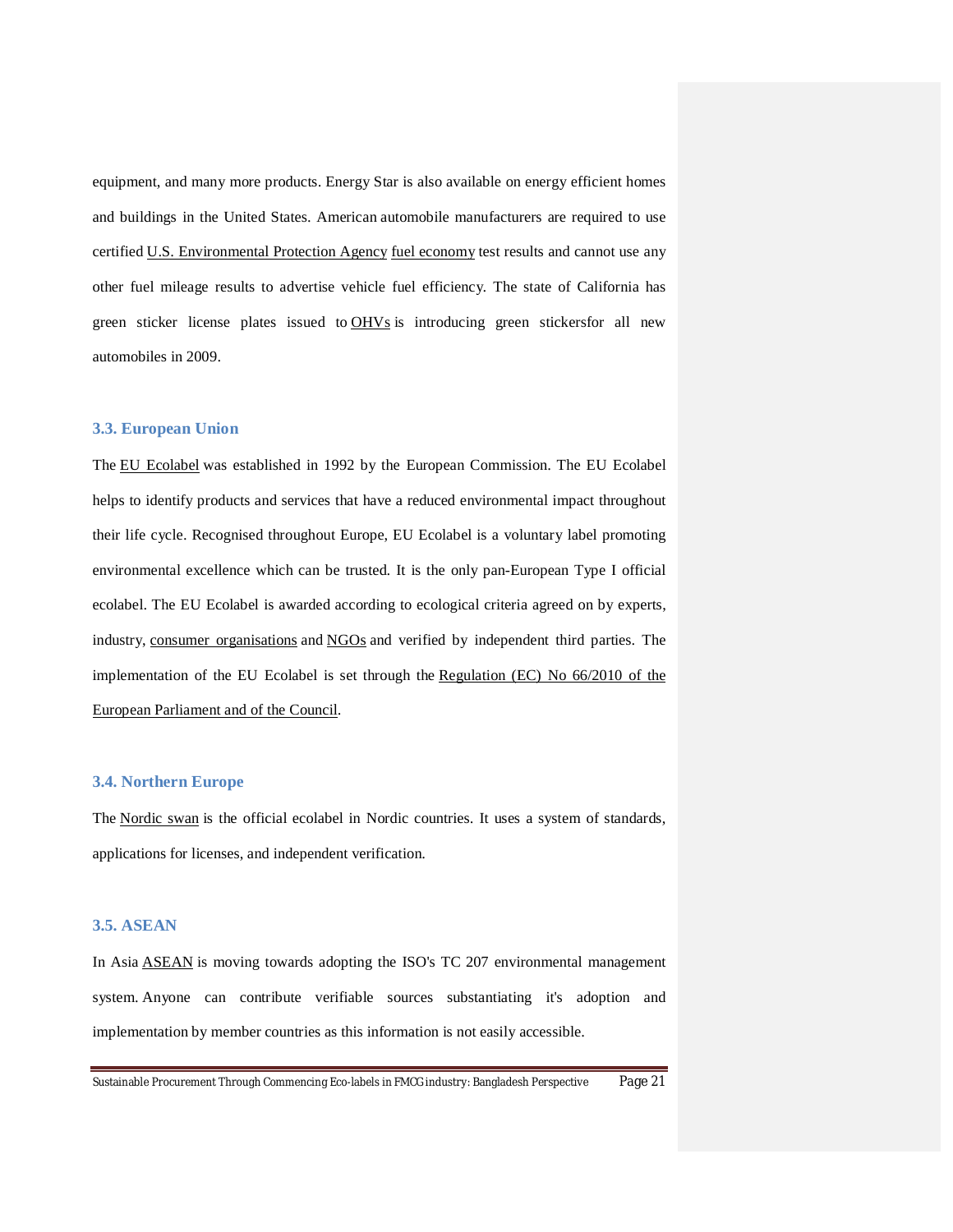## **3.6. Australasia**

A number of ecolabels operate in Australia and New Zealand mostly as separate schemes operating in one country only. Global GreenTag operates and is recognised in both countries as is whereas GECNZ operates only within NZ. All 3 ecolabels are ISO 14024 compliant. GreenTag is also an Australian Competition and Consumer Commission (ACCC) approved Certification Mark.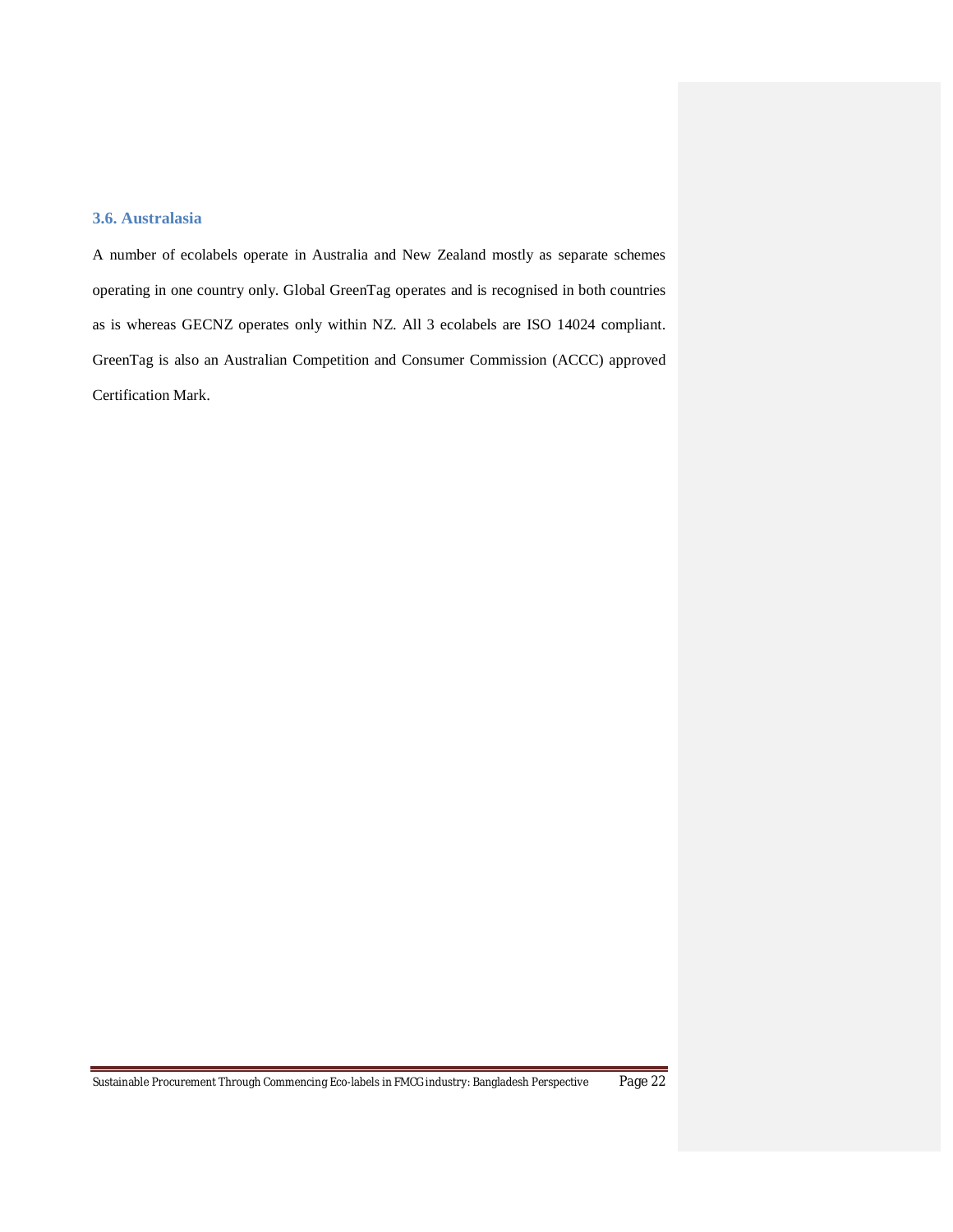## **Table i: ISO 14024 Guiding Principles**

|                                           |                                              | Clause 5.1                                   | Voluntary nature                             |  |
|-------------------------------------------|----------------------------------------------|----------------------------------------------|----------------------------------------------|--|
| Clause 5.2                                | ISO 14020 Principles apply                   | Clause 5.3                                   | Applicants comply with                       |  |
|                                           |                                              |                                              | environmental and other relevant legislation |  |
| Clause 5.4                                | Criteria development includes                | Clause 5.5                                   | Environmental criteria                       |  |
|                                           | comprehensive life cycle consideration       | differentiate environmentally preferable     |                                              |  |
| approach                                  |                                              | products from others                         |                                              |  |
| Clause 5.6                                | Criteria based on indicators                 | Clause 5.7                                   | Fitness for purpose and levels               |  |
|                                           | arising from life cycle considerations.      | of performance [of products] taken into      |                                              |  |
|                                           | Criteria set at attainable and measurable    | account in developing criteria               |                                              |  |
| levels                                    |                                              |                                              |                                              |  |
| Clause 5.8                                | Criteria are set with a                      | Clause 5.9                                   | Formal open participation                    |  |
| predefined validity period Criteria and   |                                              | process for selection and review of product  |                                              |  |
|                                           | product function requirements are reviewed,  | categories, environmental criteria and       |                                              |  |
|                                           | and potentially revised, within a predefined | product function characteristics             |                                              |  |
| time period                               |                                              |                                              |                                              |  |
| Clause 5.10                               | All [product] environmental                  | Clause 5.11                                  | Transparency exists through                  |  |
| criteria and function characteristics are |                                              | all stages of ecolabelling program           |                                              |  |
| verifiable Compliance assessment          |                                              | development and oeration; information on     |                                              |  |
|                                           | incorporates generally acceptable standards  | significant program aspects is available for |                                              |  |
| and methods                               |                                              | inspection and comment by interested parties |                                              |  |
| Clause 5.12                               | Unnecessary obstacles to                     | Clause 5.13                                  | Application and participation                |  |
| international trade don't exist           |                                              | is open to all potential applicants          |                                              |  |
| Clause 5.14                               | Development and selection of                 | Clause 5.15                                  | Program is free from undue                   |  |
| criteria based on sound scientific and    |                                              | influence                                    |                                              |  |
| engineering principles                    |                                              |                                              |                                              |  |
| Clause 5.16                               | Any fees are kept as low as                  | Clause 5.17                                  | Confidentiality of pertinent                 |  |
|                                           | possible and applied equitably to all        | information is maintained                    |                                              |  |
| applicants and licensees                  |                                              |                                              |                                              |  |
| Clause $5.18$                             | Mutual recognition is deemed                 |                                              |                                              |  |
| desirable                                 |                                              |                                              |                                              |  |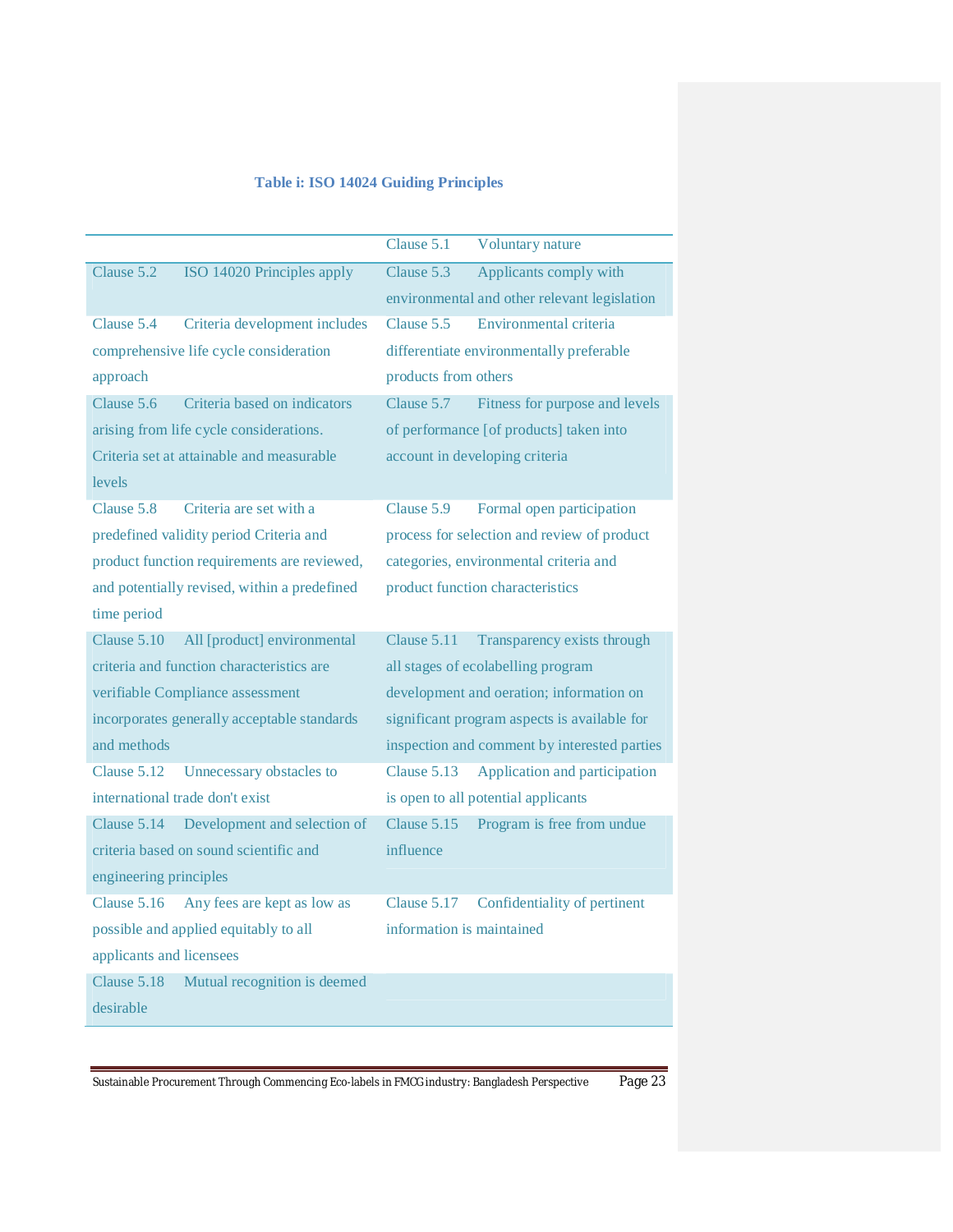

**Figure 1: Examples of Eco-labels in the world<sup>11</sup>**

1

<sup>&</sup>lt;sup>11</sup>http://scholararticles.net/wp-content/uploads/2008/11/1\_2.png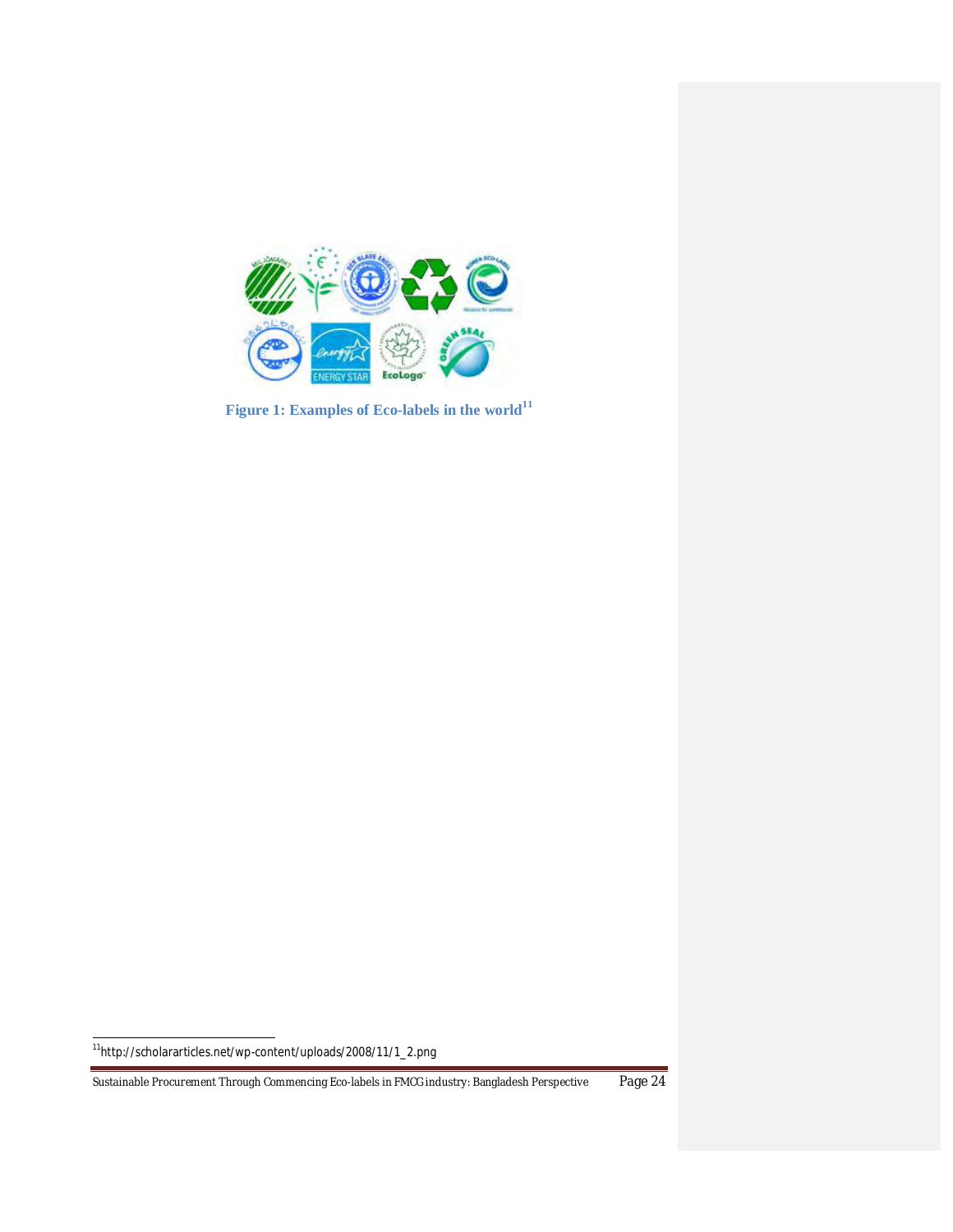## *Chapter Four: Eco-labelling- Bangladesh context*

The term 'eco-labelling' has turned into more than a buzzword in recent sustainable business goals. The manoeuvre of eco-labelling in various arrangements has been increasing for past many years. Questions emanate about how well these eco-labels and climate change issues are addressed and understood by consumers in Bangladesh.

Climate change is one of the most convoluted issues confronting us in recent days. Involving several dimensions, namely- environmental, economic, legal, social, technological, political and ethical, it is a global stumbling block, felt on local scales impacting our future generations in coming centuries. In spite of intensified awareness of climate change, emissions of GHGs sustained on a relentless rise. Global climate history indicates earth's 2015 surface temperatures were the warmest since modern records management began in 1880. Since then, the planet has experienced 1.4°F increase in global temperature. To realise the urgency of taking a step ahead by the consumers with a view to protecting our climate-our mother earth, these statistics are sufficient. It is high time for us to respond to climate change through constructive mitigation approach. In the modern business world eco-labelling is considered to be a worthwhile contribution by the consumer base towards climate change.

Predominantly, an eco-label is a symbol determining overall environmental preference of a product on the basis of life cycle considerations. Eco-labelling (i.e. Blue Angel, Nordic Swan, EnergyStar, The Recycling Symbol) enables consumers respond to climate change empowering people to distinguish between products detrimental to environment and accordant with the climate. It helps individuals understand the significance of their contribution to improve the global climate by minimising the environmental impacts. Currently, the highest number of traced eco-labels is 465 eco-labels in 199 countries. On the other hand, according to Eco-label Index, Bangladesh currently have only 6 international standard eco-labels in market.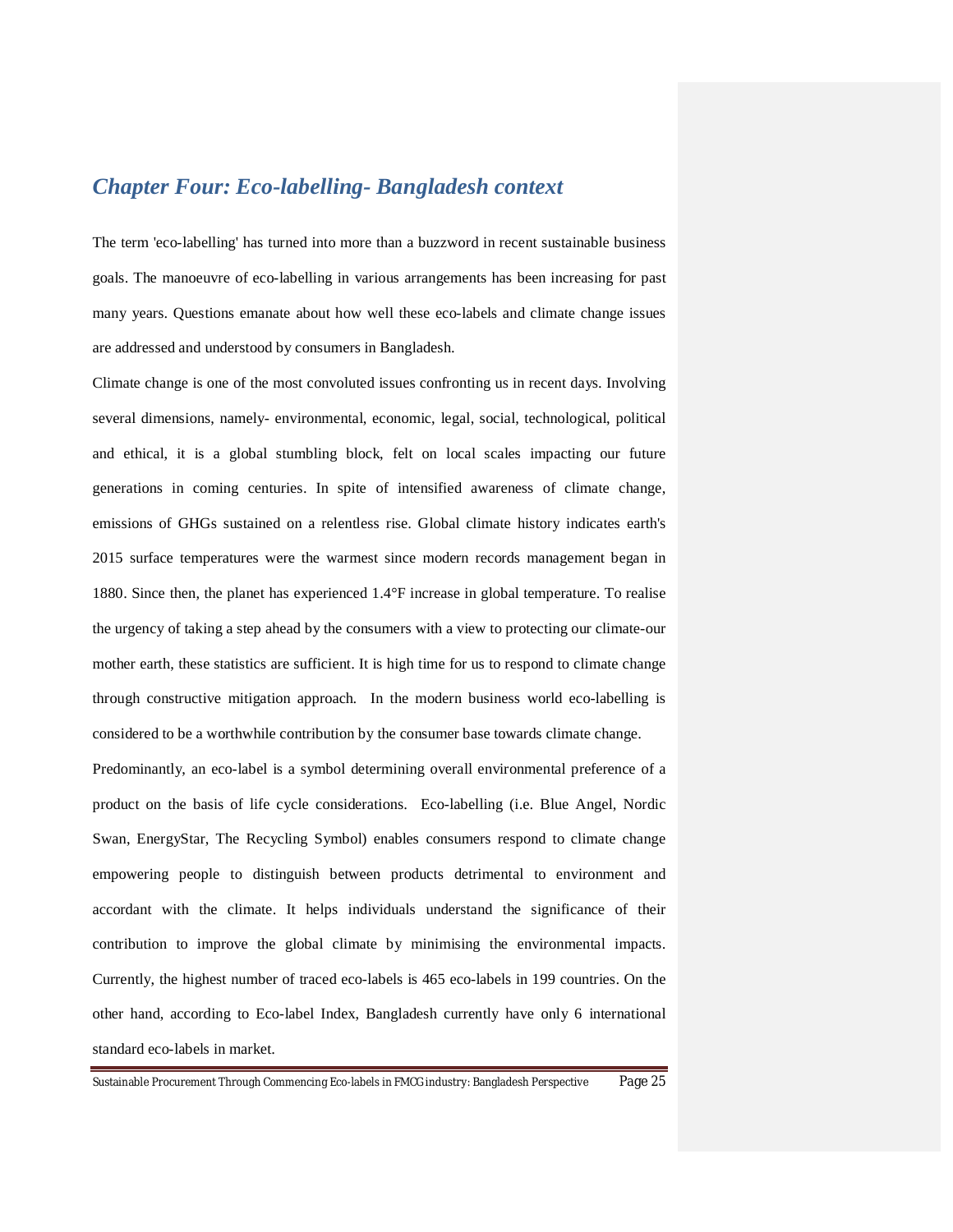A dynamic market for eco-labelled products promotes a corporate loyalty to continuous environmental advancement. Customers can expect to see the environmental effects of products diminish over time as environmental certification is a symbol of approval which indicates that a product meets a certain eco-label criteria. Additionally, it provides customers with visible affirmation of the product's desirability from an environmental aspect. Certification, therefore, has an educational responsibility for customers, and encourages competition among manufacturers. Eco-labels, in an addition, can act as a consumer protection tool as well. This is an indicator which pilots the market towards greater environmental apprehension.

In spite of the fact that, the sharing of eco-labels is mostly congregated in the industrialised countries, it leads to significant future prospects for developing countries such as Bangladesh, especially with regard to their trade with developed, 'Eco-label' conscious countries. Moreover, the potential for growth in the market share of eco-labelled products will mould eco-labelling a compelling business alternative. If Bangladesh improves in response to comply with eco-labelling, the potential advantages for us could go far beyond higher revenues that eco-labelled products may originate. It will demonstrate an opportunity to add value to existing products, expand reach in existing markets, or maintain market share in an antagonistic environment crossing the territory of this country.

Climate change broaches an extensive ethical duty because it concerns a problem caused by those who consume. Even if we discontinue emitting all GHGs (greenhouse gases) today, climate change will still continue to affect future generations. We should act selfish for our own betterment and take initiatives to address climate change by reforming and tweaking our behaviour, either by adopting this phenomenon of eco-labelling or by discovering new means all by ourselves.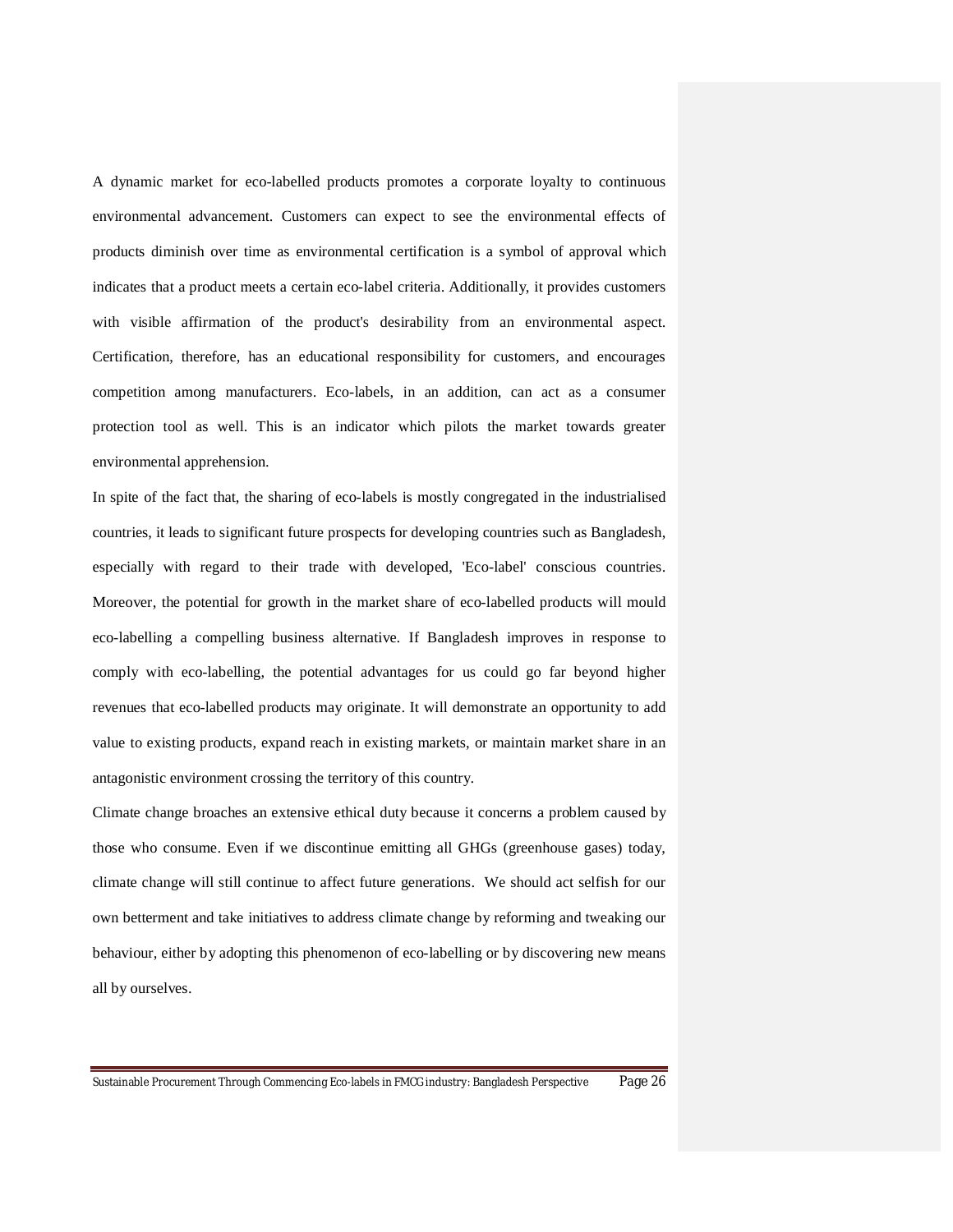The financial cost of eco-labelling could be quite high. At the same time, eco-labelling isseen by some as an important element for gaining access to 'green' markets. Eco-labelsmay potentially enhance the terms of trade of those developing countries able to accuratelytranslate the mood of industrialised country consumers into environmentally friendlyproduct development. There are also hopes that eco-labelling could provide newopportunities for attracting capital investment and joint ventures in developing countries,such as Bangladesh. As a least developed country with a big emerging market, Bangladeshneeds to have a better understanding of issues of eco-labelling. Therefore, this paperdiscusses the challenges and opportunities eco-labelling may create for Bangladesh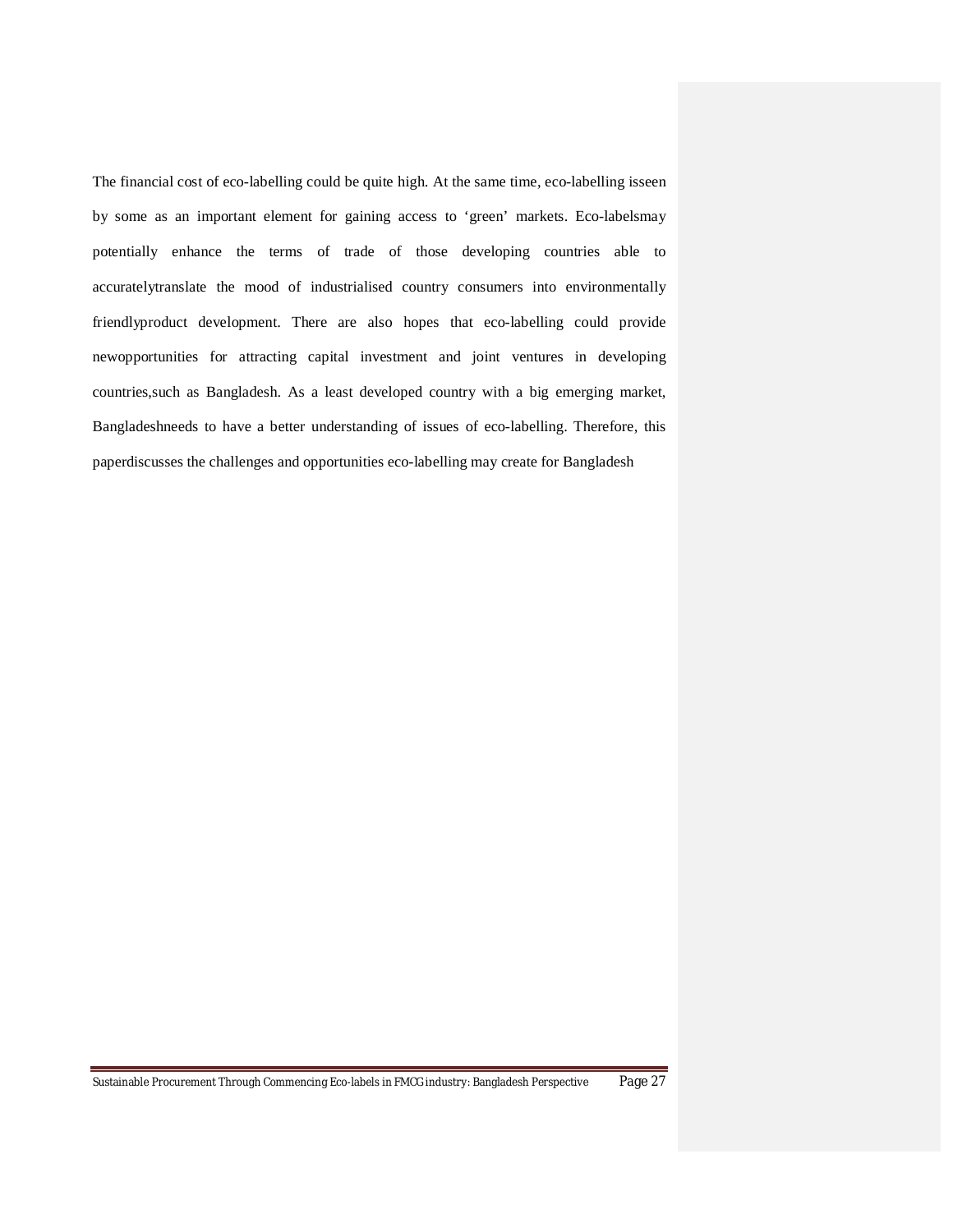### **4.1. Eco-labelling: opportunities for Bangladesh**

"The overriding aim of eco-labelling schemes is to distinguish certain brands of products with less adverse environmental impact than others in their product category. Thus, ecolabelling may be seen as an important tool for gaining access to 'green' markets<sup>12</sup>. For those producers willing and currently or potentially able to meet the sustainability requirements, eco-labelling presents an opportunity to add value to existing products,expand reach in existing markets, or maintain market share in a competitive environment.<sup>13</sup>

Product differentiation could be a way for some exporters in Bangladesh to enhance their export earnings and eco-labels could be one source of such product differentiation. Ecolabelling can also provide an opportunity for innovative producers to benefit from the use of more environmentally friendly production methods.<sup>14</sup>

Eco-labels may potentially enhance the terms of trade of those developing countries able to accurately translate the mood of industrialised country consumers into environmentally friendly product development.<sup>15</sup>

The potential for growth in the market share of eco-labelled products makes eco-labelling a compelling business choice. For example, if fisheries management improves in response to efforts to comply with certification criteria, the potential benefits to fisheries in both

<sup>&</sup>lt;sup>12</sup>FIELD Briefing Paper on 'Legal and Policy Issues in the Market Access Implications of Labelling forEnvironmental Purposes' presented at the Sub-regional Brainstorming Workshop (Asia) on Specific Tradeand Environment Issues in Paragraphs 31 and 32 of the Doha Ministerial Declaration in preparation for theCancun WTO Ministerial Conference (30 July-1 August 2003, Bangkok) at 6

<sup>&</sup>lt;sup>13</sup> See for example, UNCTAD. 1994. Eco-Labelling and Market Opportunities for Environmentally Friendly Products, TD/B/WG.6/2. UNCTAD: Geneva<sup>14</sup> D. Downes and B. *Marina L.* 

<sup>14</sup> D. Downes and B. Van Dyke. 1998. Fisheries Conservation and Trade Rules: Ensuring that Trade Law Promotes Sustainable Fisheries, Centre for International Environmental Law and Greenpeace: Washington, D.C. p.33. <http://www.ciel.org/Publications/fisheriesconservation.pdf> <sup>15</sup> V. Vitalis, 'Eco-labelling and WTO Rules: What Needs to be Done' in OECD Roundtable on Sustainable Development

<sup>(</sup>January 2001) at 3.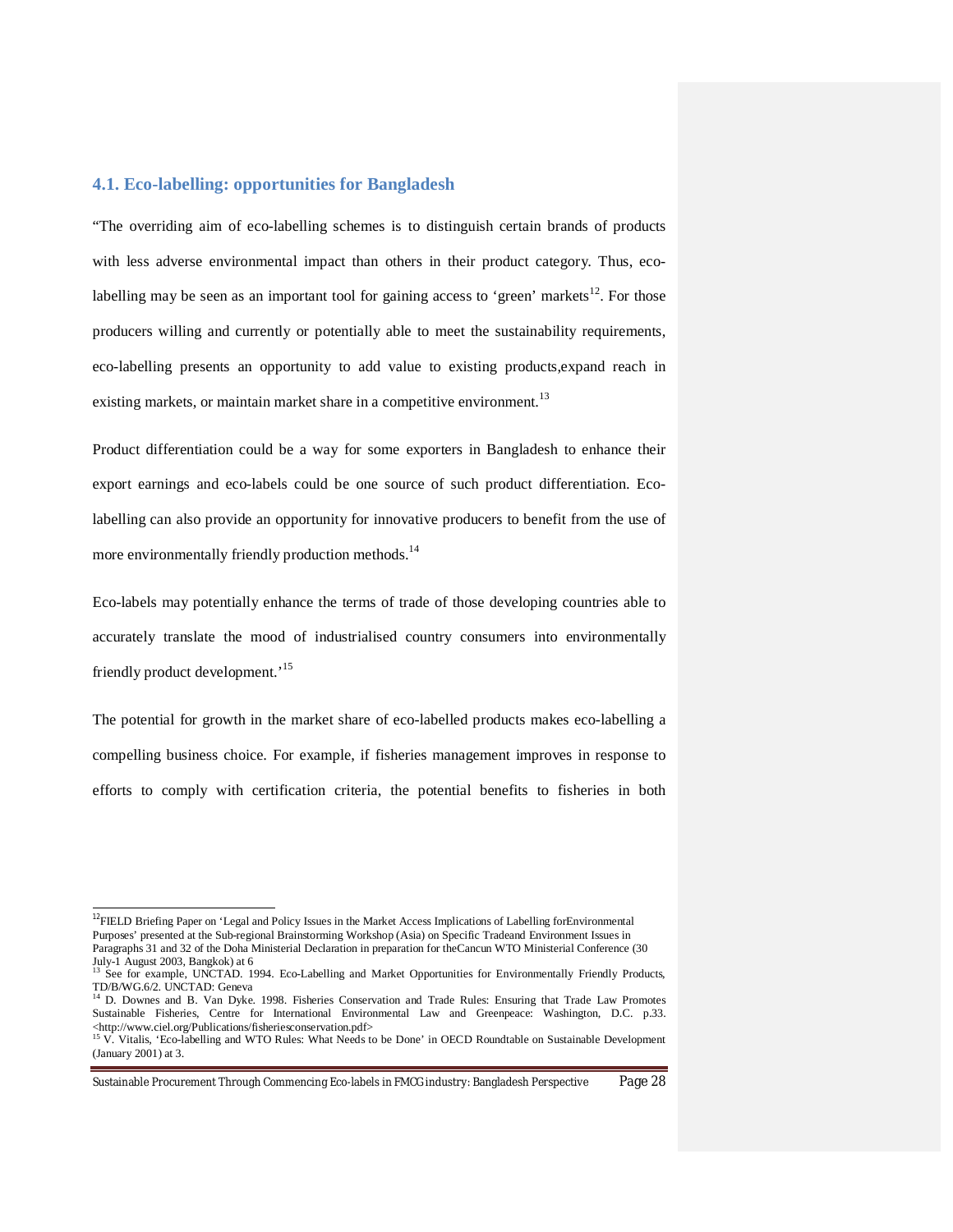industrial and developing countries could go far beyond higher revenues that eco-labelled products may generate.<sup>16</sup>

Moreover, many governments and industry groups recognise that eco-labelling could provide needed economic incentives for better long term stewardship and availability of natural resources important for national economic welfare. In addition, eco-labelling schemes can provide countries a tool to help them fulfil commitments made under international agreements on important environmental imperatives such as responsible fishery or forestry and the conservation and sustainable use of biological diversity. There are also hopes that eco-labelling could provide new opportunities for attracting capital investment and joint ventures in developing countries. For example, entrepreneurs may hope to carve out a distinct market niche based on the promotion of the sustainable nature of some artisanal modes of fish harvesting to both socially and environmentally conscious Northern consumers.<sup>17</sup>

Although the issue of climate change has not yet affected the public's purchasing habits, the entry into force of the Kyoto Protocol is likely to spark overt policy and market based tools for energy efficiency and conservation in the near future.<sup>18</sup>This is likely to increase demand for more energy efficient products and services such as greener energy products, building design, or power. Labelling is very likely to play an enormous role as companies explore means to reduce their total greenhouse gas emissions and purchase credit offsets.

Eco-Labeling is still new to Bangladesh and the concept is not very familiar to the public or to the business community. In order to make this concept known, issues related to ecolabeling should be disseminated with a view to encourage production and consumption of environmentally-friendly products, raise awareness of environmental protection and relate

<sup>&</sup>lt;sup>16</sup> C. Deere, Eco-labelling and Sustainable Fisheries, IUCN:FAO, 1999

<sup>&</sup>lt;sup>17</sup> B. Chaytor. 1999. "International Trade and Legal Rules to support Marine Biodiversity", Fisheries, International Trade and Biodiversity, draft manuscript, IUCN: Gland<br><sup>18</sup> Supporting Green Markets: Environmental Labelling, Certification and Procurement Schemes in Canada, Mexico and the

United States, Commission on Environmental Cooperation (CEC), 1999

Sustainable Procurement Through Commencing Eco-labels in FMCG industry: Bangladesh Perspective Page 29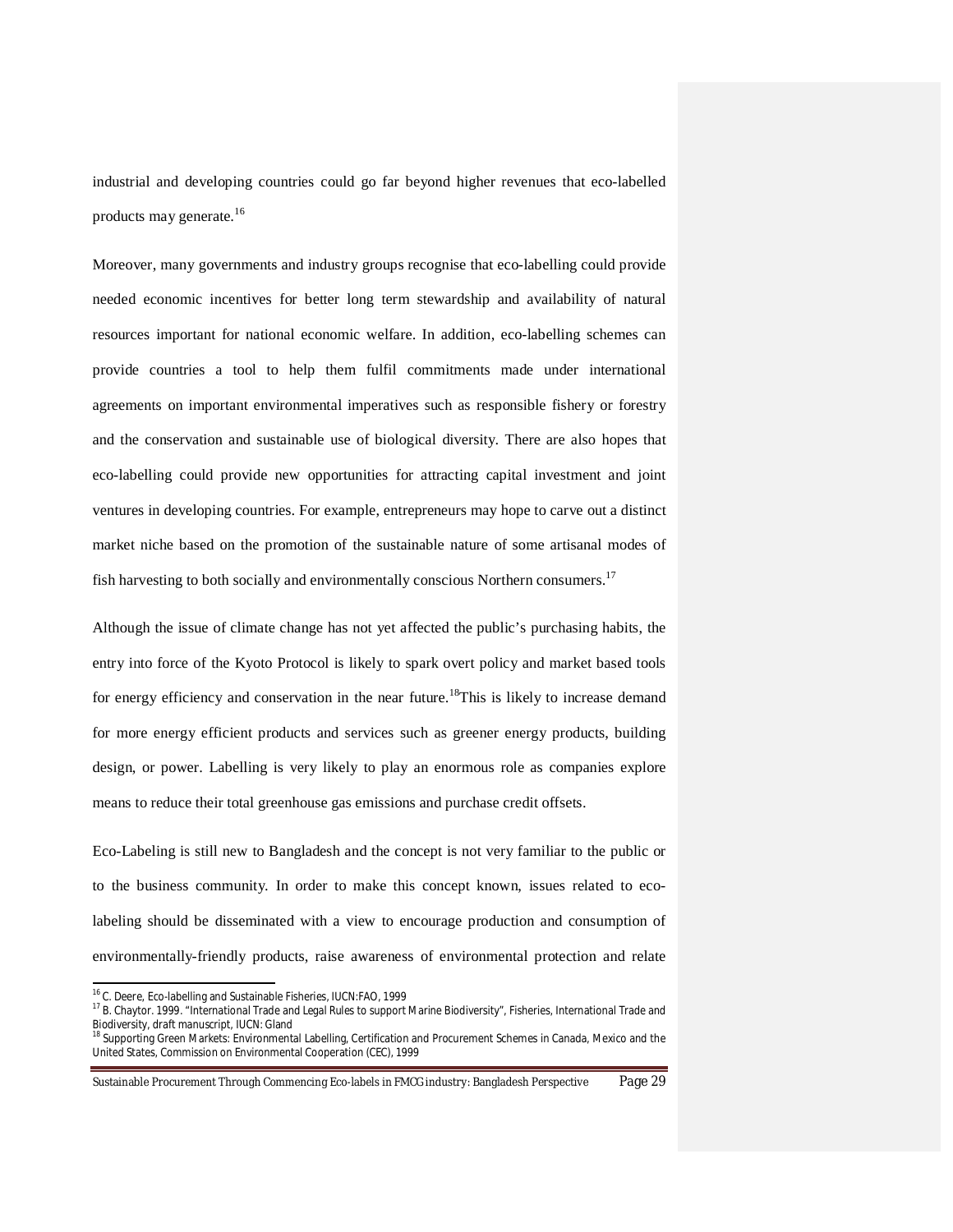this to economic benefits of enterprises. Some developing countries, such as India, Malaysia, Singapore and Thailand, have used eco-labels on products that meet recognised environmental standards.<sup>19</sup>Though lots of forum discussions have taken account of various aspects of eco-labels, Bangladesh has yet to decide on this issue.

Textiles,<sup>20</sup>leather products, garments<sup>21</sup>and shrimp are some of the main export oriented products in Bangladesh and would benefit from the eco-labelling schemes. There is a need to keep their present markets or Bangladesh would face higher unemployment and poverty. It risks losing heavily from the final liberalization of trade in textiles and clothing if they are not well prepared for the expected business and market changes. These losses could undermine commitment to the Doha Development Agenda. There is an increasing pressure on the developing countries to adapt eco-labelling requirements as the consumers are gradually making preferences especially while buying clothing and textile products produced in environment friendly condition."<sup>22</sup>

<sup>&</sup>lt;sup>19</sup> http://www.tradeknowledgenetwork.net/pdf/viet\_eng.pdf

 $20$  The textile sector of Bangladesh encompasses spinning, weaving, dyeing-washing-finishing. In Bangladesh there are approximately 142 spinning mills (115 in private sector and 27 in govt. sector), 2232 weaving mills and 250 dyeing printing finishing and other mills

<sup>21</sup> About 75% of the country's foreign currency earnings are through export of readymade garment. There are about 2800 garment factories in the country employing 1.5 million workers in the sector mainly women. They early export earning of Bangladesh through readymade garment (RMG) is about US \$ 3.8 billion. RMG in Bangladesh is produced mainly by imported fabrics and accessories according to the choice of the overseas buyer. Only 18 to 20% of the total consumption of fabrics is produced locally in the textile mills.<http://epbbd.com/month23/ReadyMade.htm>^2^ http://www.academia.edu/1134007/LEGAL\_AND\_TRADE\_ISSUES\_RELATED\_TO\_ECO-<br>LABELLING\_BANGLADESH\_PERSPECTIVES

Sustainable Procurement Through Commencing Eco-labels in FMCG industry: Bangladesh Perspective Page 30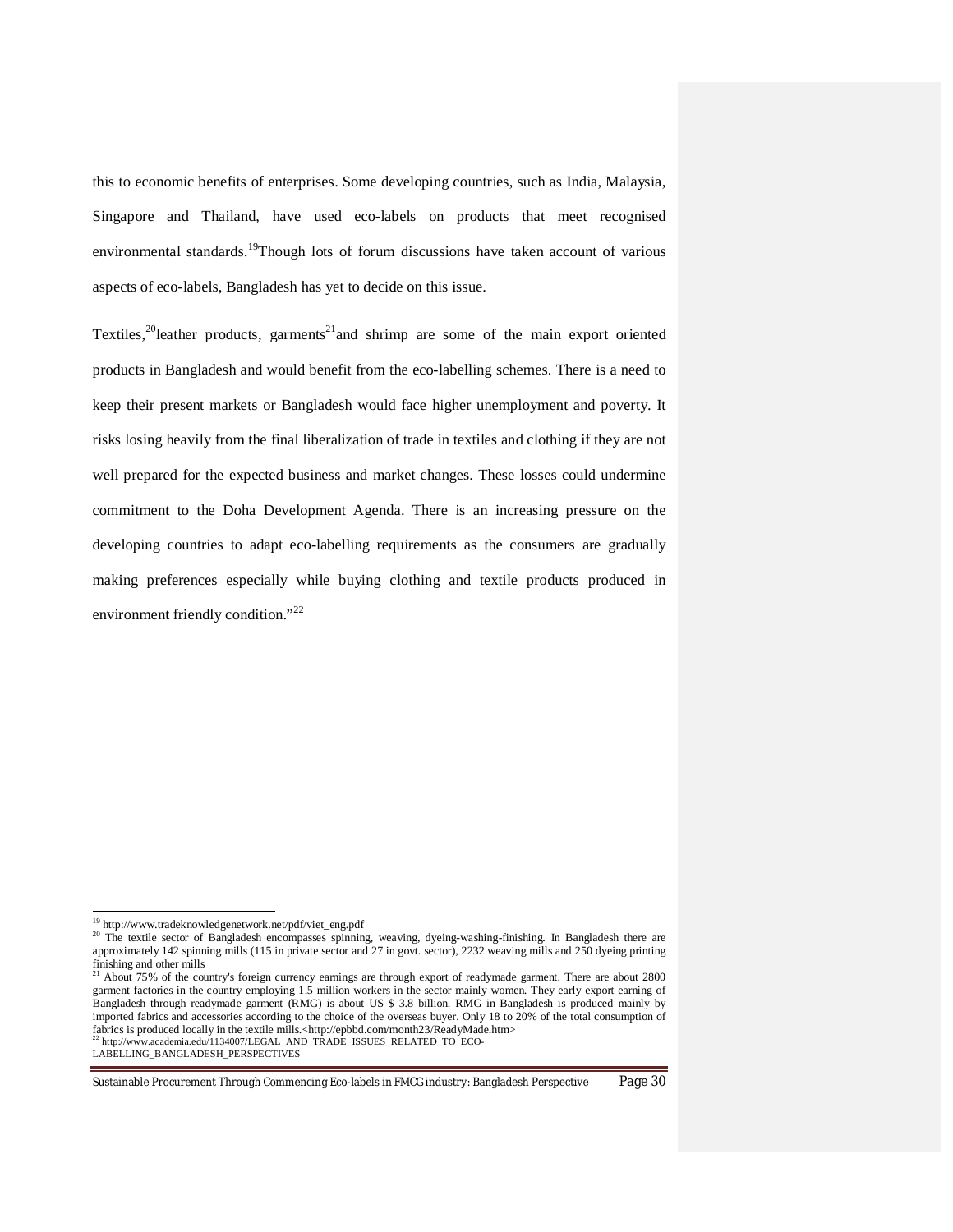### **4.2. Eco-labelling: concerns and challenges for Bangladesh**

"In most case, it is the developed countries who advocate the adoption of eco-labelling.<sup>23</sup>The EU and Canada, in particular, would like to see PPM eco-labels made legal, and to hold further discussions on the possibility of creating or adopting a set of standards within the WTO for eco-labels. On the other hand, developing countries fear that the labelling scheme may create unnecessary trade restriction, may not be cost-effective and the standard setting process may not be transparent. Moreover, distinctions made on the basis of how much natural resources were consumed in the process of creating a product might unnecessarily bias a consumer against products made in a developing country where that resource is in abundance .<sup>24</sup>

With the growth of labelling programs, a number of concerns and challenges have arisenregarding their operation. There are concerns among some governments and industrygroups that eco-labelling schemes could i) disguise underlying intentions to protectdomestic industries, ii) restrict market access; and iii) erode national competitiveness forthose less able to meet or afford foreign labelling and certification standards.<sup>25</sup>

The OECD report (2002) expressed several concerns regarding private voluntary ecolabelling. Firstly, 'one size fits all' approaches may ignore differing domesticcircumstances. The design of many private voluntary eco-labels frequently fails to take intoaccount the different circumstances prevailing in other producer countries. It does not takeaccount that one PPM may be appropriate in one part of the world, but quite inappropriatein others. Secondly, some of these programmes may have the potential to become a *de facto*market standard against which consumer assess all products. This may penalise notonly third country

1

 $^{23}$  D. Downes and B. Van Dyke,op cit., at 33

 $24$ A. Okubo, op cit., at 610.

<sup>25</sup>See D. Downes and B. Van Dyke. 1998. Op. cit . p.33-36. Also see, C. Deere,op. cit.,at 23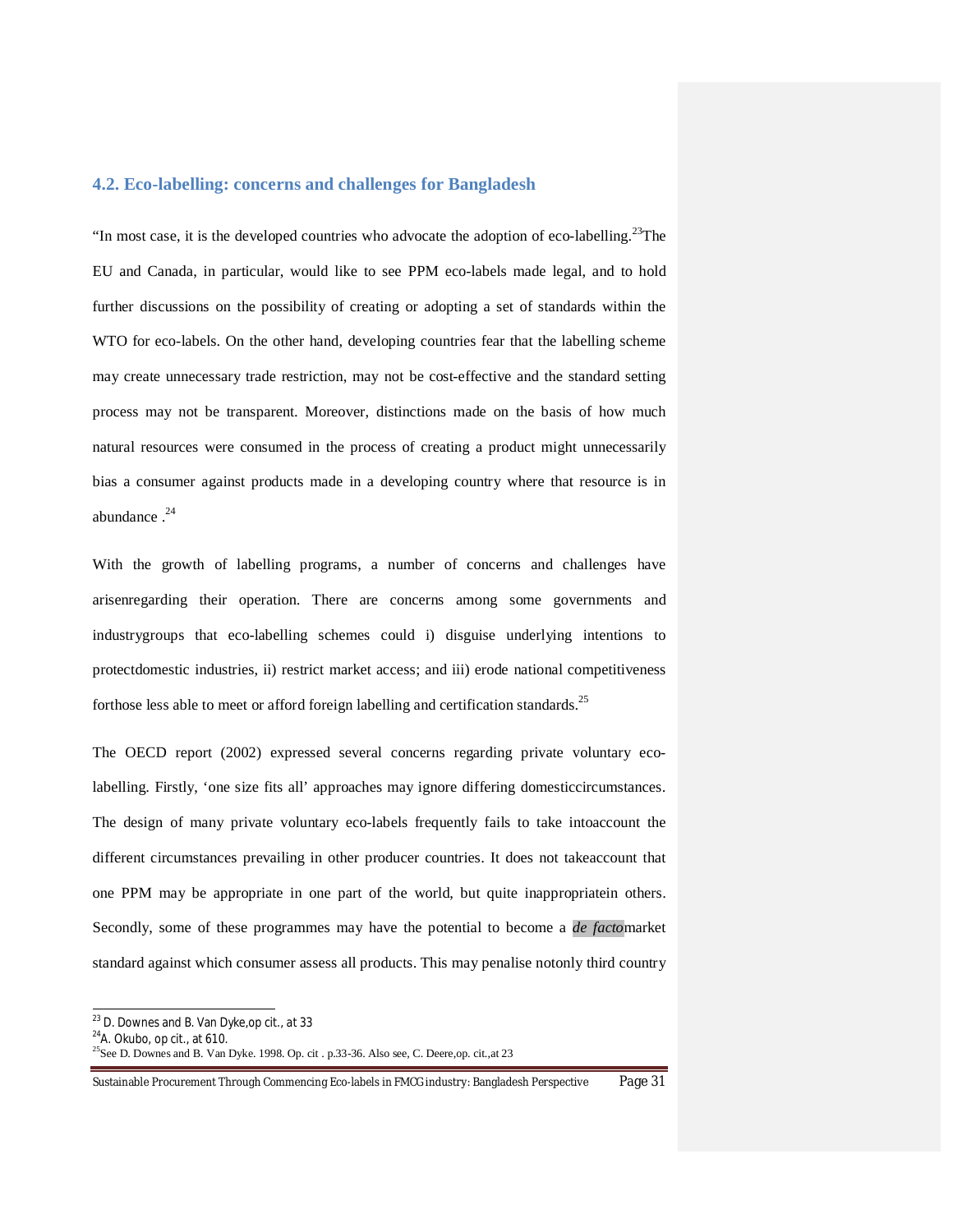exporters but even competitors from other states. Thirdly, many privatevoluntary eco-labels are developed with significant inputs from domestic producers andthey may have some vested interest in establishing particular standards.

The eco-labelling schemes are often criticized for the failure of theirmethodologiesin bothcriteria-setting and conformity assessment. It is acknowledged that the very nature of theschemes calls for a degree of subjective decision-making at some level.<sup>26</sup>Traderelatedissues such asLCA and PPM information to consumers cause concern. For example, aBlue Angel uses LCA to identify the most important environmental impacts of a product'slife cycle.<sup>27</sup>All aspects of the product, including its method of manufacture, use, length of service life and disposal, as well as all environmental impacts caused by the product,including emission of hazardous substances, energy consumption, water or soilcontamination and waste are examined to develop the criteria for selection of a recipient.<sup>28</sup> However, criteria which directly address the production stage of a product have rarely beendefined.<sup>29</sup>The reduction and avoidance of environmental damage which occurs at the production stage are left to legislative and regulatory measures.<sup>30</sup>Therefore, the programhas been criticized for focusing on only a few isolated environmental impacts that usuallyoccur during the use stage, but ignore the environmental burdens associated with theproduction process.<sup>31</sup>

It is also argued that there is of lack of transparency and opportunities for participation inthe development of product standards that might play a role in assessments of

<sup>&</sup>lt;sup>26</sup>See John Henry, ISO and Eco-Labelling, in Eco-Labelling and International Trade272, 274 (S. Zarrillietal. eds., 1997).

 $27$ See OECD, (1997) Eco-labelling: Actual Effects of Selected Programmes 25, at 26.

 $^{28}$ A. Okubo,op cit.at 607.

 $29$  See OECD, (1997)opcit., at 26.

<sup>30</sup>OECD (1997), at 26.

<sup>&</sup>lt;sup>31</sup> A Okubo, opcit., at 607.

Sustainable Procurement Through Commencing Eco-labels in FMCG industry: Bangladesh Perspective Page 32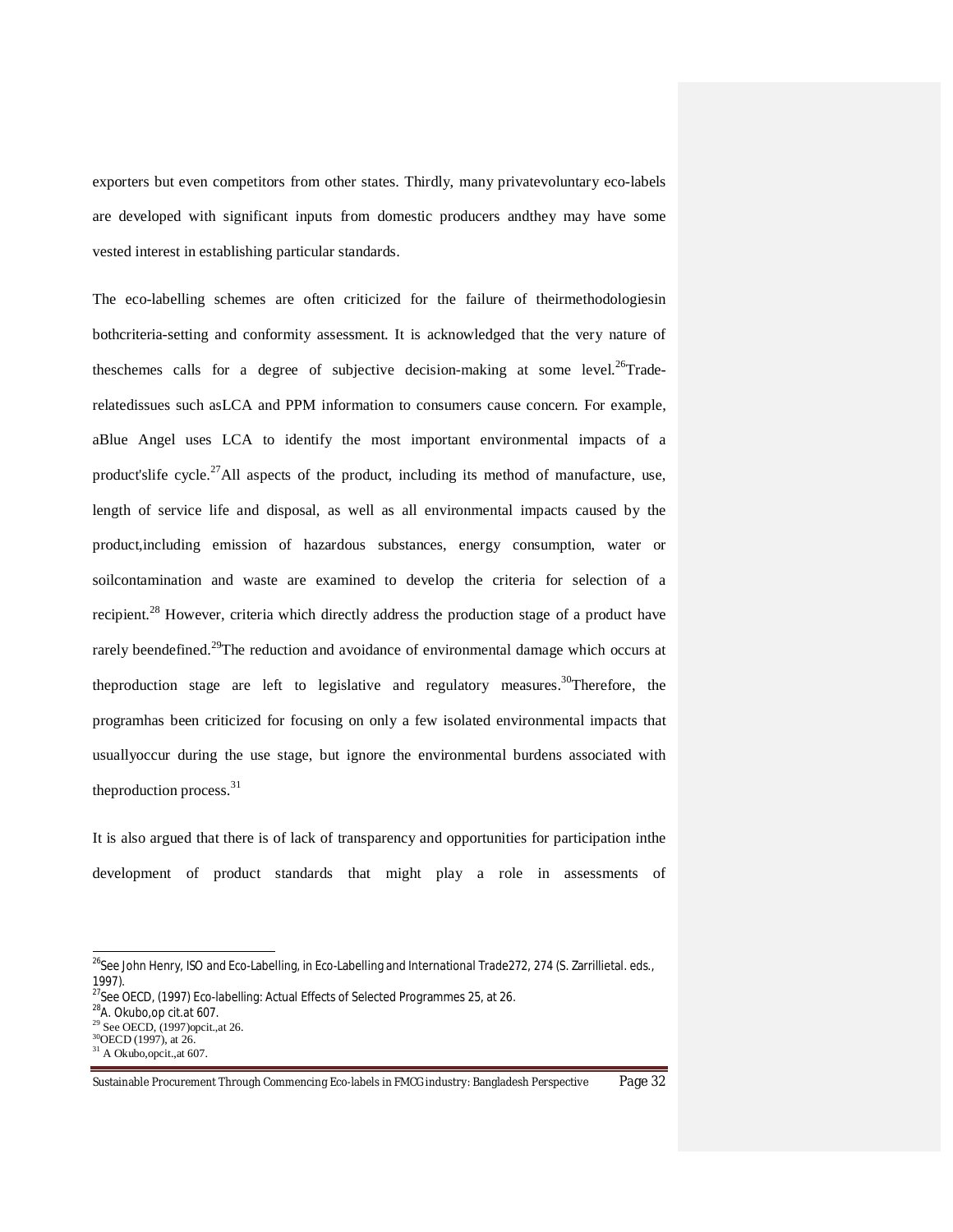sustainability.<sup>32</sup>The development of the criteria for labelling is mainly done by the countrywhich initiated the program and without any consultation from and participation of potential trading partners. They can be even conceptualized in such a way that competitorsfrom abroad are excluded from participation. This is of particular concern, for example, inthe fisheries sector where governments have primary management responsibility for fisheries within national exclusive economic zones. They are obliged under international law to cooperate with governments of other countries in the management of shared fish stocks and of fish stocks on the high seas. Another example is where the Dutch have developed an eco-labelling scheme for cut flowers which considers the environmental effects of international transport. Thus it makes difficult for developing countries to participate in the scheme. Rather than allowing developing countries to benefit from their climatic advantage in flower production, they risk to be penalized based on their distance to the market.  $33$ Effective participation of governments in the development of the criteria for labelling is mainly done by the country which initiated the program and without any consultation from and participation of potential trading partners. They can be even conceptualized in such a way that competitors from abroad are excluded from participation. This is of particular concern, for example, in the fisheries sector where governments have primary management responsibility for the product standard setting process may therefore contribute to strong implementation of eco-labelling programmes.<sup>34</sup>

There is also a concern that eco-labelling schemes can cause some discriminatory effects.  ${}^{35}$ It can be based on domestic environmental priorities and technologies in the importing country and may overlook acceptable products and manufacturing processes in the country of

1

 $32$  C. Deere, op. cit., at 23

<sup>&</sup>lt;sup>33</sup> U Grote, 'Environmental and Food Safety Standards and International Trade: Concerns and Challenges for Developing Countries', at 7. Paper presented at the International Symposium Sustaining Food Security and Managing Natural Resources in Southeast Asia - Challenges for the 21st Century (2002, Thailand)

 $34$  C. Deere, supra, at 23.

<sup>&</sup>lt;sup>35</sup> R. Vossenaar, UNCTAD's work on eco-labelling (Brazil, 2000) at 4. Paper presented at the InternationalSeminar on Experiences in Eco-labelling (Sao-Paulo, 10 May 2000).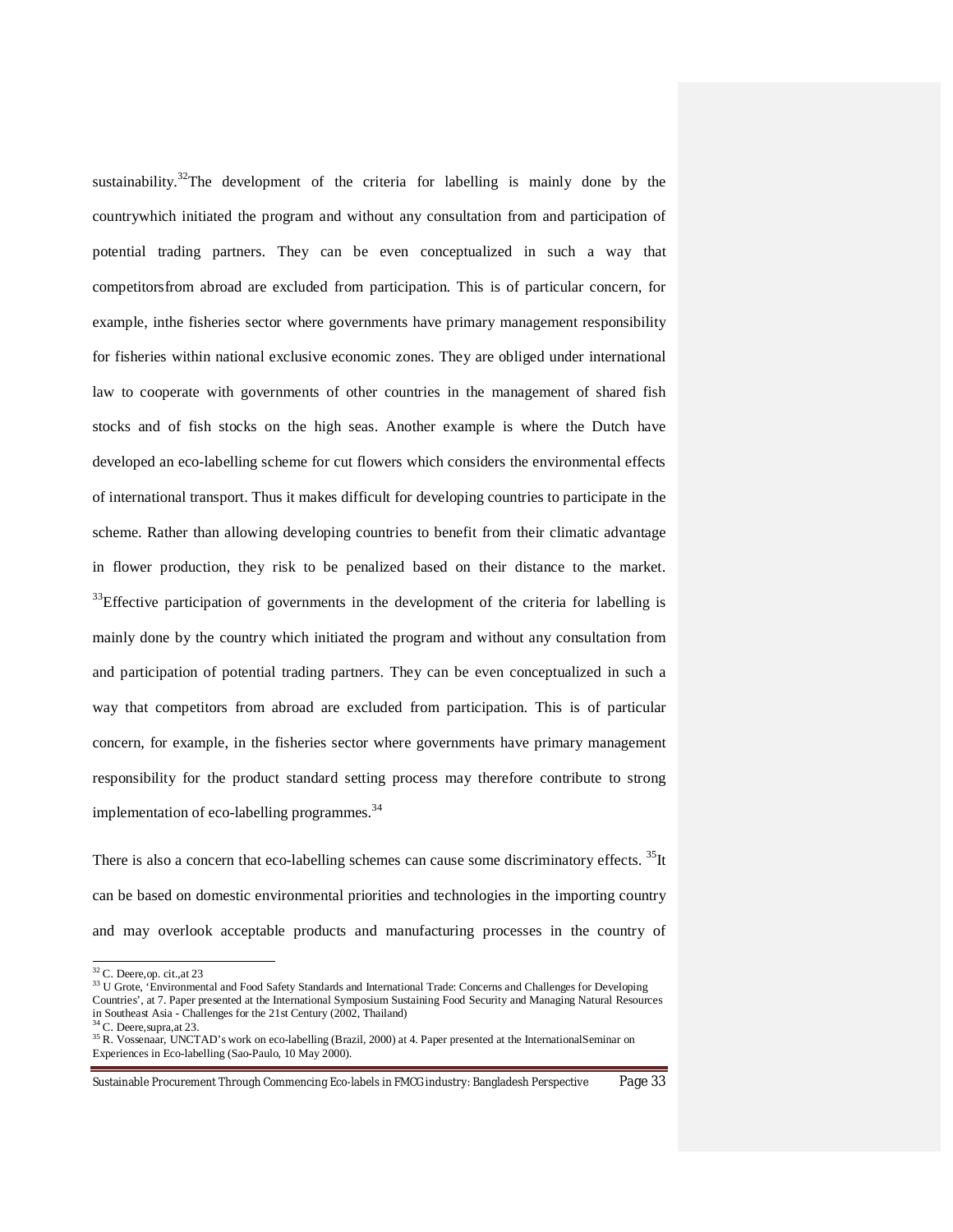production. The definition of product categories, the determination of criteria may favour domestic over foreign produce.<sup>36</sup>One example of this is the German textile-labelling scheme, 'the blue angel', which virtually prefers products that use artificial dyes produced in Germany to natural dyes. It may require foreign producers to meet criteria which are not relevant in the country of production and environmental infrastructures may differ widely across countries. Moreover, certain parameters used for calculating the environmental effects of products throughout their life-cycle may be based on information collected in the importing country or countries with comparable conditions, and may overestimate the environmental impacts in the actual country of production.<sup>37</sup>

The financial cost of eco-labelling could be quite high as well. It is divided in two parts: the cost of adjusting production processes to ensure that the product will receive the elevant ecolabels and the expense of subscribing to and maintaining participation in an eco-labelling programme.<sup>38</sup>The high cost of certification may negatively affect developing country exporters who are frequently small and medium sized enterprises. There are fears that the costs to comply with the criteria and principles of transnational or foreign eco-labelling schemes, going through the certification process, and maintaining certifiable status could be prohibitive.<sup>39</sup>As a result, developing countries have emphasised their need for greater financial and technical assistance for any eco-labelling scheme. An example could be GMO labelling. The technology needed to test for genetically modified organisms in food products is very expensive. The market opportunities offered by an eco-label that notes a product is

<sup>&</sup>lt;sup>36</sup> See C. Deere, opcit., at 23

<sup>&</sup>lt;sup>37</sup> See discussion in R. Vossenaar. 1997. Eco-Labelling and International Trade: The Main Issues. inS.Zarrilli, V. Jha& R. Vossenaar (Eds.). 1997. Eco-Labelling and International Trade, United NationsConference on Trade and Development (UNCTAD): New York. Supra.

<sup>&</sup>lt;sup>38</sup>Vitalis (2002) 'Private voluntary eco-labels: trade distorting, discriminatory and environmentally disappointing'. Paris: OECD. at 6.

C. Deere,op. cit.,at 23.

Sustainable Procurement Through Commencing Eco-labels in FMCG industry: Bangladesh Perspective Page 34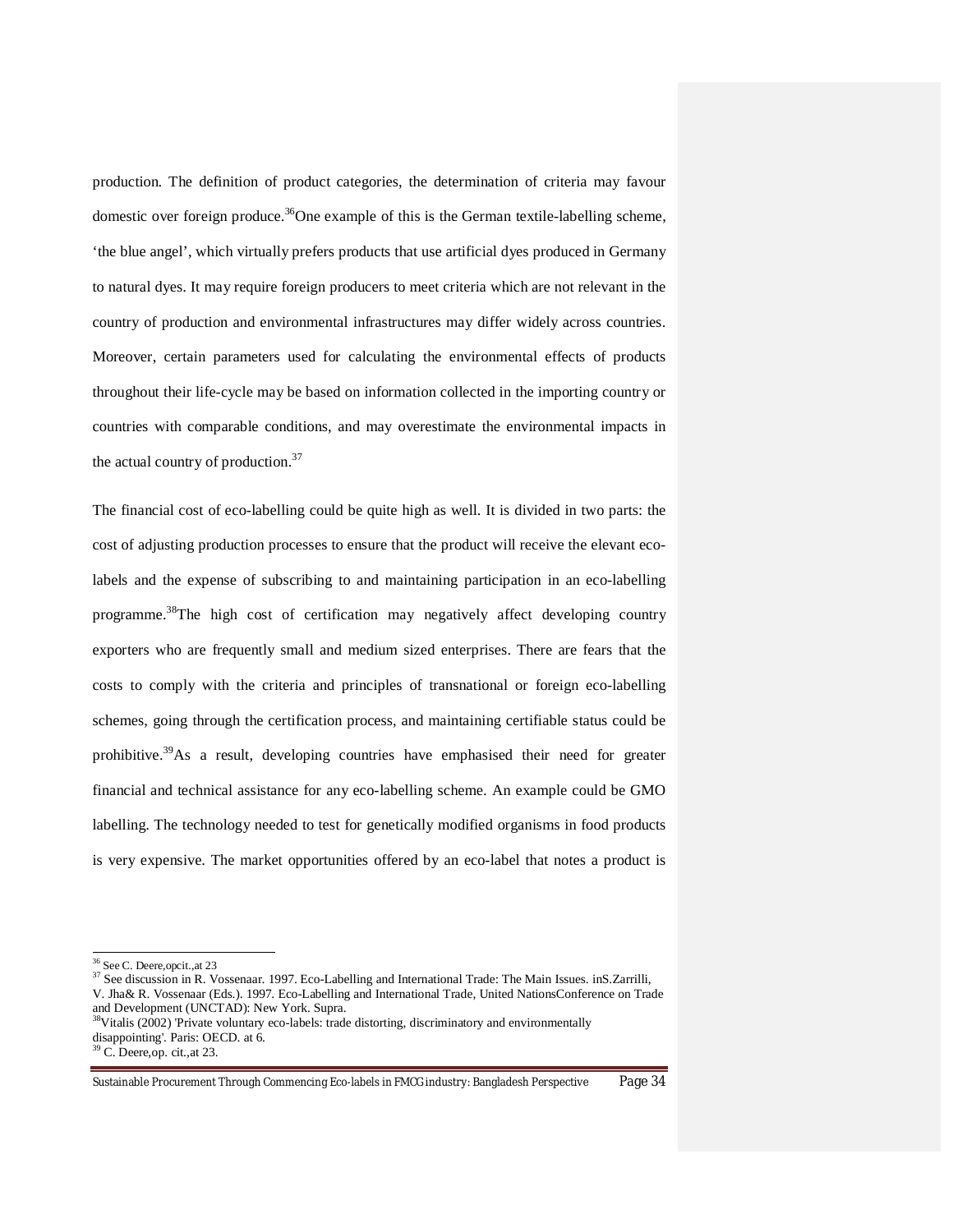GMO free might therefore be more limited in countries without existing testing facilities and in those that depend on low labour and capital costs. $40$ 

While voluntary schemes need not result in explicit restrictions as some mandatory schemes might, they may indirectly affect trade due to institutional factors in producing countries. Institutional factors could include difficulties faced by producers in some countries in obtaining adequate supplies of materials, environmentally friendly technologies and other materials, which are acceptable for use in, or necessary to comply with standards for, ecolabelled products. Other institutional constraints could beinadequate and unequal financial and technical capacity within domestic regulatory agencies. Without the support of governments, many private industries cannot reasonablybe expected to become sufficiently organised to independently institute effectivemanagement schemes and achieve certifiable status. $41$ 

In addition, the lack of timely and precise information about these standards is also a greatobstacle for exports. In this regard, small and medium enterprises (SME) face severalproblems. While large firms obtain timely and accurate information directly from importersin developed-country markets and various other sources, SMEs tend to depend on secondary sources, basically government sources, often implying considerable time delays.Creatingawareness of regulations voluntary labels and eco-friendly technology wouldrequire government intervention."<sup>42</sup>

<sup>&</sup>lt;sup>40</sup> Trade and Environment: a handbook (IISD and UNEP) at section

<sup>5.4.3.&</sup>lt;http://www.iisd.org/trade/handbook/5\_4\_3.htm>

<sup>41</sup> C. Deere,op. cit.,at 24

<sup>42</sup>http://www.academia.edu/1134007/LEGAL\_AND\_TRADE\_ISSUES\_RELATED\_TO\_ECO-LABELLING\_BANGLADESH\_PERSPECTIVES

Sustainable Procurement Through Commencing Eco-labels in FMCG industry: Bangladesh Perspective Page 35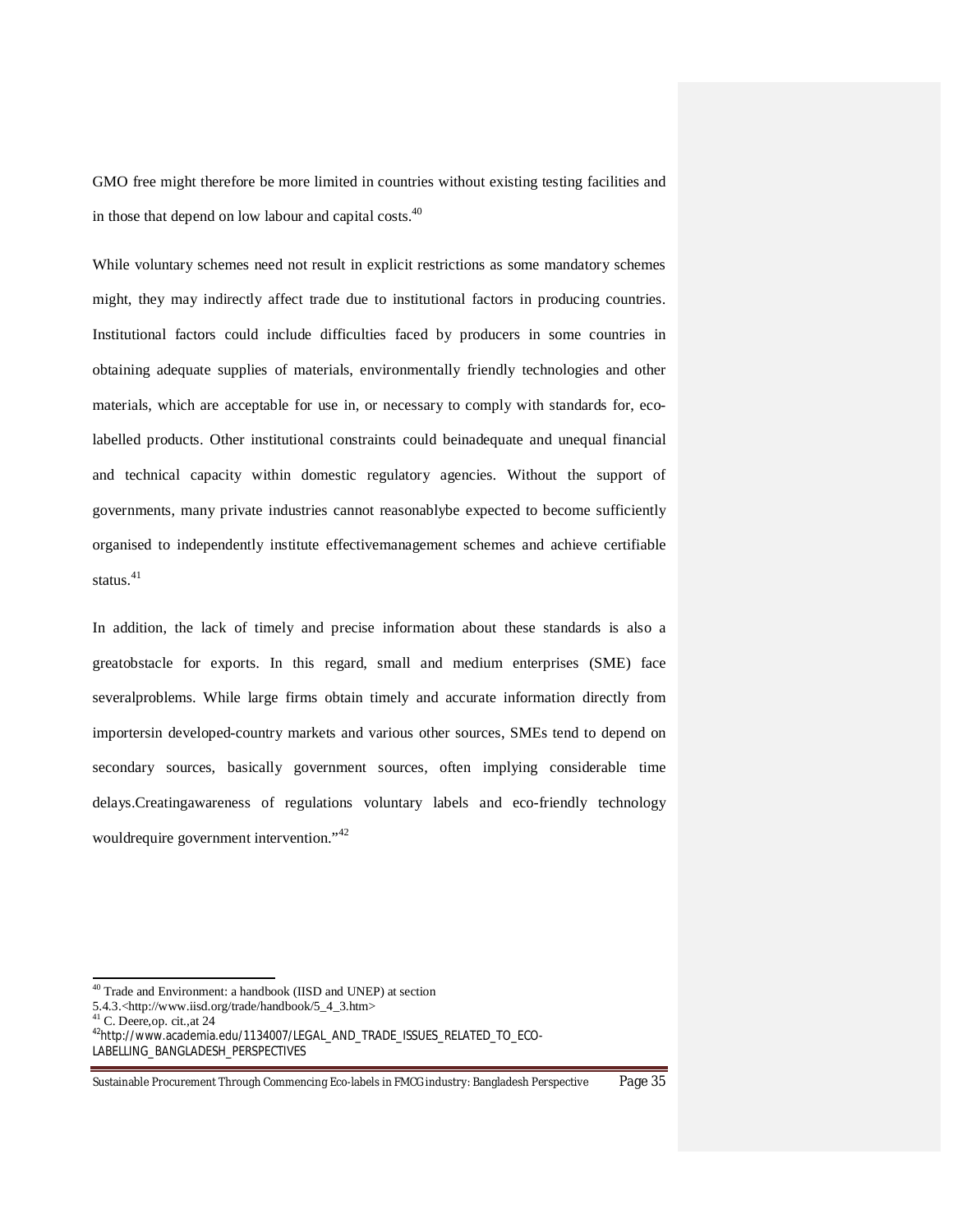# *Chapter Five: Brief analysis of results of survey on"Ecolabels"*

The main purpose of the statistical survey on "Eco-label" was to find the level of awareness about eco-label among the customers of super shops in Dhaka.. 58 customers of Shwapno, Agora and Meenabazar were covered by this survey among whom 34 respondents were male and 24 respondents were female.

### **Sample Selection and Determination of Size**

The samples were selected in a randomized manner. Random sampling is the best single way to obtain a representative sample. No technique, not even random sampling guarantees a representative sample, but the probability is higher compared to others. Robson (1993) tells us that sampling theory supports stratified random sampling as an efficient choice because the means of the stratified samples are likely to be closer to the mean of the population overall. Leary (1995) is of the opinion that that a stratified random sample will typically reflect the characteristics of the population as a whole. Consequently the author decided to collect data from all the three main super stores of Bangladesh- Shwapno, MeenaBazar and Agora.

Sample Size =  $(Z\text{-score})^2$ \*Standard Deviation\*(1-Standard Deviation) / (margin of error) $2^{43}$ Confidence level  $99\% - Z$  Score = 2.576

1

<sup>43</sup> https://www.qualtrics.com/blog/determining-sample-size/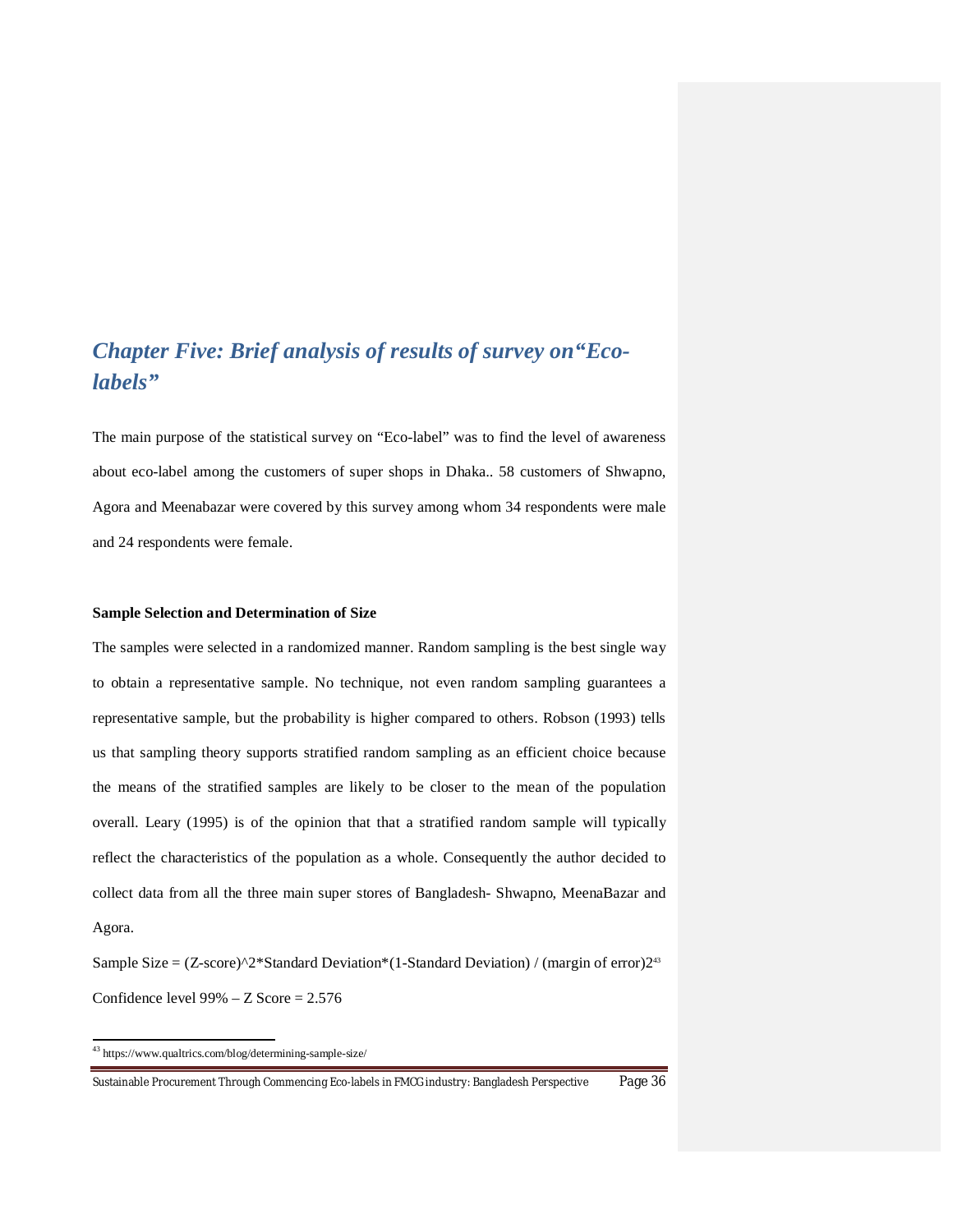Standard deviation, .5

Margin of error (confidence interval) of +/- 3%

So, here the sample size is  $55.298133333^{44} = 55$ . In this survey the author took a sample size of 58 respondents.

### **5.1. Demographic information:**

The number of male respondents among interviewed customers is prevailed and share of male respondents made 58.6% per cent.53.5% of the total number of respondents were aged 21-30years and 29.3% of the total respondents were aged 31-40 years.



**Figure 2: Age group of the respondents (derived from table ii)**

| Table ii: Sex and age of the respondents |        |              |                |        |        |        |  |  |
|------------------------------------------|--------|--------------|----------------|--------|--------|--------|--|--|
| Age                                      |        | <b>Total</b> | Of which       |        |        |        |  |  |
| group                                    | person | $\%$         | Male           |        |        | Female |  |  |
|                                          |        |              | person         | $\%$   | person | $\%$   |  |  |
| 21-30                                    | 31     | 53.5%        | 12             | 20.64% | 19     | 32.68% |  |  |
| 31-40                                    | 17     | 29.3%        | 15             | 25.8%  | 2      | 3.44%  |  |  |
| $41 - 50$                                | 5      | 8.6%         | $\overline{4}$ | 6.9%   |        | 1.72%  |  |  |
| 51-60                                    | 2      | 3.44%        | $\theta$       |        | 2      | 3.44%  |  |  |

<sup>44</sup> http://web2.0calc.com/

Sustainable Procurement Through Commencing Eco-labels in FMCG industry: Bangladesh Perspective Page 37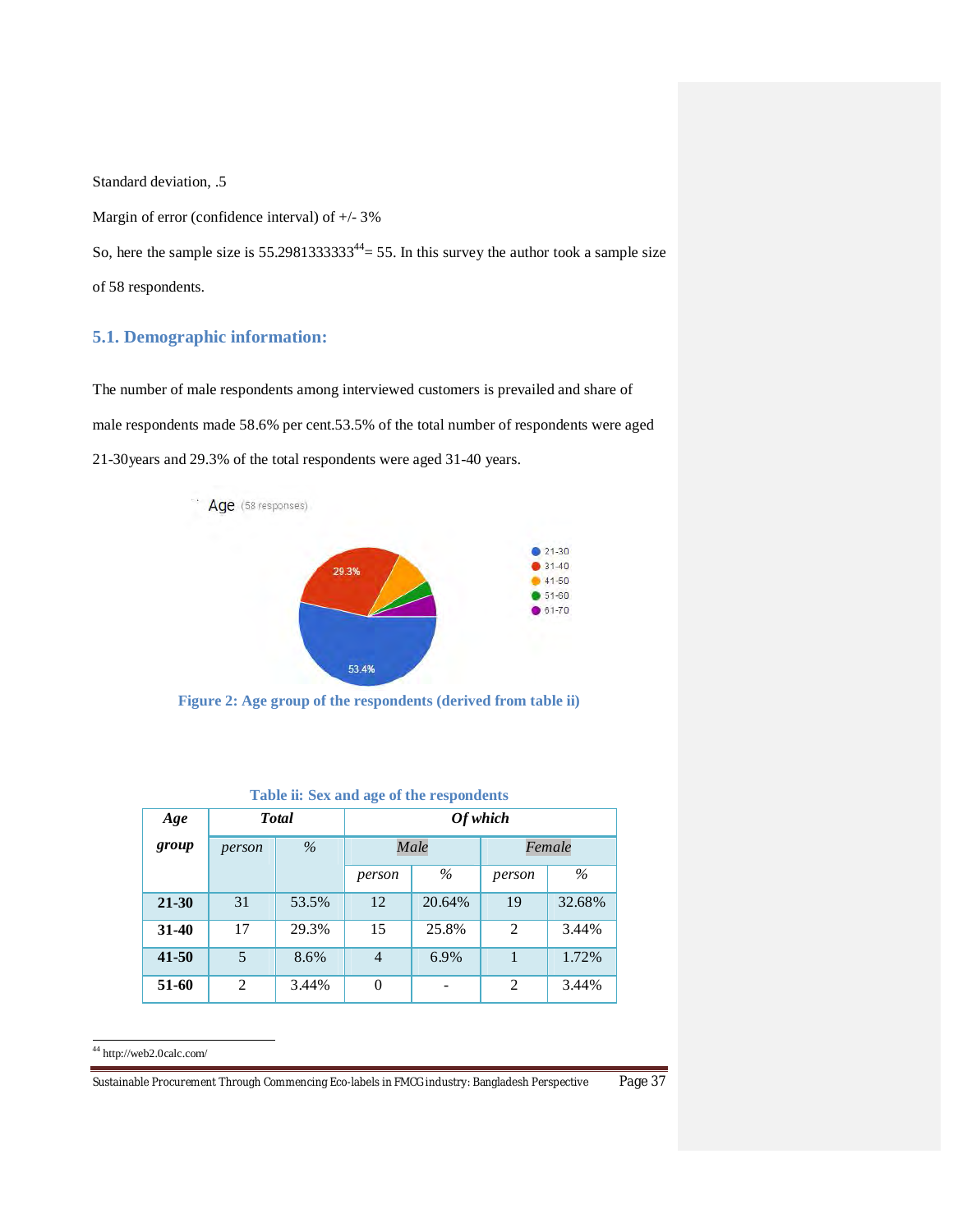| 61-70        |    | 5.16% |    | 5.16% |    | $\sim$ |
|--------------|----|-------|----|-------|----|--------|
| <b>Total</b> | 58 | 100%  | 34 | 58.6% | 24 | 41.4%  |

Deriving from the table ii, the percentage of the total male and female respondents are shown in the pie chart below. This demographic information are analysed as these play a vital role to study consumer behaviour.



**Figure 3: Percentage of the male and female respondents (derived from table ii)**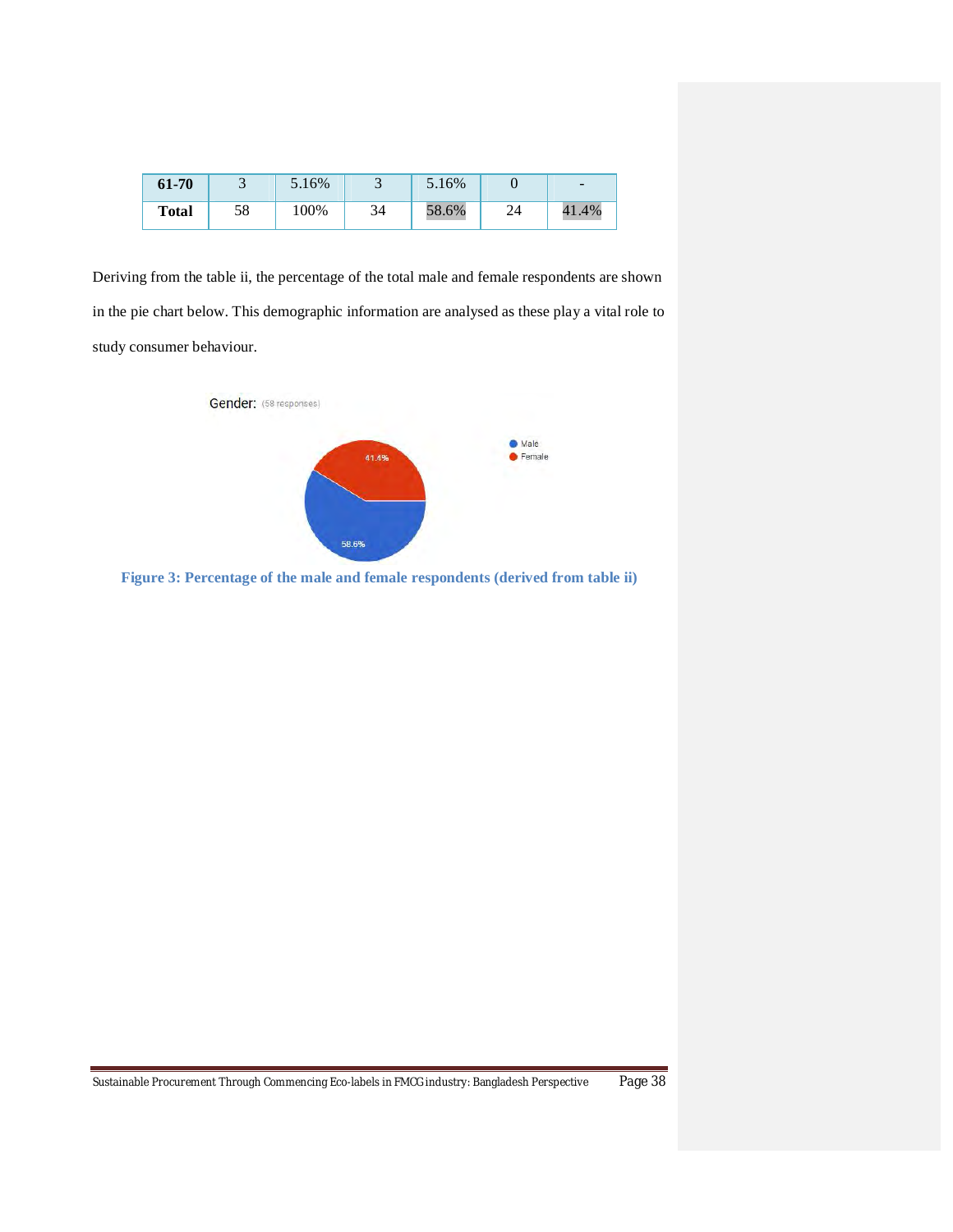### **5.2. Awareness and consumer behaviour aspects**

Consumer behaviour<sup>45</sup> is "The study of individuals, groups, or organizations and the processes they use to select, secure, use, and dispose of products, services, experiences, or ideas to satisfy needs and the impacts that these processes have on the consumer and society." Importance of studying consumer behaviour in this dissertation lies in the fact, that this point will identify how the consumers are going to behave with eco-labelling issues.

To know in detail about how the consumers are going to behave, a total number of 58 respondents were brought under the survey conduction and 60.3% of them were customers of widely known superstore in Bangladesh 'Shwapno' whereas 34.5% and only 5.2% respondents were customers of Agora and MeenaBazar respectively. Potential root cause of such ratio is the availability of the store near the customers. Shwapno is a lot more available near the customers and can be found anywhere within Dhaka city. (the survey results are mainly limited within the territory of Dhaka city) .



**Figure 4: Percentage of the preferred super shops**

While the vast majority of consumers in developed countries are now aware of concepts like organic and fairtrade, the prevalence of ecolabels is pretty new in a developing country like

1

<sup>45</sup>https://www.consumerpsychologist.com/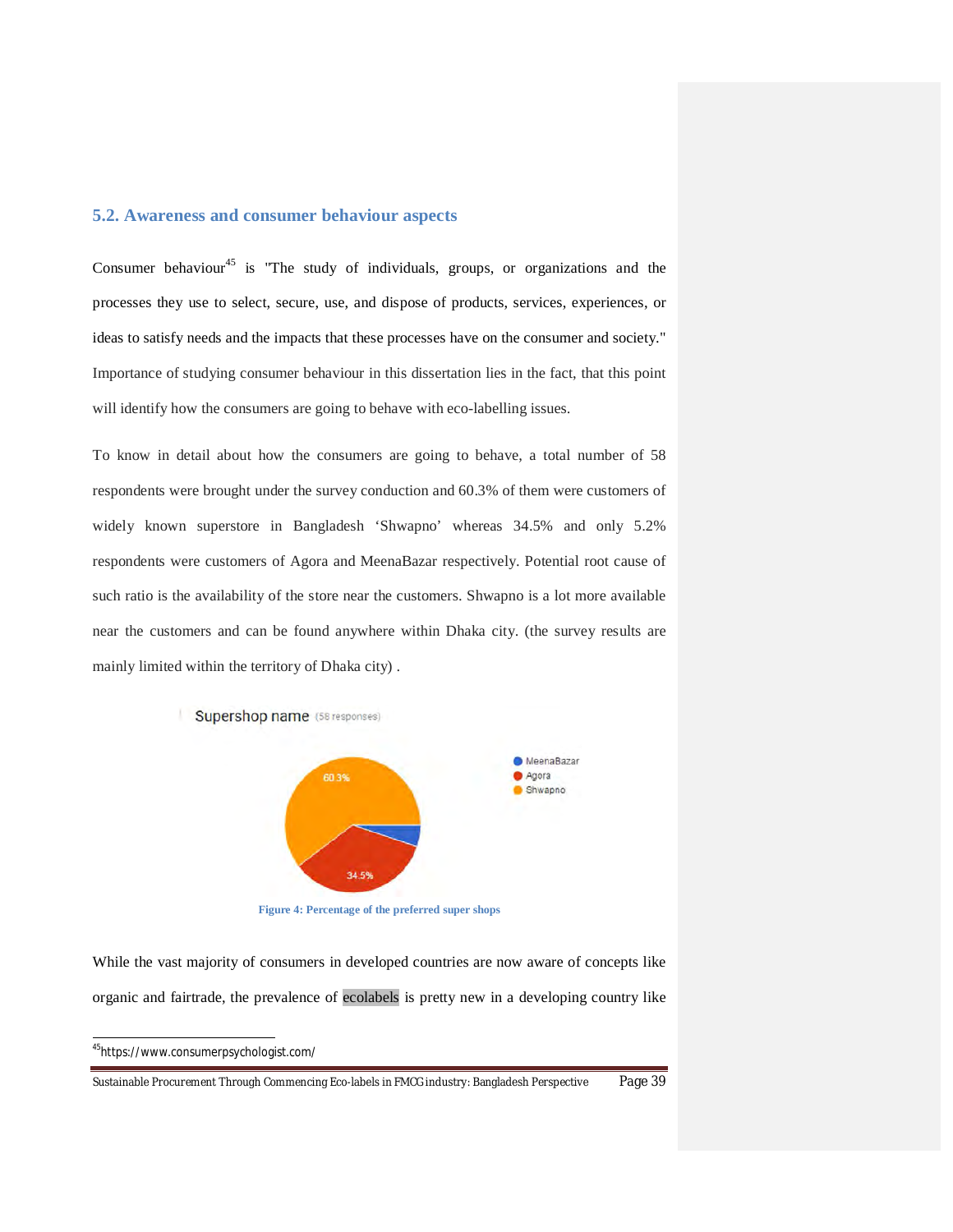Bangladesh. If ecolabel awareness statistics continue to rise at the current rate it would take long before ecolabel certification becomes a key pre-requisite for eco-products, and 'greenness' becomes just as important as price and quality to a growing base of consumers in Bangladesh.

|                  | THOIC III POLOGINIQU'OL CHOODILLED INIO HILE, HOOGO COO IHOOL<br>No. of respondents | $\frac{0}{0}$ |
|------------------|-------------------------------------------------------------------------------------|---------------|
| <b>Excellent</b> | 6                                                                                   | 10.3%         |
| Moderate         | 26                                                                                  | 44.8%         |
| Poor             | 15                                                                                  | 25.9%         |
| Nothing at all   | 11                                                                                  | 19%           |

**Table iii: percentage of customers knowing about eco-label**





**Figure 5: Awareness about Eco-label**

Above table can quote a lot about the level of knowledge about eco-label in the final consumers- 19%, a very significant portion of the total respondents admitted, they know nothing at all about this phenomenon! And another major portion of the total number of respondents, 25.9% of them said they have 'poor' knowledge on this issue. Even if 44.8% of the respondents said they have moderate level of knowledge on this issue, it is matter of further observation- how much truth of it is depicted in their actual 'consumer behaviour and psychology' ! Again, derived from table iv, it can be said, a major percentage of the total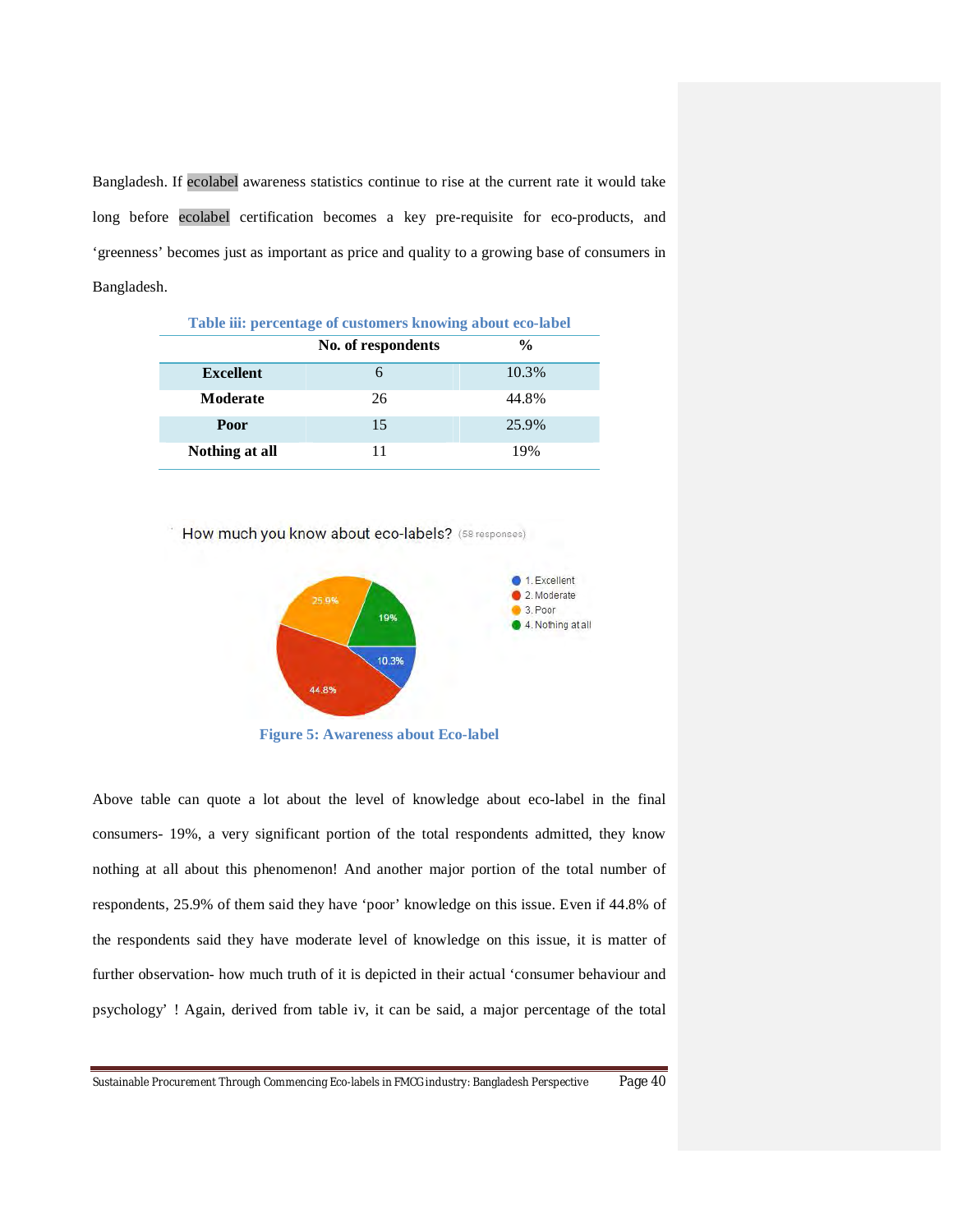respondents, 36.2% of them 'Never' checks for eco-labels and 32.8% selected 'not so frequently' when they were asked how often they check for Eco-labels.

| <b>Table iv: Customers checking Eco-labels</b> |    |       |  |  |  |  |  |
|------------------------------------------------|----|-------|--|--|--|--|--|
| $\frac{0}{0}$<br>No. of respondents            |    |       |  |  |  |  |  |
| <b>Very frequently</b>                         |    | 8.6%  |  |  |  |  |  |
| <b>Frequently</b>                              | 13 | 22.4% |  |  |  |  |  |
| Not so frequently                              | 19 | 32.8% |  |  |  |  |  |
| <b>Never</b>                                   | 21 | 36.2% |  |  |  |  |  |

. How often you check Eco-labels on products? (58 responses)



**Figure 6: Awareness about eco-labels**

| Segment                         | <b>Description</b>                                                                                                                                                                                                                                                                                                                                                                                                               |  |  |  |
|---------------------------------|----------------------------------------------------------------------------------------------------------------------------------------------------------------------------------------------------------------------------------------------------------------------------------------------------------------------------------------------------------------------------------------------------------------------------------|--|--|--|
| <b>True-Blue Greens</b><br>(9%) | They are the most environmentally focused and active group of consumers. They are more likely<br>to contribute to environmental organizations. They are politically active and have made lifestyle<br>changes to accommodate their environmental beliefs. They are the most likely to search for<br>products that are environmentally friendly. In general, their behaviour matches their strong<br>concern for the environment. |  |  |  |
| <b>Greenbacks Greens</b>        | These are environmentally focused consumers who are willing to pay more for green products,                                                                                                                                                                                                                                                                                                                                      |  |  |  |
| $(6\%)$                         | however, they are less politically active than True-Blues.                                                                                                                                                                                                                                                                                                                                                                       |  |  |  |
| <b>Sprouts</b><br>$(31\%)$      | These are willing to engage in environmental activities when it requires minimum work. They<br>are price sensitive and may purchase environmentally friendly products only if they are<br>comparably priced to other similar products.                                                                                                                                                                                           |  |  |  |
| <b>Basic Browns</b>             | These individuals do not care that much about environment and do not participate in                                                                                                                                                                                                                                                                                                                                              |  |  |  |
| $(33\%)$                        | environmentally positive activities.                                                                                                                                                                                                                                                                                                                                                                                             |  |  |  |
| <b>Grousers</b>                 | Grousers feel that they are too busy to get involved in environmental matters and that even if                                                                                                                                                                                                                                                                                                                                   |  |  |  |
| $(19\%)$                        | they did, it wouldn't have any effect.                                                                                                                                                                                                                                                                                                                                                                                           |  |  |  |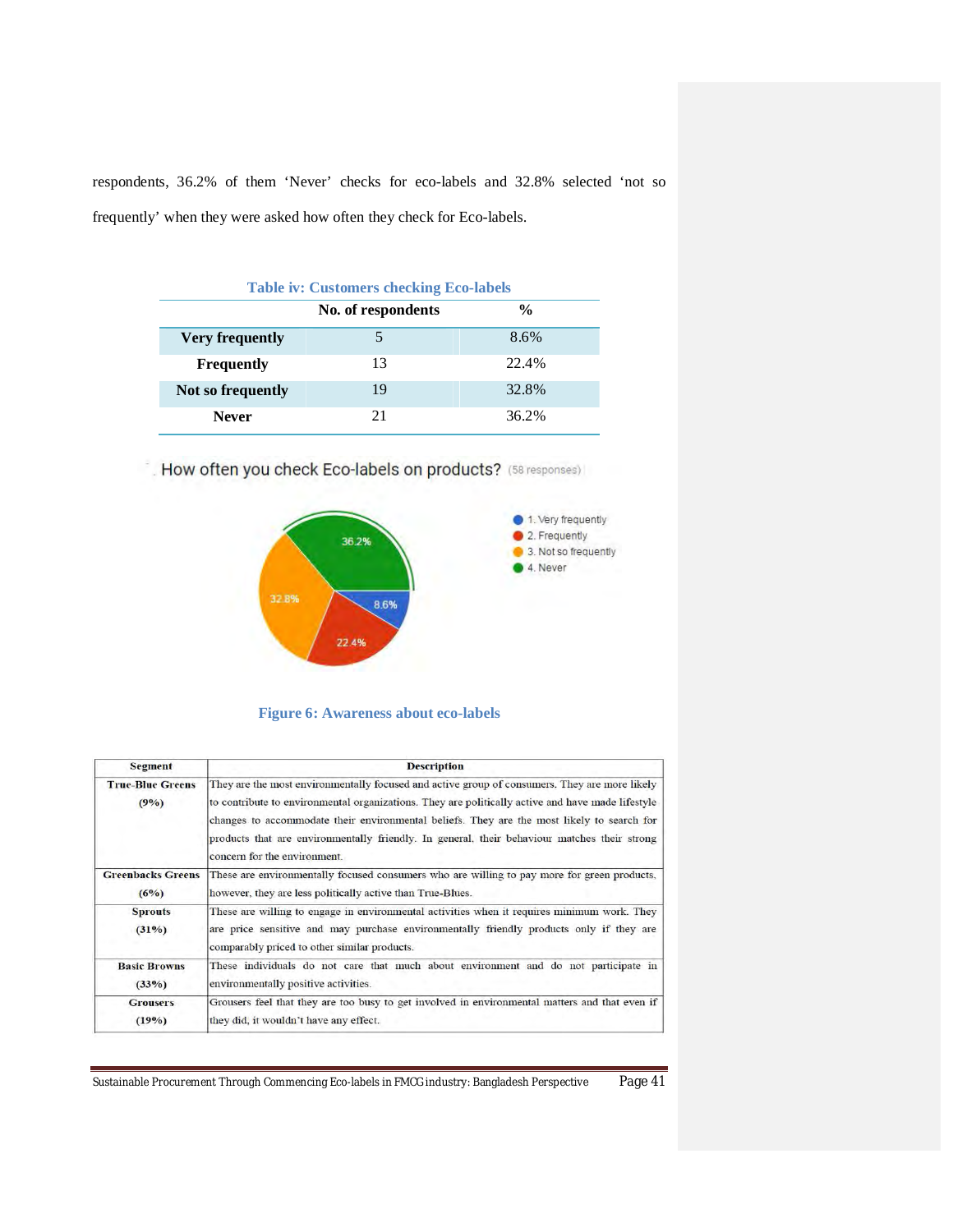**Table v: Segments of customers according to their approach to environment. (Newell, 2001;Ginsberg and Bloom, 2004)<sup>46</sup>**

Table V shows worldwide customer segmentation according to their awareness and willingness to respond towards eco-labelling as well as environmental issues as a consumer.



**Figure 7: Influence on customers**

| <b>Response</b>   | percentage | <b>No. of Respondents</b> |
|-------------------|------------|---------------------------|
| Yes               | 31%        |                           |
| N <sub>0</sub>    | 44.8%      | 26                        |
| <b>Not Always</b> | 24.1%      |                           |

### **Table vi: Influence on consumers**

Do you think implementing eco-labels in retail industry of Bangladesh is going to be an appropriate step?



1



**Figure 8: Eco-Label in Bangladesh according to customers**

<sup>46</sup>http://scholararticles.net/eco-labelling-as-a-marketing-tool-for-green-consumerism/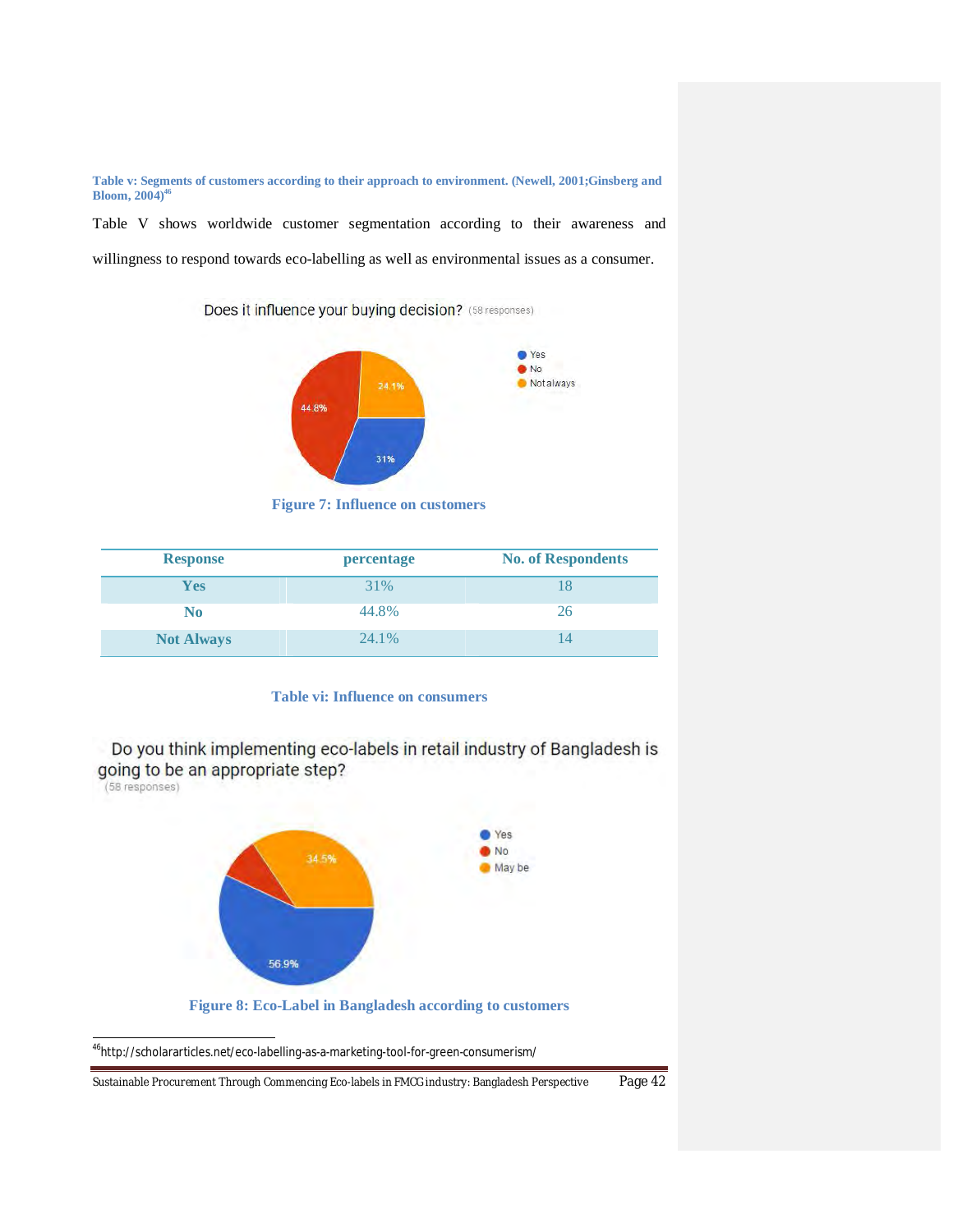| <b>Response</b> | No. of respondents | <b>Percentage</b> |
|-----------------|--------------------|-------------------|
| Yes             | 33                 | 56.9%             |
| N <sub>0</sub>  |                    | 8.6%              |
| <b>May be</b>   | ZП                 | 34.5%             |

**Table vii: Application od Eco-label, Consumers' opinion.**

Corresponding to the figure 7, figure 8, table vi, table vii, it is observed that 44.8% of the respondents do not bother to be influenced while buying products even if it bears eco-label. Eco-labels do not leave any impact on 44.8% of the end users! And only 18% of the total respondents said eco-label influences their buying decision. When they were asked about implementation of eco-labels in retail industry – 56.9% of the respondents answered –they think it will be an appropriate step. And a minimal portion of the sample size , which is only 8.6% , expressed their opinion 'NO' to reply the same question.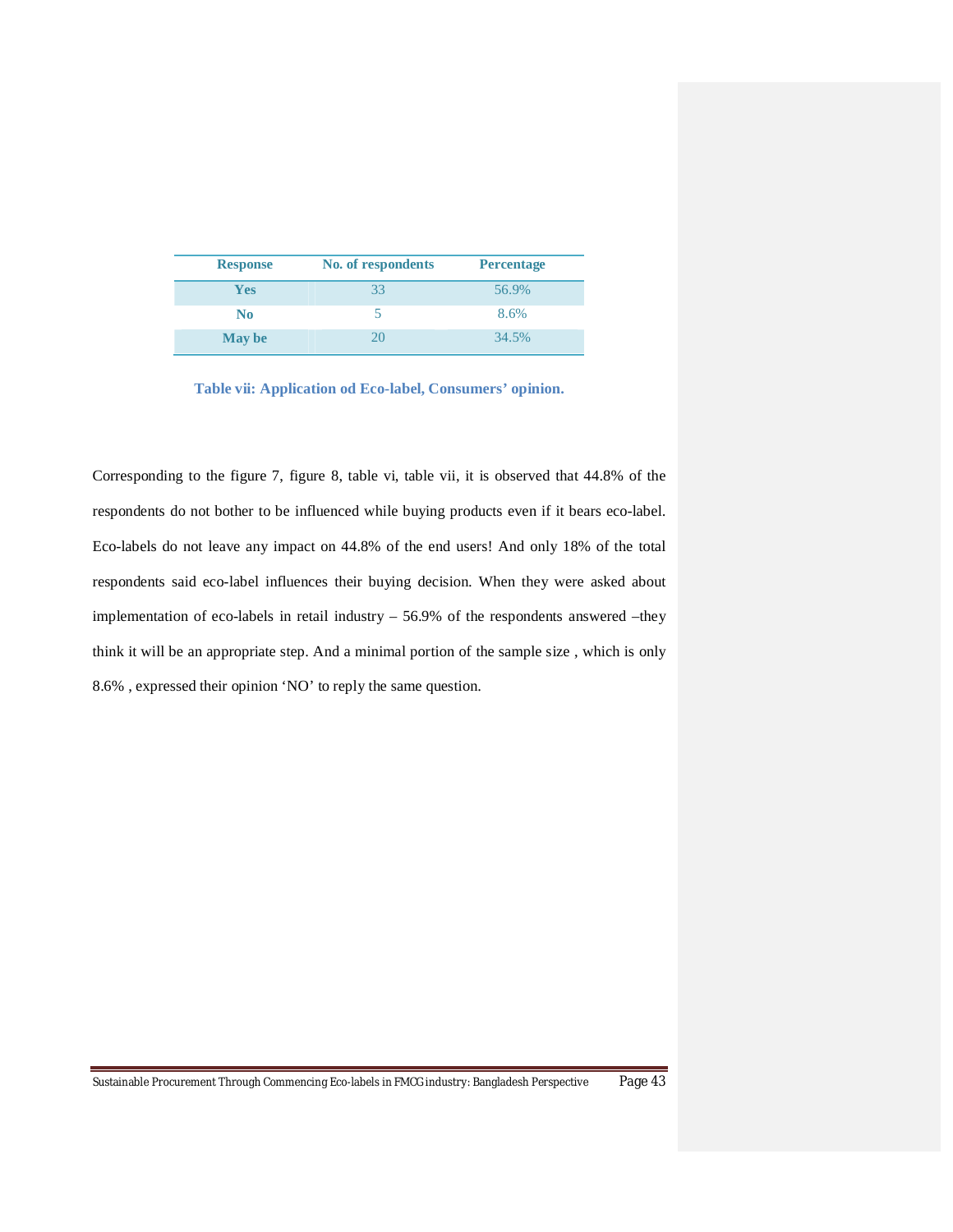### **5.3. Price and financial ability of customers' aspect of eco-label**

Businesses do have to pay out certain costs to obtain an eco-label: application fee, audit inspection, brand use rights, product testing, etc. These costs can reach several millions of taka. The costs will be lower for businesses that have already implemented a quality management system together with procedures for monitoring its production. For the business, eco-labelling represents an investment aimed at promoting its products. As eco-labelling targets products intended for large-scale distribution, the costs involved in certification are recovered fairly rapidly and only have a minor impact on the product's final selling price.<sup>47,48</sup> Eco-labelled products are not necessarily more expensive. However, the cost of using the product should also be taken into account. Eco-labelled products often make it possible to cut operating costs such as expenditure on energy and waste: even if the initial purchase outlay is higher, eco-labelled products may prove far less expensive to use. Any extra cost can often be explained by the quality of eco-labelled products and their innovative design.

Considering the above facts, end customers were asked about pricing of the eco-labelled products. They were also asked, if they are ready to pay higher price in case needed.

-

<sup>47</sup> *http://www.ecolabels.fr/en/layout/set/print/faq/how-much-does-it-cost-a-business-to-obtain-an-eco-label* <sup>48</sup> *http://ec.europa.eu/environment/ecolabel/faq.html*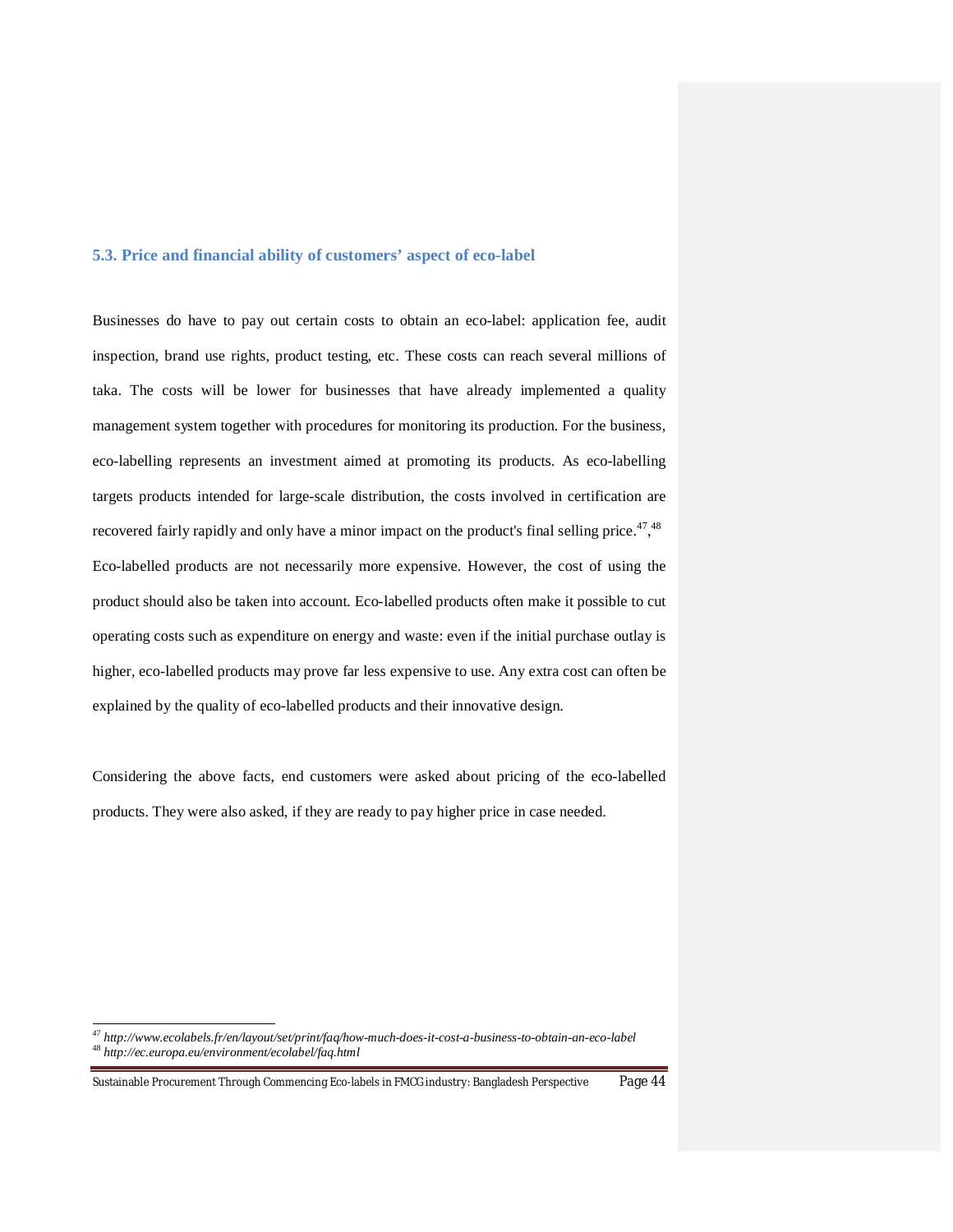| <b>Income</b> |                | 5%-10%              |                         | $11\% - 15\%$    |                  | $16\% - 20\%$ |                  | Not ready to  |                  | Not sure      |                | <b>Total</b>  |
|---------------|----------------|---------------------|-------------------------|------------------|------------------|---------------|------------------|---------------|------------------|---------------|----------------|---------------|
|               |                | <b>Higher price</b> |                         | <b>Higher</b>    |                  | higher        |                  | pay higher    |                  |               |                |               |
|               |                |                     |                         | price            |                  | price         |                  | price         |                  |               |                |               |
|               | No.            | $\frac{0}{0}$       | No.                     | $\frac{6}{6}$    | No.              | $\frac{6}{6}$ | No.              | $\frac{6}{6}$ | No.              | $\frac{0}{0}$ | No.            | $\frac{0}{0}$ |
|               | of             |                     | of                      |                  | of               |               | of               |               | <b>of</b>        |               | of             |               |
|               | res            |                     | res                     |                  | res              |               | res              |               | res              |               | res            |               |
| 50000-        | 27             | 46.55%              | 3                       | 5.17%            | $\mathbf{1}$     | 1.72%         | 10               | 17.24%        | $\overline{2}$   | 3.45%         | 43             | 74.14%        |
| 80000         |                |                     |                         |                  |                  |               |                  |               |                  |               |                |               |
| 81000-        | $\overline{7}$ | 12.07%              | $\mathbf{0}$            | $\boldsymbol{0}$ | $\boldsymbol{0}$ | $\mathbf{0}$  | $\boldsymbol{0}$ | $\bf{0}$      | $\mathbf{1}$     | $1.72\%$      | 8              | 13.79%        |
| 120000        |                |                     |                         |                  |                  |               |                  |               |                  |               |                |               |
| 120000        | $\mathbf{1}$   | 1.72%               | $\mathbf{1}$            | 1.72%            | $\mathbf 0$      | $\mathbf{0}$  | 3                | 5.17%         | $\boldsymbol{2}$ | 3.45%         | $\overline{7}$ | 12.07%        |
| &             |                |                     |                         |                  |                  |               |                  |               |                  |               |                |               |
| above         |                |                     |                         |                  |                  |               |                  |               |                  |               |                |               |
|               | 35             | 60.35%              | $\overline{\mathbf{4}}$ | 6.9%             | $\mathbf{1}$     | 1.72%         | 13               | 22.41%        | 5                | 8.62%         | 58             | 100%          |
|               |                |                     |                         |                  |                  |               |                  |               |                  |               |                |               |

**Table viii: Monthly income of the respondents (referred to figure 9)**

What percentage of high price is justified for you? (58 responses)



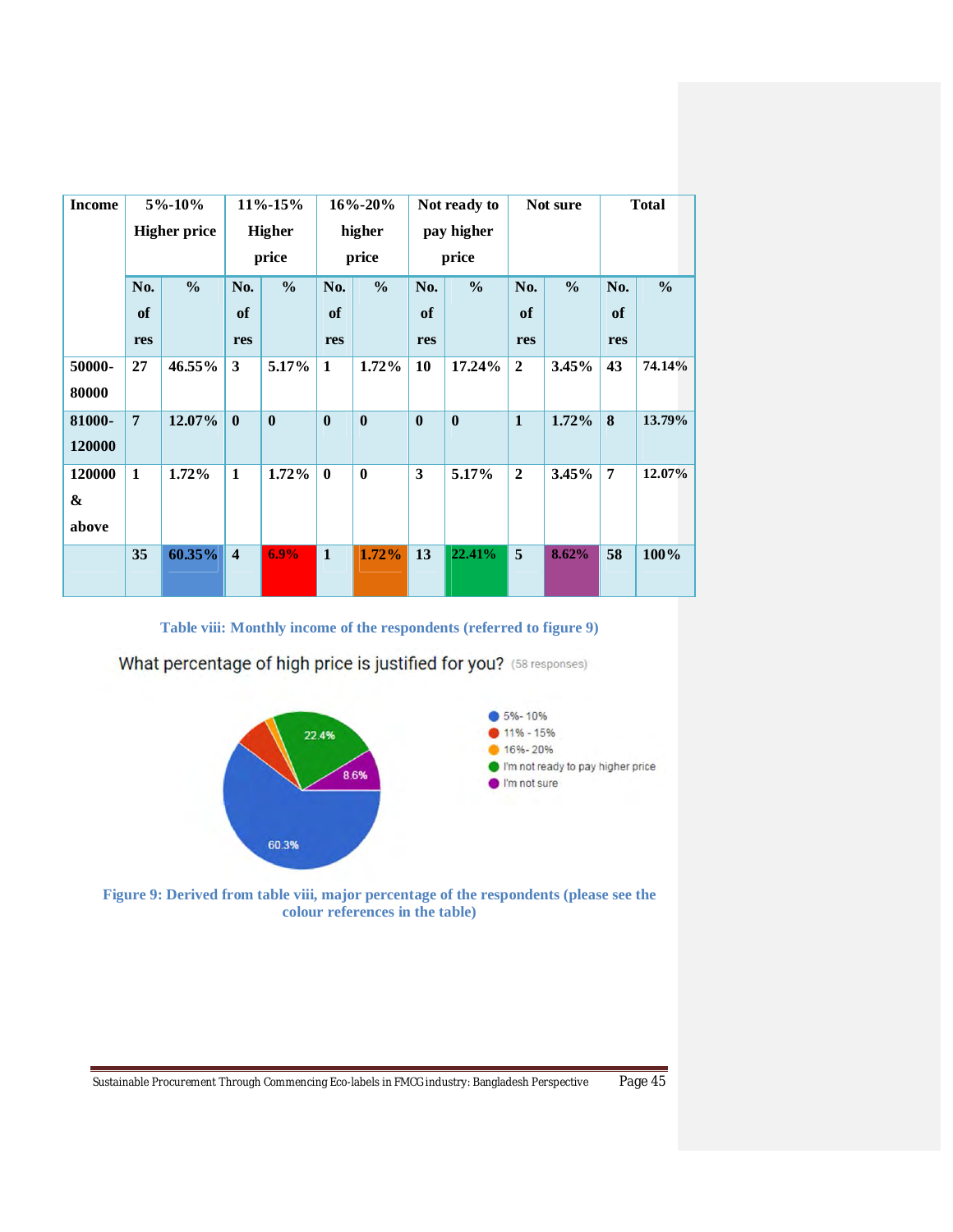

### C. Monthly income range (individual/family) : (58 responses)

From the above primary data analysis, following points came into attention,

- 74.14% of the respondents have a monthly income of BDT 50000-80000
- 13.79% of the respondents have a monthly income of BDT 81000-120000
- 12.07% of the respondents have a monthly income of BDT 120000 and above
- $\bullet$  60.35% of them are willing to pay 5%-10% higher price and 6.9%, 1.72% of them were ready to pay 11%-15% & 16%-20% higher price respectively whereas 22.41% of them are not ready to pay any higher price and 8.62% of them are not even sure whether they are willing or not.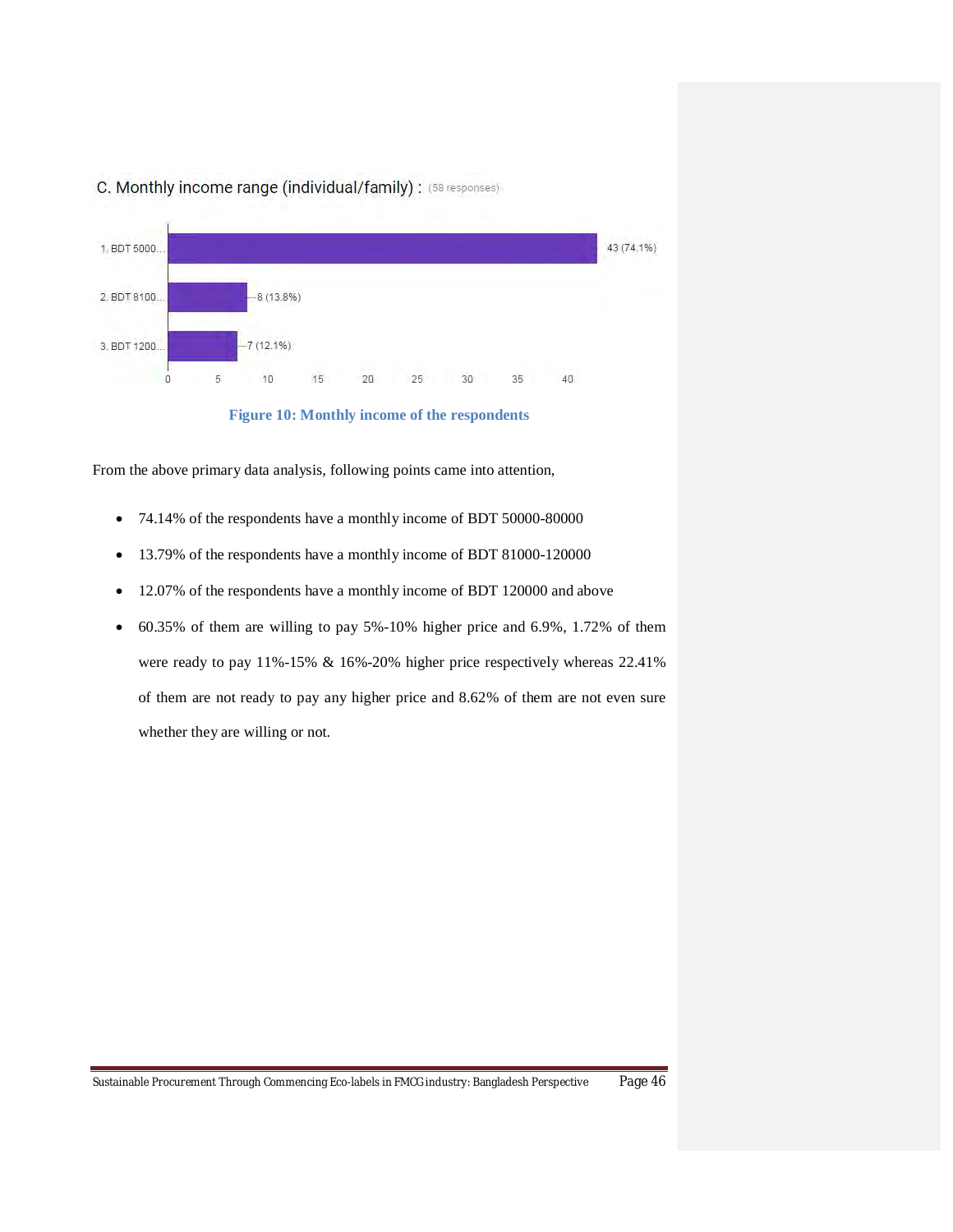#### **5.4. Promotional & business aspects of Eco-label**

In the context of Bangladesh, Eco-labelled products marketing strategy and argumentation predominantly depend on the specific type of consumer group a producer wishes to address. According to the survey and face to face interaction to the consumers, here are some significant strategies in which eco-labelled products can be promoted among the consumers in Bangladesh at current consumer market.

#### *Just showing the logo*

1

There is no need for time-consuming, costly work to prove - the products in the rack fulfil the eco-requirements, just showing Eco-label can do a lot to promote sustainable procurement

### *Ensuring POS (Point of Sale) advocacy*

As the author talked to the respondents, an important potential promotional activity came out as final consumers' opinion - displays, crowners, stoppers, label hangers, danglers, x-banners or such display materials can easily grab customers' attention and encourage them to pick the eco-labelled product among thousands of products on the display rack. These measures are much unchallenging to implement if products are promoted in the super shops. In this case, shop management can place Eco-products perfectly in these outlets along with appropriate advertising materials

People "get in touch" with products at the point of sale (POS). There, it really makes sense to exemplify that these products bear an Eco-label.<sup>49</sup>

Other than these promotional activities, consumers also talked about

<sup>&</sup>lt;sup>49</sup> More at http://ec.europa.eu/environment/ecolabel/documents/marketing\_guide\_en.pdf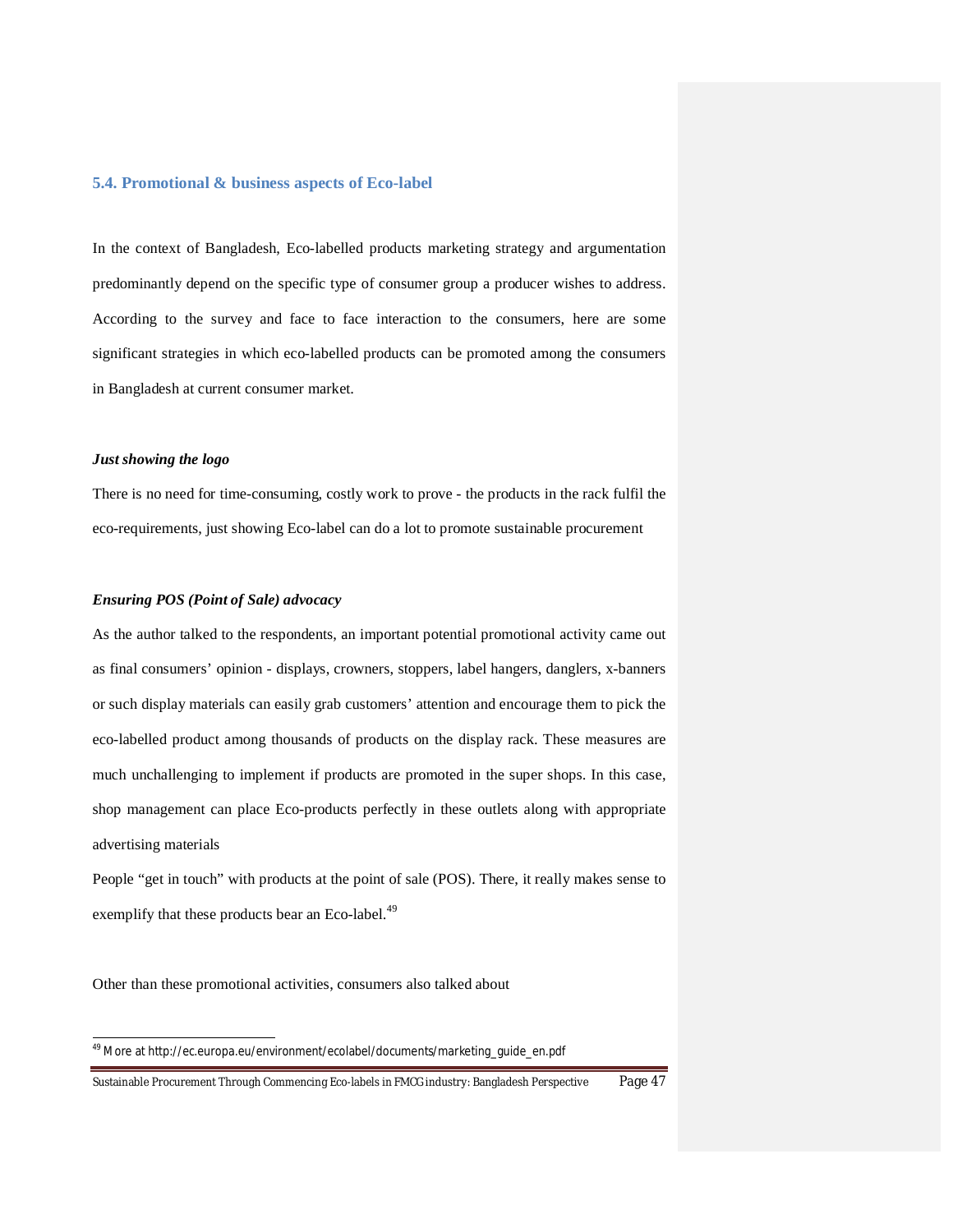- Arranging fairs and promotional events/ activities
- Products/ company brochures
- Special websites
- Mobiles as electronic media (via sms)
- signs hanging together / shop decoration
- Outdoor posters (shop facades)
- Distributing brochures
- Shopping bags containing product samples
- In-store video advertisement
- Displaying official certificate at shop floor
- Using office supplies (pen/pencil/ envelops/ staplers/ markers) bearing such logos at POS
- Distributing company magazines
- Training for the sales staffs and informal discussion with them.

But among all the opinions, the top 3 ways to promote eco-label among customers were

- 1. Discounts/offers on products bearing eco-labels, **50%** of the total respondents (29 respondents) opted for it.
- 2. Advertisement on print media, **34.5%** (20 respondents) of the total number said so.
- 3. According to **15.5%** of the total respondents presumed, arranging road show can be another effective way.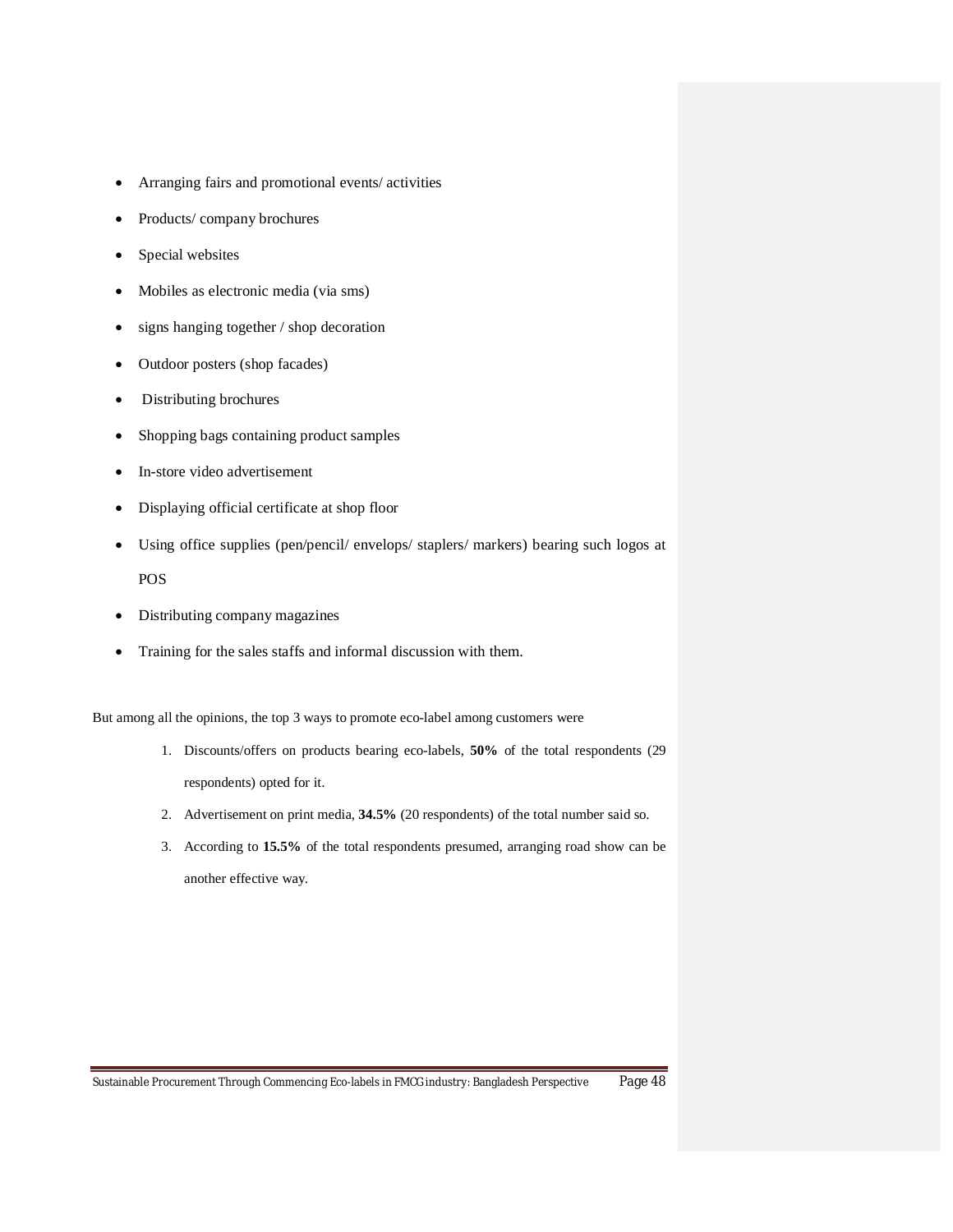

What is the best possible way to you to promote Eco-labels? (58 responses)

**Figure 11: Most appropriate way to promote eco-labels according to customers.**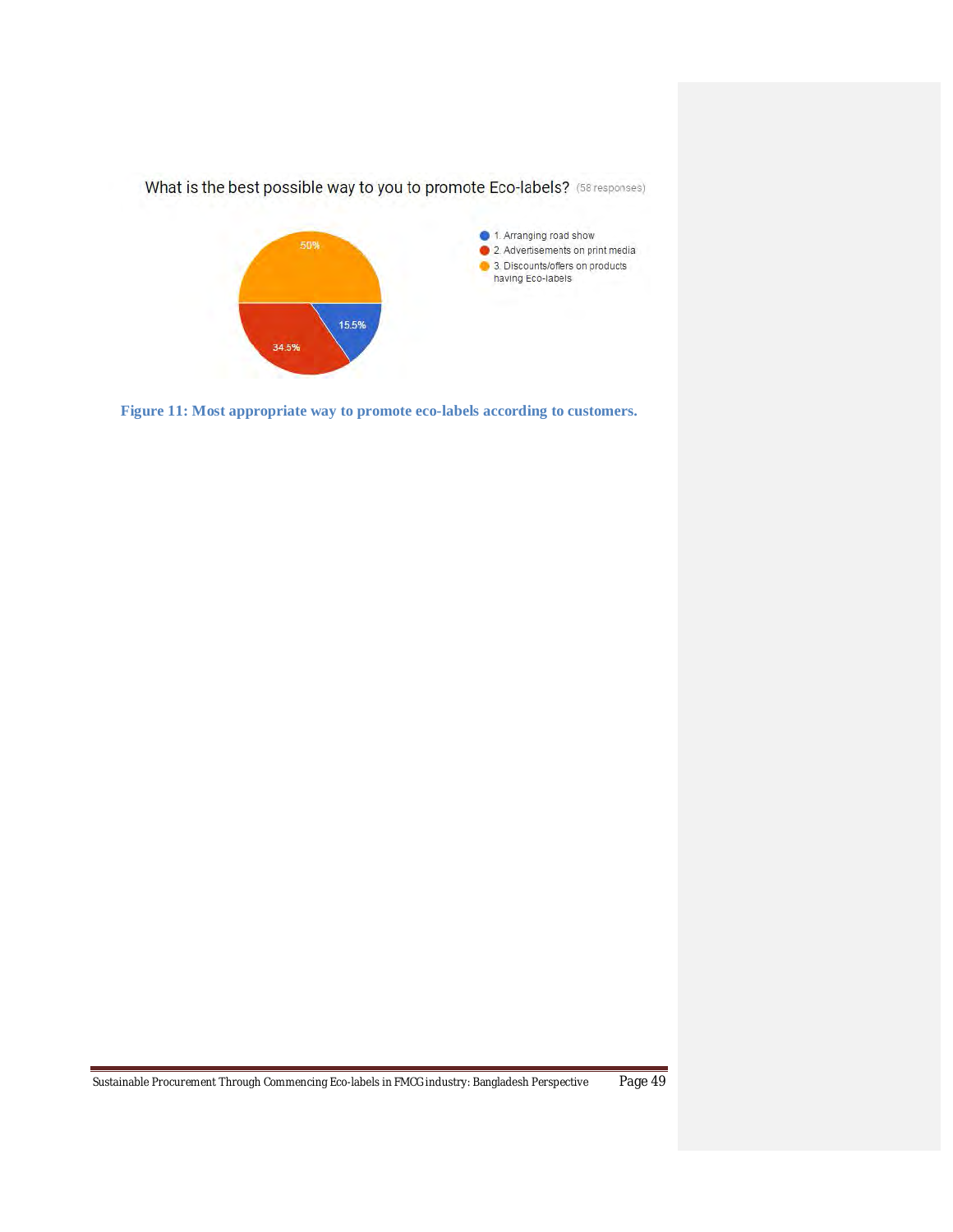## *Chapter Six: Findings on the basis of primary data analysis*

**Calculation of correlation between 'Monthly income of the respondents' and 'influence of eco-labels on customers' buying decision:**

| X Values          | <b>Y</b> Values          |
|-------------------|--------------------------|
| (Monthly income)  | (% of higher price)      |
|                   | customer willing to pay) |
| <b>BDT 50000</b>  | $7.5\% = .075$           |
| <b>BDT 60000</b>  | $7.5\% = .075$           |
| <b>BDT 70000</b>  | $7.5\% = .075$           |
| <b>BDT 80000</b>  | $7.5\% = .075$           |
| <b>BDT 90000</b>  | $7.5\% = .075$           |
| <b>BDT 100000</b> | $7.5\% = .075$           |
| <b>BDT 110000</b> | $7.5\% = .075$           |
| BDT 120000        | $7.5\% = .075$           |

### **Table ix: value of X & Y**

Values of X were taken from the income group of the customers. To calculate correlation easily, income groups were split up into individual amounts (BDT) and y values are the percentage of higher price customers are willing to pay. Again, it was a group of percentage (5%-10%) . to calculate the value of R, it was split up too. There were other higher price percentage groups as well but majority of every income group opted for '5%-10%' option which they were willing to pay in exchange of eco-labelled products and a mean  $(5+6+7+8+9+10/6=7.5)$  of the percentage group was considered as the value of y.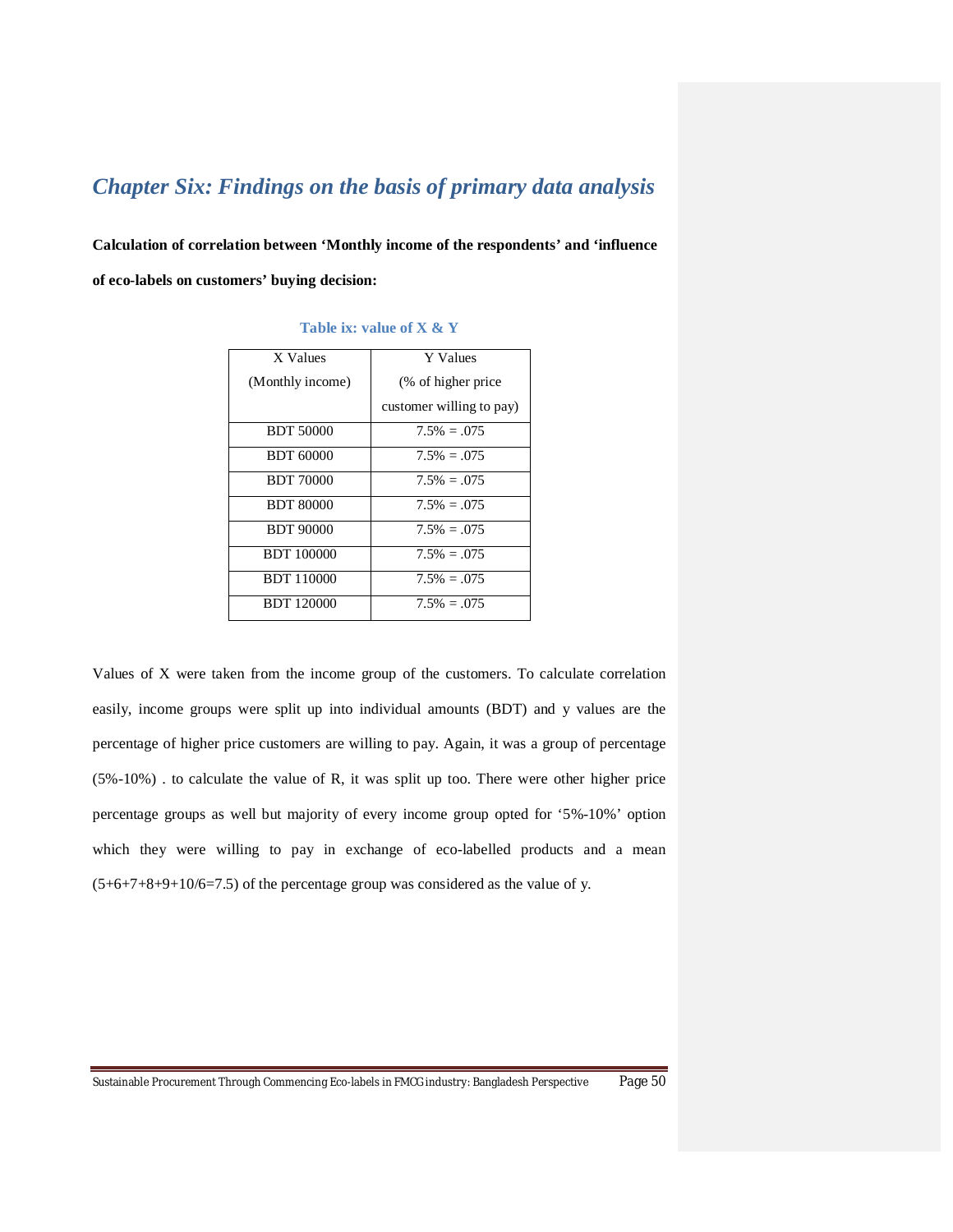| $X - M_x$     | $Y - M_{V}$ | $(X - M_x)^2$          | $Y - M_v$ <sup>2</sup> | $(X - M_X)(Y - M_V)$ |
|---------------|-------------|------------------------|------------------------|----------------------|
| $-35000.000$  | 0.000       | 1225000000.000         | 0.000                  | 0.000                |
| $-25000.000$  | 0.000       | 625000000.000          | 0.000                  | 0.000                |
| $-15000.000$  | 0.000       | 225000000,000          | 0.000                  | 0.000                |
| $-5000.000$   | 0.000       | 25000000.000           | 0.000                  | 0.000                |
| 5000.000      | 0.000       | 25000000.000           | 0.000                  | 0.000                |
| 15000.000     | 0.000       | 225000000.000          | 0.000                  | 0.000                |
| 25000.000     | 0.000       | 625000000,000          | 0.000                  | 0.000                |
| 35000.000     | 0.000       | 1225000000.000         | 0.000                  | 0.000                |
| Mx: 85000.000 | My: 0.075   | Sum:<br>4200000000,000 | Sum: 0.000             | Sum: 0.000           |

**Table x: Detailed calculation of Mean of X and Y values, Deviation scores and Deviation squares.**

### Result Details & Calculation

*X Values*  $\Sigma = 680000$ Mean = 85000  $\sum (X - M_x)^2 = SS_x = 4200000000$ 

*Y Values*  $\Sigma = 0.6$  $Mean = 0.075$  $\sum (Y - M_y)^2 = SS_y = 0$ 

*X and Y Combined*  $N = 8$  $\sum (X - M_x)(Y - M_y) = 0$ 

*R Calculation*  $r = \sum((X - M_y)(Y - M_x)) / \sqrt{((SS_x)(SS_y))}$ 

 $r = 0 / \sqrt{(4200000000)(0)} = NaN$ 

*Meta Numerics (cross-check)*  $r = \text{NaN}^{50}$ 

1

The value of R is NaN. This is a strong negative correlation, which means that high X variable scores go with low Y variable scores (and vice versa).

The value of R2, the coefficient of determination, is NaN.

### Sustainable Procurement Through Commencing Eco-labels in FMCG industry: Bangladesh Perspective Page 51

### Key

*X*: X Values *Y*: Y Values *Mx*: Mean of X Values *My*: Mean of Y Values  $X - M_x \& Y - M_y$ : Deviation scores  $(X - M_x)^2 \& (Y - M_y)^2$ : Deviation Squared  $(X - M_x)(Y - M_y)$ : Product of Deviation Score

<sup>50</sup>http://www.socscistatistics.com/tests/pearson/Default2.aspx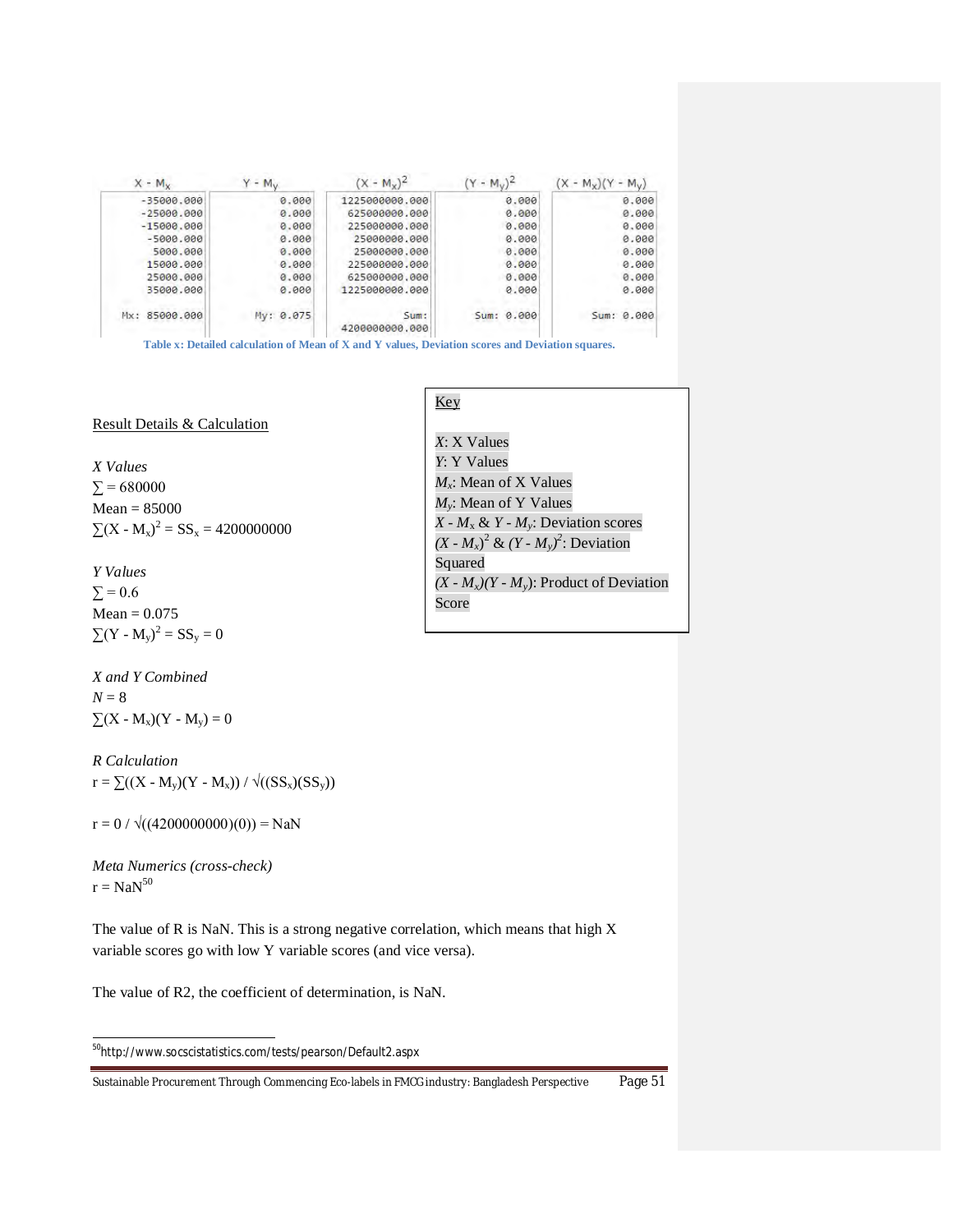

**Figure 12: Correlation between income and willingness of the customers.**

The above statistical calculation shows that the level of income of the consumers has a strong negative correlation with the willingness to buy eco-labelled products. Thus the dissertation hypothesis - *'The income of the customers in Bangladesh has a very strong positive correlation with willingness to buy eco-labelled products'* has been proved wrong. The author has collected primary data on the basis of that hypothesis and has analysed statistically to find out the actual correlation. As the calculation shows- willingness to buy eco-labelled products does not depend on the financial ability of the consumer, now another hypothesis can be developed to find the correlation between awareness/ level of education of the customer/consumer and willingness to buy eco-labelled products.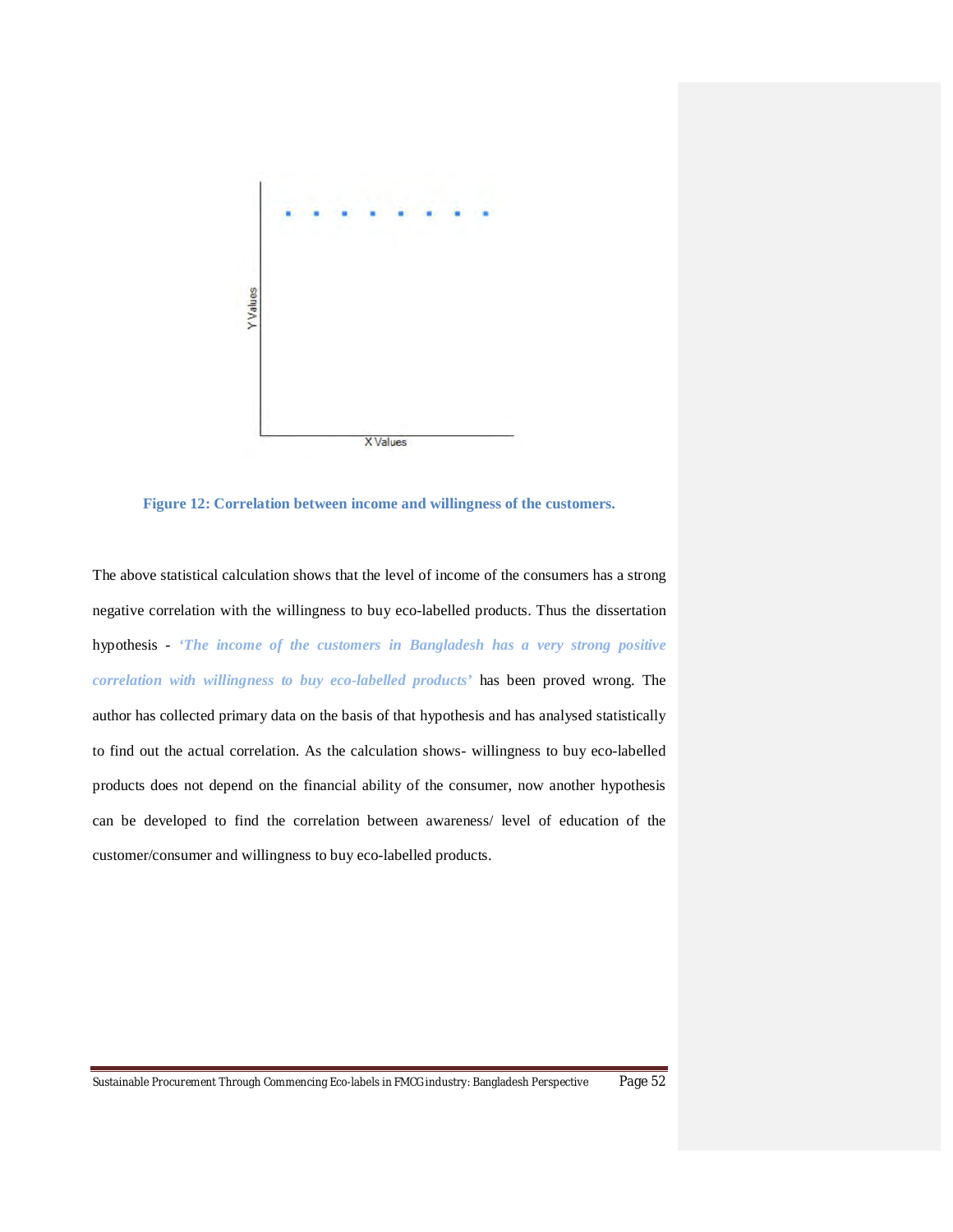## *Chapter Seven: Logic in support of & against eco-label*

### **7.1. Logic supporting eco-labels**

Eco-labels offer several major benefits for both consumers and industries-

- **Informing consumer choice:** Eco-labelling is a constructive way of notifying customers about the environmental effect of selected products, and the alternatives they have. It empowers people to distinguish between products that are detrimental to the environment and those more compatible with environmental targets. An eco-label makes the customer wellinformed about the usefulness of certain products, for instance, recycled paper or toxic-free cleaning agents. It also stimulates energy efficiency, waste minimization and product stewardship.
- **Encouraging economic efficiency:** Eco-labelling is substantially cheaper than regulatory controls. By authorizing customers and manufacturers to make environmentally protective decisions, the need for regulation is kept to a minimum. This is advantageous to both government and industry.
- **Stimulating market development:** When customers select eco-labelled products, they have a immediate impact on supply and demand in the marketplace. This is an indicator which pilots the market towards greater environmental apprehension.
- **Promoting continuous improvement:** A dynamic market for eco-labelled products promotes a corporate loyalty to continuous environmental advancement. Customers can expect to see the environmental effects of products diminish over time.
- **Stimulating certification:** An environmental certification program is a symbol of approval which indicates that a product meets a certain eco-label criteria. It provides customers with visible affirmation of the product's desirability from an environmental aspect. Certification therefore has an educational responsibility for customers, and encourages competition among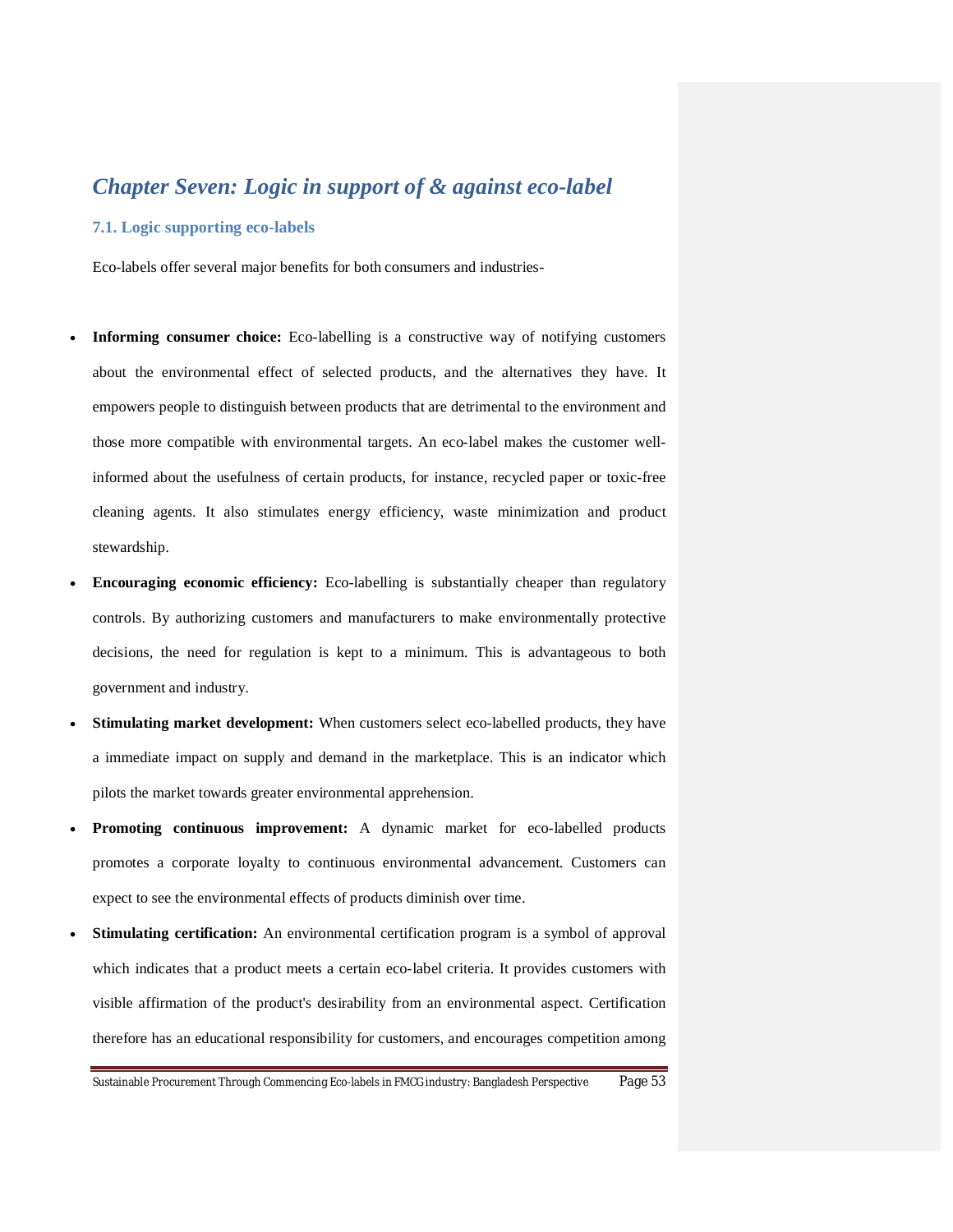manufacturers. Since certified products have a renowned logo to help report customer choices, the product stands out more promptly on store shelves. Coveting the logo may persuade manufacturers to re-engineer products so that they are less detrimental to the environment.

 **Assisting in monitoring:** Another advantage of an official eco-labelling program is that environmental claims can be more simply observed. Competitors and customers are in a better stance to judge the validity of a claim.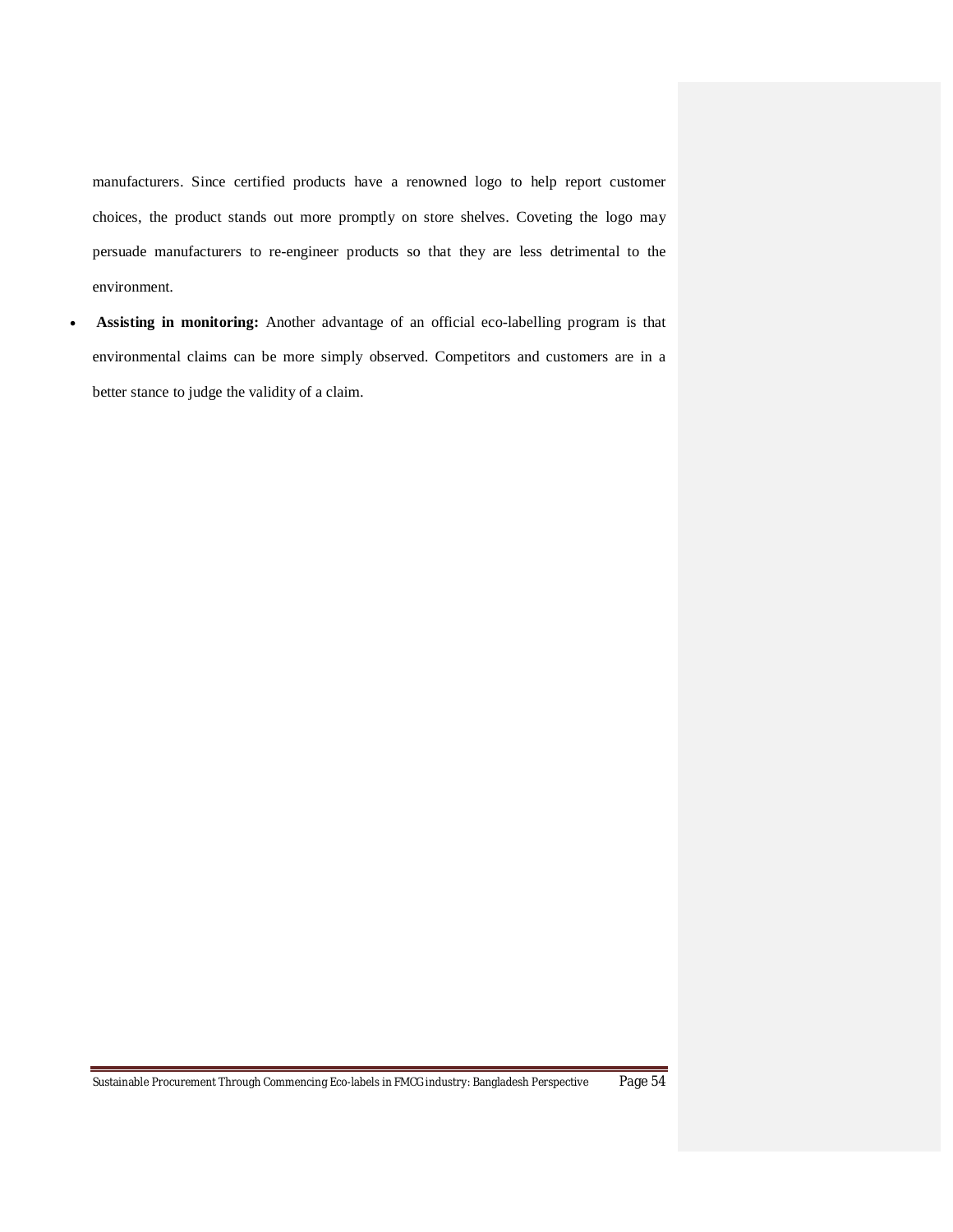#### **7.2. Counter arguments against Eco-labels**

Eco-labels are generally considered to be useful both for the company and consumers. Yet, there are very strong counter-arguments against this phenomenon. Eco-labelling as an academic concept seems to be nice, but when it comes to actually putting it into real business world, companies resist immediately due to one or more of the following reasons

- Their product/processes may not be environment friendly and hence they may not be competent enough to be granted an eco-label
- The process of certification may be complicated and time-consuming and the company may not see any tangible benefits from eco-labelling
- There is no clear incentive for the company to consider eco-labelling its products if it's already doing well in the market
- The organization may view it as an additional (unnecessary) cost without any ROI

The biggest problem with the increasing interest in eco shopping is that manufacturers may be tempted to make exaggerated or misleading claims, which confuse and exploited consumers since the cost of this product is higher. Instead of raising standards, the result is confusion among consumers, a systematic undermining of all eco-friendly products.

- It is impossible to establish objective, scientifically defensible criteria that identify 'environmentally superior' products in a category
- Eco-labels are an inherent barrier to product innovation for both the environment and other consumer values because criteria can only be based on today's understanding of products , technologies and environmental issue.
- Eco-labels train consumers to look only for symbols and fail to inform consumers about the specific environmental aspects of the products they purchase.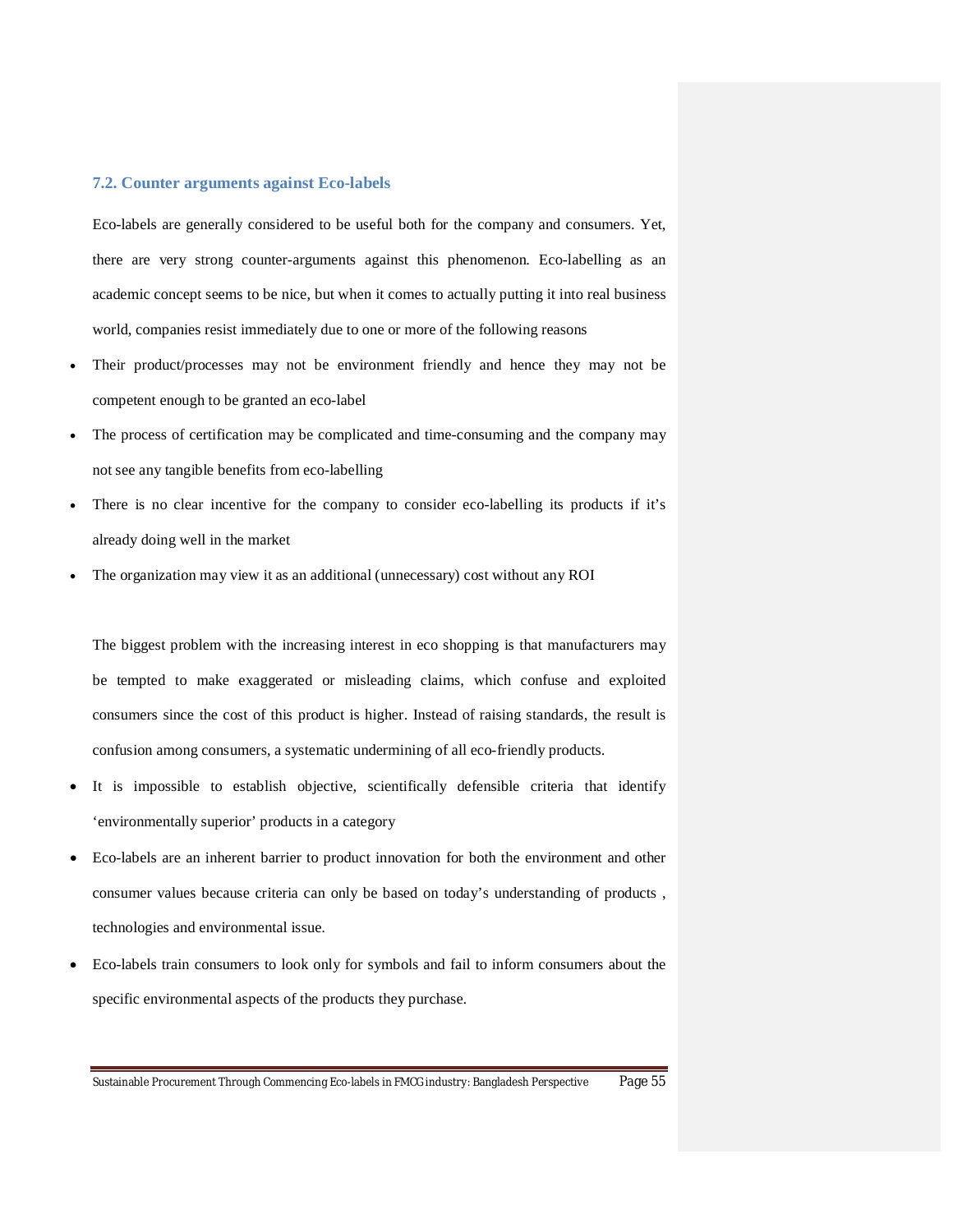Eco-labels create barriers by focusing on local or regional environmental priorities that may lack international relevance. (Coalition 1996, 2 )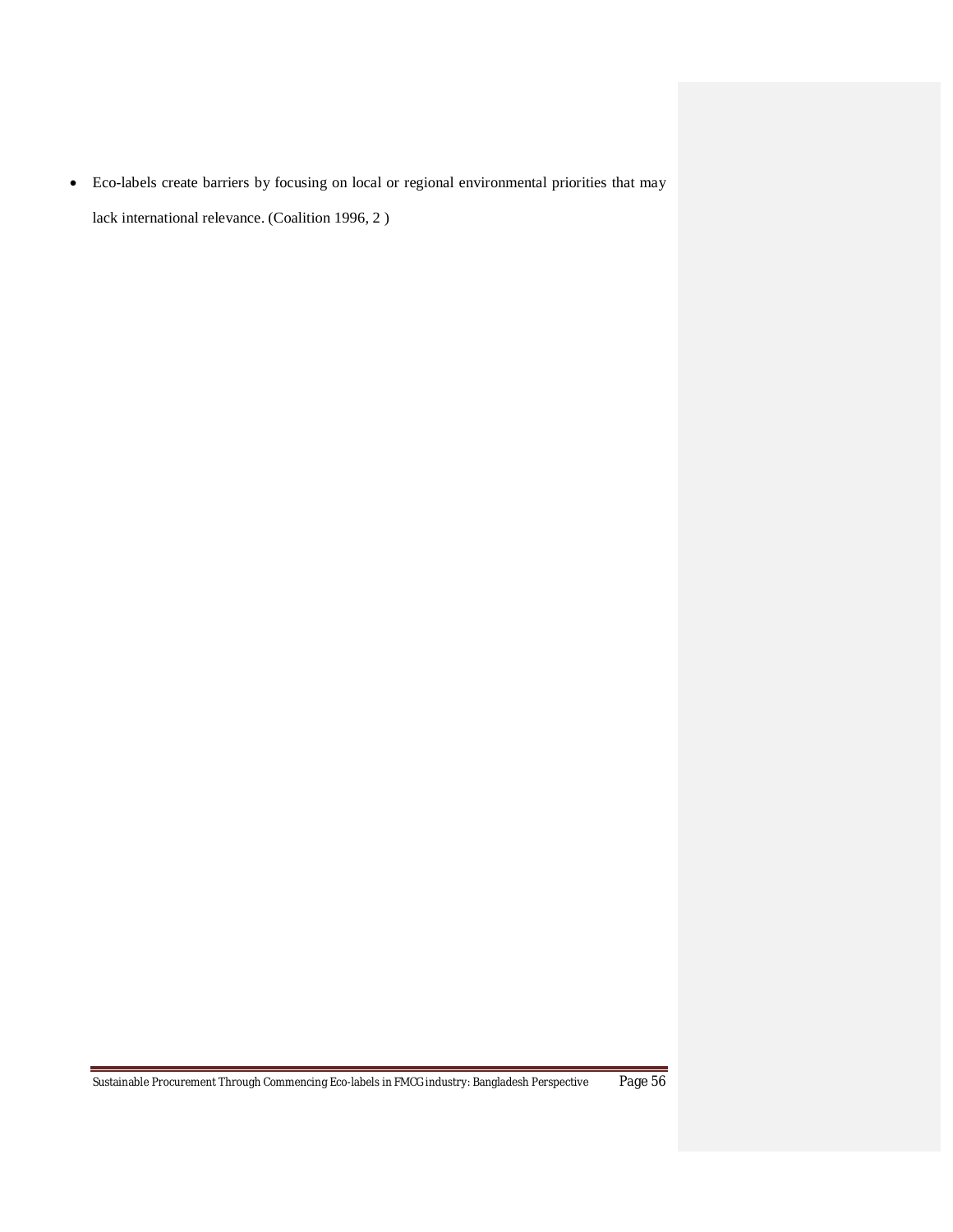## *Chapter Eight: Findings, Recommendations and Conclusion*

### **8.1. Finding:**

The statistical calculation done in the ChapterSix shows that the level of income of the consumers has a strong negative correlation with the willingness to buy eco-labelled products. Thus the dissertation hypothesis - *'The income of the customers in Bangladesh*  has a very strong positive correlation with willingness to buy eco-labelled products' has

been proved wrong. The author has collected primary data on the basis of that hypothesis and has analysed statistically to find out the actual correlation. As the calculation showswillingness to buy eco-labelled products does not depend on the financial ability of the consumer, now another hypothesis can be developed to find the correlation between awareness/ level of education of the customer/consumer and willingness to buy eco-labelled products.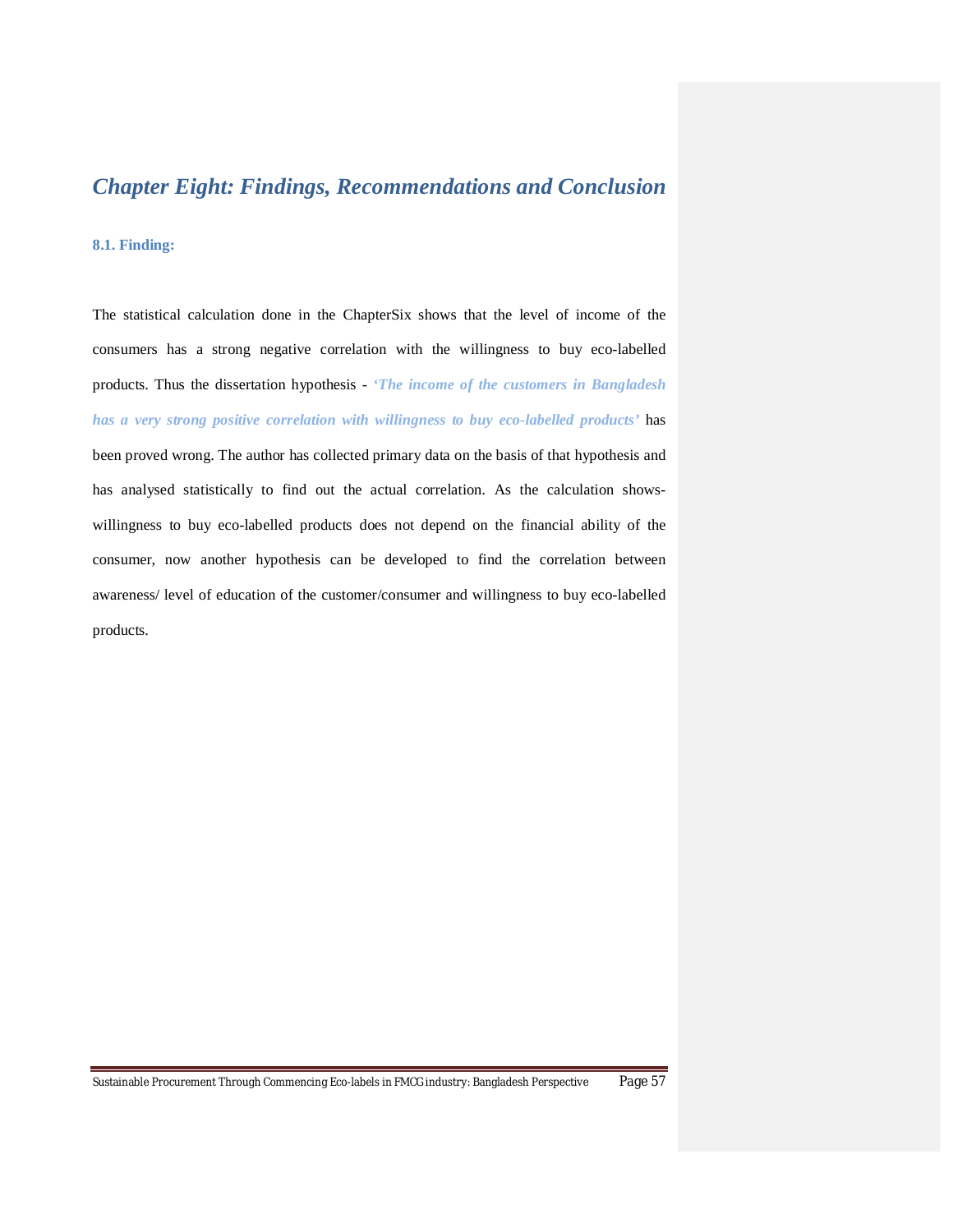### **8.2. Recommendations:**

From the findings from this data analysis, it is assumed that the level of awareness and the education level of the end consumers are the major factors impacting the willingness to buy eco-labelled products. On the basis of this assumption, the major recommendation from the author is to – *increase the awareness raising and promotional activities patronized either by the public sector or private sector.*

The author also came into conclusion taken out of the expert's interview context that-

- 1. Country's existing **PPR needs to be changed**, especially in the area of sourcing, procurement, sustainable procurement etc...**Simultaneously** the public awareness has to be raised.
- 2. These can be done preferably in several **phase**. For instance in the  $1<sup>st</sup>$  year of that new law application, only 5% of the total procurement will be done following sustainability rules and regulations and gradually in  $2<sup>nd</sup>$ ,  $3<sup>rd</sup>$ ,  $4<sup>th</sup>$  year the percentage will go up at 10%, 15%, 20% respectively.
- 3. Products which can be procured sustainably with ease have to be **identified**.

#### **8.3. Conclusion:**

The term 'eco-labelling' has turned into more than a buzzword in recent sustainable business goals. The manoeuvre of eco-labelling in various arrangements has been increasing for past many years. Questions emanate about how well these eco-labels and climate change issues are addressed and understood by consumers in Bangladesh.Climate change is one of the most convoluted issues confronting us in present days. Involving several dimensions, namelyenvironmental, economic, legal, social, technological, political and ethical, it is a global stumbling block, felt on local scales impacting our future generations in coming centuries. In spite of intensified awareness of climate change, emissions of GHGs sustained on a relentless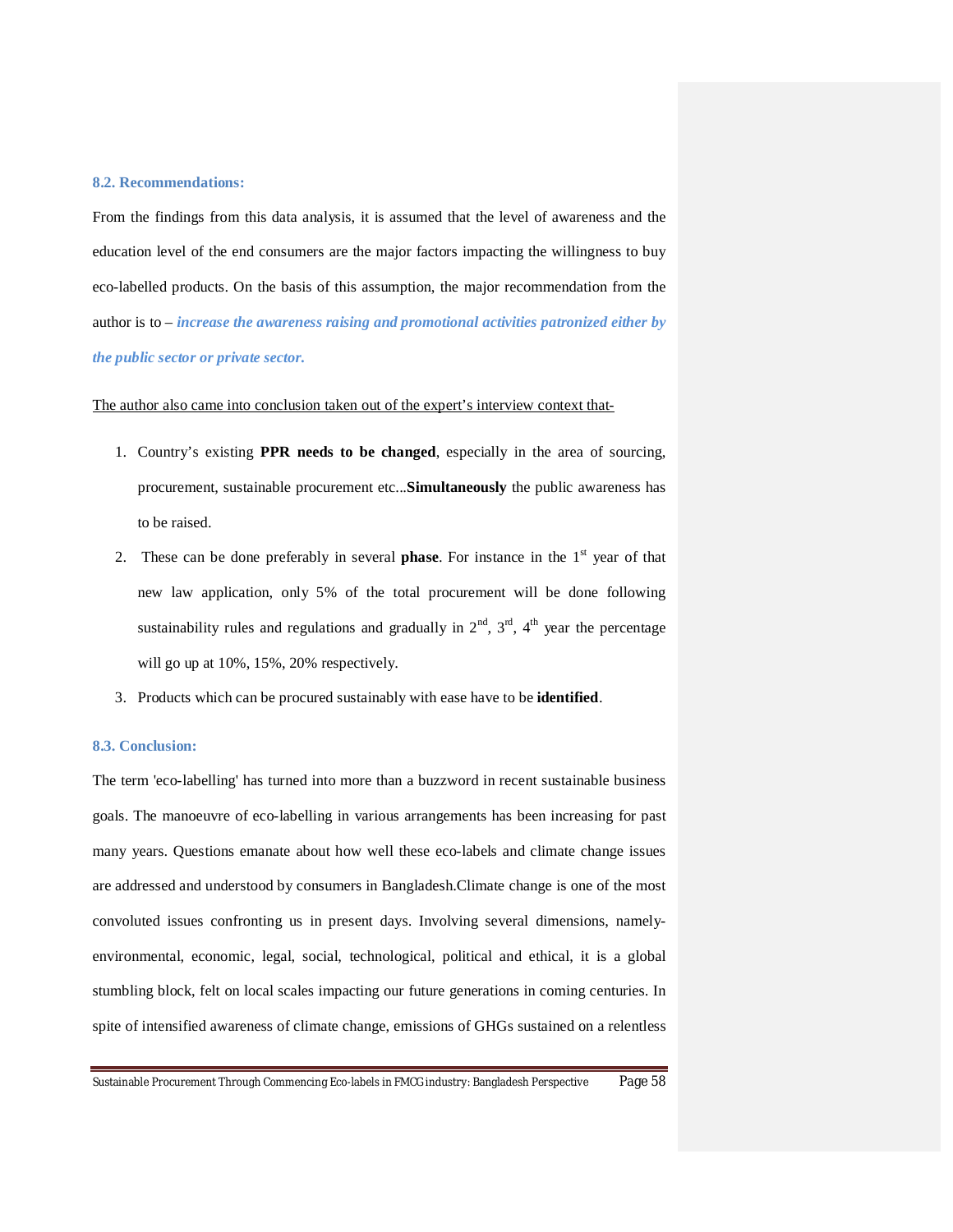rise. Global climate history indicates earth's 2015 surface temperatures were the warmest since modern records management began in 1880. Since then, the planet has experienced 1.4°F increase in global temperature. To realise the urgency of taking a step ahead by the consumers with a view to protecting our climate-our mother earth, these statistics are sufficient. It is high time for us to respond to climate change through constructive mitigation approach. In the modern business world eco-labelling is considered to be a worthwhile contribution by the consumer base towards climate change.

Predominantly, an eco-label is a symbol determining overall environmental preference of a product on the basis of life cycle considerations. Eco-labelling (i.e. Blue Angel, Nordic Swan, EnergyStar, The Recycling Symbol) enables consumers respond to climate change empowering people to distinguish between products detrimental to environment and accordant with the climate. It helps individuals understand the significance of their contribution to improve the global climate by minimising the environmental impacts. Currently, the highest number of traced eco-labels is 465 eco-labels in 199 countries. On the other hand, according to Eco-label Index, Bangladesh currently have only 6 international standard eco-labels in market.

A dynamic market for eco-labelled products promotes a corporate loyalty to continuous environmental advancement. Customers can expect to see the environmental effects of products diminish over time as environmental certification is a symbol of approval which indicates that a product meets a certain eco-label criteria. Additionally, it provides customers with visible affirmation of the product's desirability from an environmental aspect. Certification, therefore, has an educational responsibility for customers, and encourages competition among manufacturers. Eco-labels, in an addition, can act as a consumer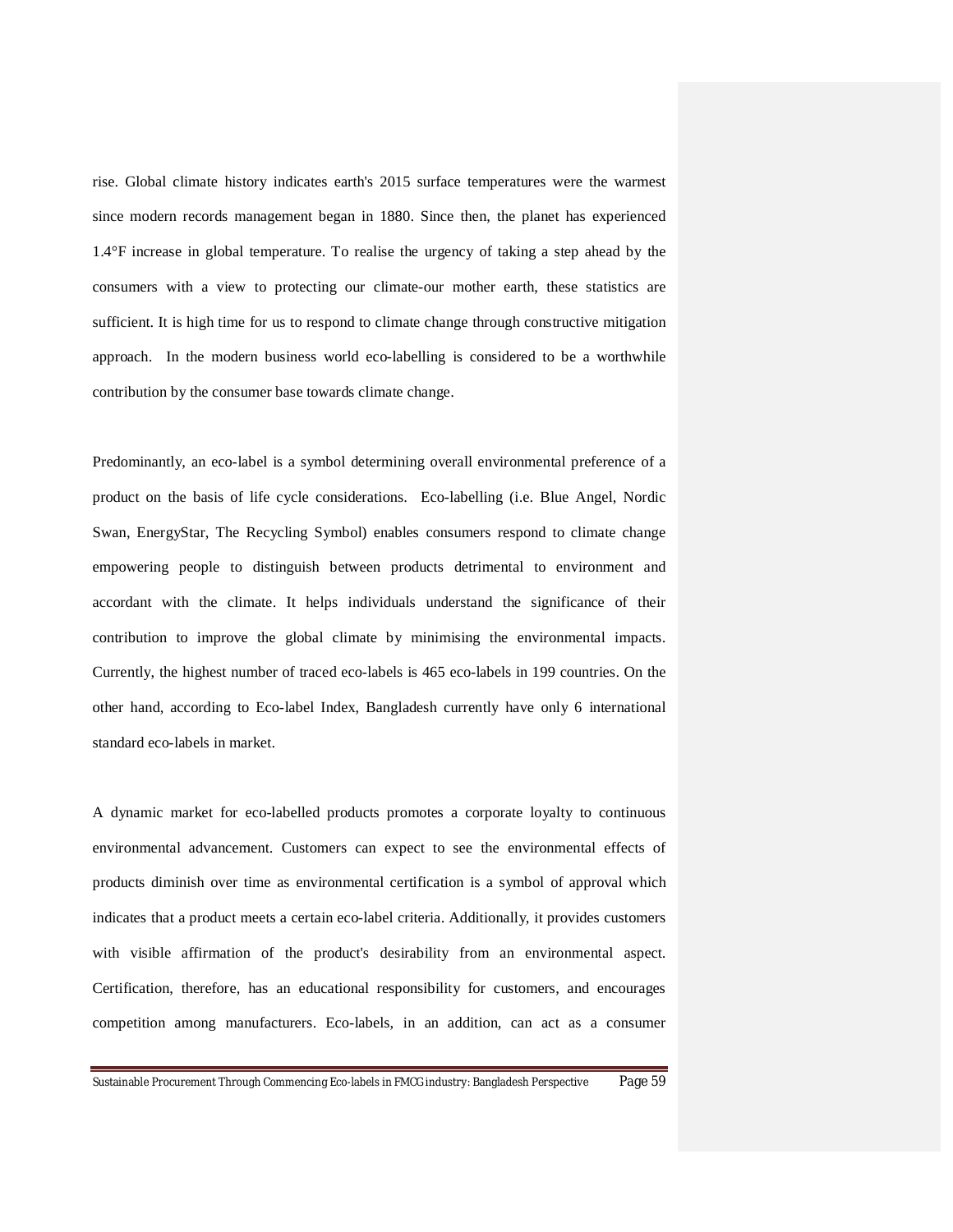protection tool as well. This is an indicator which pilots the market towards greater environmental apprehension.

In spite of the fact that, the sharing of eco-labels is mostly congregated in the industrialised countries, it leads to significant future prospects for developing countries such as Bangladesh, especially with regard to their trade with developed, 'Eco-label' conscious countries. Moreover, the potential for growth in the market share of eco-labelled products will mould eco-labelling a compelling business alternative. If Bangladesh improves in response to comply with eco-labelling, the potential advantages for us could go far beyond higher revenues that eco-labelled products may originate. It will demonstrate an opportunity to add value to existing products, expand reach in existing markets, or maintain market share in an antagonistic environment crossing the territory of this country.

Climate change broaches an extensive ethical duty because it concerns a problem caused by those who consume. Even if we discontinue emitting all GHGs (greenhouse gases) today, climate change will still continue to affect future generations. We should act selfish for our own betterment and take initiatives to address climate change by reforming and tweaking our behaviour, either by adopting this phenomenon of eco-labelling or by discovering new means all by ourselves. (Tasnim, 2016)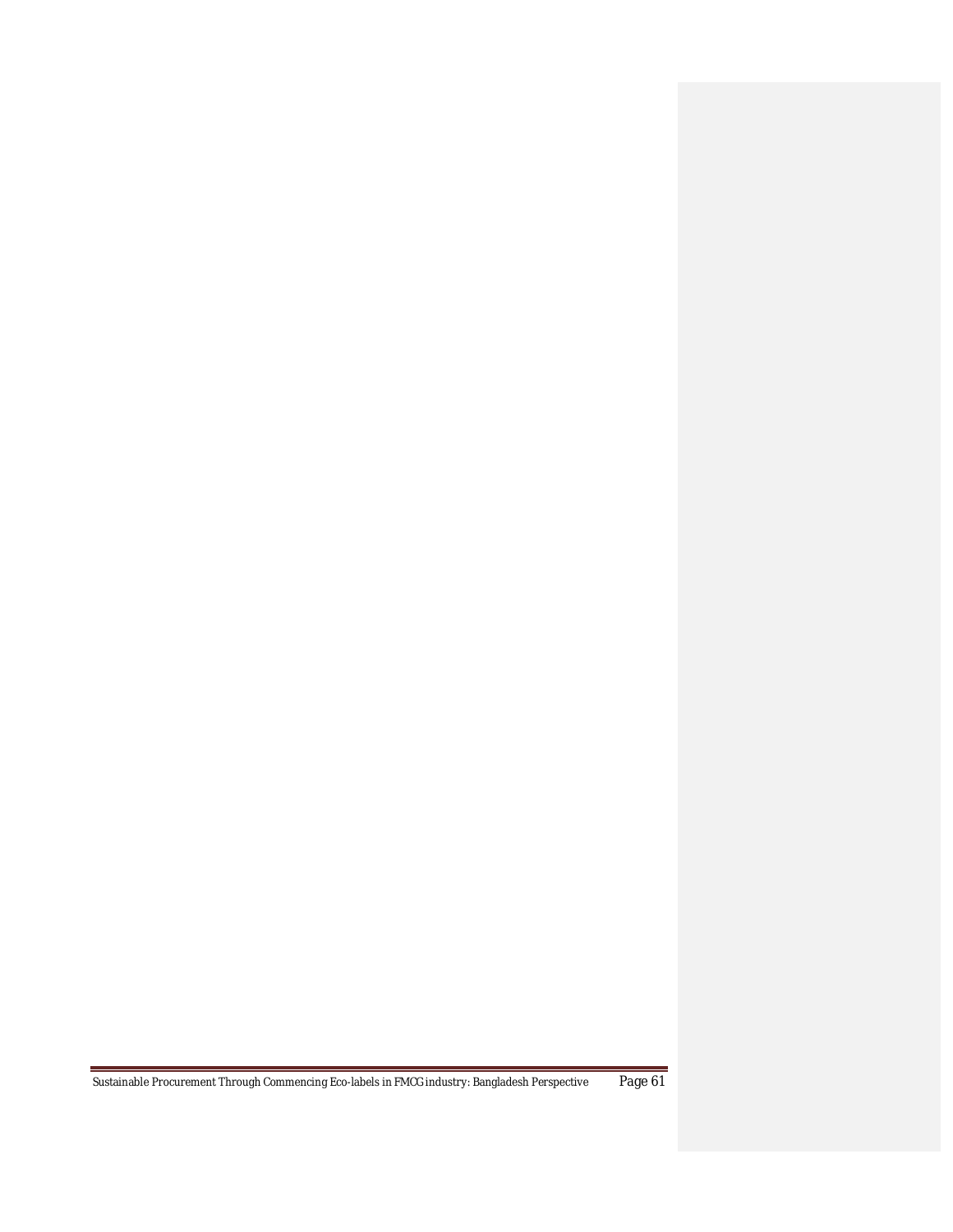# **References**

John Thøgersen, PernilleHaugaard, AnjaOlesen, (2010) "Consumer responses to ecolabels", European Journal of Marketing, Vol. 44 Iss: 11/12, pp.1787 – 1810

Salzman, Jim. (1998). Product and Raw Material Eco\_Labeling: The Limits for a Transatlantic Approach.*Berkeley Roundtable on the International Economy*. UC Berkeley: Berkeley Roundtable on the International Economy. Retrieved from: https://escholarship.org/uc/item/3pz4721g

Salzman, J. (1997), Informing the Green Consumer: The Debate Over the Use and Abuse of Environmental Labels. Journal of Industrial Ecology, 1: 11–21. doi: 10.1162/jiec.1997.1.2.11

Tasnim, Zarin. "Eco-labels: Alleviating climate change impacts", *The Financial Express (Dhaka),* 29th September, 2016. Print

John Thøgersen, PernilleHaugaard, AnjaOlesen, (2010) "Consumer responses to ecolabels", European Journal of Marketing, Vol. 44 Iss: 11/12, pp.1787 – 1810

Armah, Paul W. "The determinants of eco-label usage in the organic produce market of northeast Arkansas." American Agricultural Economics Association Annual Meeting, American Agricultural Economics Association, Chicago, IL. 2001.

Monteiro, Jose-Antonio."Eco-label adoption in an interdependent world." (2010).

Basu, Arnab K., Nancy H. Chau, and Ulrike Grote."Eco-Labeling and Stages of Development." Review of Development Economics 7.2 (2003): 228-247.

Salzman, James. "Informing the green consumer: the debate over the use and abuse of environmental labels." Journal of Industrial Ecology 1.2 (1997): 11-21.

Rashid, NikRamliNik Abdul, KamaruzamanJusoff, and Kamsol Mohamed Kassim."Eco-Labeling perspectives amongst Malaysian consumers." Canadian Social Science 5.2 (2009): 1-10.

Piotrowski, Ralph, and Stefan Kratz."Eco-labelling in the Globalised Economy." Challenges of globalization: new trends in international politics and society. New Jersey: Transaction Publishers (2005): 217-37.

Gertz, Renate. "Eco-labelling—a case for deregulation?." Law, Probability and Risk 4.3 (2005): 127-141.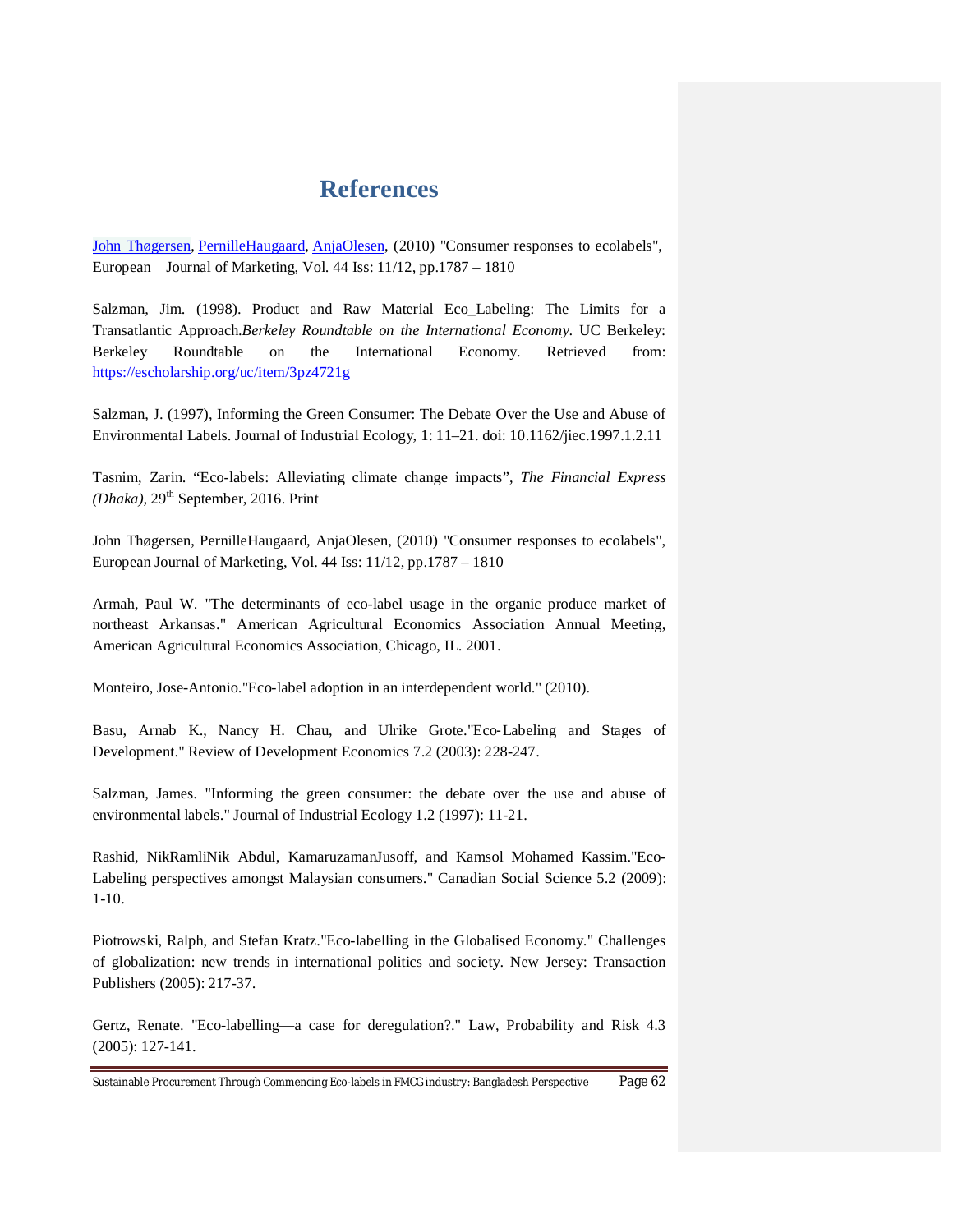Smith, Ann, CeraselaStancu, and Conservation Authority. "Eco-labels: a short guide for New Zealand producers." Business & Sustainability Series (2006).

Golden, Jay S., et al. "An overview of ecolabels and sustainability certifications in the global marketplace." Nicholas Institute for Environmental Policy Solutions, Duke University (2010): 1-99.

Dahl, Richard. "Green washing: Do you know what you're buying." Environmental health perspectives 118.6 (2010): A246-A252.

Salzman, James. "Informing the green consumer: the debate over the use and abuse of environmental labels." Journal of Industrial Ecology 1.2 (1997): 11-21.

Bratt, Cecilia, et al. "Assessment of eco-labelling criteria development from a strategic sustainability perspective." Journal of Cleaner Production 19.14 (2011): 1631-1638.

Horne, Ralph E. "Limits to labels: The role of eco-labels in the assessment of product sustainability and routes to sustainable consumption." International Journal of Consumer Studies 33.2 (2009): 175-182.

Kijek, Tomasz. "Modelling of eco-innovation diffusion: the EU eco-label." Comparative Economic Research 18.1 (2015): 65-79.

#### www.defra.gov.uk

Armah, Paul W. "Setting eco-label standards in the fresh organic vegetable market of Northeast Arkansas." Journal of Food Distribution Research 33.1 (2002): 35-45.

Atkinson, Lucy, and Sonny Rosenthal."Signaling the green sell: the influence of eco-label source, argument specificity, and product involvement on consumer trust." Journal of Advertising 43.1 (2014): 33-45.

Grunert, Klaus G. "Sustainability in the food sector: A consumer behaviour perspective." International Journal on Food System Dynamics 2.3 (2011): 207-218.

#### www.cips.org

Nderitu, K. M., and K. Ngugi. "Effects of green procurement practices on an organization performance in manufacturing industry: case study of East African Breweries Limited." European Journal of Business Management 2.1 (2014): 341-352.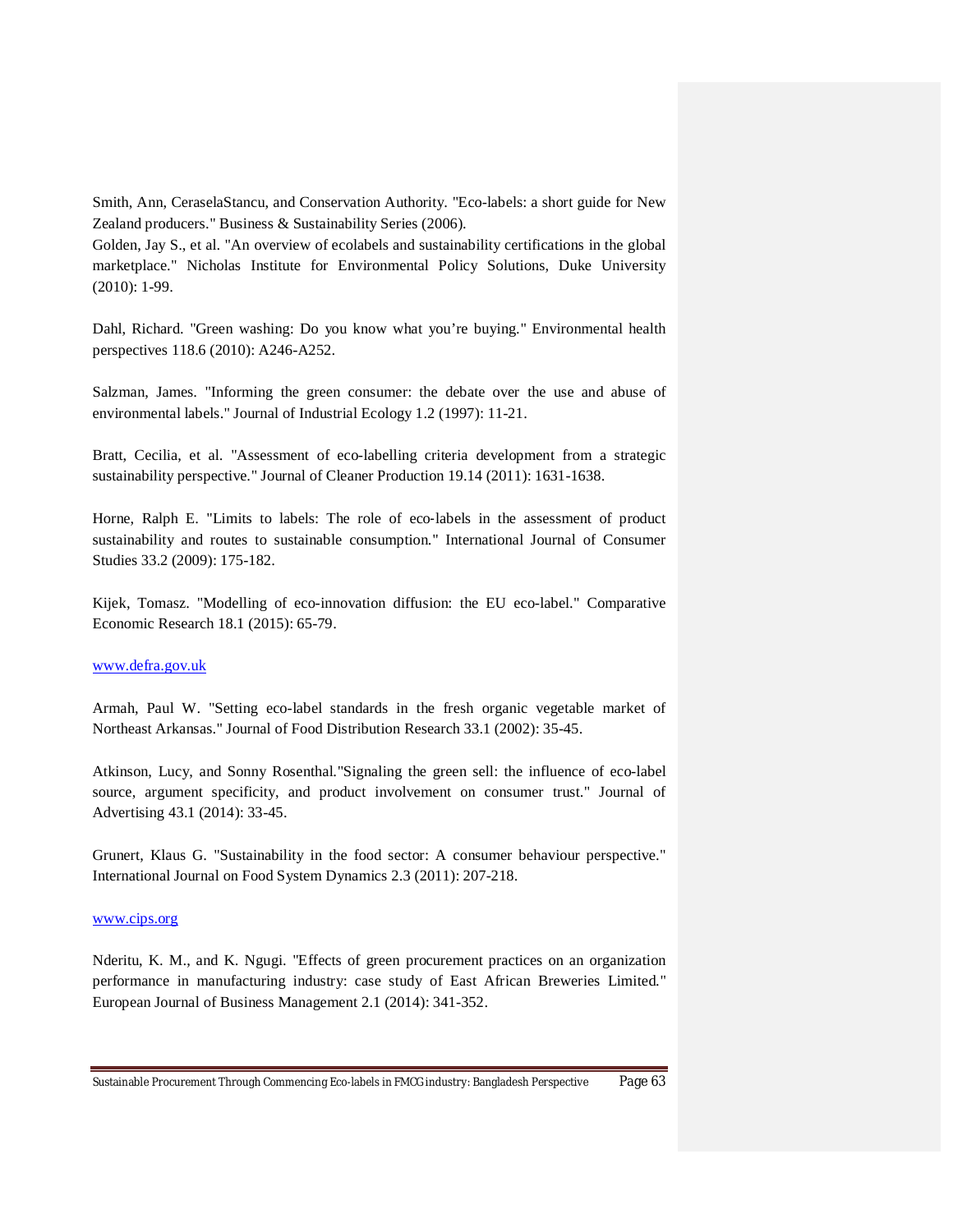Taufique, Khan MdRaziuddin, et al. "Synthesis of constructs for modeling consumers' understanding and perception of eco-labels." Sustainability 6.4 (2014): 2176-2200.

Czarnezki, Jason J. "The Future of Food Eco-Labeling: Organic, Carbon Footprint, and Environmental Life-Cycle Analysis." (2011).

Stein, Jasper. "The legal status of eco-labels and product and process methods in the World Trade Organization." American Journal of Economics and Business Administration 1.4 (2009): 285-295.

http://www.stat.gov.az/source/crimes/en/street\_children.pdf

http://print.thefinancialexpress-bd.com/2016/09/29/152782

http://scholararticles.net/eco-labelling-as-a-marketing-tool-for-green-consumerism/

Journal of Bangladesh Institute of International and Strategic Studies (BIISS), vol.24(4), 529- 562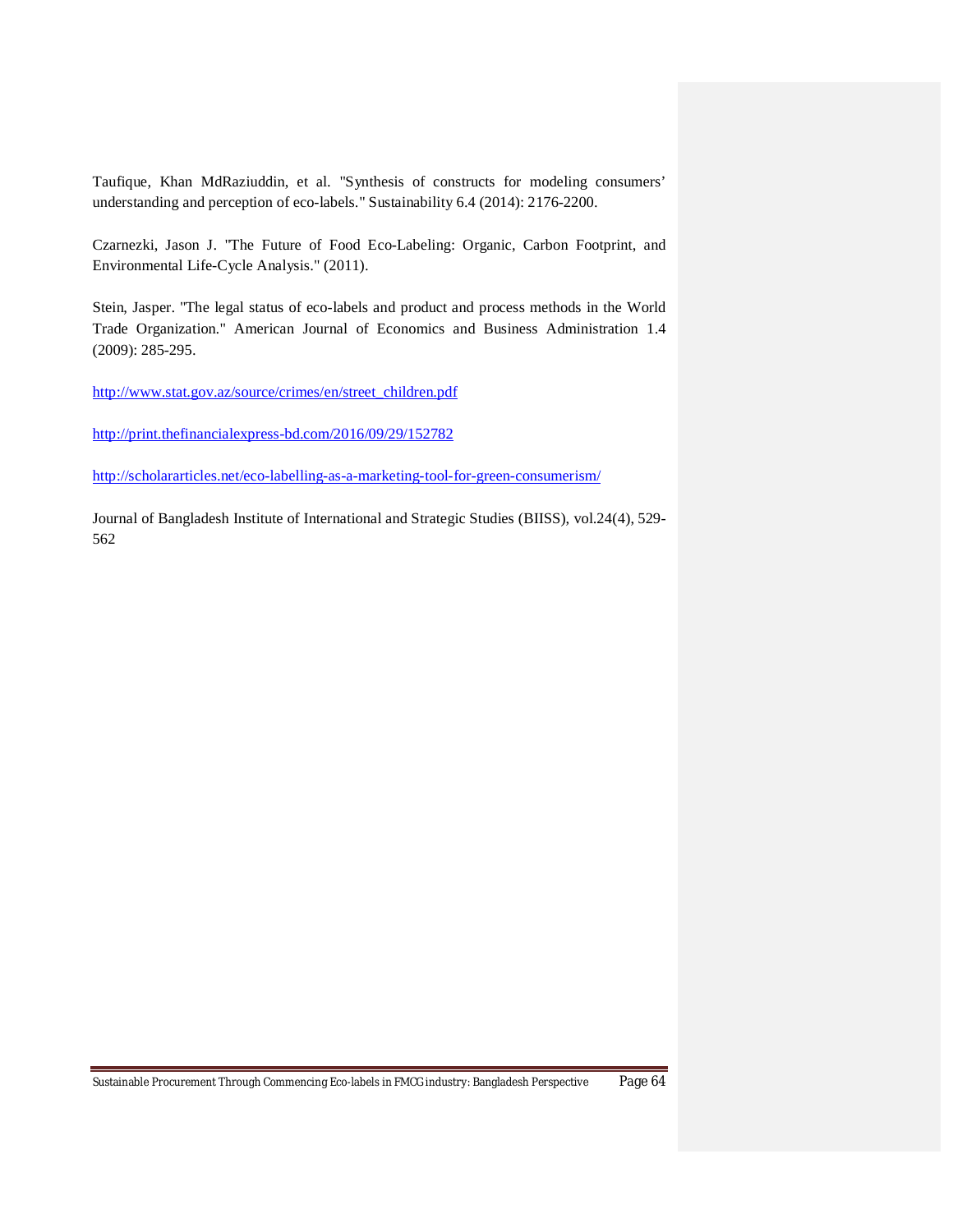### *Newspaper Article by the Author*

# **Eco-labels: Alleviating** climate change impacts

#### Zarin Tasnim

HE term 'eco-labelling' has turned into more than a buzzword in recent sustainable business goals. The manoeuvre of ecolabelling in various arrangements has been increasing for past many years. Questions emanate about how well these eco-labels and climate change<br>issues are addressed and understood by consumers in Bangladesh.

Climate change is one of the most convoluted issues confronting us in recent days. Involving several dimensions, namely-environmental, economic, legal, social, technological, political and ethical, it is a global<br>sturtiblity block, felt on local scales<br>impacting our future generations in coming centuries. In spite of intensified awareness of climate change, emissions of GHGs sustained on a relentless rise. Global climate history indicates earth's 2015 surface temperatures were the warmest since modern records management began in 1880. Since then, the planet has experienced 1.4°F increase in global temperature. To realise the urgency of taking a step ahead by the consumers with a view to protecting our climateour mother earth, these statistics are sufficient. It is high time for us to<br>respond to climate change through constructive mitigation approach. In the modern business world ecolabelling is considered to be a worthwhile contribution by the consumer base towards climate change

Predominantly, an eco-label is a symbol determining overall environ-<br>mental preference of a product on the basis of life cycle considerations. Ecolabelling (i.e. Blue Angel, Nordic Swan, EnergyStar, The Recycling Symbol) enables consumers respond to climate change empowering people to distinguish between products detrimental to environment and accordant<br>with the climate. It helps individuals understand the significance of their contribution to improve the global climate by minimising the environmental impacts. Currently, the highest number<br>of traced eco-labels is 465 eco-labels in 199 countries. On the other hand, according to Eco-label Index,<br>Bangladesh currently has only 6 international standard eco-labels in market. A dynamic market for eco-labelled products promotes a corporate loyalty

to continuous environmental advancement. Customers can expect to see the<br>environmental effects of products diminish over time as environmental certification is a symbol of approval which indicates that a product meets a certain eco-label criteria. Additionally, it provides customers with visible affirmation of the product's desirability from an environmental aspect. Certification, therefore, has an educational responsibility for customers, and encourages competition among manufacturers. Eco-labels, in an addition, can act as a consumer protection tool<br>as well. This is an indicator which pilots the market towards greater environmental apprehension.

In spite of the East that the chan-<br>ing of eco-labels is mostly congregated in the industrialised countries, it leads to significant future prospects for developing countries<br>such as Bangladesh, especially with regard to their trade with developed, 'Eco-label' conscious countries.<br>Moreover, the potential for growth in the market share of eco-labelled products will mould eco-labelling a compelling business alternative. If Bangladesh improves in response to comply with eco-labelling, the potential advantages for us could go far beyond higher revenues that<br>eco-labelled products may originate. It will demonstrate an opportunity to add value to existing products, expand reach in existing markets, or maintain market share in an antagonistic environment crossing the territory of this country.

Climate change broaches an<br>extensive ethical duty because it concerns a problem caused by those who consume. Even if we discontinue<br>emitting all GHGs (green house<br>gases) today, climate change will<br>still continue to affect future generations. We should act selfish for our own betterment and take initiatives to address climate change by reforming and tweaking our behaviour, either by adopting this phenomenon of eco-labelling or by discovering new means all by ourselves.

The writer is currently working at British Council Bangladesh and<br>pursuing master's in Procurement and Supply Management at BRAC University, zarin shormi@yahoo.com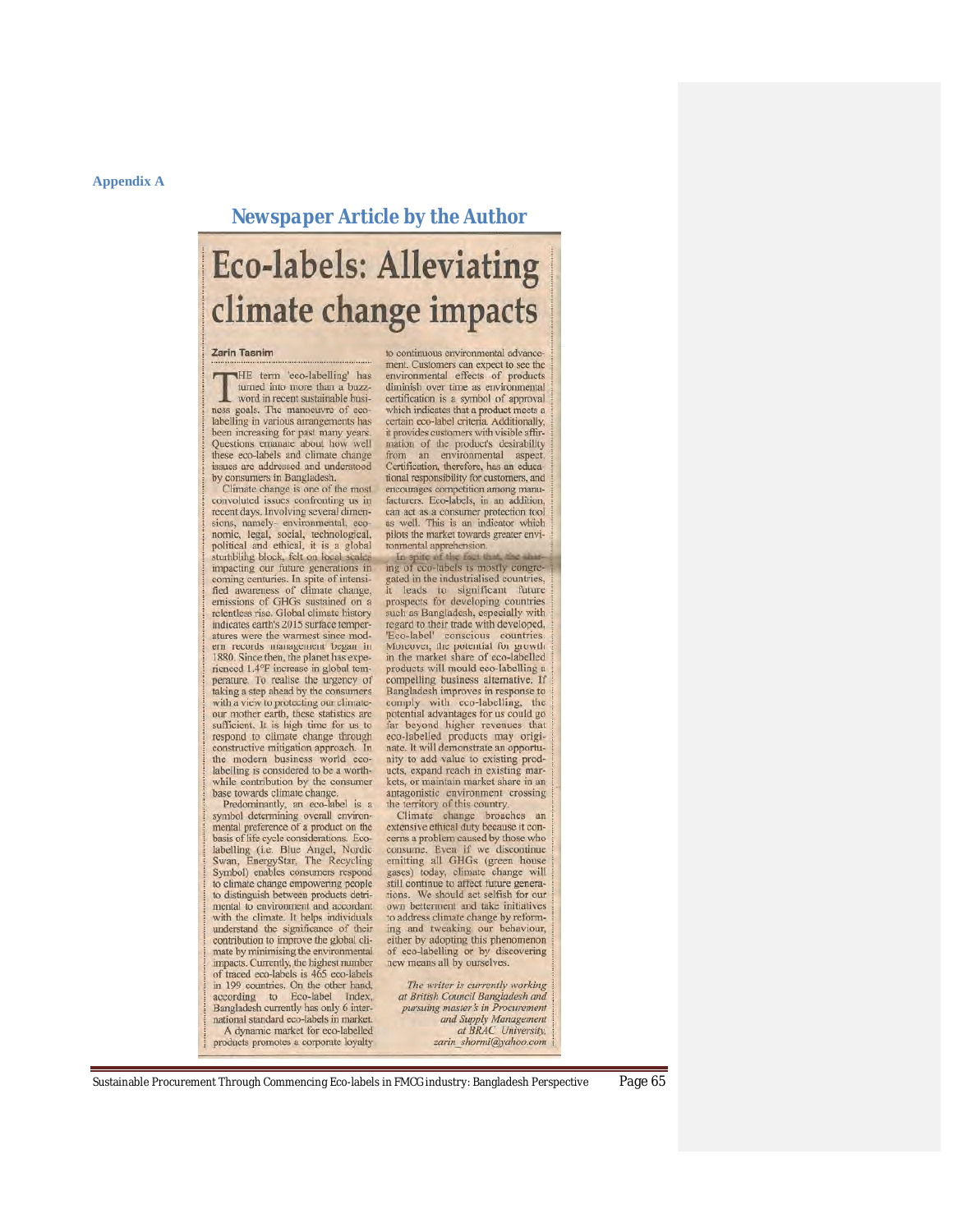### **Appendix B**

### *Survey on Eco-labels - Customers*

- A. Name:
- B. Age
- C. Monthly income range:
	- 1. BDT 50000- 80000
	- 2. BDT 81000-120000
	- 3. BDT 120000 and above
- D. Organization name
- E. Super shop name
- F. How much you know about eco-labels?
	- 1. Excellent
	- 2. Moderate
	- 3. Poor
	- 4. Nothing at all.
- G. How often you check eco-labels on products?
	- 1. Very frequently
	- 2. Frequently
	- 3. Not so frequently
	- 4. Never
- H. Does it influence your buying decision?
	- 1. Yes
	- 2. Not always
	- 3. No
- I. Do you think implementing eco-labels in retail industry of Bangladesh is going to be an appropriate step?
	- 1. Yes
	- 2. No
	- 3. May be
- J. What percentage of high price is justified for you?
	- 1. 5%- 10%
	- 2. 11% 15%

Sustainable Procurement Through Commencing Eco-labels in FMCG industry: Bangladesh Perspective Page 66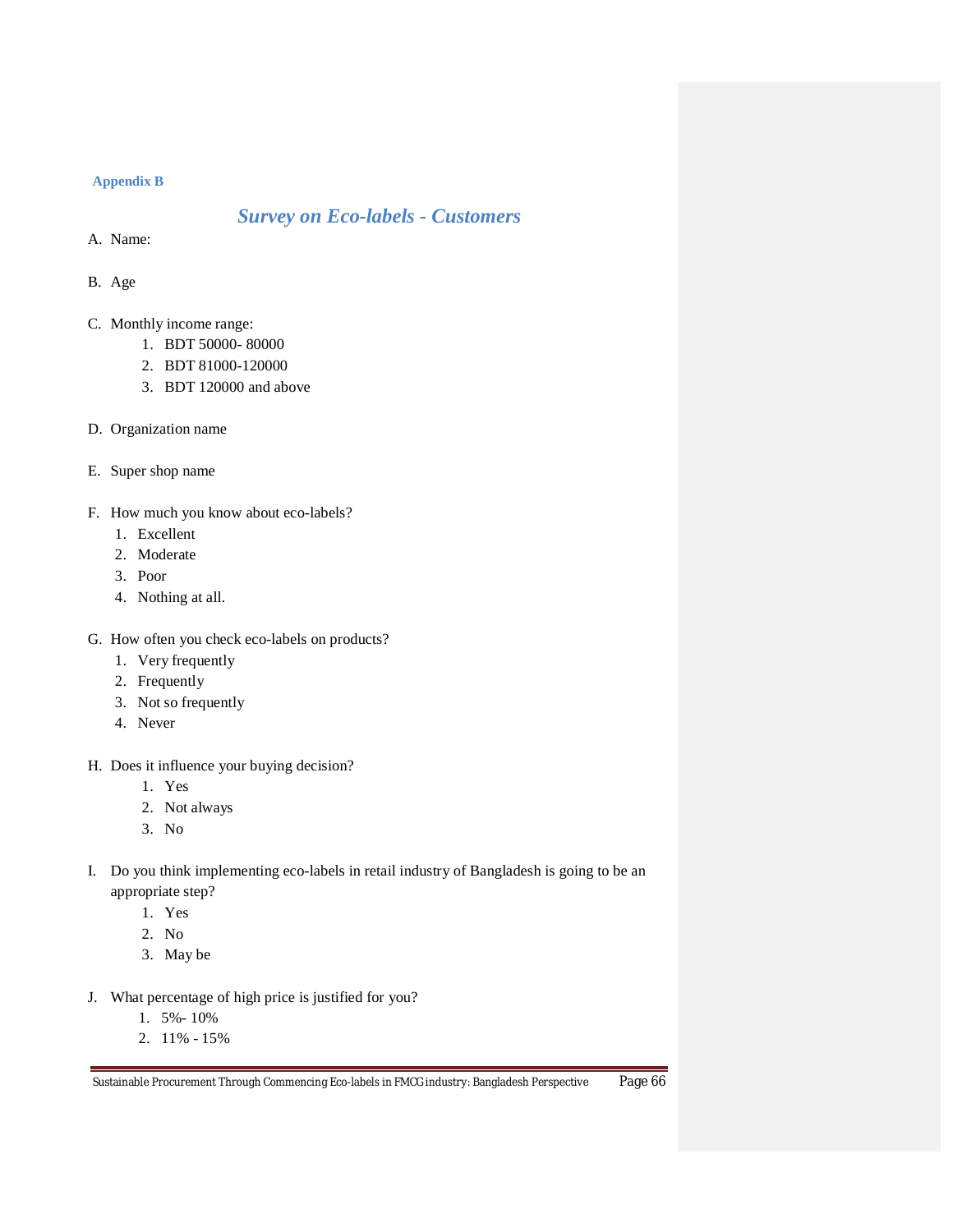- 3. 16%- 20%
- 4. I'm not ready to pay higher price
- 5. I'm not sure
- K. What is the best possible way to you to promote Eco-labels?
	- 1. Arranging road show
	- 2. Advertisements on print media
	- 3. Discounts/offers on products having Eco-labels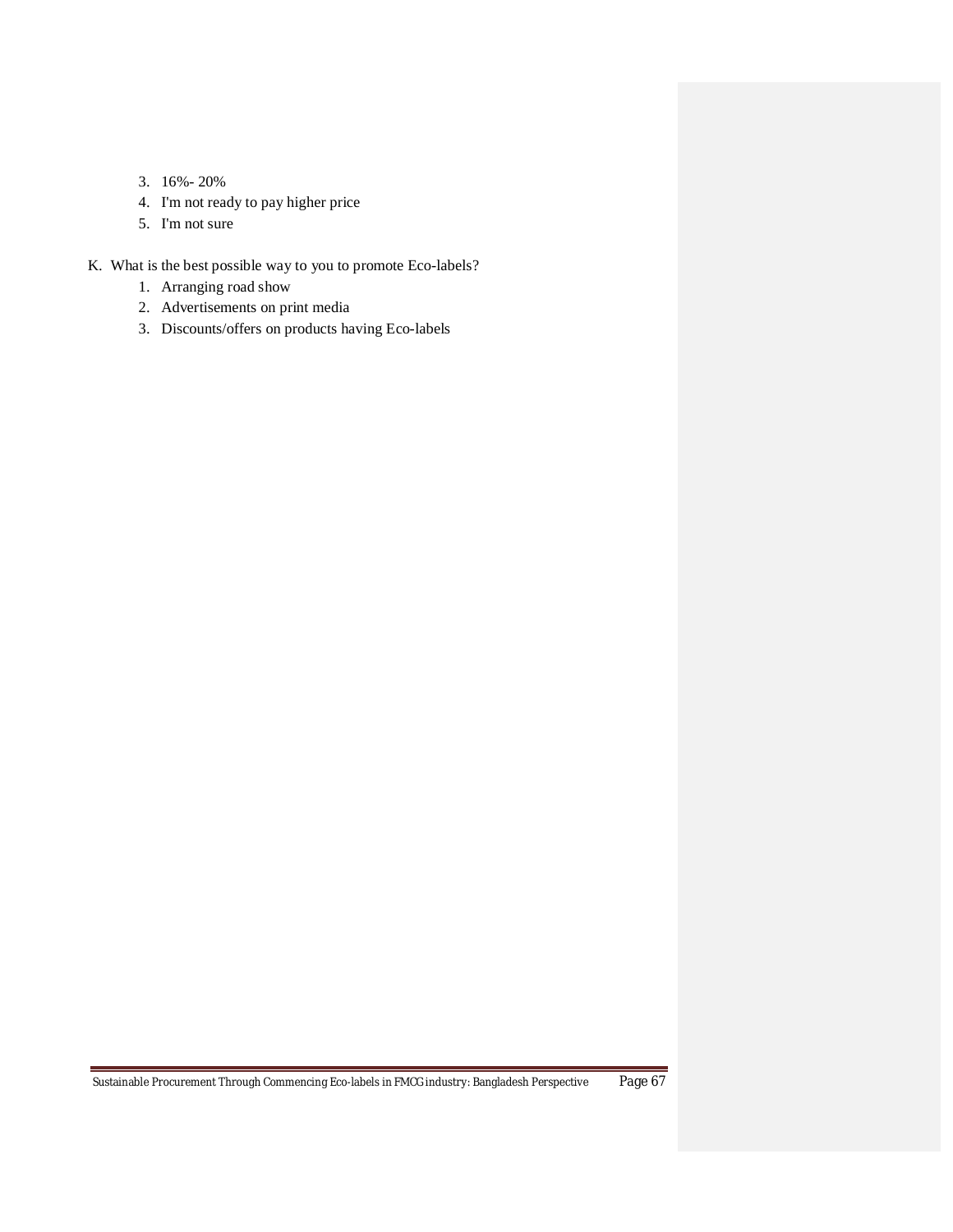### **Appendix C**

# *List of Interviewed Experts*

| Sl. no. | <b>Interviewee</b>     | <b>Position</b>                                |
|---------|------------------------|------------------------------------------------|
|         | MostaGausulHoque, PMP. | Md. MostaGausulHoque                           |
|         |                        | Director (Planning and Development)            |
|         |                        | <b>Bangladesh Parliament Secretariat</b>       |
|         |                        | (Deputy Secretary to the Government)           |
|         |                        | 0088-01715074409 (Cell), mostagausul@gmail.com |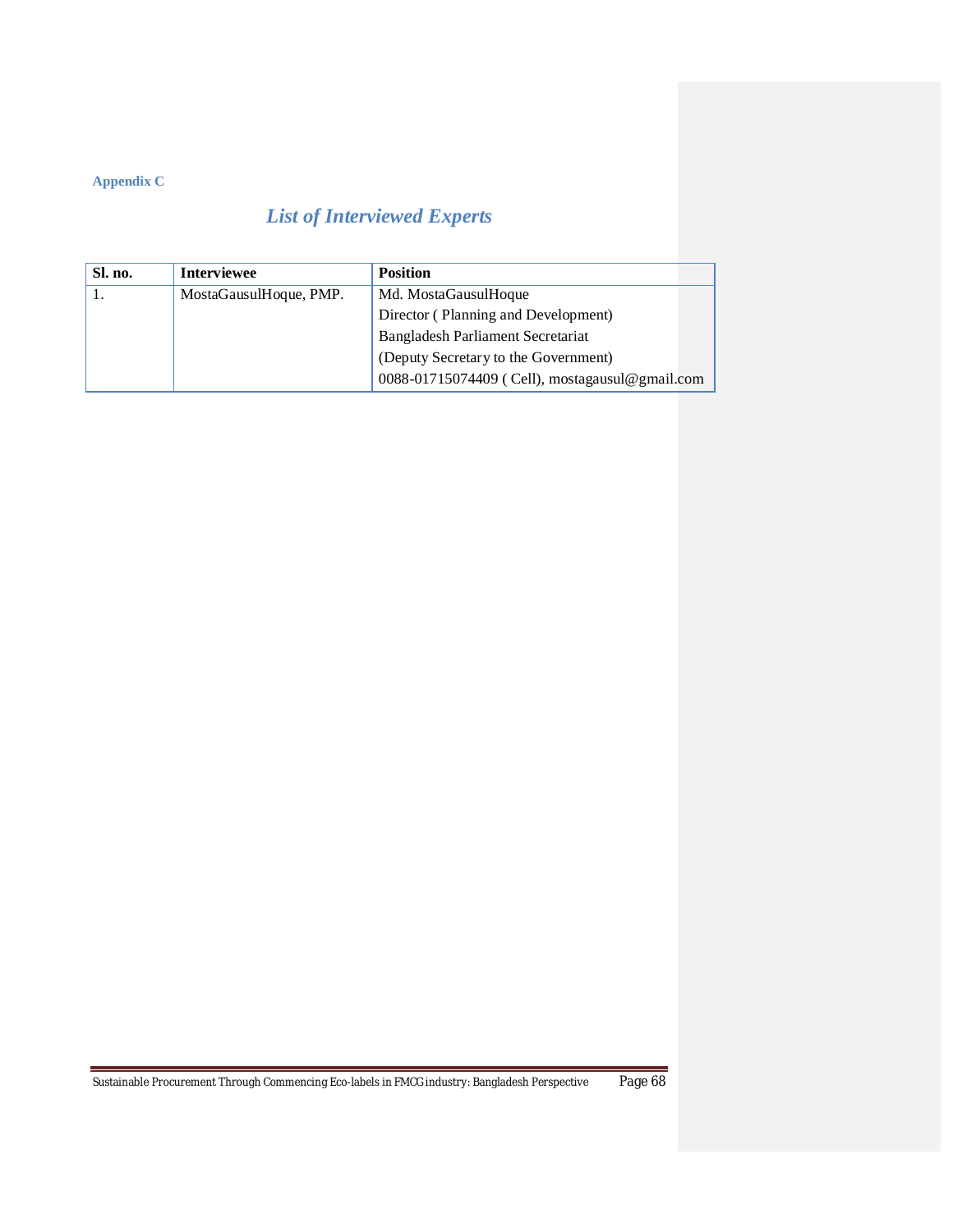#### **Appendix D**

# *Appendix Interview Guide for Face to Face Interview*

- 1. In your experience, why is Bangladesh lacking behind in sustainable procurement specifically in Eco-labelling?
- 2. The latest research shows that most consumers are unwilling to buy eco-labelled products even from the top superstores of Bangladesh. Why is this happening?
- 3. As per your opinion, why is it important to use aneco-label on fast moving consumer goods?
- 4. At present, what is the single most important initiative to be taken to promote eco-labelling as well as sustainable procurement?
- 5. What simple things can the government do right away to address this issue?
- 6. What are the typical things that could get in the way of implementing Eco-labelling?
- 7. How quickly can we expect results?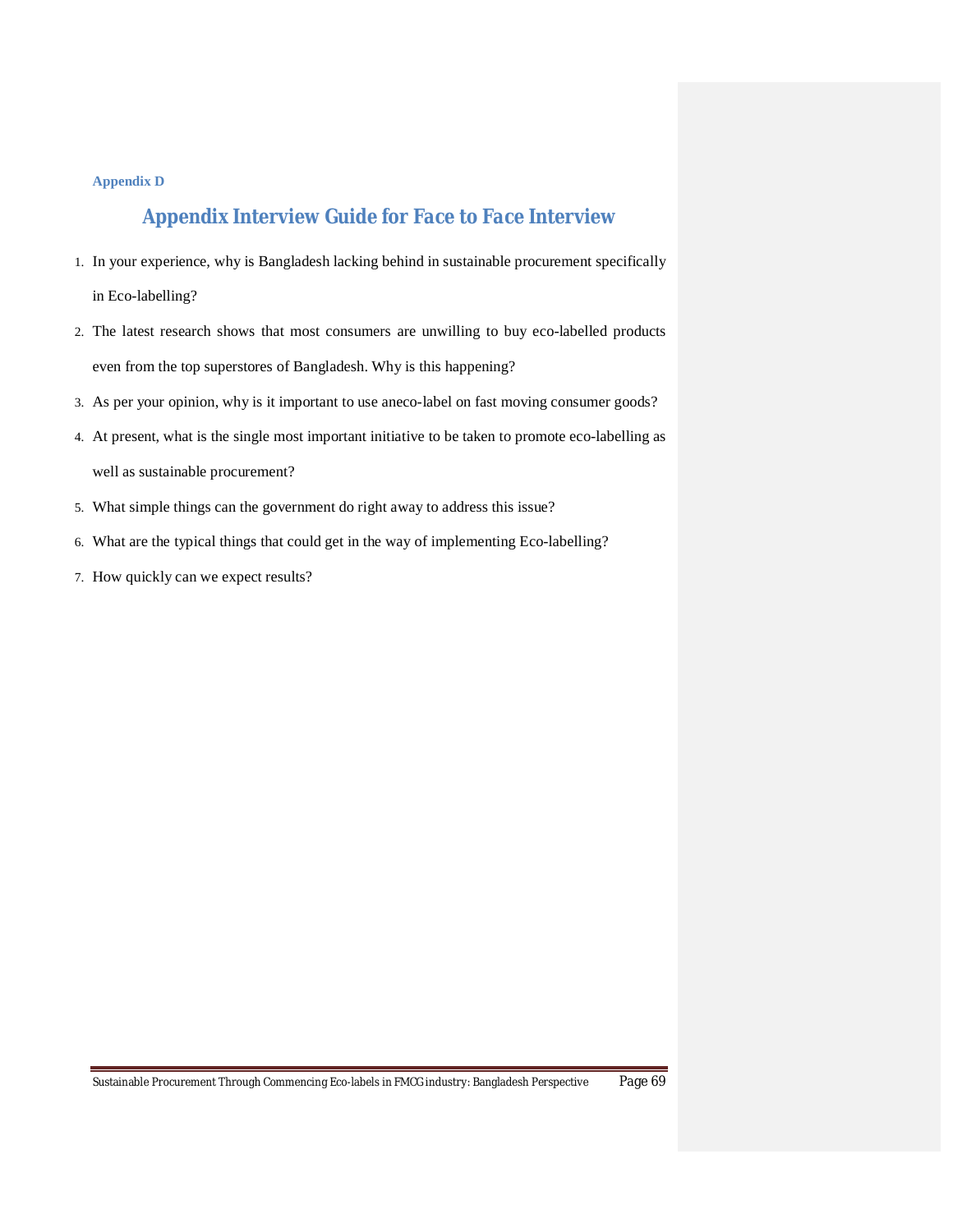# **Appendix E**

### *Name of the respondents*

| <b>Name</b>             | Age             | Gende  | <b>Monthly</b>        | profession          | preferred |
|-------------------------|-----------------|--------|-----------------------|---------------------|-----------|
| (Optional)              |                 |        | income                | (optional)          | supershop |
| <b>Anisa Begum</b>      | $\overline{51}$ | female | $1.$ BDT              | Housewife           | Swapno    |
|                         |                 |        | 50000-80000           |                     |           |
| MahmudulHaque           | 63              | male   | 1. BDT                | <b>BJMC</b>         | Swapno    |
| Khan                    |                 |        | 50000-80000           |                     |           |
| KaziTarikul Islam       | 34              | male   | 1. BDT                | Transcom            | Swapno    |
|                         |                 |        | 50000-80000           |                     |           |
| KaziRezwana Islam       | 23              | female | 1. BDT                | Student -           | Swapno    |
|                         |                 |        | 50000-80000           | <b>BUBT</b>         |           |
| Md. Ashrafuzzaman       | 33              | male   | 1. BDT                | Labaid Group        | Swapno    |
|                         |                 |        | 50000-80000           |                     |           |
| abulhaq                 | 46              | male   | 1. BDT                | Transcom            | Swapno    |
|                         |                 |        | 50000-80000           |                     |           |
| <b>Motin</b>            | 29              | male   | 1. BDT                | <b>KFC</b>          | Swapno    |
|                         |                 |        | 50000-80000           |                     |           |
| <b>Afrin Haque</b>      | 27              | female | 1. BDT                | Student-            | Swapno    |
|                         |                 |        | 50000-80000           | <b>BRAC</b>         |           |
|                         |                 |        |                       | University          |           |
| Md. Monirul Islam       | 34              | male   | $1.$ BDT              | Pizza Hut           | Swapno    |
|                         | 44              | female | 50000-80000<br>3. BDT | Housewife           | Swapno    |
| AsmaAmjad               |                 |        | 120000 and            |                     |           |
|                         |                 |        | above                 |                     |           |
| nasim                   | 26              | male   | 2. BDT                | <b>KFC</b>          | Swapno    |
|                         |                 |        | 81000-120000          |                     |           |
| <b>Shaikh</b>           | 27              | male   | 1. BDT                | Company             | Agora     |
|                         |                 |        | 50000-80000           |                     |           |
| <b>Jayed</b>            | 34              | male   | 1. BDT                | own                 | Swapno    |
|                         |                 |        | 50000-80000           |                     |           |
| <b>AhsanulKabirRitu</b> | 33              | male   | 1. BDT                | <b>Mutual Trust</b> | Agora     |
|                         |                 |        | 50000-80000           | <b>Bank</b>         |           |
| Akku                    | 65              | male   | 2. BDT                | Samsung             | Swapno    |
|                         |                 |        | 81000-120000          |                     |           |
| Pankaj                  | 32              | male   | 2. BDT                |                     | Agora     |
|                         |                 |        | 81000-120000          |                     |           |
| Khaja                   | 25              | male   | 1. BDT                |                     | Swapno    |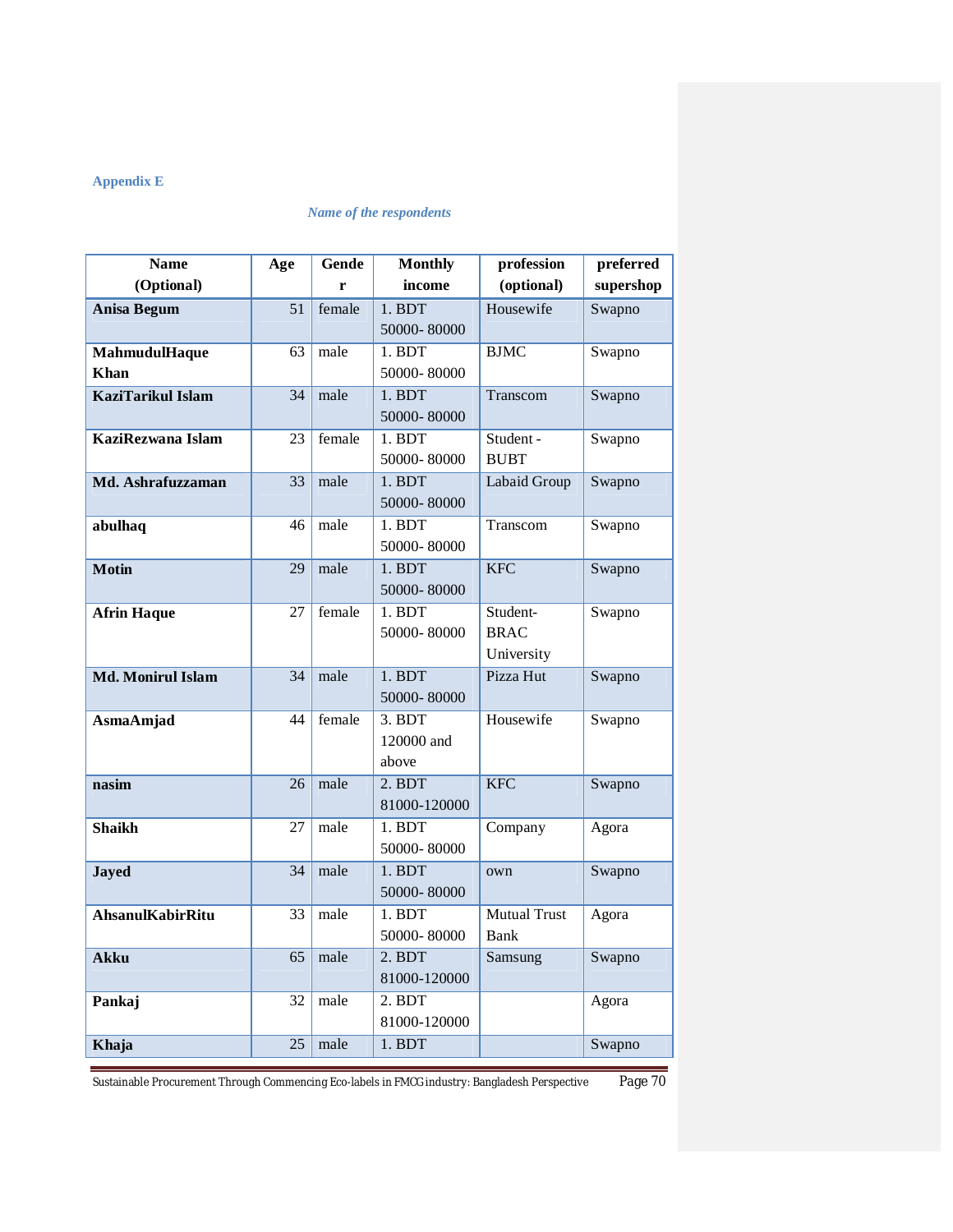|                      |               |        | 50000-80000                     |                                                |                           |
|----------------------|---------------|--------|---------------------------------|------------------------------------------------|---------------------------|
| <b>Ahmed</b>         | 29            | male   | 1. BDT<br>50000-80000           | <b>KFC</b>                                     | Swapno                    |
| <b>Najmul</b>        | 35            | male   | 1. BDT<br>50000-80000           | <b>GP</b>                                      | Swapno                    |
| Shihabuddin          | 32            | male   | 2. BDT<br>81000-120000          | <b>BL</b>                                      | Agora                     |
| <b>Nahid</b>         | 35            | male   | 1. BDT<br>50000-80000           | <b>TFL</b>                                     | Swapno                    |
| <b>Kashem Ali</b>    | 44            | male   | 2. BDT<br>81000-120000          | <b>Business</b>                                | Swapno                    |
| <b>Taslim</b>        | 27            | male   | 3. BDT<br>120000 and<br>above   | ministry of<br>finance                         | MeenaBaza<br>$\mathbf{r}$ |
| <b>Biplob</b>        | 46            | male   | 1. BDT<br>50000-80000           | Walton                                         | Swapno                    |
| <b>ShahrinAfroz</b>  | 26            | female | 1. BDT<br>50000-80000           |                                                | Agora                     |
| ShahriarMofiz        | 32            | male   | 1. BDT<br>50000-80000           | National<br>Polimar<br>Limited                 | Agora                     |
| <b>Shahnaz Begum</b> | 56            | female | 1. BDT<br>50000-80000           | <b>CWFD</b>                                    | Agora                     |
|                      | 23            | female | 1. BDT<br>50000-80000           |                                                | Swapno                    |
| AnjumanAkterDoly     | 32            | female | 1. BDT<br>50000-80000           | Omicon<br>Group                                | Agora                     |
| Md. MofizurRahman    | 62            | male   | 1. BDT<br>50000-80000           |                                                | Agora                     |
| <b>HabiburRahman</b> | 38            | male   | $3.$ BDT<br>120000 and<br>above | Marico<br>Bangladesh<br>Ltd                    | Swapno                    |
| <b>Tausif Ahmed</b>  | 23.5<br>years | male   | 3. BDT<br>120000 and<br>above   | <b>British</b><br>American<br>Tobacco<br>(BAT) | MeenaBaza<br>$\mathbf{r}$ |
| <b>YasirNaushad</b>  | 25            | male   | 1. BDT<br>50000-80000           | <b>UCBL</b>                                    | Agora                     |
| <b>Tazin</b>         | 30            | female | 1. BDT<br>50000-80000           | <b>BRAC</b>                                    | Agora                     |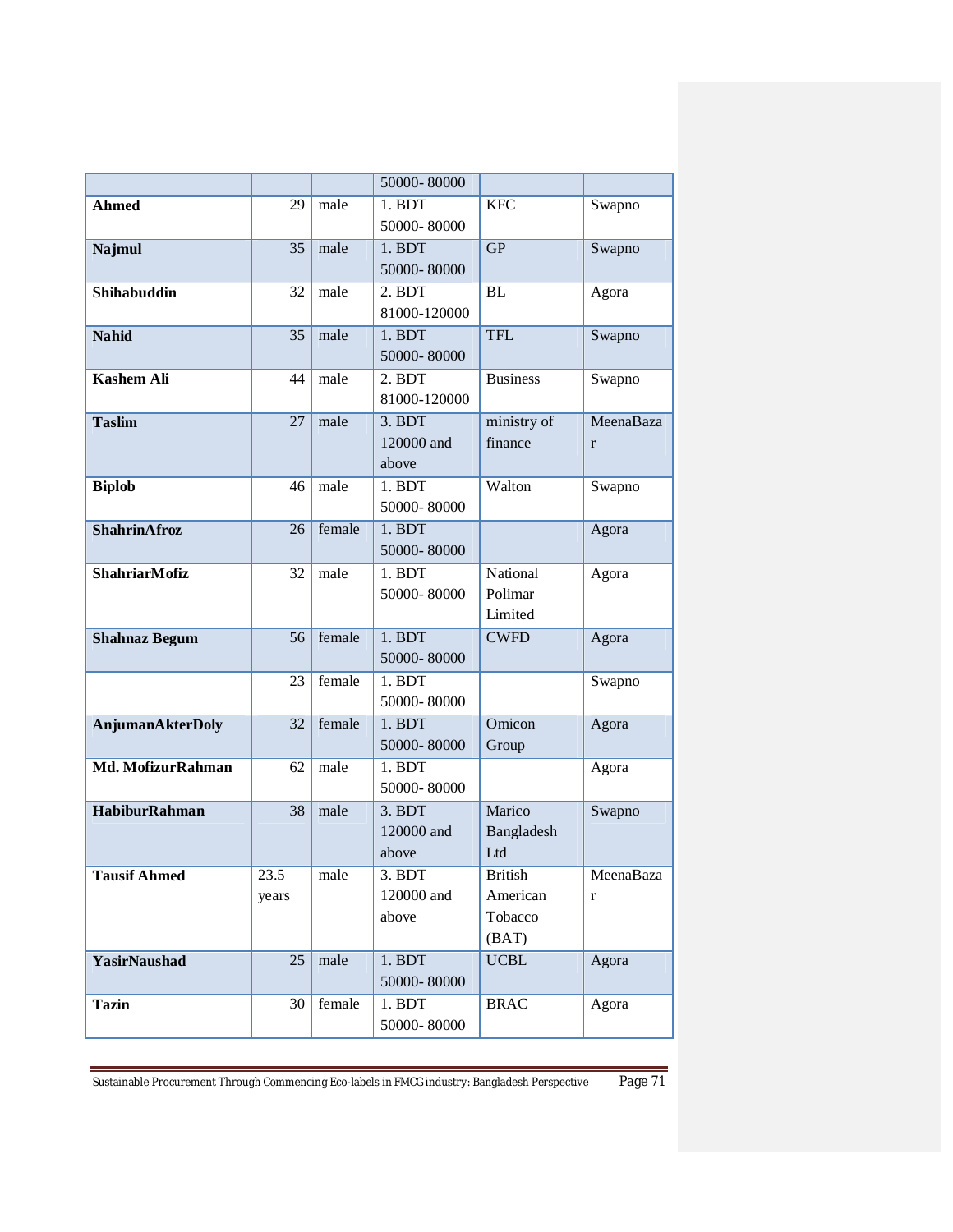|                                 | 23 | female | 1. BDT                                |                            | Swapno                    |
|---------------------------------|----|--------|---------------------------------------|----------------------------|---------------------------|
| <b>MehnazShahrin</b>            | 27 | female | 50000-80000<br>2. BDT<br>81000-120000 | Primesilicon<br>Technology | Swapno                    |
|                                 |    |        |                                       | (BD) Ltd                   |                           |
| oishe                           | 23 | female | 1. BDT<br>50000-80000                 | <b>Brac</b>                | Agora                     |
| <b>Shourav</b>                  | 35 | male   | 1. BDT<br>50000-80000                 | AhsanullahUn<br>i          | Agora                     |
| masud                           | 26 | male   | 1. BDT<br>50000-80000                 | <b>NCC</b>                 | Swapno                    |
| <b>Mamun</b>                    | 32 | male   | 2. BDT<br>81000-120000                | <b>HSBC</b>                | Swapno                    |
| <b>Karin Paulina Rozario</b>    | 26 | female | 1. BDT<br>50000-80000                 | NotreDame<br>University    | Swapno                    |
| <b>Babu</b>                     | 30 | male   | 1. BDT<br>50000-80000                 | <b>Business</b>            | MeenaBaza<br>$\mathbf{r}$ |
| SadiqurRahman                   | 31 | male   | 3. BDT<br>120000 and<br>above         | Pran RFL                   | Swapno                    |
| <b>MostafizurRahman</b>         | 48 | male   | 3. BDT<br>120000 and<br>above         | <b>UCBL</b>                | Agora                     |
| <b>SadiaAfrad</b>               | 26 | female | 1. BDT<br>50000-80000                 | MapleLeaf<br>Int. School   | Swapno                    |
| <b>AnikaSamiha</b>              | 27 | female | 2. BDT<br>81000-120000                | Premier Bank<br>Limited    | Agora                     |
|                                 | 25 | female | 1. BDT<br>50000-80000                 |                            | Agora                     |
| <b>JannatulFerdousSurm</b><br>a | 26 | female | 1. BDT<br>50000-80000                 | DU                         | Swapno                    |
| <b>ShubarnaSabrin</b>           | 25 | female | 1. BDT<br>50000-80000                 | <b>BUBT</b>                | Swapno                    |
| Sibatmasood                     | 27 | female | 1. BDT<br>50000-80000                 | Southeast<br>university    | Swapno                    |
| <b>Mir MonirHossain</b>         | 32 | male   | 1. BDT<br>50000-80000                 | Quantum<br>Foundation      | Swapno                    |
| <b>SakiburRahman</b>            | 27 | male   | 1. BDT<br>50000-80000                 | Pran RFL                   | Swapno                    |
| FatemaSiddika                   | 25 | female | 1. BDT                                | <b>BRAC</b>                | Swapno                    |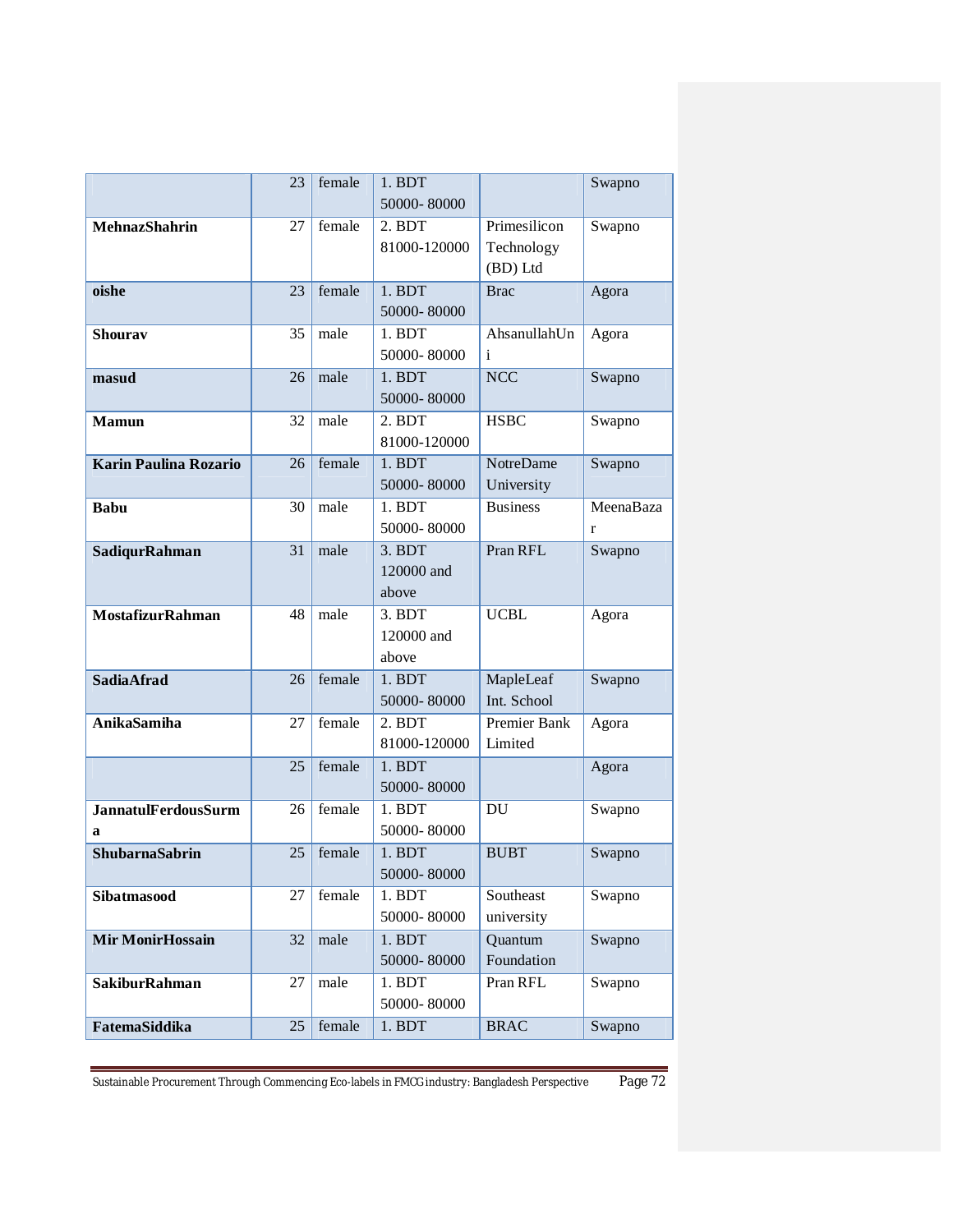|                           |    |        | 50000-80000 | University     |        |
|---------------------------|----|--------|-------------|----------------|--------|
| <b>LinaDilrubaSharmin</b> | 26 | female | 1. BDT      | ProthomAlo     | Agora  |
|                           |    |        | 50000-80000 |                |        |
| Adeeba                    | 40 | female | $3.$ BDT    | <b>British</b> | Swapno |
|                           |    |        | 120000 and  | Council        |        |
|                           |    |        | above       |                |        |
| Farha                     | 26 | female | 1. BDT      | City college n | Agora  |
|                           |    |        | 50000-80000 | trust bank     |        |
| <b>ShakhawatHossen</b>    | 24 | male   | $1.$ BDT    | DU             | Agora  |
|                           |    |        | 50000-80000 |                |        |
| <b>Mariam Hossain</b>     | 26 | female | 1. BDT      | <b>HBRI</b>    | Agora  |
|                           |    |        | 50000-80000 |                |        |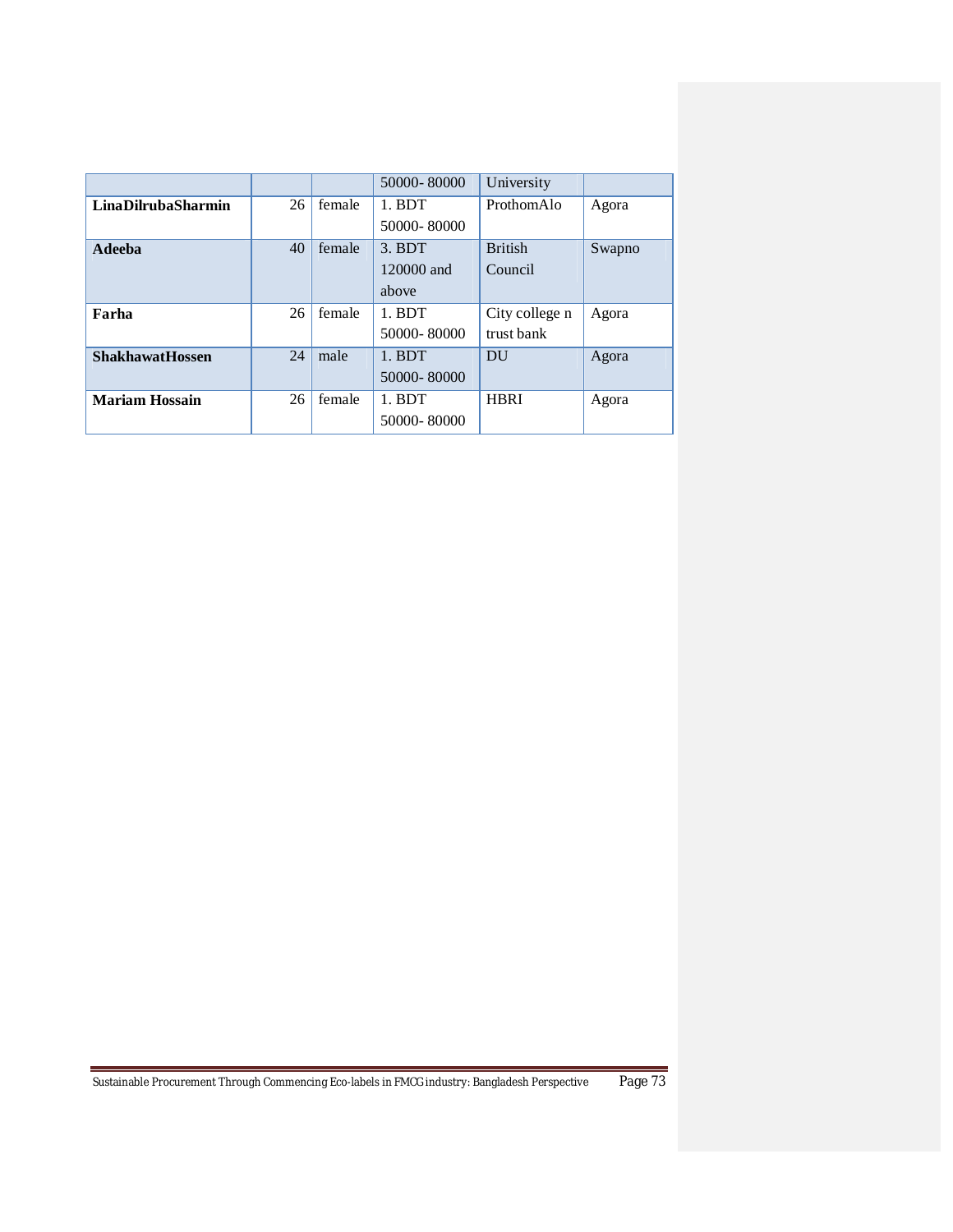### **Appendix F**

# *Definition of Terms*

**Bidding**- Bidding is an offer (often competitive) to set a price by an individual or business for a product or service or a demand that something be done. ... In the context of auctions, stock exchange, or real estate the price offer a business or individual is willing to pay is called a bid.

**Confidence interval** - A confidence interval is an interval estimate combined with a probability statement. ... This means that if we used the same sampling method to select different samples and computed an interval estimate for each sample, we would expect the true population parameter to fall within the interval estimates 95% of the time.

**Confidence level** - Confidence level is the complement of the level of significance, i.e. a 95% confidence interval reflects a significance level of 0.05. The confidence interval contains the parameter values that, when tested, should not be rejected with the same sample.

**Consumer**- A consumer is a person or organization that uses economic services or commodities.

**Consumer market**- Consumer marketing is defined as creating and selling products, goods and services to individual buyers, as opposed to trying to appeal to businesses. Commercials trying to sell toys or books or movies to the average individual are examples of consumer marketing

**Cost-benefit analysis**-A cost-benefit analysis is a process by which business decisions are analysed. The benefits of a given situation or business-related action are summed, and then the costs associated with taking that action are subtracted

**Efficiency**- Efficiency is the comparison of what is actually produced or performed with what can be achieved with the same consumption of resources (money, time, labor, etc.). It is an important factor in determination of productivity. See also effectiveness.

**Environmentally friendly** - Environmentally friendly/ environment-friendly, (also referred to as eco-friendly, nature-friendly, and green) are sustainability and marketing terms referring to goods and services, laws, guidelines and policies that claim reduced, minimal, or no harm upon ecosystems or the environment.

**Goods-** An inherently useful and relatively scarce tangible item (article, commodity, material, merchandise, supply, wares) produced from agricultural, construction, manufacturing, or mining activities. According to the UN Convention On Contract For The International Sale Of Goods, the term 'good' does not include (1) items bought for personal use, (2) items bought at an auction or foreclosure sale, (3) aircraft or oceangoing vessels.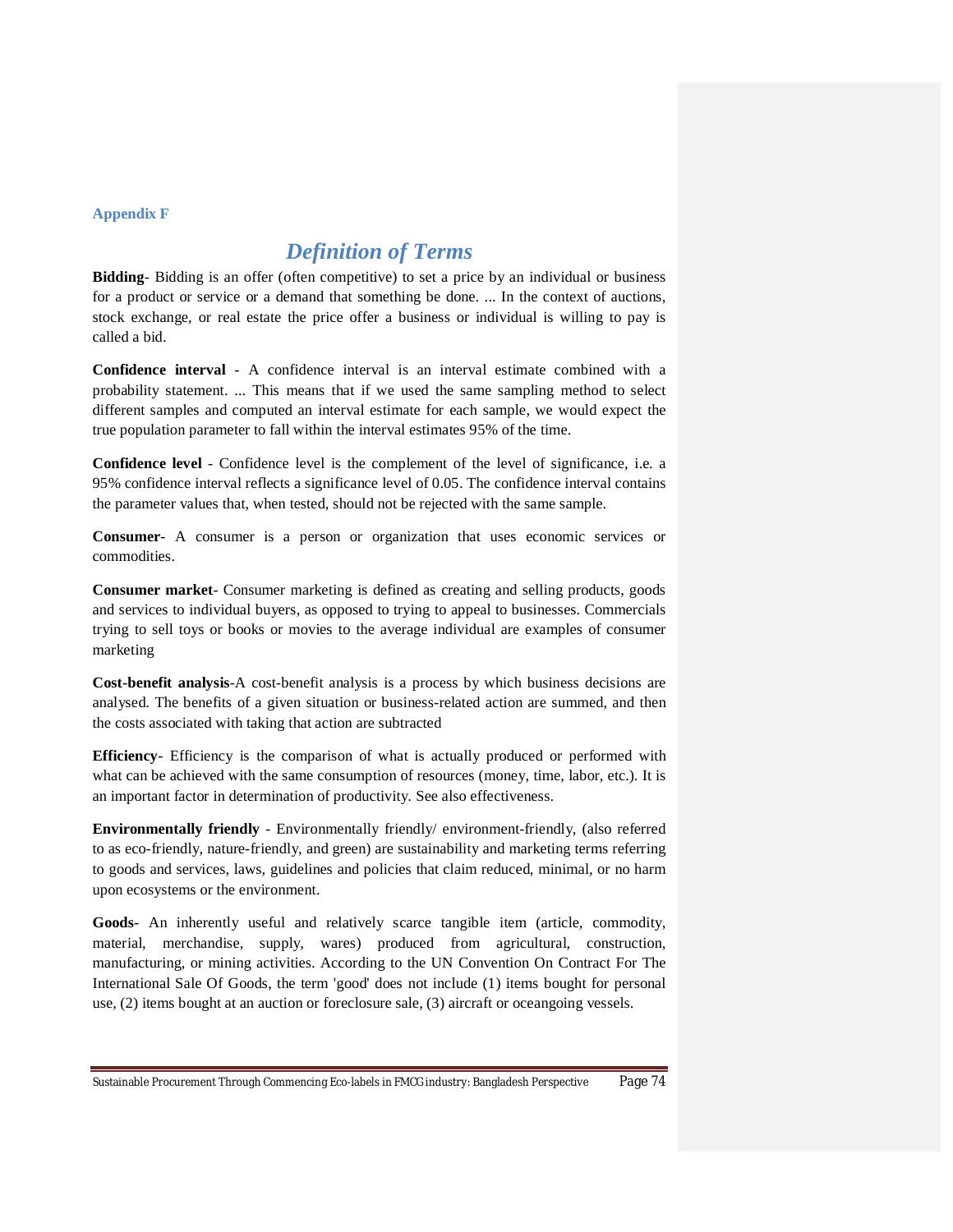**Margin of Error** - The margin of error expresses the maximum expected difference between the true population parameter and a sample estimate of that parameter. To be meaningful, the margin of error should be qualified by a probability statement (often expressed in the form of a confidence level).

**Monitoring-** Monitoring is supervising activities in progress to ensure they are on-course and on-schedule in meeting the objectives and performance targets.

**Point of Sale-** A point of sale (POS) is the place where sales are made. On a macro level, a POS may be a mall, a market or a city. On a micro level, retailers consider a POS to be the area where a customer completes a transaction, such as a checkout counter. It is also known as a point of purchase

**Price** – Price is a value that will purchase a finite quantity, weight, or other measure of a good or service.

**Private sector -**The private sector is the part of the economy, sometimes referred to as the citizen sector, which is run by private individuals or groups, usually as a means of enterprise for profit, and is not controlled by the State (areas of the economy controlled by the state being referred to as the public sector).

**Profitability -** Profitability is the ability of a business to earn a profit. A profit is what is left of the revenue a business generates after it pays all expenses directly related to the generation of the revenue, such as producing a product, and other expenses related to the conduct of the business activities.

**Public policy** -Public policy can be generally defined as a system of laws, regulatory measures, courses of action, and funding priorities concerning a given topic promulgated by a governmental entity or its representatives.

**Public procurement -** Public procurement refers to the process by which public authorities, such as government departments or local authorities, purchase work, goods or services from companies.

**Quality-** Quality is the standard of something as measured against other things of a similar kind; the degree of excellence of something.

**Random sampling-** Random sampling is a method of selecting a sample (random sample) from a statistical population in such a way that every possible sample that could be selected has a predetermined probability of being selected.

**Sample-** A sample is a subset containing the characteristics of a larger population. Samples are used in statistical testing when population sizes are too large for the test to include all possible members or observations.

**Services-** services are Intangible products such as accounting, banking, cleaning, consultancy, education, insurance, expertise, medical treatment, or transportation. Sometimes services are difficult to identify because they are closely associated with a good.

```
Sustainable Procurement Through Commencing Eco-labels in FMCG industry: Bangladesh Perspective Page 75
```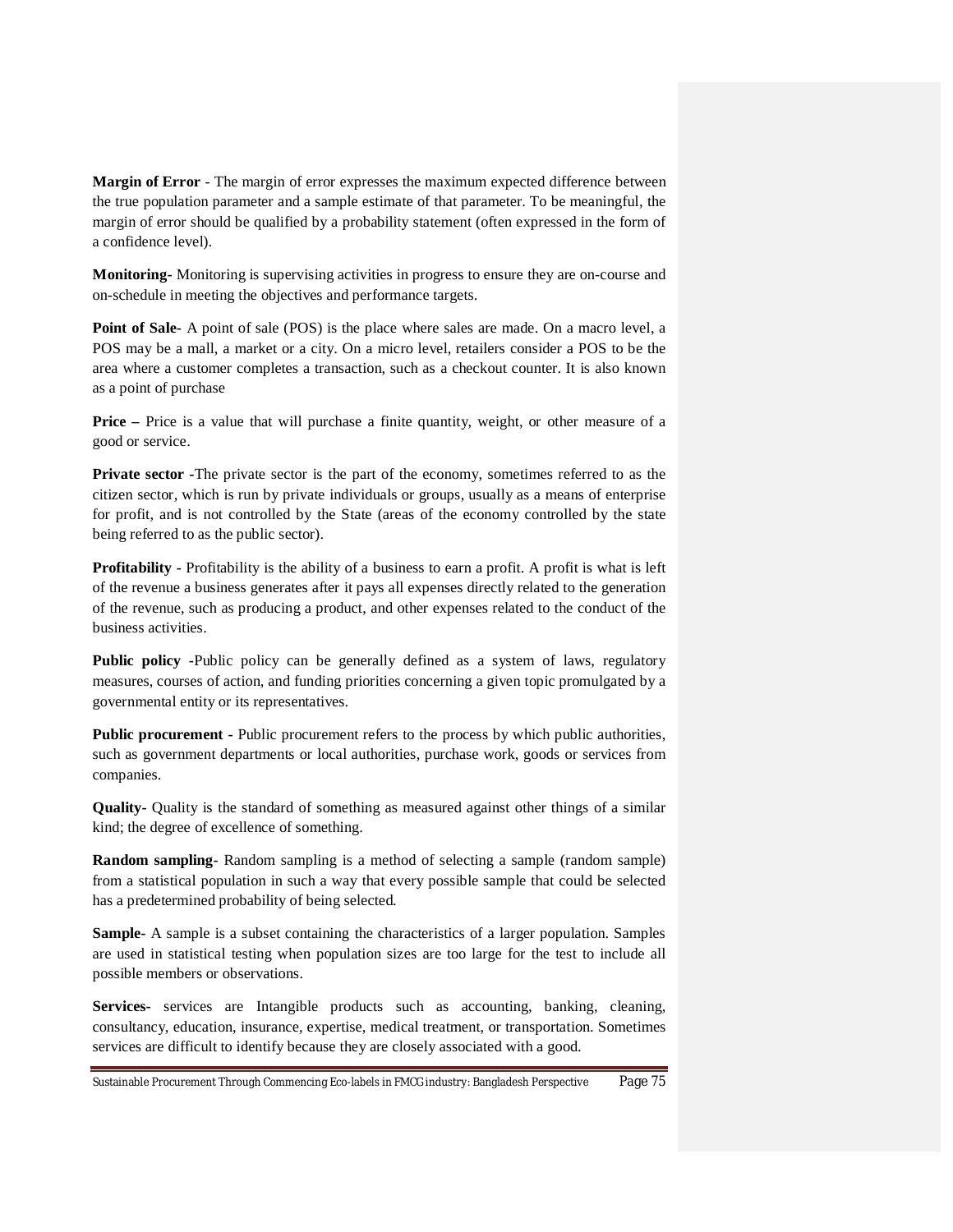\*\*\*Source: www.investopedia.com/, www.businessdictionary.com/, https://www.wikipedia.org/, www.yourdictionary.com, www.dictionary.com, www.investorwords.com/, www.mathgoodies.com, https://www.merriamwebster.com/dictionary/, www.thefreedictionary.com/, www.mathsisfun.com

**Standard deviation-** Standard deviation is cumulative probability of a normal distribution with expected value 0 and standard deviation 1. In statistics, the standard deviation (SD, also represented by the Greek letter sigma  $\sigma$  or the Latin letter s) is a measure that is used to quantify the amount of variation or dispersion of a set of data values.

**Supply chain -** A supply chain is actually a complex and dynamic supply and demand network. A supply chain is a system of organizations, people, activities, information, and resources involved in moving a product or service from supplier to customer.

**Tendering**-Tender usually refers to the process whereby governments and financial institutions invite bids for large projects that must be submitted within a finite deadline. The term also refers to the process whereby shareholders submit their shares or securities in response to a takeover offer.

**Triple bottom line -** Triple bottom line (or otherwise noted as TBL or 3BL) is an accounting framework with three parts: social, environmental (or ecological) and financial. Many organizations have adopted the TBL framework to evaluate their performance in a broader perspective to create greater business value.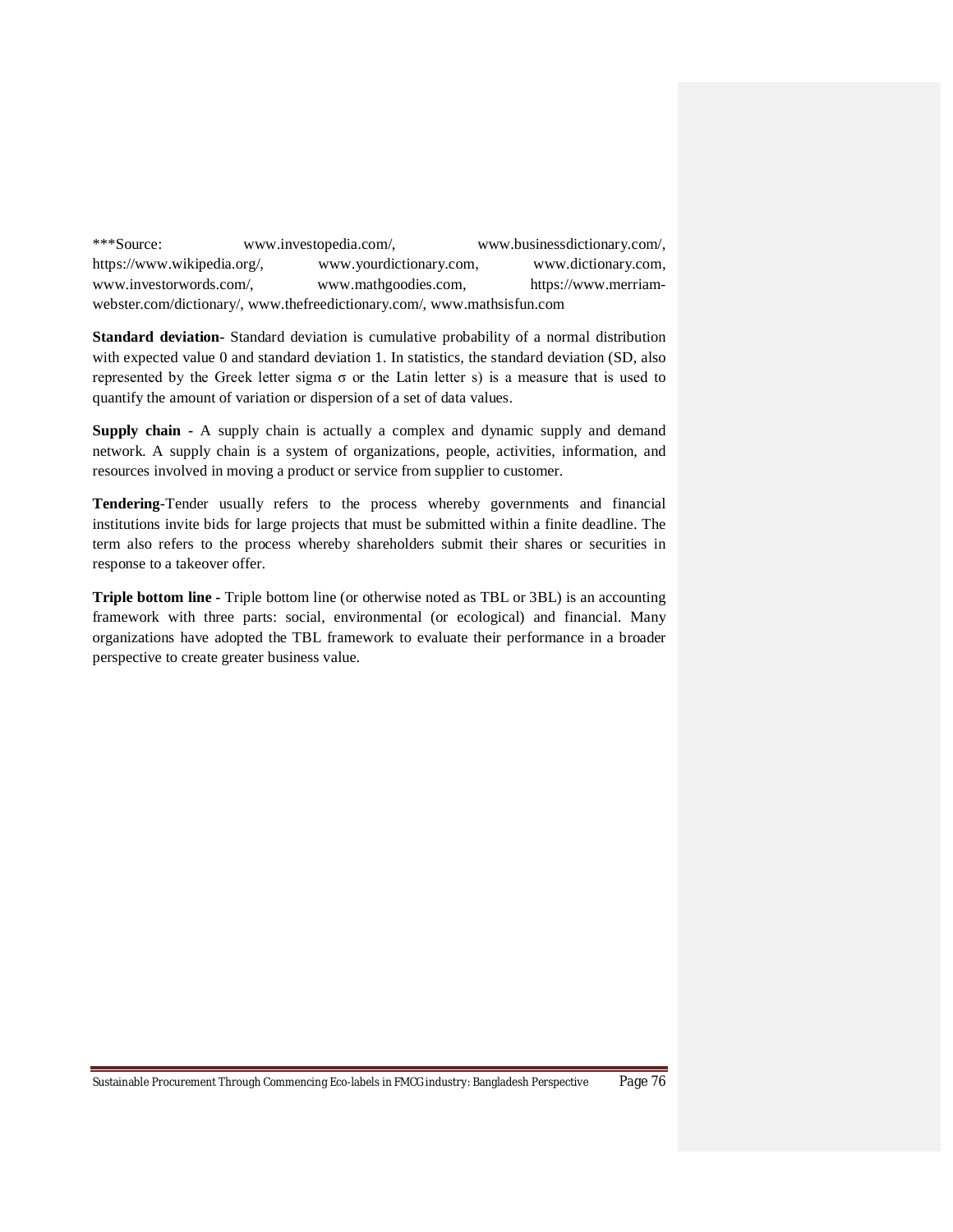## **Appendix G**

# *List of Eco-labels across the world*

| <b>ACORN</b>                             | <b>Acorn Scheme</b>                                    |                                                                                                                                                       | <b>British Allergy</b><br><b>Foundation Seal of</b><br><b>Approval</b>          |
|------------------------------------------|--------------------------------------------------------|-------------------------------------------------------------------------------------------------------------------------------------------------------|---------------------------------------------------------------------------------|
| <b>CERTIFIED</b><br><b>ANTIP Scharma</b> | <b>AfOR Compost</b><br><b>Certified</b>                | <b>C.A.F.E. Practices</b>                                                                                                                             | <b>C.A.F.E. Practices</b>                                                       |
|                                          | <b>AISE Charter for</b><br><b>Sustainable Cleaning</b> | Certified-<br>CCOF                                                                                                                                    | <b>California Certified</b><br><b>Organic Farmers -</b><br><b>CCOF</b>          |
| Audubon<br>International                 | <b>Audubon</b><br><b>International</b>                 | <b>CERTIFIE</b><br>CARROM<br><b>NEUTRAL</b><br><b>Dobal Starsts</b>                                                                                   | <b>CarbonNeutral</b>                                                            |
|                                          | <b>Best Aquaculture</b><br><b>Practices</b>            | reducing with<br>the Carbon Trust<br>.<br>CO <sub>2</sub><br>We have committed to<br>educe the carbon footprin<br>of this product<br>carbon-label.com | <b>Carbon Reduction</b><br>Label                                                |
|                                          | <b>Blue Angel</b>                                      | <b>ARBON</b><br><b>TRUST</b><br><b>STANDARD</b><br>REDUCING COZ                                                                                       | Carbon<br><b>Trust Standard</b>                                                 |
|                                          | bluesign® standard                                     |                                                                                                                                                       | <b>Compostability</b><br><b>Mark of European</b><br><b>Bioplastics</b>          |
| <b>BETTER SHOAR CARE INITIATIVE</b>      | <b>Bonsucro</b>                                        |                                                                                                                                                       | <b>BRE Global</b><br><b>Certified</b><br><b>Environmental</b><br><b>Profile</b> |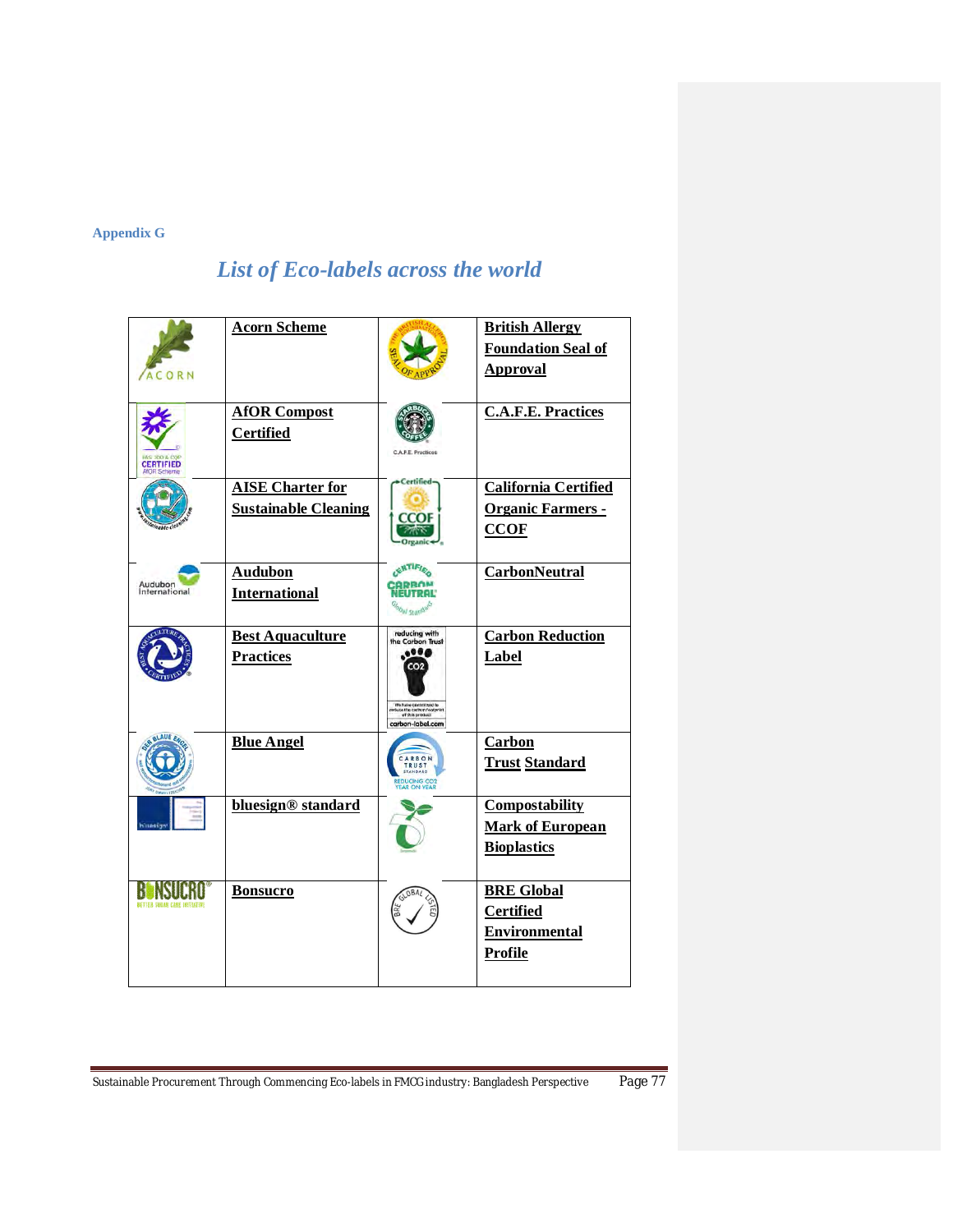| <b>DFEEQITIEREEAM</b>                 |                                                                                   | ups)<br>CARBON<br>NEUTRAL<br>SHIPMENT         | <b>UPS Carbon Neutral</b>                                                                           |
|---------------------------------------|-----------------------------------------------------------------------------------|-----------------------------------------------|-----------------------------------------------------------------------------------------------------|
| COMPOSTABLE                           | Compostable:<br><b>Biodegradable</b><br><b>Products Institute</b><br><b>Label</b> | JTZ<br><b>CERTIFIED</b><br><b>Good inside</b> | <b>UTZ</b> Certified                                                                                |
|                                       | <b>CSA</b> Sustainable<br><b>Forest Management</b>                                |                                               | Water<br><b>Efficiency Product L</b><br>abelling Scheme                                             |
| e Sustainability &<br>Joshty Research | <b>CSRR</b><br><b>Quality Standard</b>                                            | <i>raterwise</i>                              | <b>Waterwise Marque</b>                                                                             |
|                                       | <b>David Bellamy</b><br><b>Conservation Award</b>                                 |                                               | <b>Wholesome Food</b><br><b>Association</b>                                                         |
| Geprüft                               | <b>DIN-Geprüft</b>                                                                |                                               | Whole Trade™<br><b>Guarantee</b>                                                                    |
|                                       | Dolphin Safe /<br><b>Dolphin Friendly</b>                                         |                                               | <b>WQA Gold Seal</b>                                                                                |
| EARTHCHECK                            | <b>EarthCheck</b>                                                                 |                                               | <b>WOA Sustainability</b><br><u>Mark</u>                                                            |
|                                       | <b>EcoLogo</b>                                                                    |                                               | <b>Organic Food</b><br><b>Federation</b>                                                            |
| <b>Eco-Schools</b>                    | <b>Eco-Schools</b>                                                                |                                               | <b>Passivhaus</b>                                                                                   |
|                                       | <b>EKOenergy</b>                                                                  | Planet <sup>*</sup><br>Positive               | <b>Planet Positive</b>                                                                              |
| ecommended                            | <b>Energy Saving</b><br>Recommended                                               |                                               | <b>Programme for the</b><br><b>Endorsement of</b><br><b>Forest Certification (</b><br>PEFC) schemes |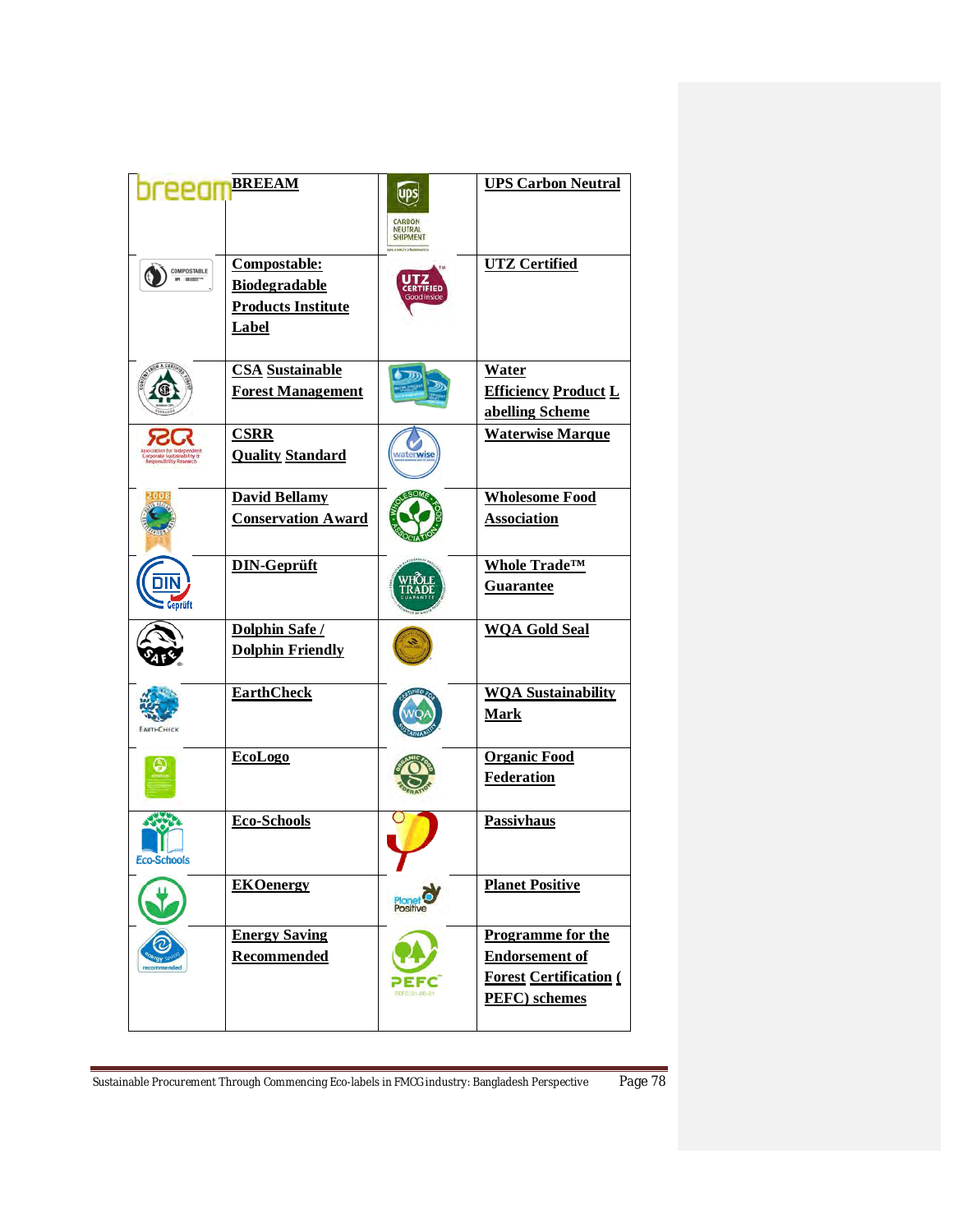| FPD                                        | <b>Environmental</b>                                                                                    |                                                                       | <b>R2/RIOS Certified</b>                                         |
|--------------------------------------------|---------------------------------------------------------------------------------------------------------|-----------------------------------------------------------------------|------------------------------------------------------------------|
|                                            | <b>Product Declaration</b>                                                                              |                                                                       | THEO ELECTRONICS RECYCLER Electronics Recycler                   |
|                                            | <b>EPEAT</b>                                                                                            |                                                                       | <b>Rainforest Alliance</b><br><b>Certified</b>                   |
|                                            | <b>EQUITRADE</b>                                                                                        |                                                                       | <b>RSPO</b> Certified<br><b>Sustainable Palm Oil</b>             |
| e Stewards                                 | e-<br><b>Stewards Certificatio</b><br>$\underline{\mathbf{n}}$                                          | score<br><b>OSCScertified</b>                                         | <b>SCS FloorScore®</b>                                           |
| Ecolabel                                   | <b>EU</b> Ecolabel                                                                                      |                                                                       | <b>SEE What You Are</b><br><b>Buying Into</b>                    |
| fair flowers<br>fair plants                | <b>Fair Flowers Fair</b><br><b>Plants</b>                                                               | <b>MEMBER</b>                                                         | <b>SFC Member Seal</b>                                           |
| AIRTRADE                                   | <b>Fairtrade</b>                                                                                        | <b>SMART</b><br>certified                                             | <b>SMaRT</b> Consensus S<br>ustainable Product S<br>tandards     |
| <b>FLORVERDE</b><br>SUSTAINABLE<br>FLOWERS | Florverde<br><b>Sustainable Flowers</b>                                                                 | <b>Soil Association</b>                                               | <b>Soil Association</b><br><b>Organic Standard</b>               |
|                                            | <b>Flower Label</b><br><b>Program (FLP)</b>                                                             |                                                                       | <b>Sustainable</b><br><b>Agricultural</b><br><b>Network</b>      |
|                                            | <b>Flybe</b><br><b>Aircraft Ecolabel</b>                                                                | SUSTAINABLE<br>INITIATIVE<br>Certified Chain of Custody<br>ting Susta | <b>Sustainable Forestry</b><br><b>Initiative (SFI)</b>           |
| <b>FSC</b>                                 | <b>Forest Stewardship</b><br><b>Council (FSC) Chain</b><br>$\Omega$<br><b>Custody Certificatio</b><br>n |                                                                       | <b>Sustainable Tourism</b><br><b>Education Program</b><br>(STEP) |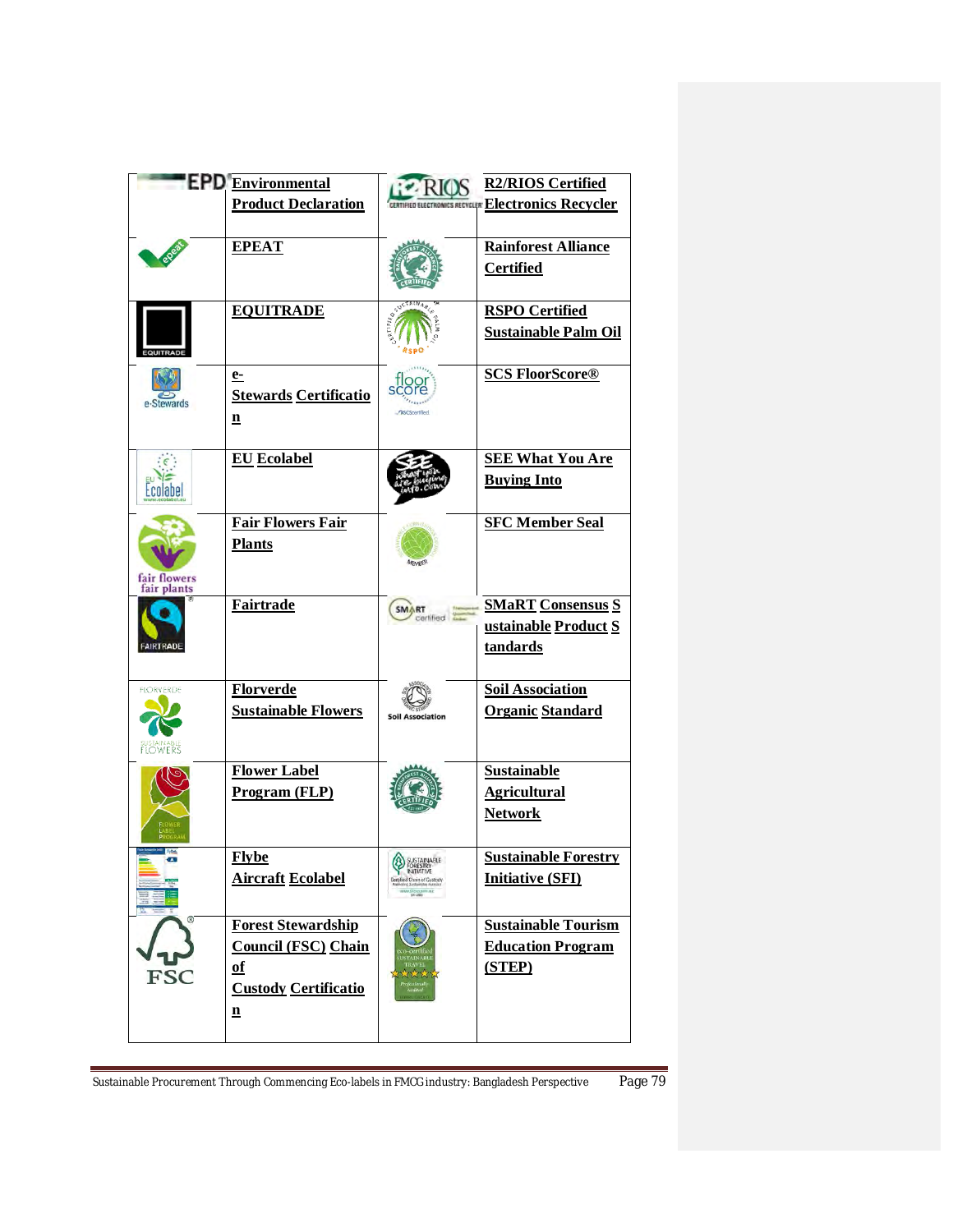| <b>FSC</b>               | <b>Forest Stewardship</b><br>Council <sup>®</sup> (FSC)<br>Forest<br><b>Management Certific</b><br>ation |                                                                                  | <b>TerraCycle</b>                                                           |
|--------------------------|----------------------------------------------------------------------------------------------------------|----------------------------------------------------------------------------------|-----------------------------------------------------------------------------|
|                          | <b>Friend of the Sea</b>                                                                                 |                                                                                  | <b>UK Fuel Economy</b><br><b>Label</b>                                      |
| Geo                      | <b>GEO</b> Certified                                                                                     |                                                                                  | <b>Indoor Air Comfort</b>                                                   |
|                          | <b>GLOBALG.A.P. Global Good</b><br><b>Agricultural Practice</b><br>(GAP)                                 | step<br><b><i><u>ALTERNATION</u></i></b>                                         | <b>Label STEP</b>                                                           |
| GOT5                     | <b>Global Organic</b><br><b>Textile Standard</b>                                                         |                                                                                  | <b>LEAF Marque</b>                                                          |
|                          | <b>Good Shopping</b><br><b>Guide Ethical Award</b>                                                       |                                                                                  | <b>Leaping Bunny</b>                                                        |
| goodweave                | <b>GoodWeave</b>                                                                                         |                                                                                  | <b>M1 Emission</b><br><b>Classification of</b><br><b>Building Materials</b> |
| Climate                  | <b>Green-e Climate</b>                                                                                   |                                                                                  | <b>Marine Stewardship</b><br>Council                                        |
|                          | <b>Green</b><br><b>Globe Certification</b>                                                               |                                                                                  | Natrue-Label                                                                |
|                          | <b>GREENGUARD</b>                                                                                        | IN TEXTILES<br>occording to Ooke-fiss Standard RD<br>Test No. 00000000 Institute | Oeko-<br><b>Tex Standard 100</b>                                            |
| <b>PASS</b><br>greenspec | <b>Greenspec PASS</b>                                                                                    | CONFIDENCE<br><b>Eco-friendly factory</b>                                        | Oeko-<br><b>Tex Standard 1000</b>                                           |